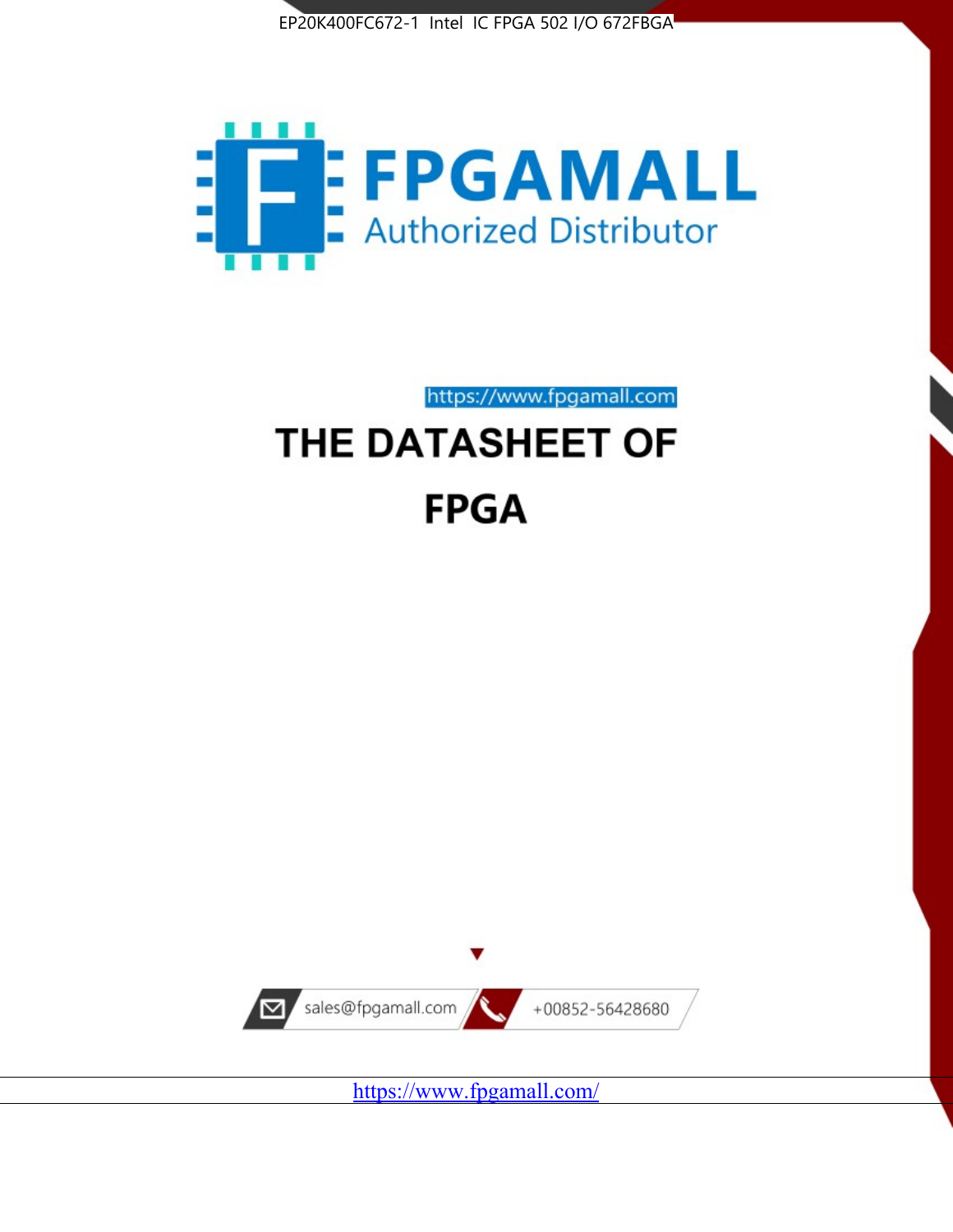#### EP20K400FC672-1 Intel IC FPGA 502 I/O 672FBGA



## **APEX 20K**

**Programmable Logic Device Family**

#### **March 2004, ver. 5.1 Data Sheet**

**Features ■** Industry's first programmable logic device (PLD) incorporating system-on-a-programmable-chip (SOPC) integration

- MultiCore™ architecture integrating look-up table (LUT) logic, product-term logic, and embedded memory
- LUT logic used for register-intensive functions
- Embedded system block (ESB) used to implement memory functions, including first-in first-out (FIFO) buffers, dual-port RAM, and content-addressable memory (CAM)
- ESB implementation of product-term logic used for combinatorial-intensive functions
- High density
	- 30,000 to 1.5 million typical gates (see Tables 1 and 2)
	- Up to 51,840 logic elements (LEs)
	- Up to 442,368 RAM bits that can be used without reducing available logic
	- Up to 3,456 product-term-based macrocells

|                             | Table 1. APEX 20K Device Features<br>Note $(1)$ |                 |                 |                  |                  |                 |                  |  |  |  |
|-----------------------------|-------------------------------------------------|-----------------|-----------------|------------------|------------------|-----------------|------------------|--|--|--|
| <b>Feature</b>              | <b>EP20K30E</b>                                 | <b>EP20K60E</b> | <b>EP20K100</b> | <b>EP20K100E</b> | <b>EP20K160E</b> | <b>EP20K200</b> | <b>EP20K200E</b> |  |  |  |
| Maximum<br>system<br>gates  | 113,000                                         | 162,000         | 263.000         | 263,000          | 404.000          | 526,000         | 526,000          |  |  |  |
| Typical<br>gates            | 30,000                                          | 60,000          | 100,000         | 100,000          | 160,000          | 200,000         | 200,000          |  |  |  |
| <b>LEs</b>                  | 1,200                                           | 2,560           | 4,160           | 4,160            | 6.400            | 8,320           | 8,320            |  |  |  |
| <b>ESBs</b>                 | 12                                              | 16              | 26              | 26               | 40               | 52              | 52               |  |  |  |
| Maximum<br><b>RAM</b> bits  | 24,576                                          | 32,768          | 53,248          | 53,248           | 81,920           | 106,496         | 106,496          |  |  |  |
| Maximum<br>macrocells       | 192                                             | 256             | 416             | 416              | 640              | 832             | 832              |  |  |  |
| Maximum<br>user I/O<br>pins | 128                                             | 196             | 252             | 246              | 316              | 382             | 376              |  |  |  |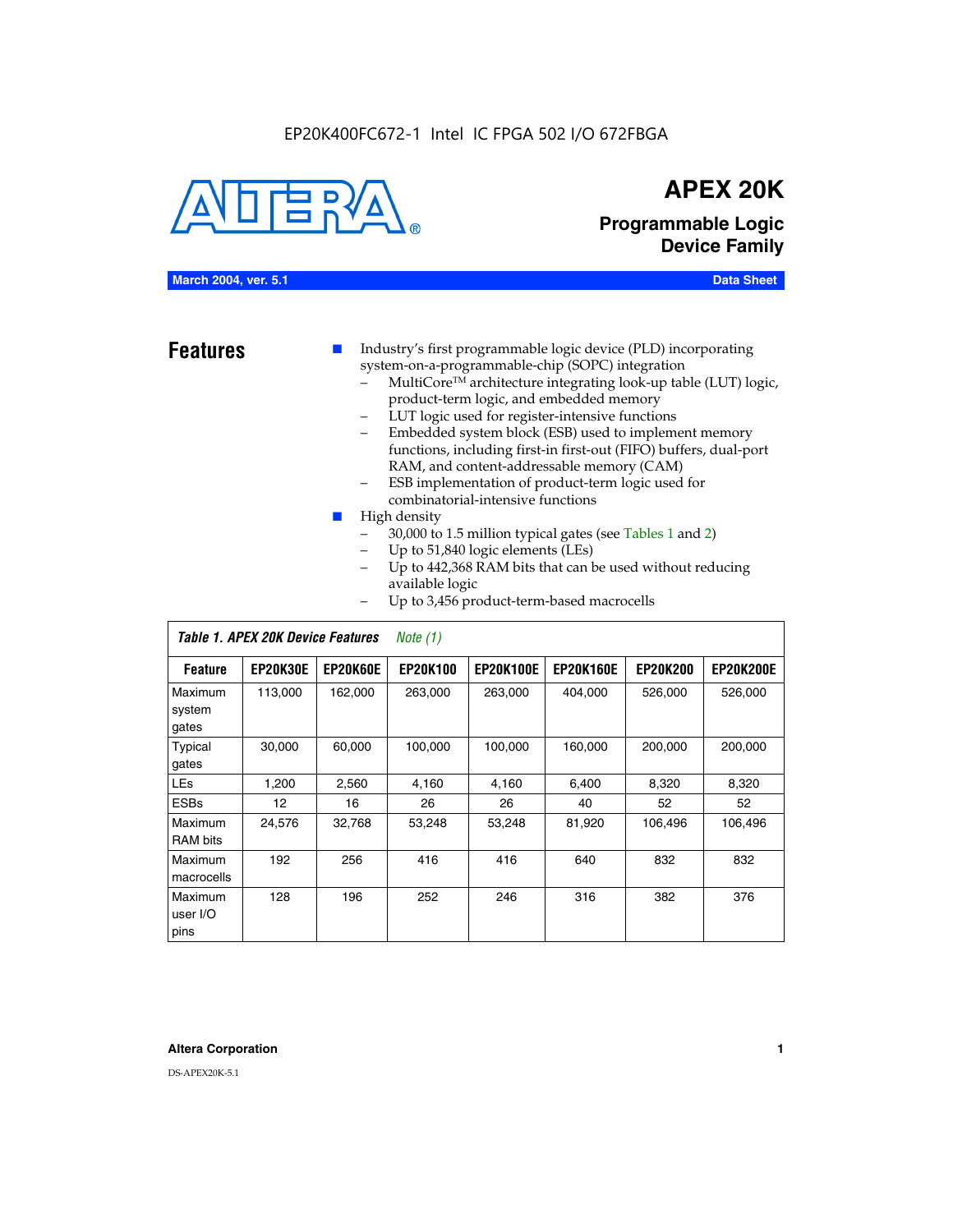| Table 2. Additional APEX 20K Device Features |                  |                 | <i>Note</i> $(1)$ |                  |                   |                   |
|----------------------------------------------|------------------|-----------------|-------------------|------------------|-------------------|-------------------|
| <b>Feature</b>                               | <b>EP20K300E</b> | <b>EP20K400</b> | <b>EP20K400E</b>  | <b>EP20K600E</b> | <b>EP20K1000E</b> | <b>EP20K1500E</b> |
| Maximum system<br>gates                      | 728,000          | 1,052,000       | 1,052,000         | 1,537,000        | 1,772,000         | 2,392,000         |
| <b>Typical gates</b>                         | 300,000          | 400,000         | 400,000           | 600,000          | 1,000,000         | 1,500,000         |
| <b>LEs</b>                                   | 11,520           | 16.640          | 16,640            | 24,320           | 38,400            | 51,840            |
| <b>ESBs</b>                                  | 72               | 104             | 104               | 152              | 160               | 216               |
| Maximum<br><b>RAM bits</b>                   | 147,456          | 212,992         | 212.992           | 311,296          | 327,680           | 442.368           |
| Maximum<br>macrocells                        | 1,152            | 1,664           | 1,664             | 2.432            | 2,560             | 3,456             |
| Maximum user I/O<br>pins                     | 408              | 502             | 488               | 588              | 708               | 808               |

#### *Note to Tables 1 and 2:*

*Table 3. APEX 20K Supply Voltages*

(1) The embedded IEEE Std. 1149.1 Joint Test Action Group (JTAG) boundary-scan circuitry contributes up to 57,000 additional gates.

**Additional Features**

 $\mathbf{I}$ 

- Designed for low-power operation
	- $1.8-V$  and 2.5-V supply voltage (see Table 3)
	- $-$  MultiVolt<sup>TM</sup> I/O interface support to interface with 1.8-V, 2.5-V, 3.3-V, and 5.0-V devices (see Table 3)
	- ESB offering programmable power-saving mode

| Tadie 3. Apex zuk Supply voltages                                               |                                                       |                                                                                                                                                                                 |  |  |  |  |  |  |
|---------------------------------------------------------------------------------|-------------------------------------------------------|---------------------------------------------------------------------------------------------------------------------------------------------------------------------------------|--|--|--|--|--|--|
| <b>Feature</b>                                                                  | <b>Device</b>                                         |                                                                                                                                                                                 |  |  |  |  |  |  |
|                                                                                 | <b>EP20K100</b><br><b>EP20K200</b><br><b>EP20K400</b> | EP20K30E<br>EP20K60E<br><b>EP20K100E</b><br><b>EP20K160E</b><br><b>EP20K200E</b><br><b>EP20K300E</b><br><b>EP20K400E</b><br>EP20K600E<br><b>EP20K1000E</b><br><b>EP20K1500E</b> |  |  |  |  |  |  |
| Internal supply voltage (V <sub>CCINT</sub> )                                   | 2.5V                                                  | 1.8V                                                                                                                                                                            |  |  |  |  |  |  |
| MultiVolt I/O interface voltage levels (V <sub>CCIO</sub> ) 2.5 V, 3.3 V, 5.0 V |                                                       | 1.8 V, 2.5 V, 3.3 V, 5.0 V (1)                                                                                                                                                  |  |  |  |  |  |  |

#### *Note to Table 3:*

(1) APEX 20KE devices can be 5.0-V tolerant by using an external resistor.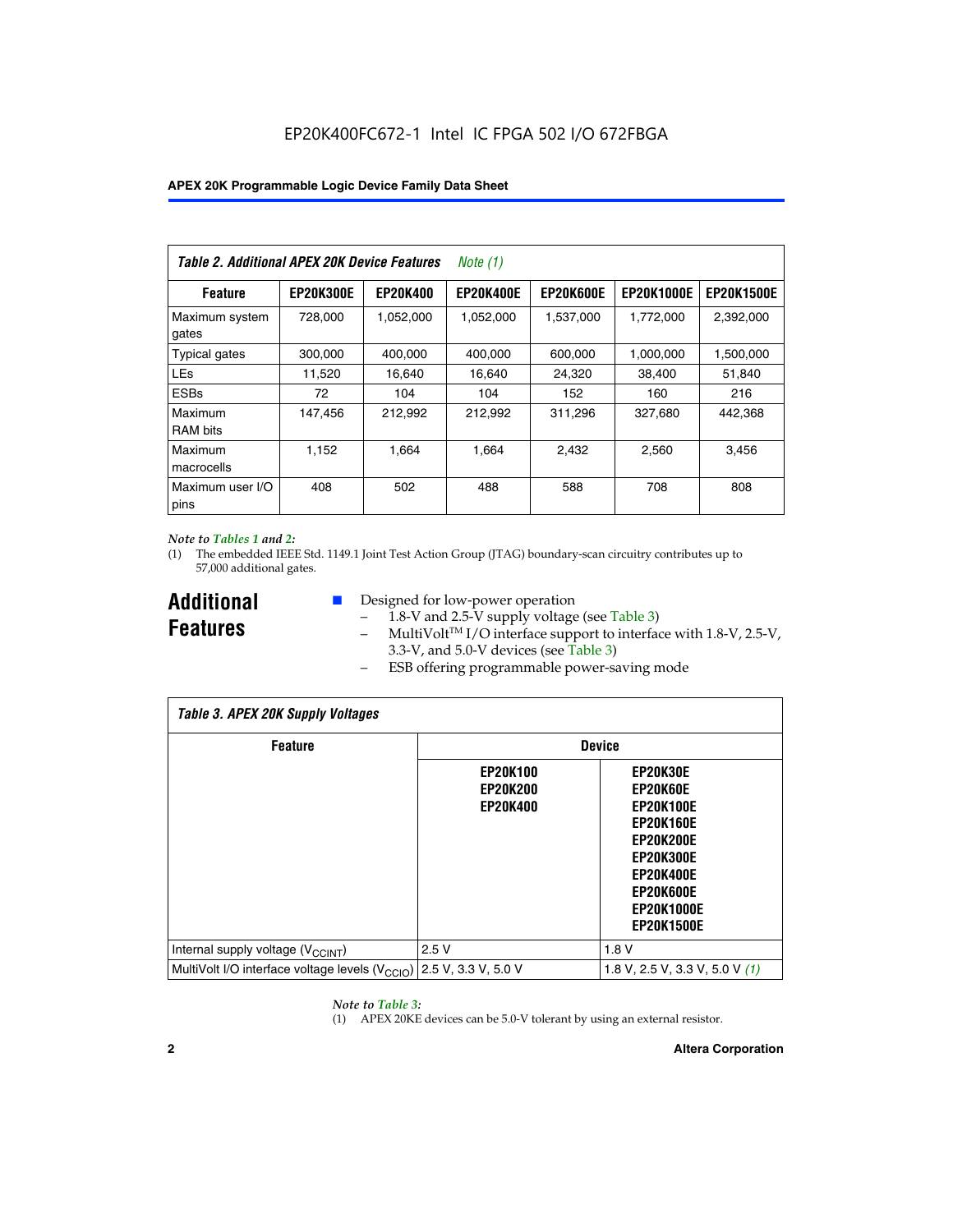### EP20K400FC672-1 Intel IC FPGA 502 I/O 672FBGA

#### **APEX 20K Programmable Logic Device Family Data Sheet**

- Flexible clock management circuitry with up to four phase-locked loops (PLLs)
	- Built-in low-skew clock tree
	- Up to eight global clock signals
	- $ClockLock^{\circledR}$  feature reducing clock delay and skew
	- $ClockBoost^{\circledR}$  feature providing clock multiplication and division
	- ClockShiftTM programmable clock phase and delay shifting
- Powerful I/O features
	- Compliant with peripheral component interconnect Special Interest Group (PCI SIG) *PCI Local Bus Specification, Revision 2.2* for 3.3-V operation at 33 or 66 MHz and 32 or 64 bits
	- Support for high-speed external memories, including DDR SDRAM and ZBT SRAM (ZBT is a trademark of Integrated Device Technology, Inc.)
	- Bidirectional I/O performance  $(t_{CO} + t_{SU})$  up to 250 MHz
	- LVDS performance up to 840 Mbits per channel
	- Direct connection from I/O pins to local interconnect providing fast  $t_{CO}$  and  $t_{SU}$  times for complex logic
	- MultiVolt I/O interface support to interface with 1.8-V, 2.5-V, 3.3-V, and 5.0-V devices (see Table 3)
	- Programmable clamp to  $V_{\text{C}CD}$
	- Individual tri-state output enable control for each pin
	- Programmable output slew-rate control to reduce switching noise
	- Support for advanced I/O standards, including low-voltage differential signaling (LVDS), LVPECL, PCI-X, AGP, CTT, stubseries terminated logic (SSTL-3 and SSTL-2), Gunning transceiver logic plus (GTL+), and high-speed terminated logic (HSTL Class I)
	- Pull-up on I/O pins before and during configuration
- Advanced interconnect structure
	- Four-level hierarchical FastTrack® Interconnect structure providing fast, predictable interconnect delays
	- Dedicated carry chain that implements arithmetic functions such as fast adders, counters, and comparators (automatically used by software tools and megafunctions)
	- Dedicated cascade chain that implements high-speed, high-fan-in logic functions (automatically used by software tools and megafunctions)
	- Interleaved local interconnect allows one LE to drive 29 other LEs through the fast local interconnect
- Advanced packaging options
	- Available in a variety of packages with 144 to 1,020 pins (see Tables 4 through 7)
	- FineLine BGA® packages maximize board space efficiency
- Advanced software support
	- Software design support and automatic place-and-route provided by the Altera® Quartus® II development system for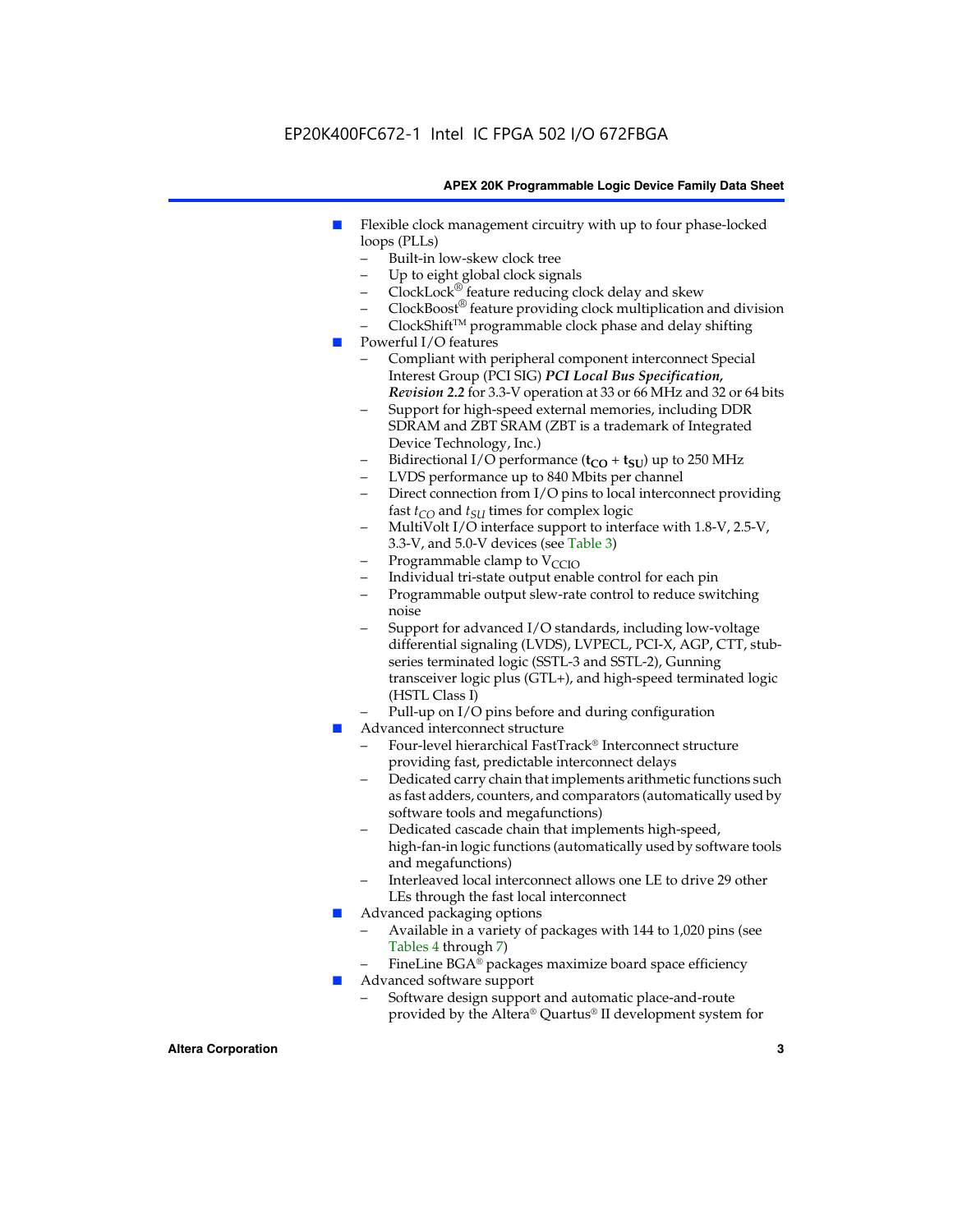Windows-based PCs, Sun SPARCstations, and HP 9000 Series 700/800 workstations

- Altera MegaCore® functions and Altera Megafunction Partners Program (AMPP<sup>SM</sup>) megafunctions
- NativeLink™ integration with popular synthesis, simulation, and timing analysis tools
- Quartus II SignalTap® embedded logic analyzer simplifies in-system design evaluation by giving access to internal nodes during device operation
- Supports popular revision-control software packages including PVCS, Revision Control System (RCS), and Source Code Control System (SCCS )

#### *Table 4. APEX 20K QFP, BGA & PGA Package Options & I/O Count Notes (1), (2)*

| <b>Device</b>   | 144-Pin<br><b>TQFP</b> | 208-Pin<br><b>PQFP</b><br><b>ROFP</b> | 240-Pin<br><b>PQFP</b><br><b>ROFP</b> |     | 356-Pin BGA   652-Pin BGA | 655-Pin PGA |
|-----------------|------------------------|---------------------------------------|---------------------------------------|-----|---------------------------|-------------|
| EP20K30E        | 92                     | 125                                   |                                       |     |                           |             |
| <b>EP20K60E</b> | 92                     | 148                                   | 151                                   | 196 |                           |             |
| EP20K100        | 101                    | 159                                   | 189                                   | 252 |                           |             |
| EP20K100E       | 92                     | 151                                   | 183                                   | 246 |                           |             |
| EP20K160E       | 88                     | 143                                   | 175                                   | 271 |                           |             |
| EP20K200        |                        | 144                                   | 174                                   | 277 |                           |             |
| EP20K200E       |                        | 136                                   | 168                                   | 271 | 376                       |             |
| EP20K300E       |                        |                                       | 152                                   |     | 408                       |             |
| EP20K400        |                        |                                       |                                       |     | 502                       | 502         |
| EP20K400E       |                        |                                       |                                       |     | 488                       |             |
| EP20K600E       |                        |                                       |                                       |     | 488                       |             |
| EP20K1000E      |                        |                                       |                                       |     | 488                       |             |
| EP20K1500E      |                        |                                       |                                       |     | 488                       |             |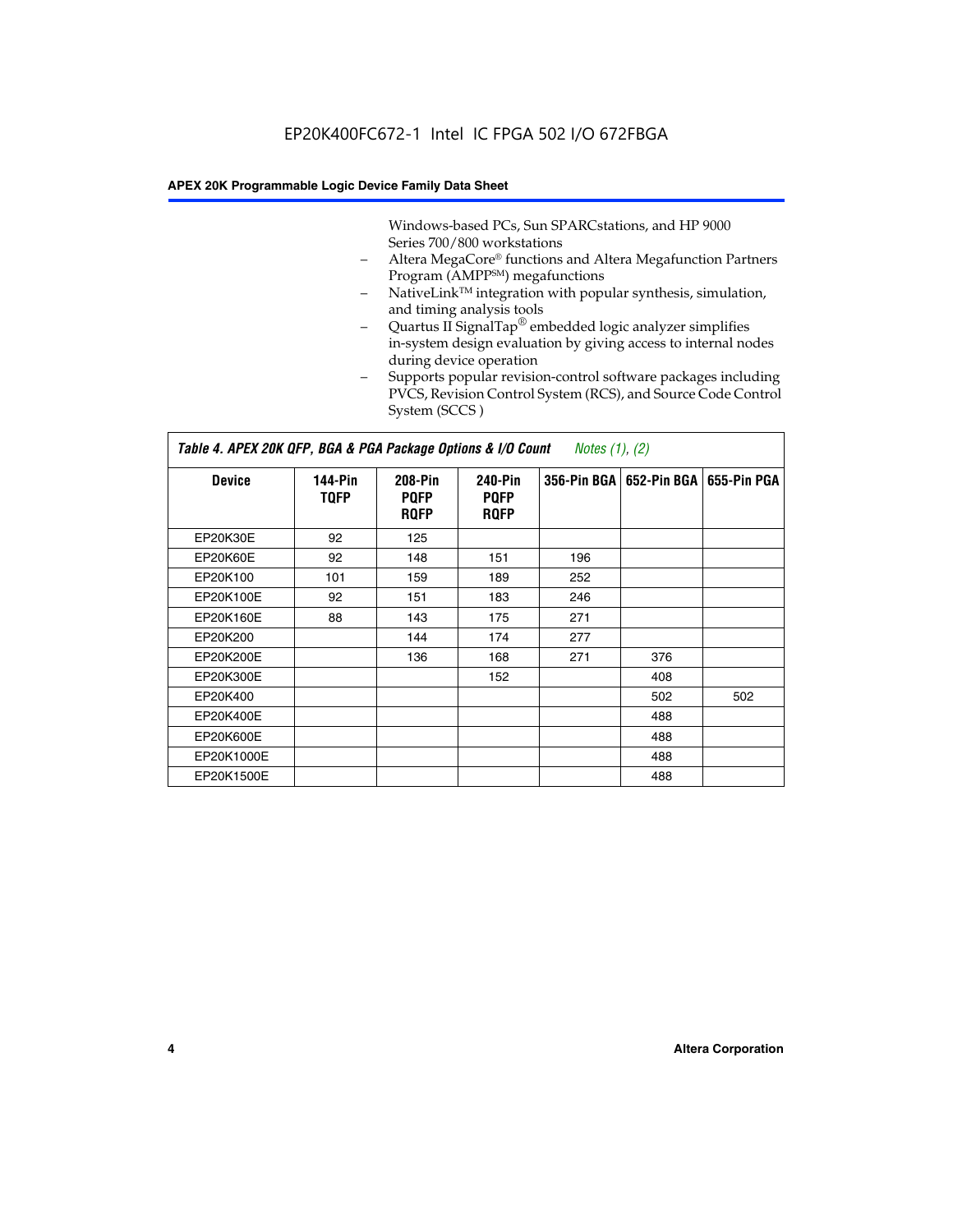| Table 5. APEX 20K FineLine BGA Package Options & I/O Count<br>Notes $(1)$ , $(2)$ |                |                |                |           |           |  |  |  |
|-----------------------------------------------------------------------------------|----------------|----------------|----------------|-----------|-----------|--|--|--|
| <b>Device</b>                                                                     | <b>144 Pin</b> | <b>324 Pin</b> | <b>484 Pin</b> | 672 Pin   | 1,020 Pin |  |  |  |
| EP20K30E                                                                          | 93             | 128            |                |           |           |  |  |  |
| <b>EP20K60E</b>                                                                   | 93             | 196            |                |           |           |  |  |  |
| EP20K100                                                                          |                | 252            |                |           |           |  |  |  |
| EP20K100E                                                                         | 93             | 246            |                |           |           |  |  |  |
| EP20K160E                                                                         |                |                | 316            |           |           |  |  |  |
| EP20K200                                                                          |                |                | 382            |           |           |  |  |  |
| EP20K200E                                                                         |                |                | 376            | 376       |           |  |  |  |
| EP20K300E                                                                         |                |                |                | 408       |           |  |  |  |
| EP20K400                                                                          |                |                |                | 502 $(3)$ |           |  |  |  |
| EP20K400E                                                                         |                |                |                | 488 $(3)$ |           |  |  |  |
| EP20K600E                                                                         |                |                |                | 508 $(3)$ | 588       |  |  |  |
| EP20K1000E                                                                        |                |                |                | 508 $(3)$ | 708       |  |  |  |
| EP20K1500E                                                                        |                |                |                |           | 808       |  |  |  |

#### *Notes to Tables 4 and 5:*

 $\Gamma$ 

(1) I/O counts include dedicated input and clock pins.

(2) APEX 20K device package types include thin quad flat pack (TQFP), plastic quad flat pack (PQFP), power quad flat pack (RQFP), 1.27-mm pitch ball-grid array (BGA), 1.00-mm pitch FineLine BGA, and pin-grid array (PGA) packages.

(3) This device uses a thermally enhanced package, which is taller than the regular package. Consult the *Altera Device Package Information Data Sheet* for detailed package size information.

| Table 6. APEX 20K QFP, BGA & PGA Package Sizes                                                           |                |                    |                    |                |                |                    |  |  |  |
|----------------------------------------------------------------------------------------------------------|----------------|--------------------|--------------------|----------------|----------------|--------------------|--|--|--|
| 144-Pin TQFP<br>240-Pin QFP<br>356-Pin BGA   652-Pin BGA<br>208-Pin QFP<br>655-Pin PGA<br><b>Feature</b> |                |                    |                    |                |                |                    |  |  |  |
| Pitch (mm)                                                                                               | 0.50           | 0.50               | 0.50               | 1.27           | 1.27           |                    |  |  |  |
| Area $(mm^2)$                                                                                            | 484            | 924                | 1.218              | 1.225          | 2.025          | 3,906              |  |  |  |
| Length $\times$ Width<br>$(mm \times mm)$                                                                | $22 \times 22$ | $30.4 \times 30.4$ | $34.9 \times 34.9$ | $35 \times 35$ | $45 \times 45$ | $62.5 \times 62.5$ |  |  |  |

| Table 7. APEX 20K FineLine BGA Package Sizes                                                                   |      |      |      |      |       |  |  |  |
|----------------------------------------------------------------------------------------------------------------|------|------|------|------|-------|--|--|--|
| <b>324 Pin</b><br><b>1,020 Pin</b><br>144 Pin<br>672 Pin<br>484 Pin<br><b>Feature</b>                          |      |      |      |      |       |  |  |  |
| Pitch (mm)                                                                                                     | 1.00 | 1.00 | 1.00 | 1.00 | 1.00  |  |  |  |
| Area ( $mm2$ )                                                                                                 | 169  | 361  | 529  | 729  | 1,089 |  |  |  |
| Length $\times$ Width (mm $\times$ mm)<br>$27 \times 27$<br>$13 \times 13$<br>$23 \times 23$<br>$19 \times 19$ |      |      |      |      |       |  |  |  |

٦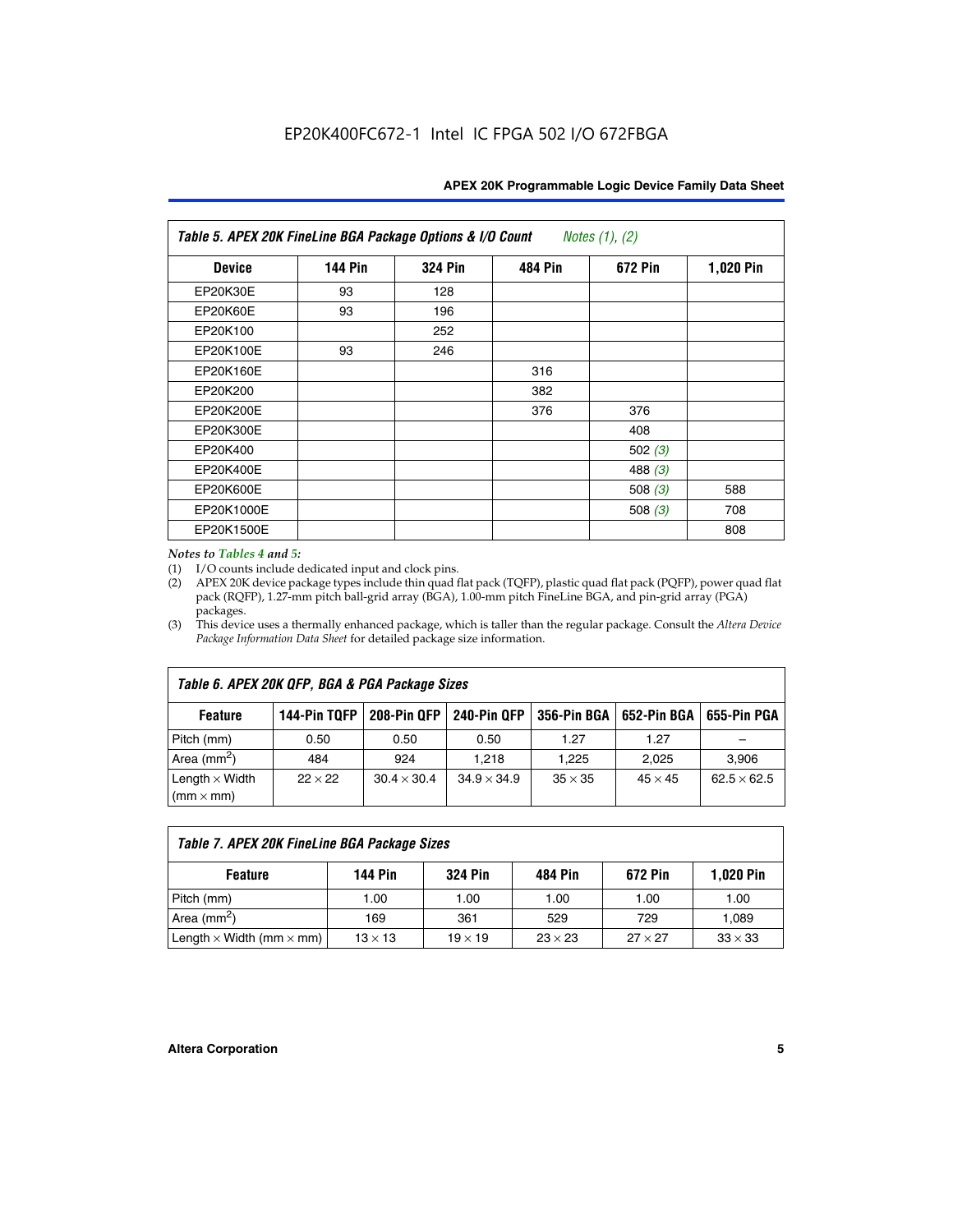### **General Description**

APEXTM 20K devices are the first PLDs designed with the MultiCore architecture, which combines the strengths of LUT-based and productterm-based devices with an enhanced memory structure. LUT-based logic provides optimized performance and efficiency for data-path, registerintensive, mathematical, or digital signal processing (DSP) designs. Product-term-based logic is optimized for complex combinatorial paths, such as complex state machines. LUT- and product-term-based logic combined with memory functions and a wide variety of MegaCore and AMPP functions make the APEX 20K device architecture uniquely suited for system-on-a-programmable-chip designs. Applications historically requiring a combination of LUT-, product-term-, and memory-based devices can now be integrated into one APEX 20K device.

APEX 20KE devices are a superset of APEX 20K devices and include additional features such as advanced I/O standard support, CAM, additional global clocks, and enhanced ClockLock clock circuitry. In addition, APEX 20KE devices extend the APEX 20K family to 1.5 million gates. APEX 20KE devices are denoted with an "E" suffix in the device name (e.g., the EP20K1000E device is an APEX 20KE device). Table 8 compares the features included in APEX 20K and APEX 20KE devices.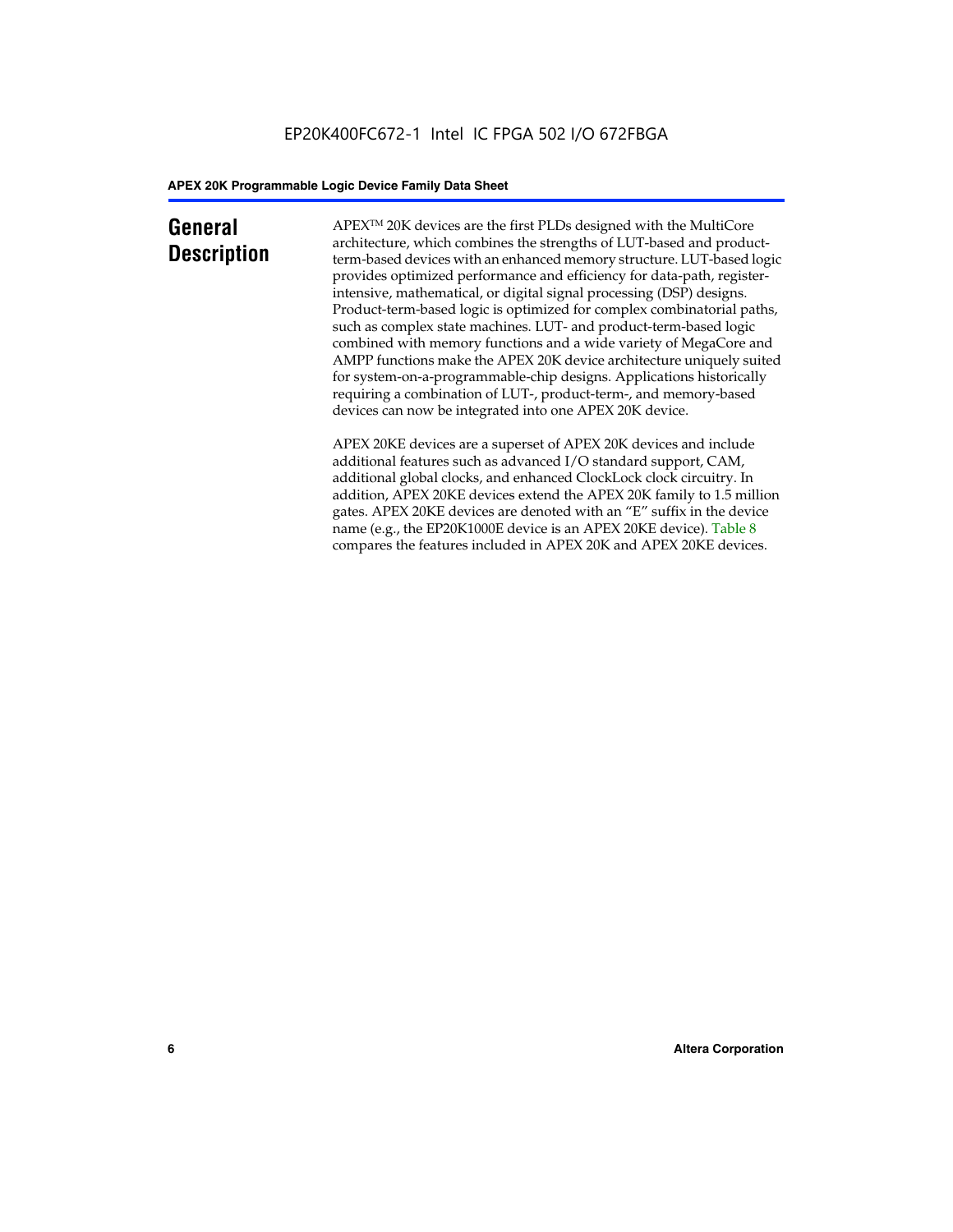| Table 8. Comparison of APEX 20K & APEX 20KE Features |                                                                                                                                                                     |                                                                                                                                                                                                                                                                                                                                                                                                                                                                                       |  |  |  |  |  |
|------------------------------------------------------|---------------------------------------------------------------------------------------------------------------------------------------------------------------------|---------------------------------------------------------------------------------------------------------------------------------------------------------------------------------------------------------------------------------------------------------------------------------------------------------------------------------------------------------------------------------------------------------------------------------------------------------------------------------------|--|--|--|--|--|
| <b>Feature</b>                                       | <b>APEX 20K Devices</b>                                                                                                                                             | <b>APEX 20KE Devices</b>                                                                                                                                                                                                                                                                                                                                                                                                                                                              |  |  |  |  |  |
| MultiCore system integration                         | Full support                                                                                                                                                        | Full support                                                                                                                                                                                                                                                                                                                                                                                                                                                                          |  |  |  |  |  |
| SignalTap logic analysis                             | Full support                                                                                                                                                        | Full support                                                                                                                                                                                                                                                                                                                                                                                                                                                                          |  |  |  |  |  |
| 32/64-Bit, 33-MHz PCI                                | Full compliance in -1, -2 speed<br>grades                                                                                                                           | Full compliance in -1, -2 speed grades                                                                                                                                                                                                                                                                                                                                                                                                                                                |  |  |  |  |  |
| 32/64-Bit, 66-MHz PCI                                |                                                                                                                                                                     | Full compliance in -1 speed grade                                                                                                                                                                                                                                                                                                                                                                                                                                                     |  |  |  |  |  |
| MultiVolt I/O                                        | 2.5-V or 3.3-V V <sub>CCIO</sub><br>V <sub>CCIO</sub> selected for device<br>Certain devices are 5.0-V tolerant                                                     | 1.8-V, 2.5-V, or 3.3-V V <sub>CCIO</sub><br>V <sub>CCIO</sub> selected block-by-block<br>5.0-V tolerant with use of external resistor                                                                                                                                                                                                                                                                                                                                                 |  |  |  |  |  |
| ClockLock support                                    | Clock delay reduction<br>$2\times$ and $4\times$ clock multiplication                                                                                               | Clock delay reduction<br>$m/(n \times v)$ or $m/(n \times k)$ clock multiplication<br>Drive ClockLock output off-chip<br>External clock feedback<br><b>ClockShift</b><br>LVDS support<br>Up to four PLLs<br>ClockShift, clock phase adjustment                                                                                                                                                                                                                                        |  |  |  |  |  |
| Dedicated clock and input pins                       | <b>Six</b>                                                                                                                                                          | Eight                                                                                                                                                                                                                                                                                                                                                                                                                                                                                 |  |  |  |  |  |
| I/O standard support                                 | 2.5-V, 3.3-V, 5.0-V I/O<br>3.3-V PCI<br>Low-voltage complementary<br>metal-oxide semiconductor<br>(LVCMOS)<br>Low-voltage transistor-to-transistor<br>logic (LVTTL) | 1.8-V, 2.5-V, 3.3-V, 5.0-V I/O<br>2.5-V I/O<br>3.3-V PCI and PCI-X<br>3.3-V Advanced Graphics Port (AGP)<br>Center tap terminated (CTT)<br>$GTL+$<br><b>LVCMOS</b><br>LVTTL<br>True-LVDS and LVPECL data pins<br>(in EP20K300E and larger devices)<br>LVDS and LVPECL signaling (in all BGA<br>and FineLine BGA devices)<br>LVDS and LVPECL data pins up to<br>156 Mbps (in -1 speed grade devices)<br><b>HSTL Class I</b><br>PCI-X<br>SSTL-2 Class I and II<br>SSTL-3 Class I and II |  |  |  |  |  |
| Memory support                                       | Dual-port RAM<br><b>FIFO</b><br><b>RAM</b><br><b>ROM</b>                                                                                                            | CAM<br>Dual-port RAM<br><b>FIFO</b><br>RAM<br><b>ROM</b>                                                                                                                                                                                                                                                                                                                                                                                                                              |  |  |  |  |  |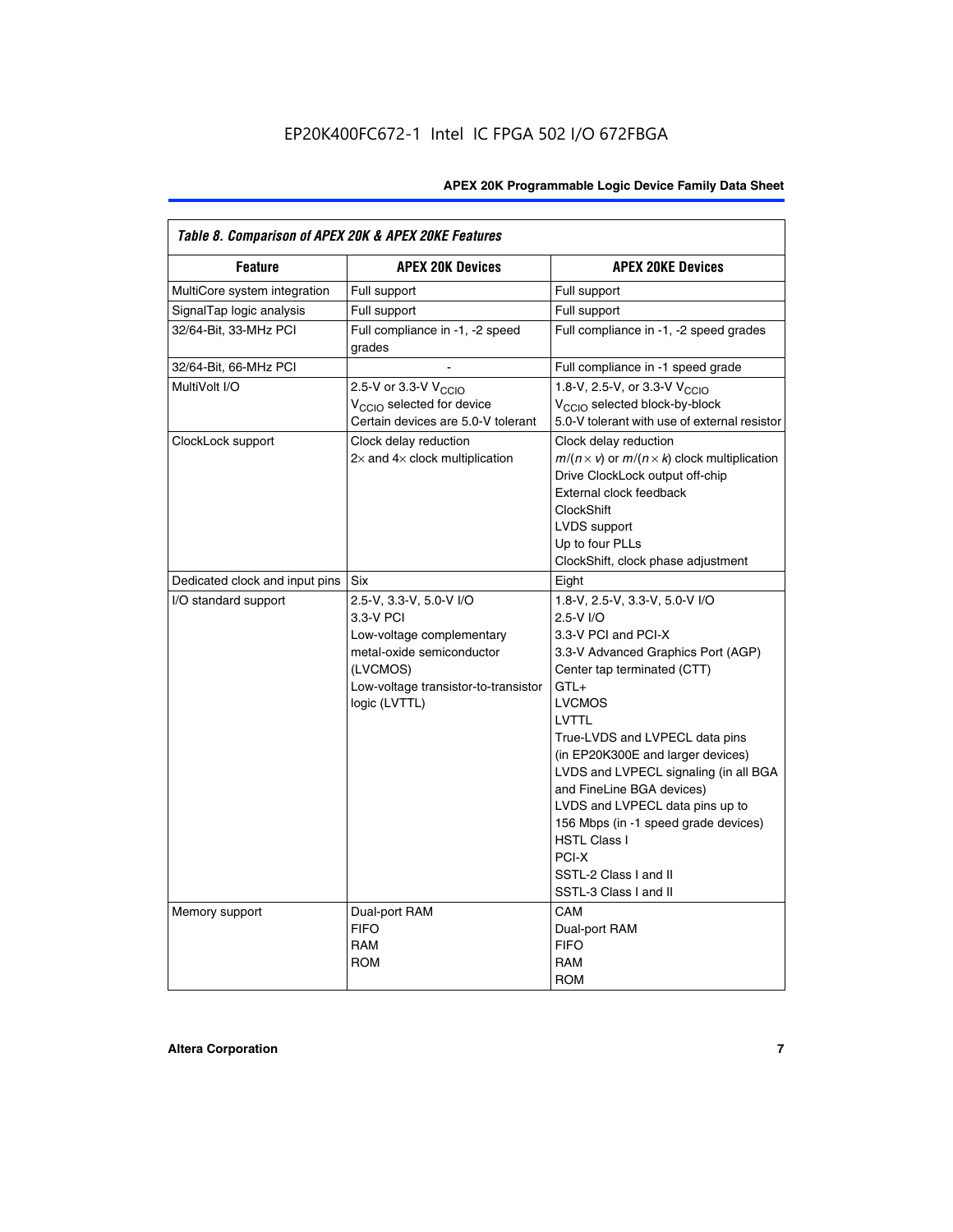All APEX 20K devices are reconfigurable and are 100% tested prior to shipment. As a result, test vectors do not have to be generated for fault coverage purposes. Instead, the designer can focus on simulation and design verification. In addition, the designer does not need to manage inventories of different application-specific integrated circuit (ASIC) designs; APEX 20K devices can be configured on the board for the specific functionality required.

APEX 20K devices are configured at system power-up with data stored in an Altera serial configuration device or provided by a system controller. Altera offers in-system programmability (ISP)-capable EPC1, EPC2, and EPC16 configuration devices, which configure APEX 20K devices via a serial data stream. Moreover, APEX 20K devices contain an optimized interface that permits microprocessors to configure APEX 20K devices serially or in parallel, and synchronously or asynchronously. The interface also enables microprocessors to treat APEX 20K devices as memory and configure the device by writing to a virtual memory location, making reconfiguration easy.

After an APEX 20K device has been configured, it can be reconfigured in-circuit by resetting the device and loading new data. Real-time changes can be made during system operation, enabling innovative reconfigurable computing applications.

APEX 20K devices are supported by the Altera Quartus II development system, a single, integrated package that offers HDL and schematic design entry, compilation and logic synthesis, full simulation and worst-case timing analysis, SignalTap logic analysis, and device configuration. The Quartus II software runs on Windows-based PCs, Sun SPARCstations, and HP 9000 Series 700/800 workstations.

The Quartus II software provides NativeLink interfaces to other industrystandard PC- and UNIX workstation-based EDA tools. For example, designers can invoke the Quartus II software from within third-party design tools. Further, the Quartus II software contains built-in optimized synthesis libraries; synthesis tools can use these libraries to optimize designs for APEX 20K devices. For example, the Synopsys Design Compiler library, supplied with the Quartus II development system, includes DesignWare functions optimized for the APEX 20K architecture.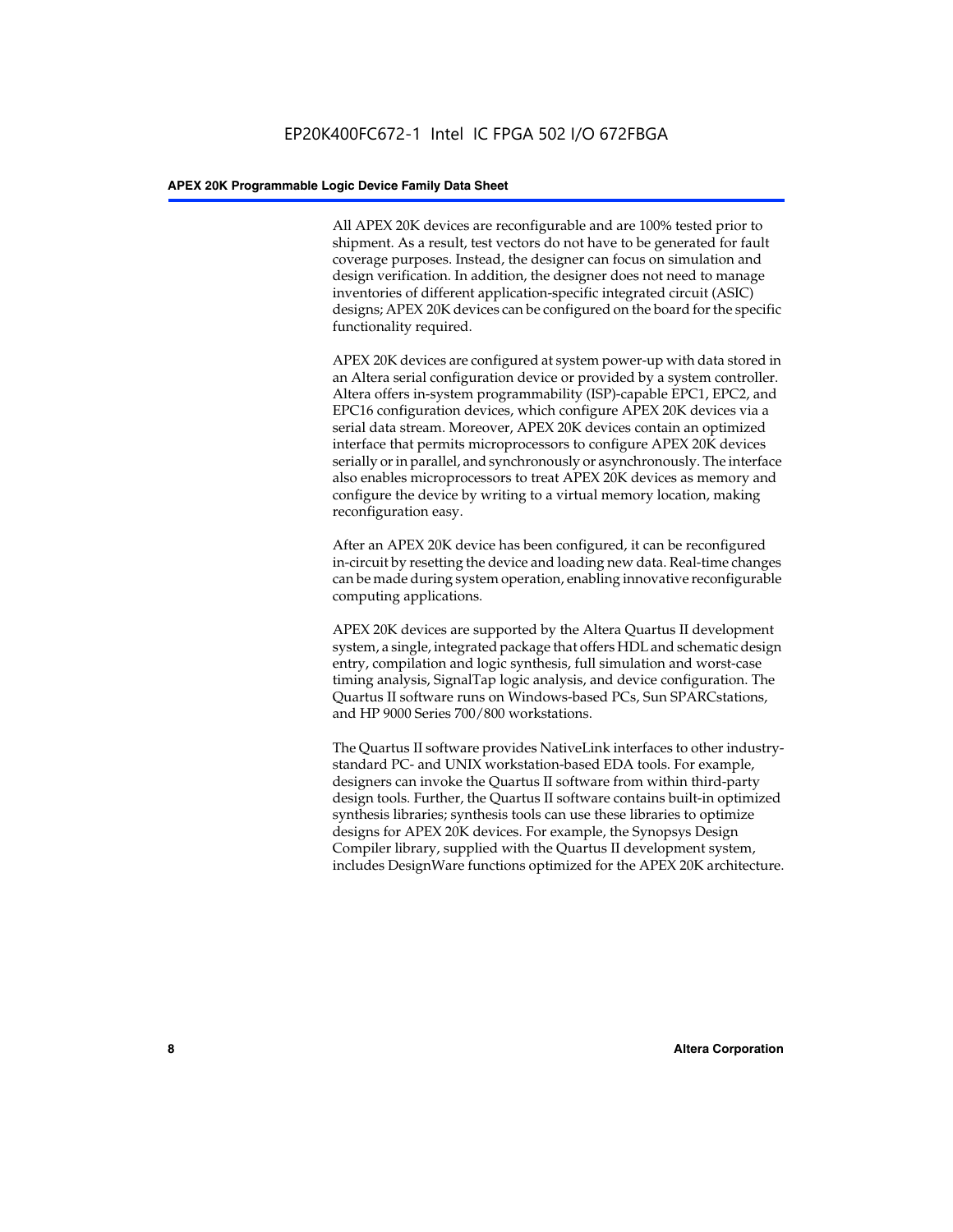| <b>Functional</b><br><b>Description</b> | APEX 20K devices incorporate LUT-based logic, product-term-based<br>logic, and memory into one device. Signal interconnections within<br>APEX 20K devices (as well as to and from device pins) are provided by the<br>FastTrack® Interconnect—a series of fast, continuous row and column<br>channels that run the entire length and width of the device.                                                                                                                                                                                                                                                                                                                                                                                                          |
|-----------------------------------------|--------------------------------------------------------------------------------------------------------------------------------------------------------------------------------------------------------------------------------------------------------------------------------------------------------------------------------------------------------------------------------------------------------------------------------------------------------------------------------------------------------------------------------------------------------------------------------------------------------------------------------------------------------------------------------------------------------------------------------------------------------------------|
|                                         | Each I/O pin is fed by an I/O element (IOE) located at the end of each row<br>and column of the FastTrack Interconnect. Each IOE contains a<br>bidirectional I/O buffer and a register that can be used as either an input<br>or output register to feed input, output, or bidirectional signals. When<br>used with a dedicated clock pin, these registers provide exceptional<br>performance. IOEs provide a variety of features, such as 3.3-V, 64-bit,<br>66-MHz PCI compliance; JTAG BST support; slew-rate control; and<br>tri-state buffers. APEX 20KE devices offer enhanced I/O support,<br>including support for 1.8-V I/O, 2.5-V I/O, LVCMOS, LVTTL, LVPECL,<br>3.3-V PCI, PCI-X, LVDS, GTL+, SSTL-2, SSTL-3, HSTL, CTT, and 3.3-V<br>AGP I/O standards. |
|                                         | The ESB can implement a variety of memory functions, including CAM,<br>RAM, dual-port RAM, ROM, and FIFO functions. Embedding the<br>memory directly into the die improves performance and reduces die area<br>compared to distributed-RAM implementations. Moreover, the<br>abundance of cascadable ESBs ensures that the APEX 20K device can<br>implement multiple wide memory blocks for high-density designs. The<br>ESB's high speed ensures it can implement small memory blocks without<br>any speed penalty. The abundance of ESBs ensures that designers can<br>create as many different-sized memory blocks as the system requires.                                                                                                                      |



Figure 1 shows an overview of the APEX 20K device.

#### *Figure 1. APEX 20K Device Block Diagram*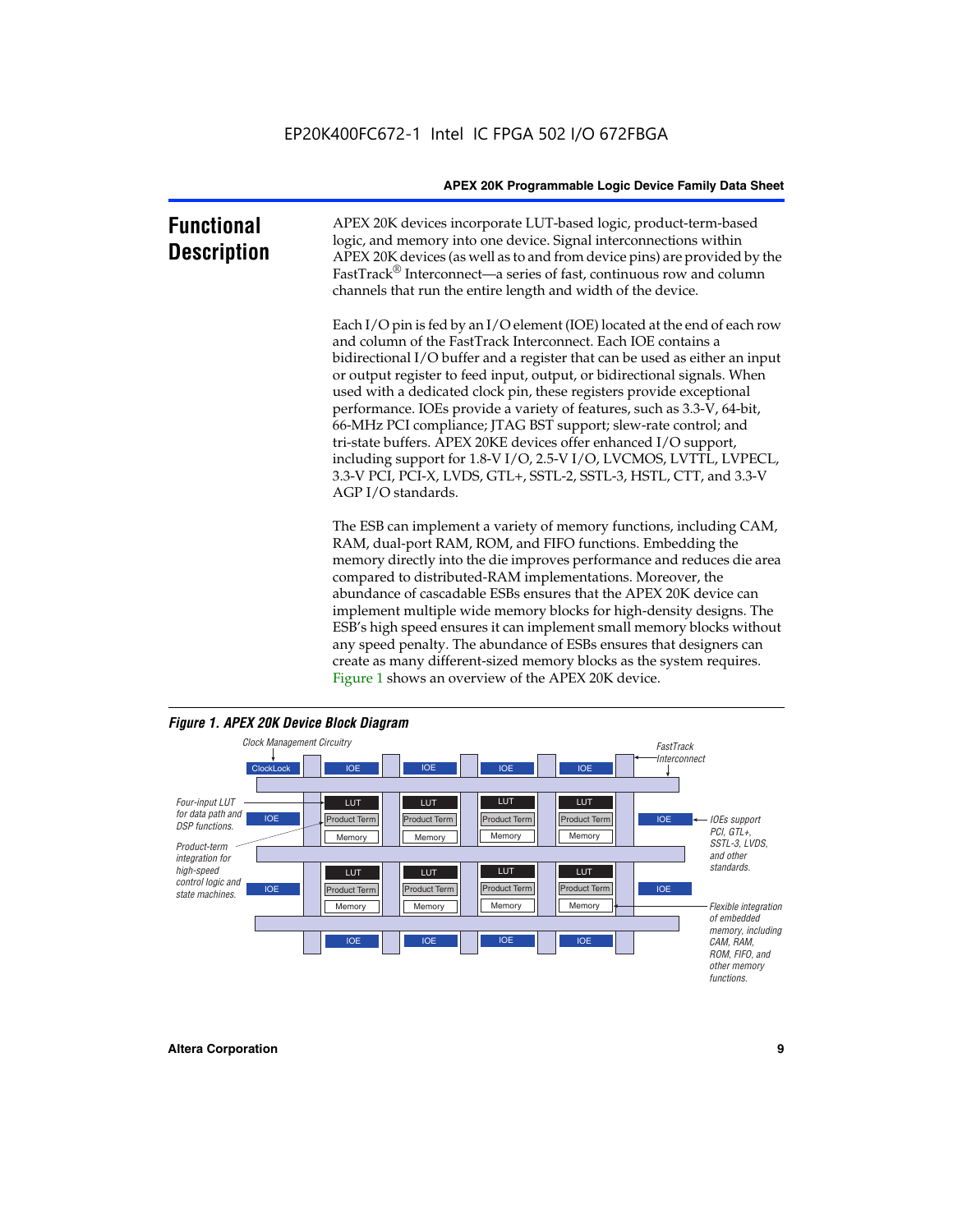APEX 20K devices provide two dedicated clock pins and four dedicated input pins that drive register control inputs. These signals ensure efficient distribution of high-speed, low-skew control signals. These signals use dedicated routing channels to provide short delays and low skews. Four of the dedicated inputs drive four global signals. These four global signals can also be driven by internal logic, providing an ideal solution for a clock divider or internally generated asynchronous clear signals with high fan-out. The dedicated clock pins featured on the APEX 20K devices can also feed logic. The devices also feature ClockLock and ClockBoost clock management circuitry. APEX 20KE devices provide two additional dedicated clock pins, for a total of four dedicated clock pins.

#### **MegaLAB Structure**

APEX 20K devices are constructed from a series of MegaLAB<sup>™</sup> structures. Each MegaLAB structure contains a group of logic array blocks (LABs), one ESB, and a MegaLAB interconnect, which routes signals within the MegaLAB structure. The EP20K30E device has 10 LABs, EP20K60E through EP20K600E devices have 16 LABs, and the EP20K1000E and EP20K1500E devices have 24 LABs. Signals are routed between MegaLAB structures and I/O pins via the FastTrack Interconnect. In addition, edge LABs can be driven by I/O pins through the local interconnect. Figure 2 shows the MegaLAB structure.



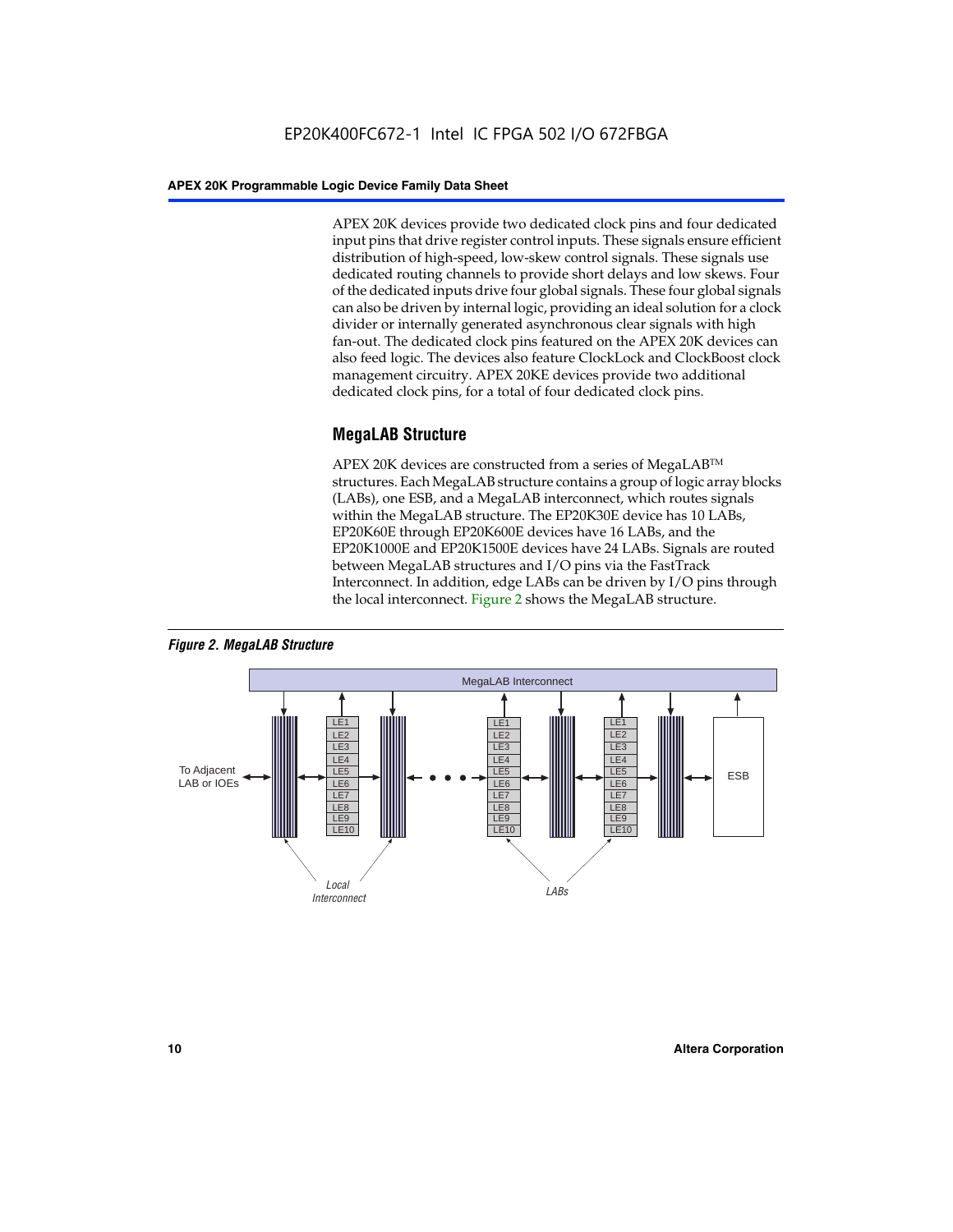#### **Logic Array Block**

Each LAB consists of 10 LEs, the LEs' associated carry and cascade chains, LAB control signals, and the local interconnect. The local interconnect transfers signals between LEs in the same or adjacent LABs, IOEs, or ESBs. The Quartus II Compiler places associated logic within an LAB or adjacent LABs, allowing the use of a fast local interconnect for high performance. Figure 3 shows the APEX 20K LAB.

APEX 20K devices use an interleaved LAB structure. This structure allows each LE to drive two local interconnect areas. This feature minimizes use of the MegaLAB and FastTrack interconnect, providing higher performance and flexibility. Each LE can drive 29 other LEs through the fast local interconnect.

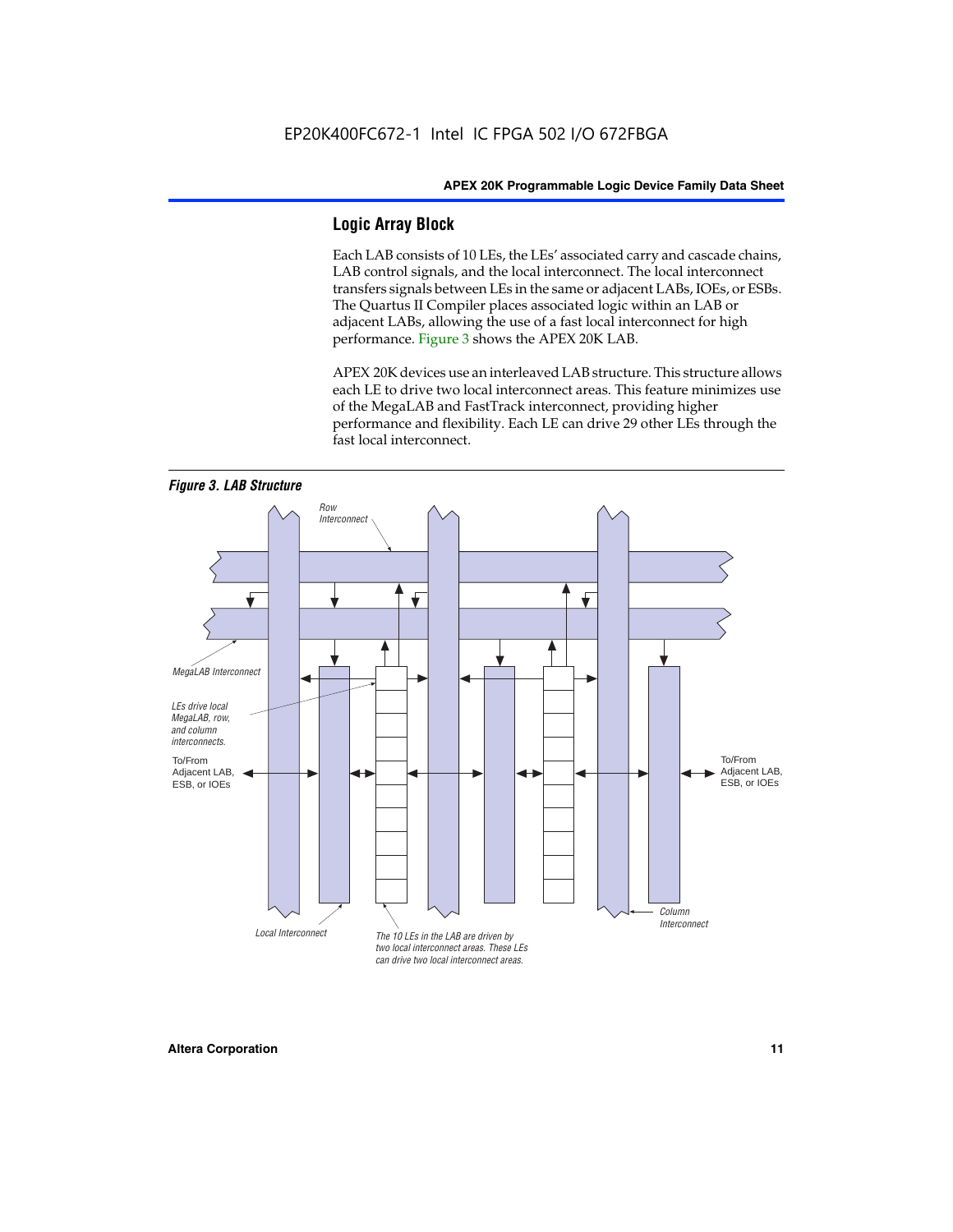Each LAB contains dedicated logic for driving control signals to its LEs and ESBs. The control signals include clock, clock enable, asynchronous clear, asynchronous preset, asynchronous load, synchronous clear, and synchronous load signals. A maximum of six control signals can be used at a time. Although synchronous load and clear signals are generally used when implementing counters, they can also be used with other functions.

Each LAB can use two clocks and two clock enable signals. Each LAB's clock and clock enable signals are linked (e.g., any LE in a particular LAB using CLK1 will also use CLKENA1). LEs with the same clock but different clock enable signals either use both clock signals in one LAB or are placed into separate LABs.

If both the rising and falling edges of a clock are used in a LAB, both LABwide clock signals are used.

The LAB-wide control signals can be generated from the LAB local interconnect, global signals, and dedicated clock pins. The inherent low skew of the FastTrack Interconnect enables it to be used for clock distribution. Figure 4 shows the LAB control signal generation circuit.



#### *Figure 4. LAB Control Signal Generation*

#### *Notes to Figure 4:*

- (1) APEX 20KE devices have four dedicated clocks.
- (2) The LABCLR1 and LABCLR2 signals also control asynchronous load and asynchronous preset for LEs within the LAB.
- (3) The SYNCCLR signal can be generated by the local interconnect or global signals.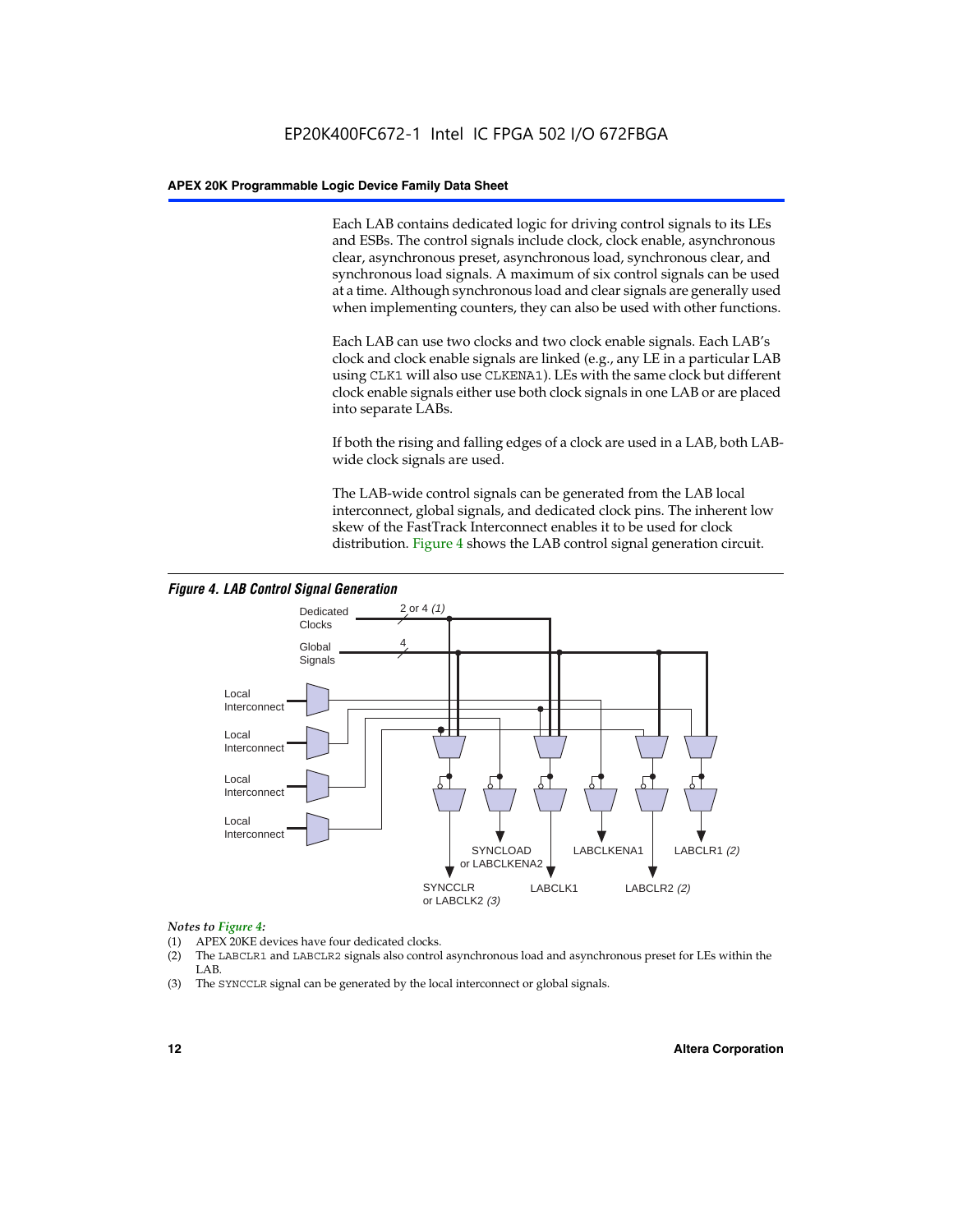#### **Logic Element**

The LE, the smallest unit of logic in the APEX 20K architecture, is compact and provides efficient logic usage. Each LE contains a four-input LUT, which is a function generator that can quickly implement any function of four variables. In addition, each LE contains a programmable register and carry and cascade chains. Each LE drives the local interconnect, MegaLAB interconnect, and FastTrack Interconnect routing structures. See Figure 5.



*Figure 5. APEX 20K Logic Element*

Each LE's programmable register can be configured for D, T, JK, or SR operation. The register's clock and clear control signals can be driven by global signals, general-purpose I/O pins, or any internal logic. For combinatorial functions, the register is bypassed and the output of the LUT drives the outputs of the LE.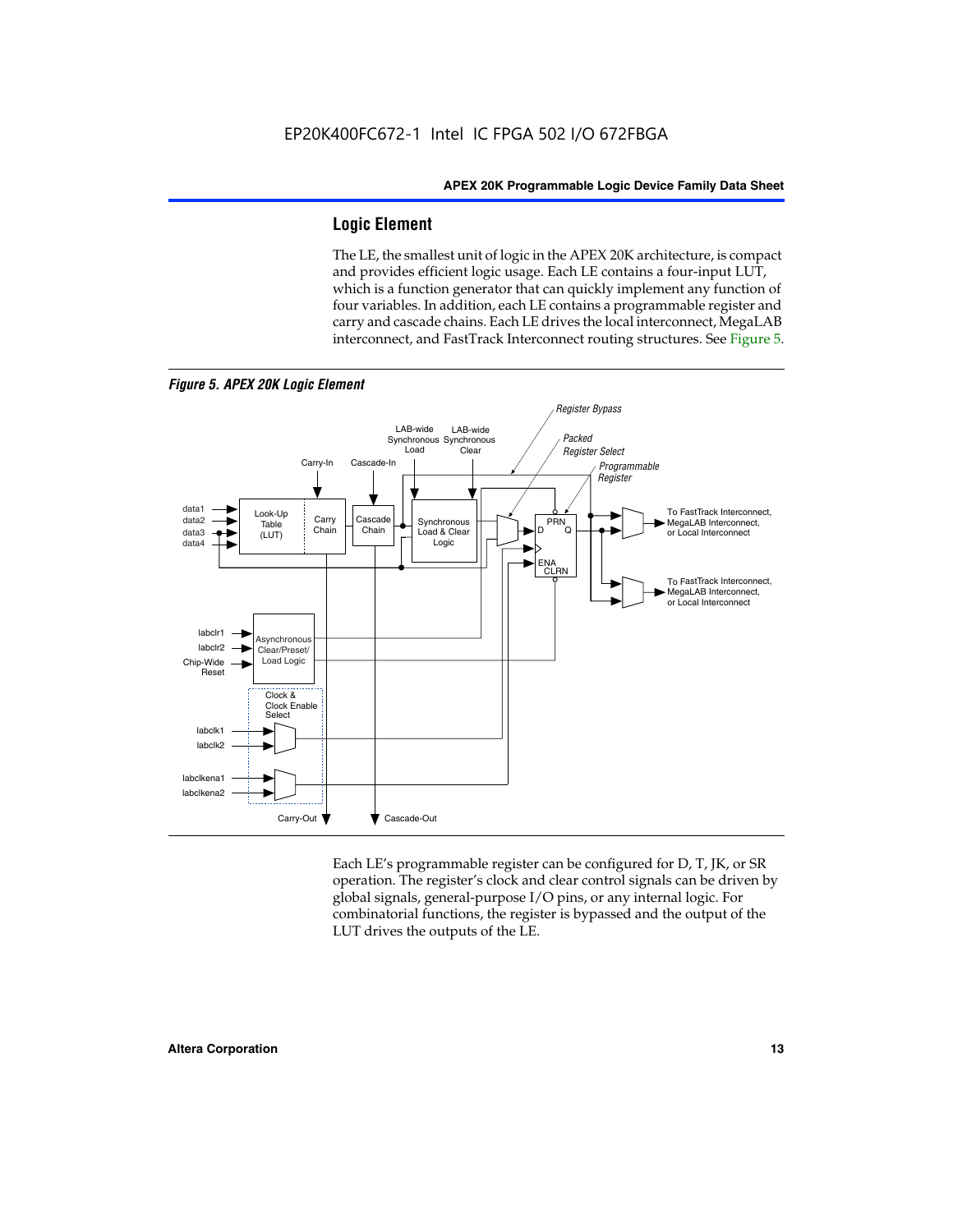Each LE has two outputs that drive the local, MegaLAB, or FastTrack Interconnect routing structure. Each output can be driven independently by the LUT's or register's output. For example, the LUT can drive one output while the register drives the other output. This feature, called register packing, improves device utilization because the register and the LUT can be used for unrelated functions. The LE can also drive out registered and unregistered versions of the LUT output.

The APEX 20K architecture provides two types of dedicated high-speed data paths that connect adjacent LEs without using local interconnect paths: carry chains and cascade chains. A carry chain supports high-speed arithmetic functions such as counters and adders, while a cascade chain implements wide-input functions such as equality comparators with minimum delay. Carry and cascade chains connect LEs 1 through 10 in an LAB and all LABs in the same MegaLAB structure.

#### *Carry Chain*

The carry chain provides a very fast carry-forward function between LEs. The carry-in signal from a lower-order bit drives forward into the higherorder bit via the carry chain, and feeds into both the LUT and the next portion of the carry chain. This feature allows the APEX 20K architecture to implement high-speed counters, adders, and comparators of arbitrary width. Carry chain logic can be created automatically by the Quartus II software Compiler during design processing, or manually by the designer during design entry. Parameterized functions such as library of parameterized modules (LPM) and DesignWare functions automatically take advantage of carry chains for the appropriate functions.

The Quartus II software Compiler creates carry chains longer than ten LEs by linking LABs together automatically. For enhanced fitting, a long carry chain skips alternate LABs in a MegaLAB<sup>™</sup> structure. A carry chain longer than one LAB skips either from an even-numbered LAB to the next evennumbered LAB, or from an odd-numbered LAB to the next oddnumbered LAB. For example, the last LE of the first LAB in the upper-left MegaLAB structure carries to the first LE of the third LAB in the MegaLAB structure.

Figure 6 shows how an *n*-bit full adder can be implemented in *n* + 1 LEs with the carry chain. One portion of the LUT generates the sum of two bits using the input signals and the carry-in signal; the sum is routed to the output of the LE. The register can be bypassed for simple adders or used for accumulator functions. Another portion of the LUT and the carry chain logic generates the carry-out signal, which is routed directly to the carryin signal of the next-higher-order bit. The final carry-out signal is routed to an LE, where it is driven onto the local, MegaLAB, or FastTrack Interconnect routing structures.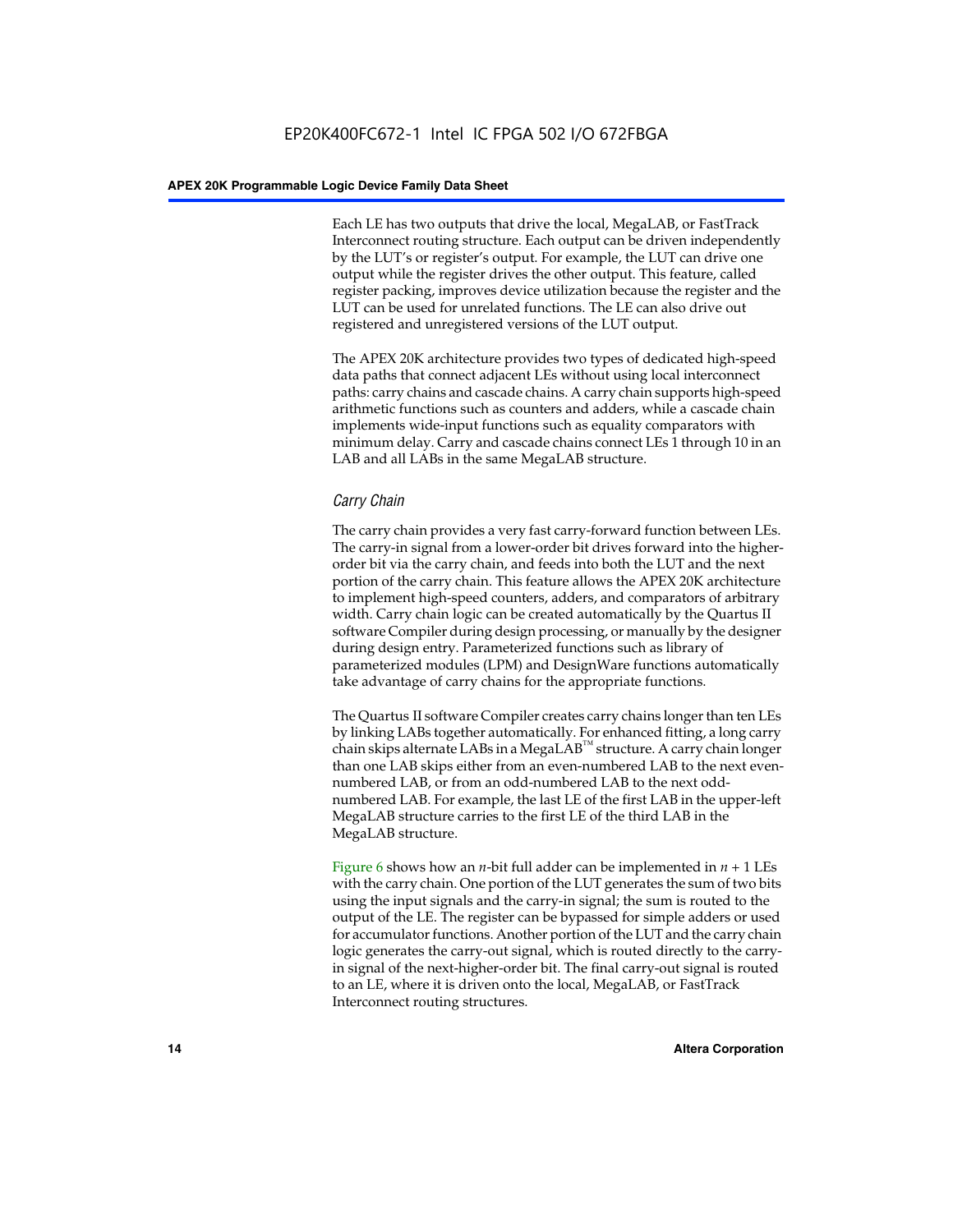

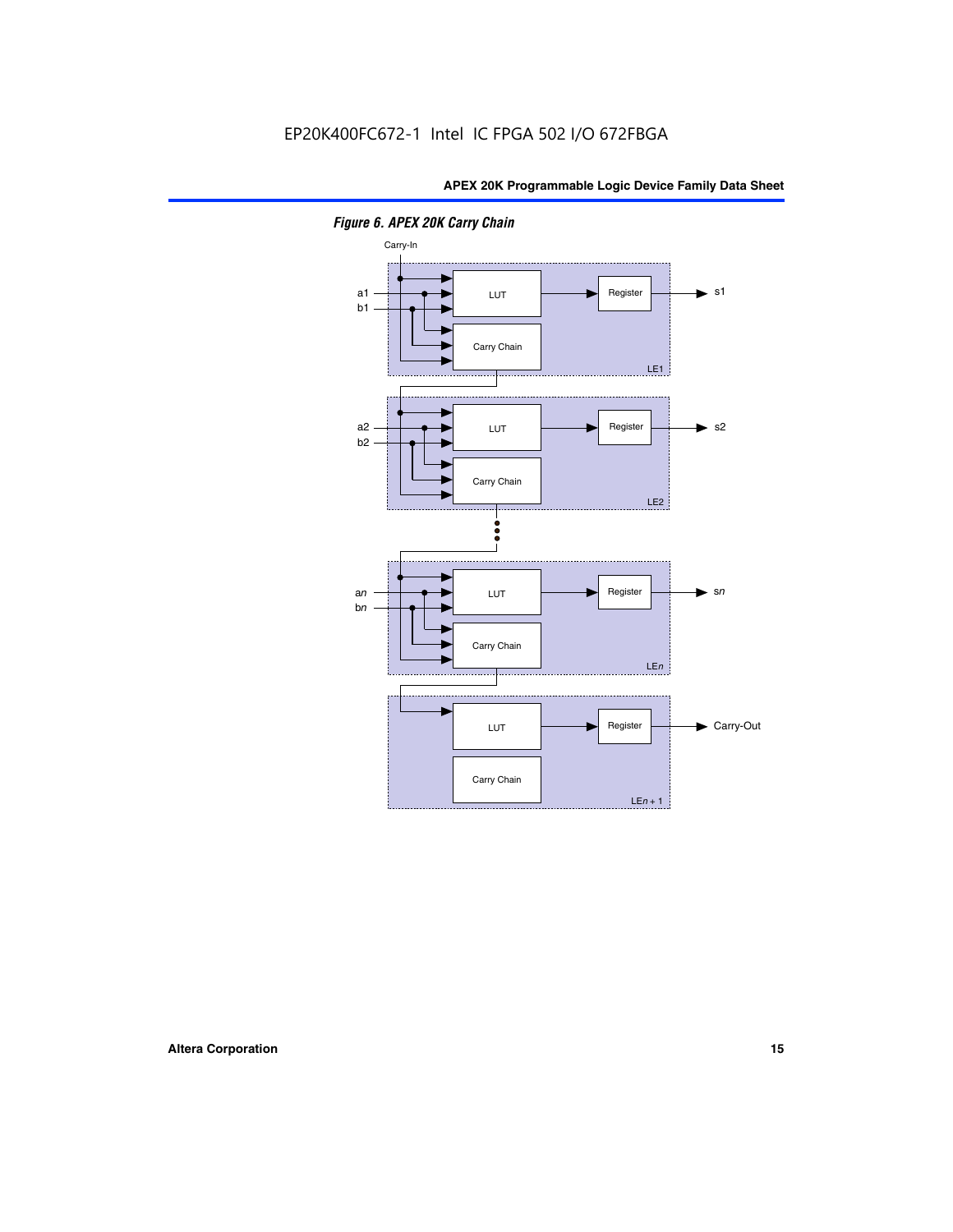#### *Cascade Chain*

With the cascade chain, the APEX 20K architecture can implement functions with a very wide fan-in. Adjacent LUTs can compute portions of a function in parallel; the cascade chain serially connects the intermediate values. The cascade chain can use a logical AND or logical OR (via De Morgan's inversion) to connect the outputs of adjacent LEs. Each additional LE provides four more inputs to the effective width of a function, with a short cascade delay. Cascade chain logic can be created automatically by the Quartus II software Compiler during design processing, or manually by the designer during design entry.

Cascade chains longer than ten LEs are implemented automatically by linking LABs together. For enhanced fitting, a long cascade chain skips alternate LABs in a MegaLAB structure. A cascade chain longer than one LAB skips either from an even-numbered LAB to the next even-numbered LAB, or from an odd-numbered LAB to the next odd-numbered LAB. For example, the last LE of the first LAB in the upper-left MegaLAB structure carries to the first LE of the third LAB in the MegaLAB structure. Figure 7 shows how the cascade function can connect adjacent LEs to form functions with a wide fan-in.



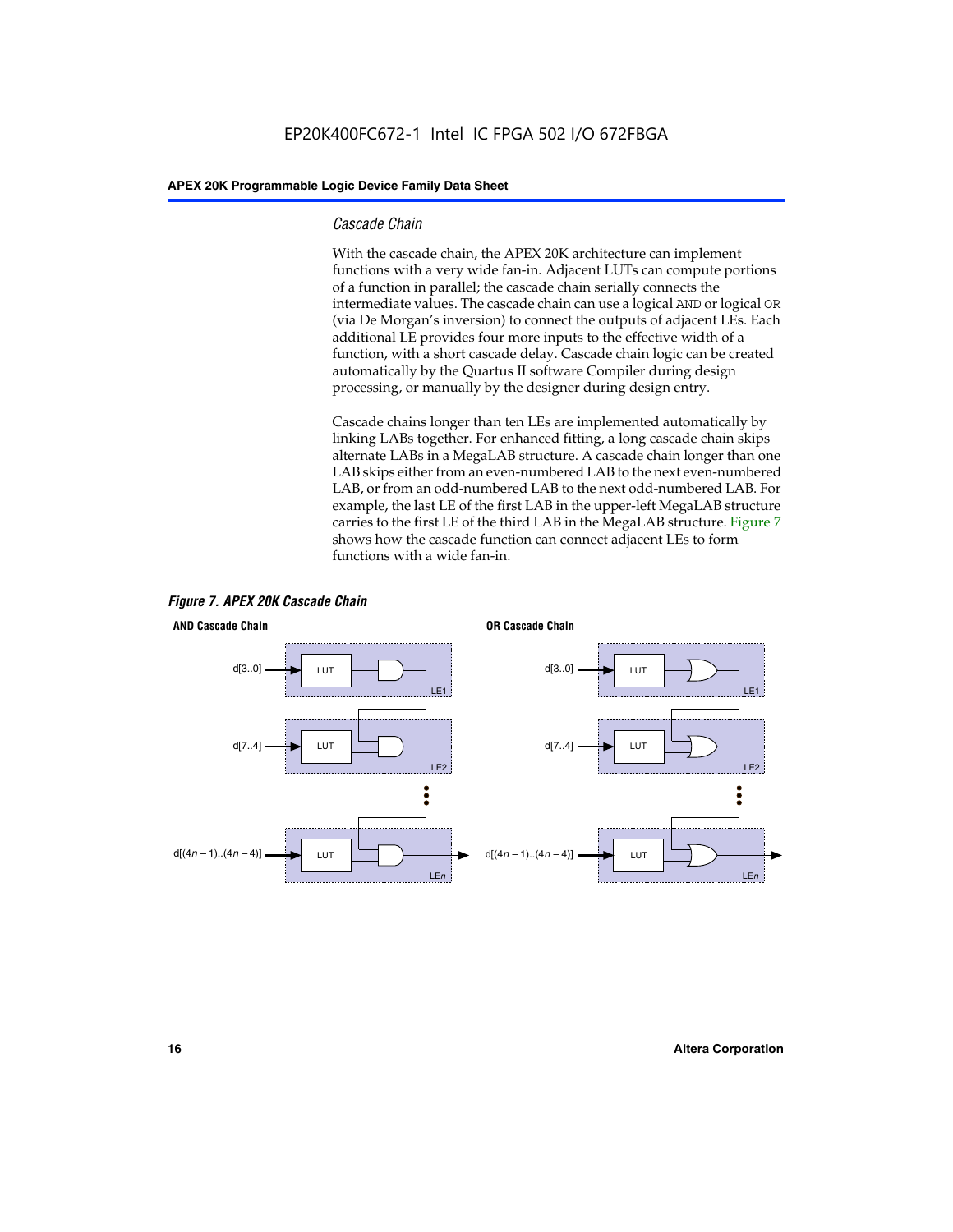#### *LE Operating Modes*

The APEX 20K LE can operate in one of the following three modes:

- Normal mode
- Arithmetic mode
- Counter mode

Each mode uses LE resources differently. In each mode, seven available inputs to the LE—the four data inputs from the LAB local interconnect, the feedback from the programmable register, and the carry-in and cascade-in from the previous LE—are directed to different destinations to implement the desired logic function. LAB-wide signals provide clock, asynchronous clear, asynchronous preset, asynchronous load, synchronous clear, synchronous load, and clock enable control for the register. These LAB-wide signals are available in all LE modes.

The Quartus II software, in conjunction with parameterized functions such as LPM and DesignWare functions, automatically chooses the appropriate mode for common functions such as counters, adders, and multipliers. If required, the designer can also create special-purpose functions that specify which LE operating mode to use for optimal performance. Figure 8 shows the LE operating modes.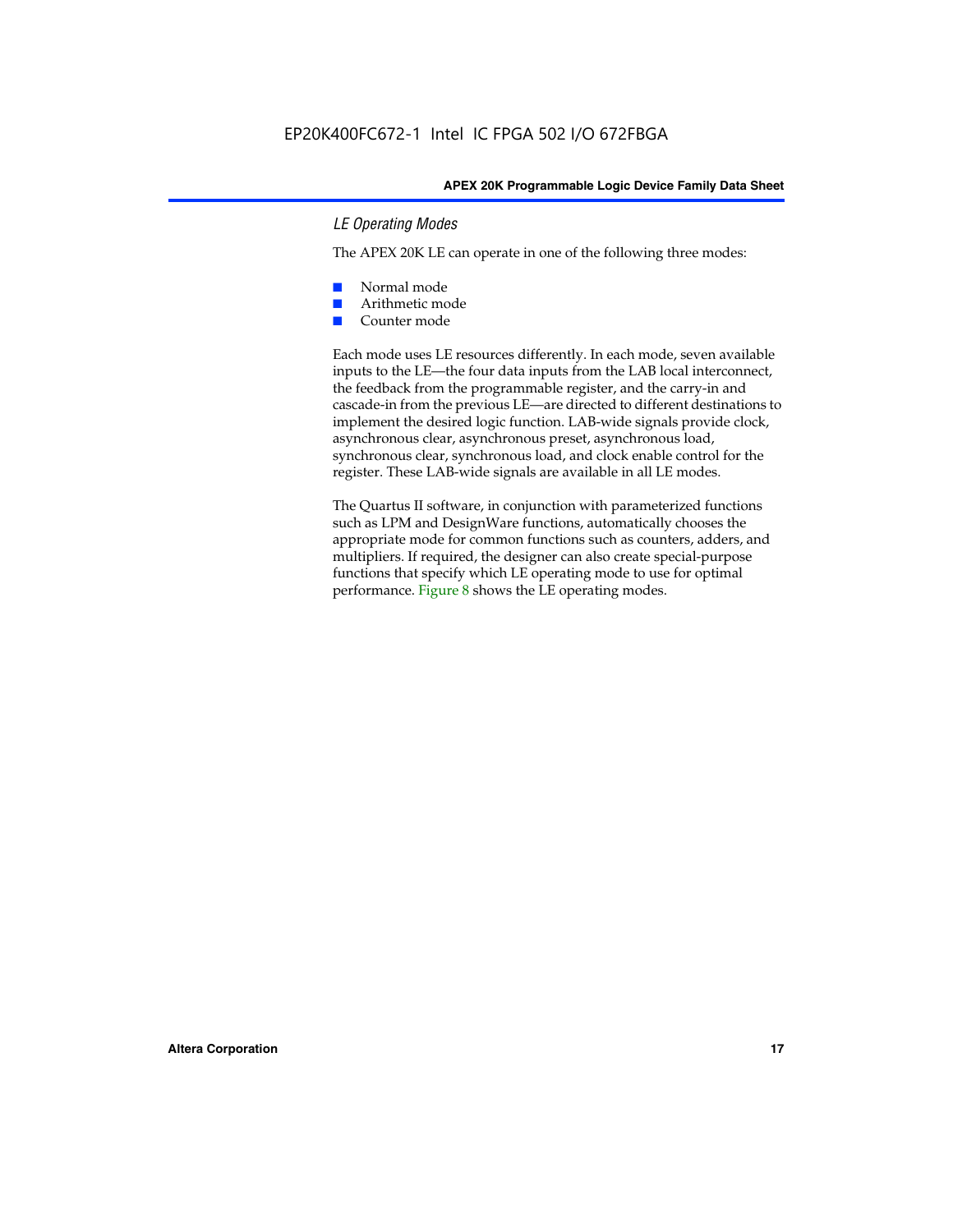#### *Figure 8. APEX 20K LE Operating Modes*



#### *Notes to Figure 8:*

- (1) LEs in normal mode support register packing.
- (2) There are two LAB-wide clock enables per LAB.
- (3) When using the carry-in in normal mode, the packed register feature is unavailable.
- (4) A register feedback multiplexer is available on LE1 of each LAB.
- (5) The DATA1 and DATA2 input signals can supply counter enable, up or down control, or register feedback signals for LEs other than the second LE in an LAB.
- (6) The LAB-wide synchronous clear and LAB wide synchronous load affect all registers in an LAB.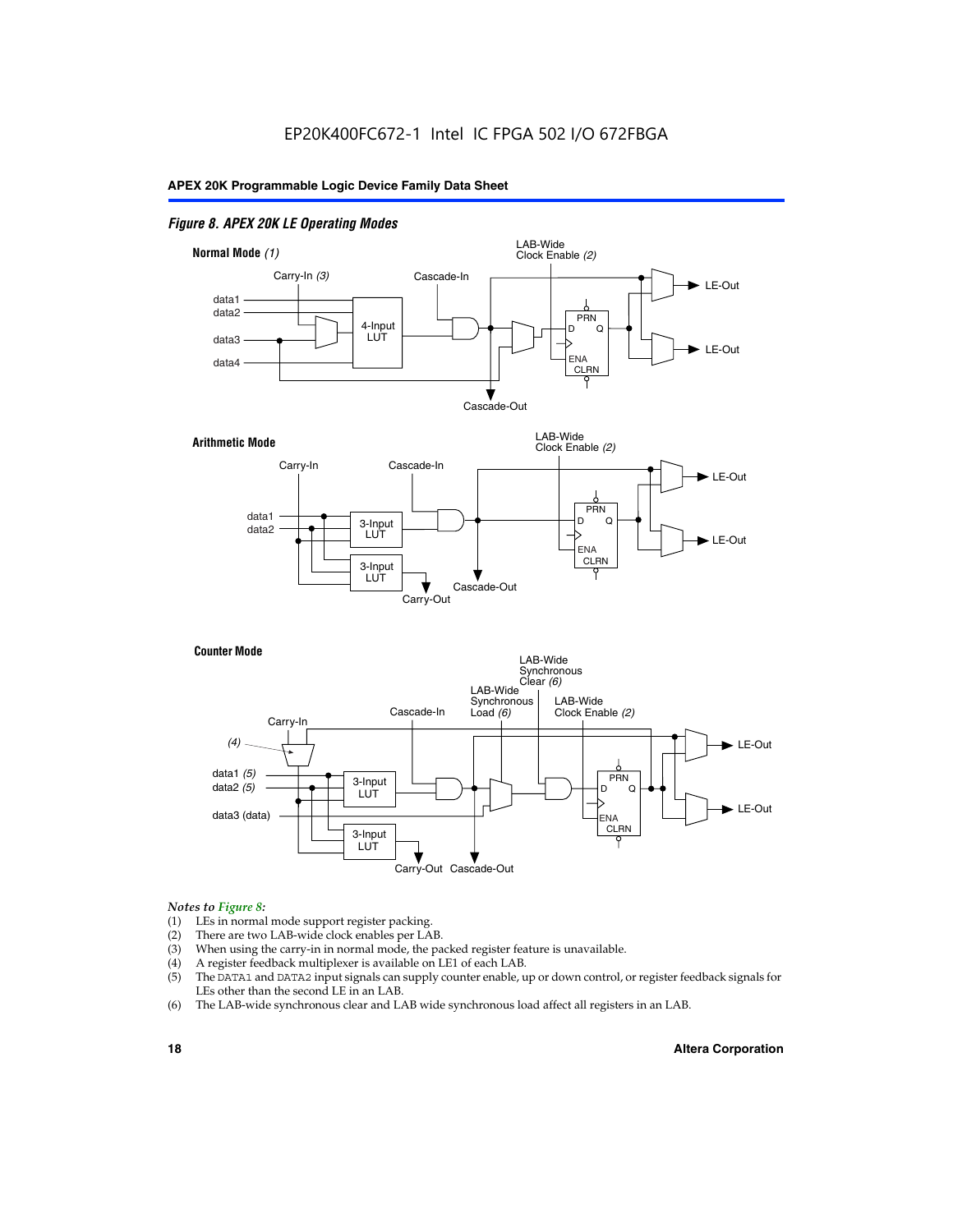#### **Normal Mode**

The normal mode is suitable for general logic applications, combinatorial functions, or wide decoding functions that can take advantage of a cascade chain. In normal mode, four data inputs from the LAB local interconnect and the carry-in are inputs to a four-input LUT. The Quartus II software Compiler automatically selects the carry-in or the DATA3 signal as one of the inputs to the LUT. The LUT output can be combined with the cascade-in signal to form a cascade chain through the cascade-out signal. LEs in normal mode support packed registers.

#### **Arithmetic Mode**

The arithmetic mode is ideal for implementing adders, accumulators, and comparators. An LE in arithmetic mode uses two 3-input LUTs. One LUT computes a three-input function; the other generates a carry output. As shown in Figure 8, the first LUT uses the carry-in signal and two data inputs from the LAB local interconnect to generate a combinatorial or registered output. For example, when implementing an adder, this output is the sum of three signals: DATA1, DATA2, and carry-in. The second LUT uses the same three signals to generate a carry-out signal, thereby creating a carry chain. The arithmetic mode also supports simultaneous use of the cascade chain. LEs in arithmetic mode can drive out registered and unregistered versions of the LUT output.

The Quartus II software implements parameterized functions that use the arithmetic mode automatically where appropriate; the designer does not need to specify how the carry chain will be used.

#### **Counter Mode**

The counter mode offers clock enable, counter enable, synchronous up/down control, synchronous clear, and synchronous load options. The counter enable and synchronous up/down control signals are generated from the data inputs of the LAB local interconnect. The synchronous clear and synchronous load options are LAB-wide signals that affect all registers in the LAB. Consequently, if any of the LEs in an LAB use the counter mode, other LEs in that LAB must be used as part of the same counter or be used for a combinatorial function. The Quartus II software automatically places any registers that are not used by the counter into other LABs.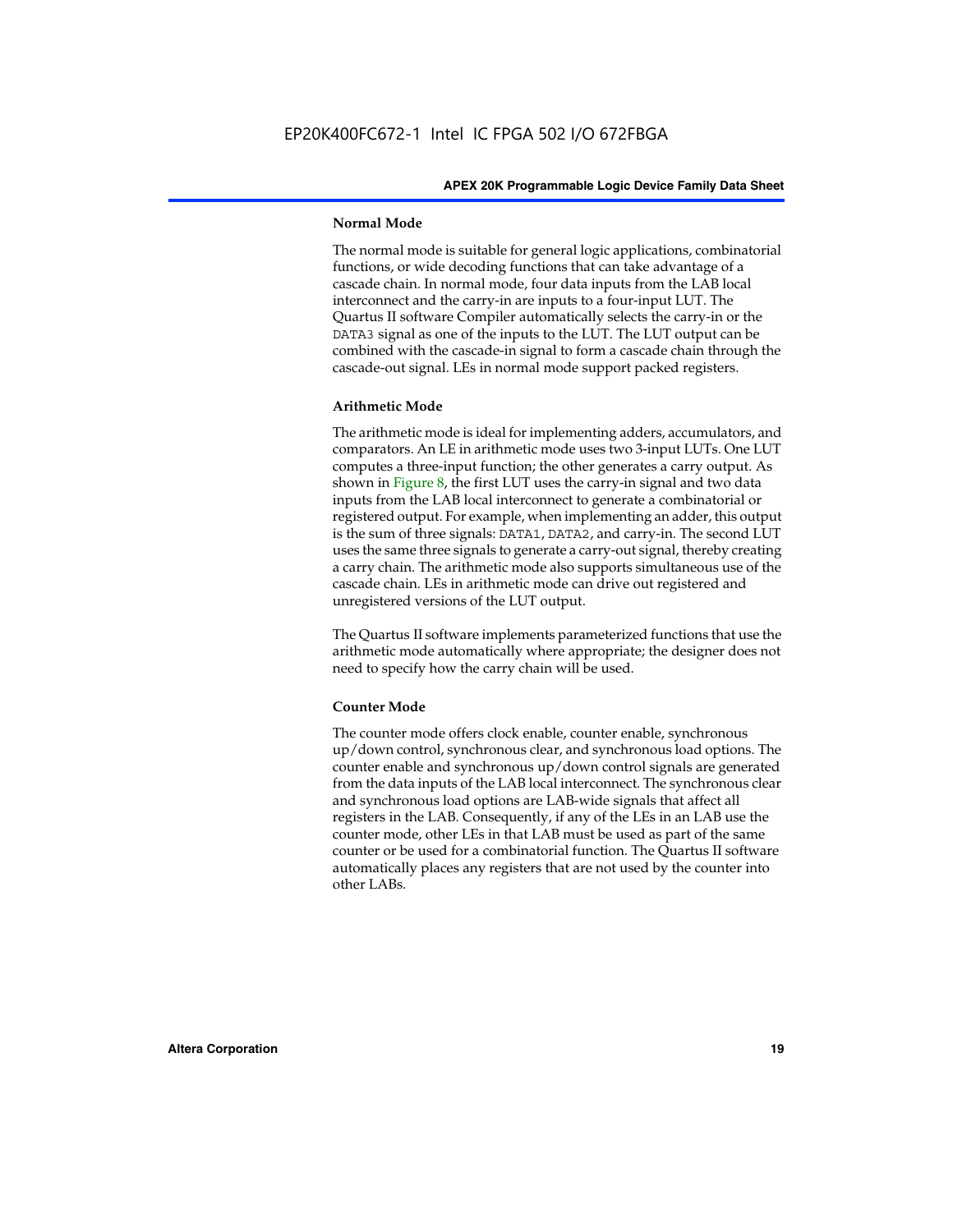The counter mode uses two three-input LUTs: one generates the counter data, and the other generates the fast carry bit. A 2-to-1 multiplexer provides synchronous loading, and another AND gate provides synchronous clearing. If the cascade function is used by an LE in counter mode, the synchronous clear or load overrides any signal carried on the cascade chain. The synchronous clear overrides the synchronous load. LEs in arithmetic mode can drive out registered and unregistered versions of the LUT output.

#### *Clear & Preset Logic Control*

Logic for the register's clear and preset signals is controlled by LAB-wide signals. The LE directly supports an asynchronous clear function. The Quartus II software Compiler can use a NOT-gate push-back technique to emulate an asynchronous preset. Moreover, the Quartus II software Compiler can use a programmable NOT-gate push-back technique to emulate simultaneous preset and clear or asynchronous load. However, this technique uses three additional LEs per register. All emulation is performed automatically when the design is compiled. Registers that emulate simultaneous preset and load will enter an unknown state upon power-up or when the chip-wide reset is asserted.

In addition to the two clear and preset modes, APEX 20K devices provide a chip-wide reset pin (DEV\_CLRn) that resets all registers in the device. Use of this pin is controlled through an option in the Quartus II software that is set before compilation. The chip-wide reset overrides all other control signals. Registers using an asynchronous preset are preset when the chip-wide reset is asserted; this effect results from the inversion technique used to implement the asynchronous preset.

#### **FastTrack Interconnect**

In the APEX 20K architecture, connections between LEs, ESBs, and I/O pins are provided by the FastTrack Interconnect. The FastTrack Interconnect is a series of continuous horizontal and vertical routing channels that traverse the device. This global routing structure provides predictable performance, even in complex designs. In contrast, the segmented routing in FPGAs requires switch matrices to connect a variable number of routing paths, increasing the delays between logic resources and reducing performance.

The FastTrack Interconnect consists of row and column interconnect channels that span the entire device. The row interconnect routes signals throughout a row of MegaLAB structures; the column interconnect routes signals throughout a column of MegaLAB structures. When using the row and column interconnect, an LE, IOE, or ESB can drive any other LE, IOE, or ESB in a device. See Figure 9.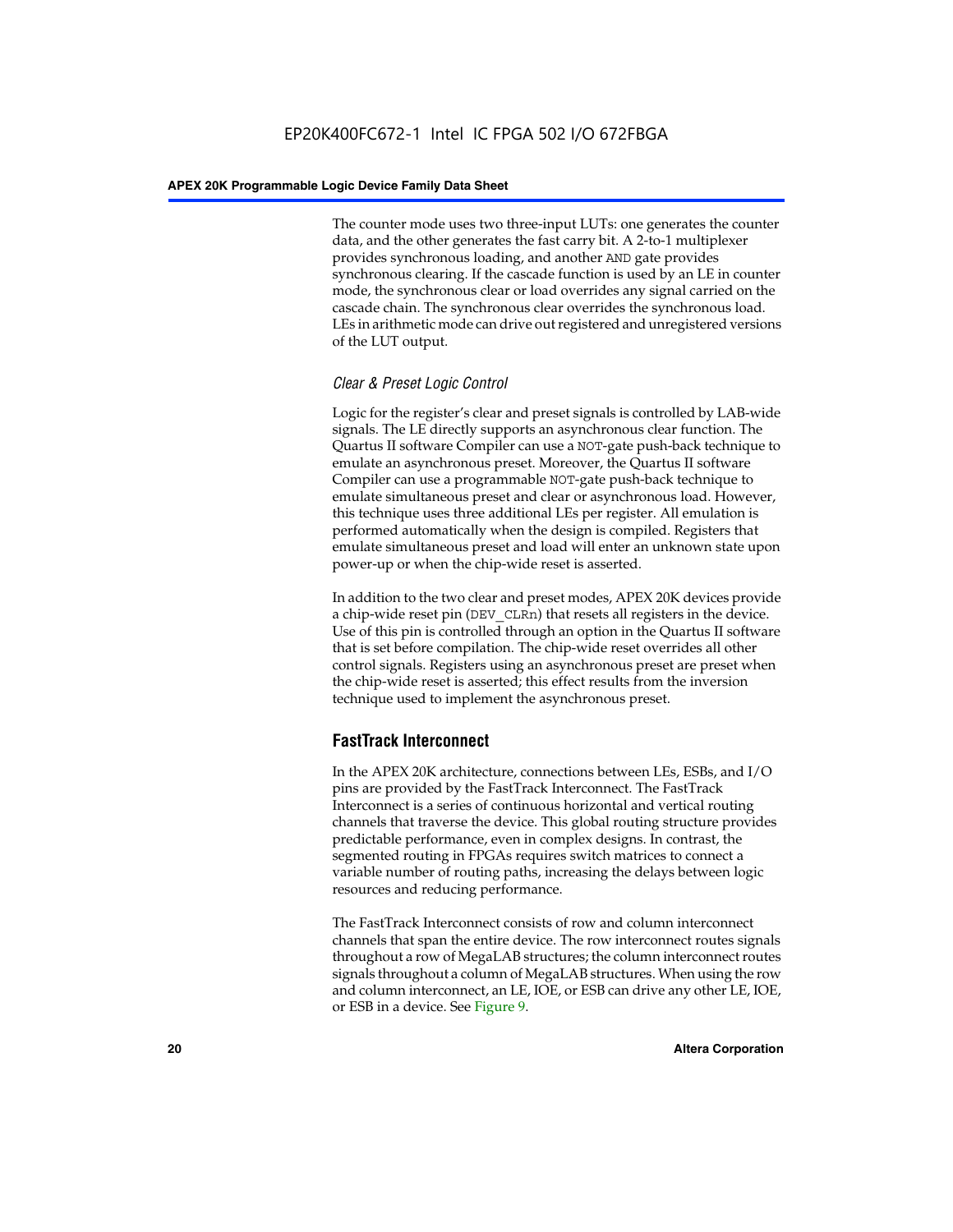



#### *Figure 9. APEX 20K Interconnect Structure*

A row line can be driven directly by LEs, IOEs, or ESBs in that row. Further, a column line can drive a row line, allowing an LE, IOE, or ESB to drive elements in a different row via the column and row interconnect. The row interconnect drives the MegaLAB interconnect to drive LEs, IOEs, or ESBs in a particular MegaLAB structure.

A column line can be directly driven by LEs, IOEs, or ESBs in that column. A column line on a device's left or right edge can also be driven by row IOEs. The column line is used to route signals from one row to another. A column line can drive a row line; it can also drive the MegaLAB interconnect directly, allowing faster connections between rows.

Figure 10 shows how the FastTrack Interconnect uses the local interconnect to drive LEs within MegaLAB structures.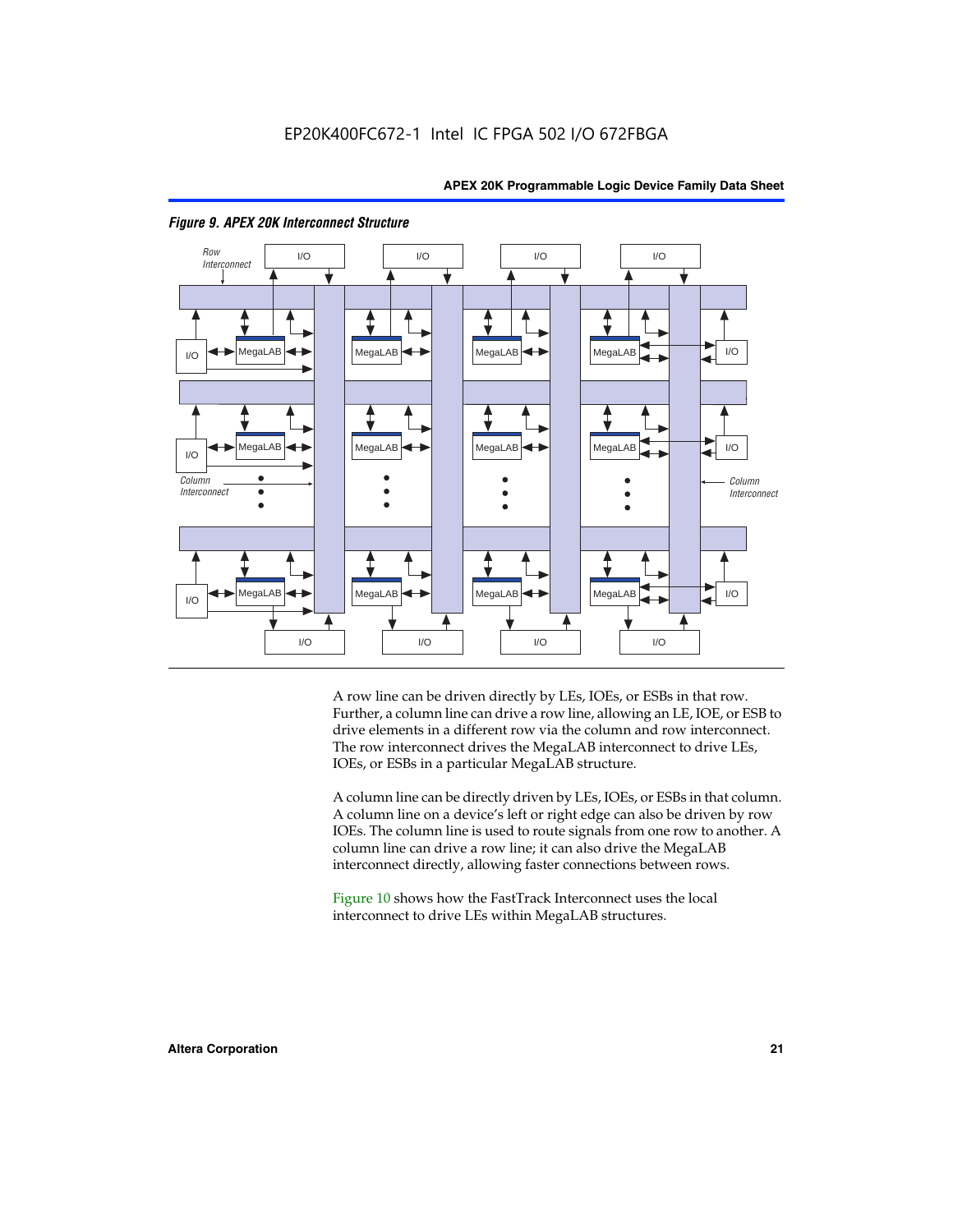

*Figure 10. FastTrack Connection to Local Interconnect*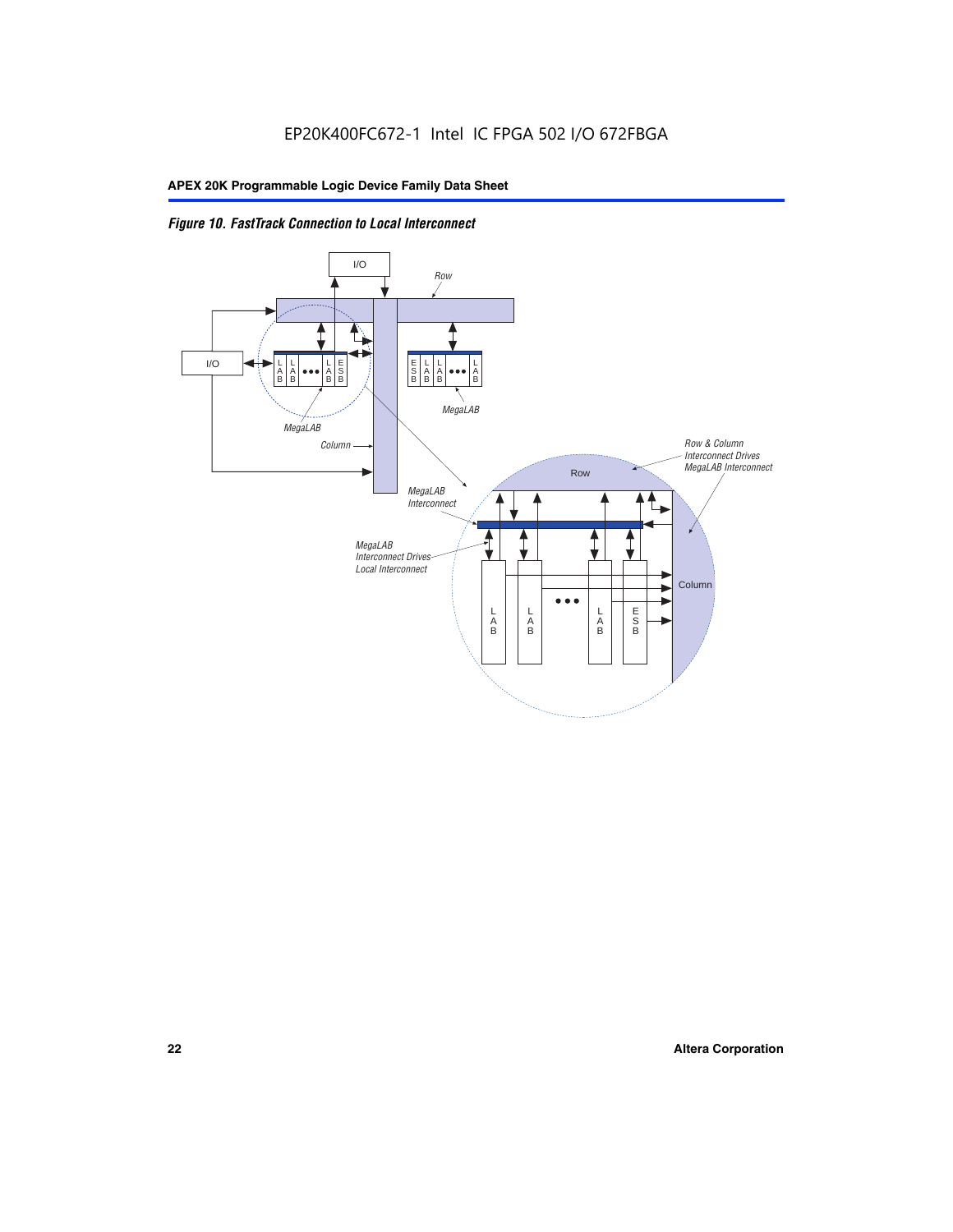Figure 11 shows the intersection of a row and column interconnect, and how these forms of interconnects and LEs drive each other.



*Figure 11. Driving the FastTrack Interconnect*

APEX 20KE devices include an enhanced interconnect structure for faster routing of input signals with high fan-out. Column I/O pins can drive the FastRow<sup>™</sup> interconnect, which routes signals directly into the local interconnect without having to drive through the MegaLAB interconnect. FastRow lines traverse two MegaLAB structures. Also, these pins can drive the local interconnect directly for fast setup times. On EP20K300E and larger devices, the FastRow interconnect drives the two MegaLABs in the top left corner, the two MegaLABs in the top right corner, the two MegaLABS in the bottom left corner, and the two MegaLABs in the bottom right corner. On EP20K200E and smaller devices, FastRow interconnect drives the two MegaLABs on the top and the two MegaLABs on the bottom of the device. On all devices, the FastRow interconnect drives all local interconnect in the appropriate MegaLABs except the local interconnect on the side of the MegaLAB opposite the ESB. Pins using the FastRow interconnect achieve a faster set-up time, as the signal does not need to use a MegaLAB interconnect line to reach the destination LE. Figure 12 shows the FastRow interconnect.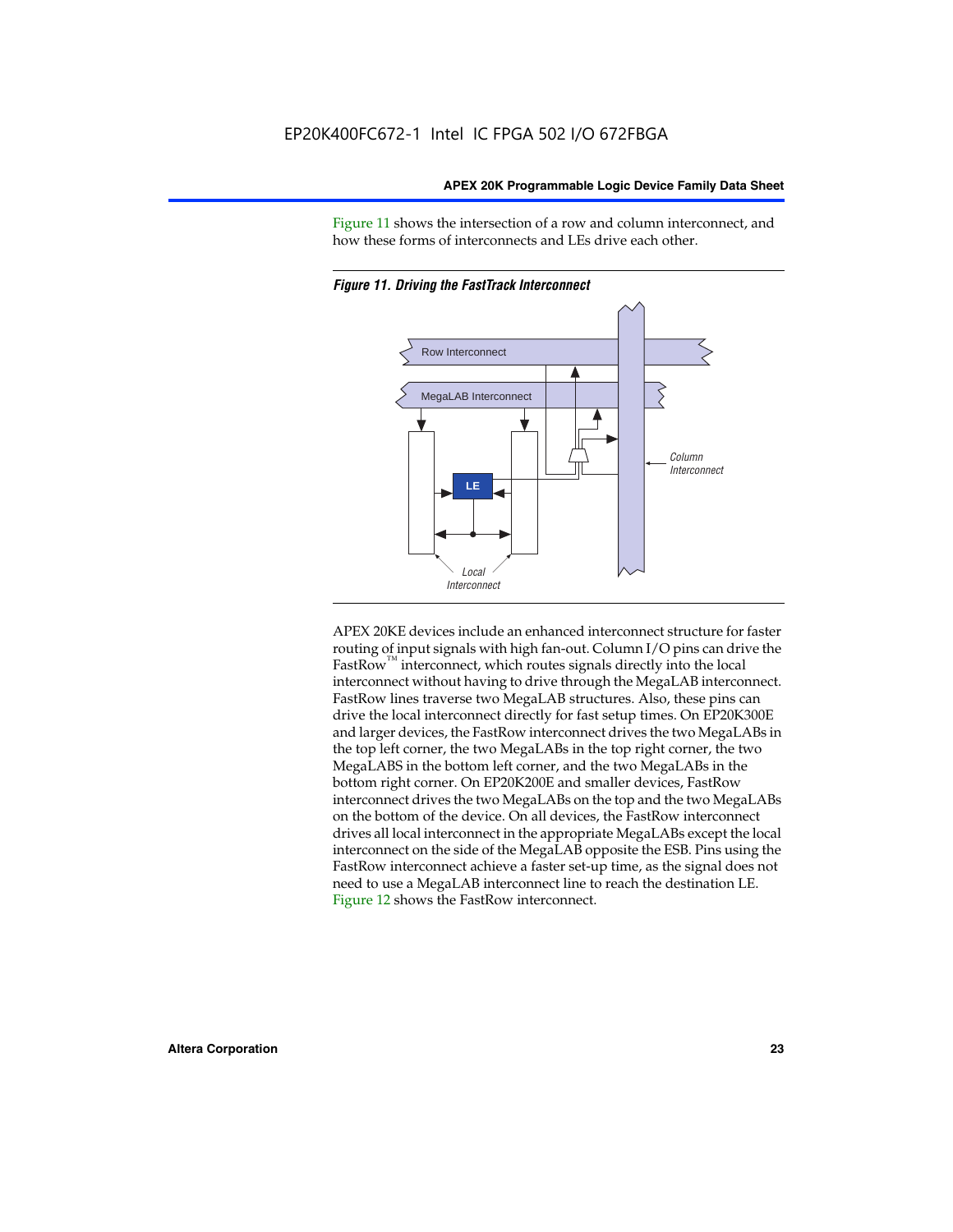

*Figure 12. APEX 20KE FastRow Interconnect*

Table 9 summarizes how various elements of the APEX 20K architecture drive each other.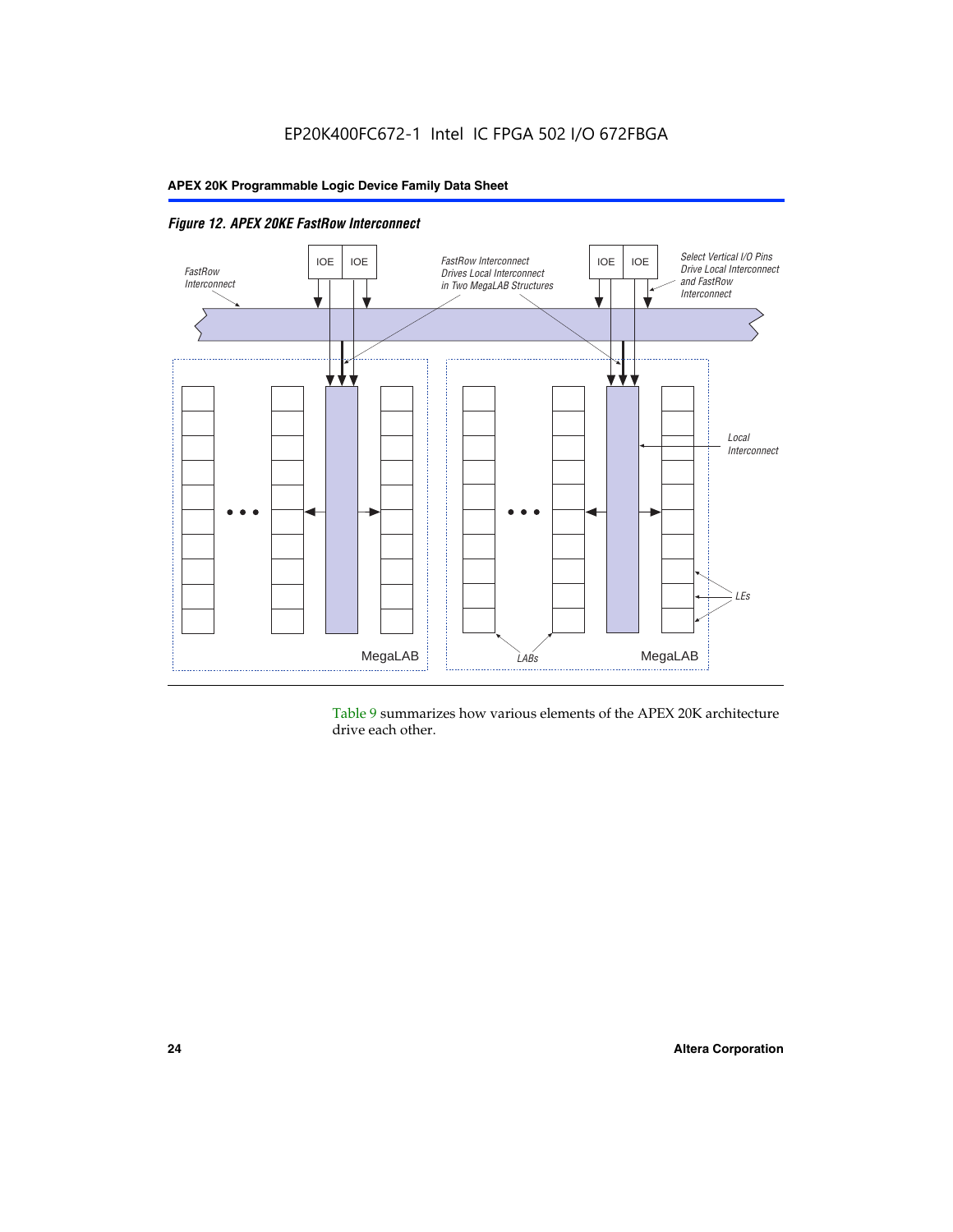| <b>Table 9. APEX 20K Routing Scheme</b> |                    |                      |              |              |                              |                                |                                                |                                            |                                       |
|-----------------------------------------|--------------------|----------------------|--------------|--------------|------------------------------|--------------------------------|------------------------------------------------|--------------------------------------------|---------------------------------------|
| <b>Source</b>                           | <b>Destination</b> |                      |              |              |                              |                                |                                                |                                            |                                       |
|                                         | Row<br>$1/0$ Pin   | Column<br>$I/O P$ in | LE           | <b>ESB</b>   | Local<br><b>Interconnect</b> | <b>MegaLAB</b><br>Interconnect | Row<br><b>FastTrack</b><br><b>Interconnect</b> | Column<br><b>FastTrack</b><br>Interconnect | <b>FastRow</b><br><b>Interconnect</b> |
| Row I/O Pin                             |                    |                      |              |              | $\checkmark$                 | $\checkmark$                   | $\checkmark$                                   | $\checkmark$                               |                                       |
| Column I/O<br>Pin                       |                    |                      |              |              |                              |                                |                                                | $\checkmark$                               | $\checkmark$<br>(1)                   |
| LE                                      |                    |                      |              |              | $\checkmark$                 | $\checkmark$                   | $\checkmark$                                   | $\checkmark$                               |                                       |
| <b>ESB</b>                              |                    |                      |              |              | $\checkmark$                 | $\checkmark$                   | $\checkmark$                                   | $\checkmark$                               |                                       |
| Local<br>Interconnect                   | $\checkmark$       | $\checkmark$         | $\checkmark$ | $\checkmark$ |                              |                                |                                                |                                            |                                       |
| MegaLAB<br>Interconnect                 |                    |                      |              |              | $\checkmark$                 |                                |                                                |                                            |                                       |
| Row<br>FastTrack<br>Interconnect        |                    |                      |              |              |                              | $\checkmark$                   |                                                | $\checkmark$                               |                                       |
| Column<br>FastTrack<br>Interconnect     |                    |                      |              |              |                              | $\checkmark$                   | $\checkmark$                                   |                                            |                                       |
| FastRow<br>Interconnect                 |                    |                      |              |              | $\checkmark$<br>(1)          |                                |                                                |                                            |                                       |

#### *Note to Table 9:*

(1) This connection is supported in APEX 20KE devices only.

#### **Product-Term Logic**

The product-term portion of the MultiCore architecture is implemented with the ESB. The ESB can be configured to act as a block of macrocells on an ESB-by-ESB basis. Each ESB is fed by 32 inputs from the adjacent local interconnect; therefore, it can be driven by the MegaLAB interconnect or the adjacent LAB. Also, nine ESB macrocells feed back into the ESB through the local interconnect for higher performance. Dedicated clock pins, global signals, and additional inputs from the local interconnect drive the ESB control signals.

In product-term mode, each ESB contains 16 macrocells. Each macrocell consists of two product terms and a programmable register. Figure 13 shows the ESB in product-term mode.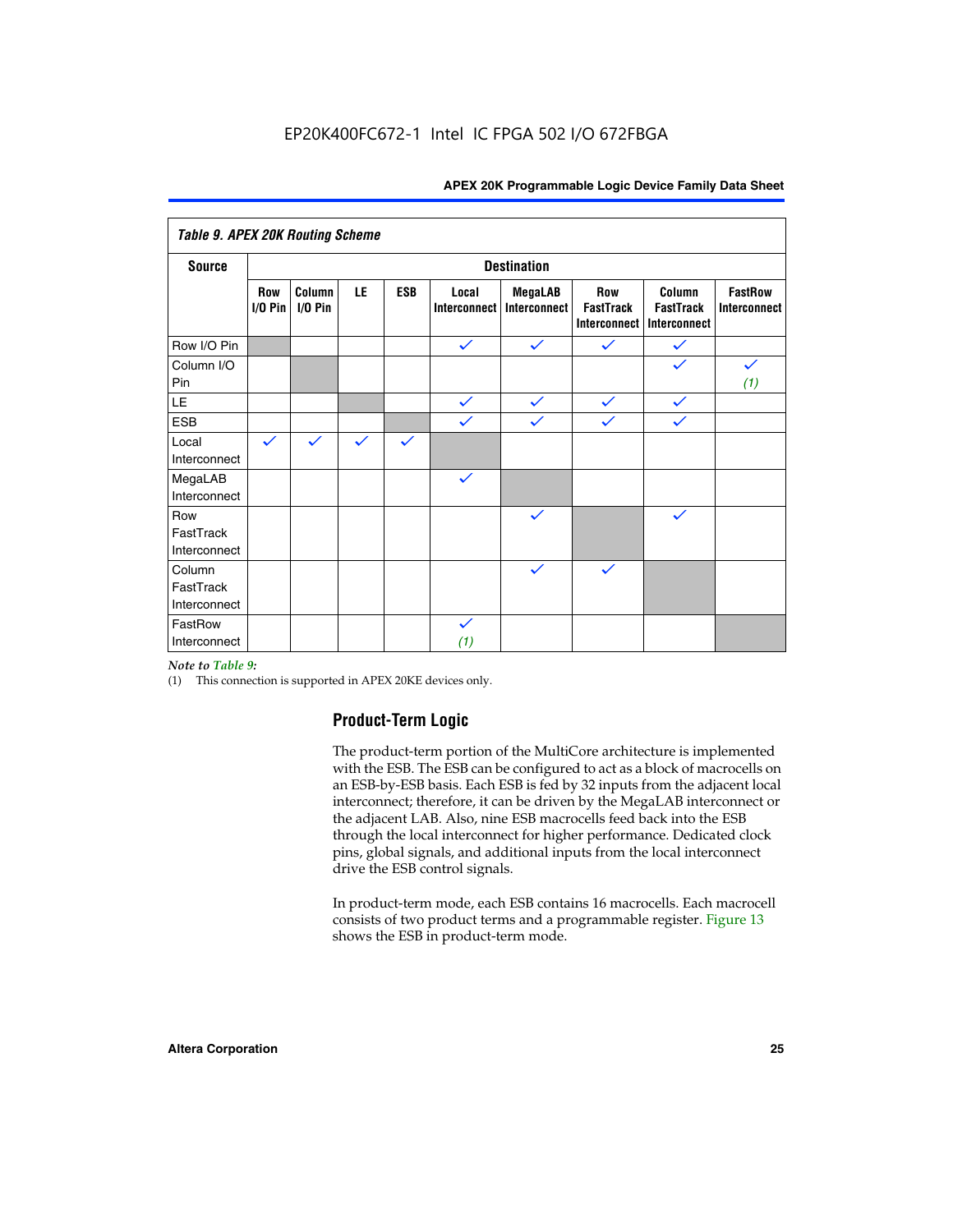#### *Figure 13. Product-Term Logic in ESB*



(1) APEX 20KE devices have four dedicated clocks.

#### *Macrocells*

APEX 20K macrocells can be configured individually for either sequential or combinatorial logic operation. The macrocell consists of three functional blocks: the logic array, the product-term select matrix, and the programmable register.

Combinatorial logic is implemented in the product terms. The productterm select matrix allocates these product terms for use as either primary logic inputs (to the OR and XOR gates) to implement combinatorial functions, or as parallel expanders to be used to increase the logic available to another macrocell. One product term can be inverted; the Quartus II software uses this feature to perform DeMorgan's inversion for more efficient implementation of wide OR functions. The Quartus II software Compiler can use a NOT-gate push-back technique to emulate an asynchronous preset. Figure 14 shows the APEX 20K macrocell.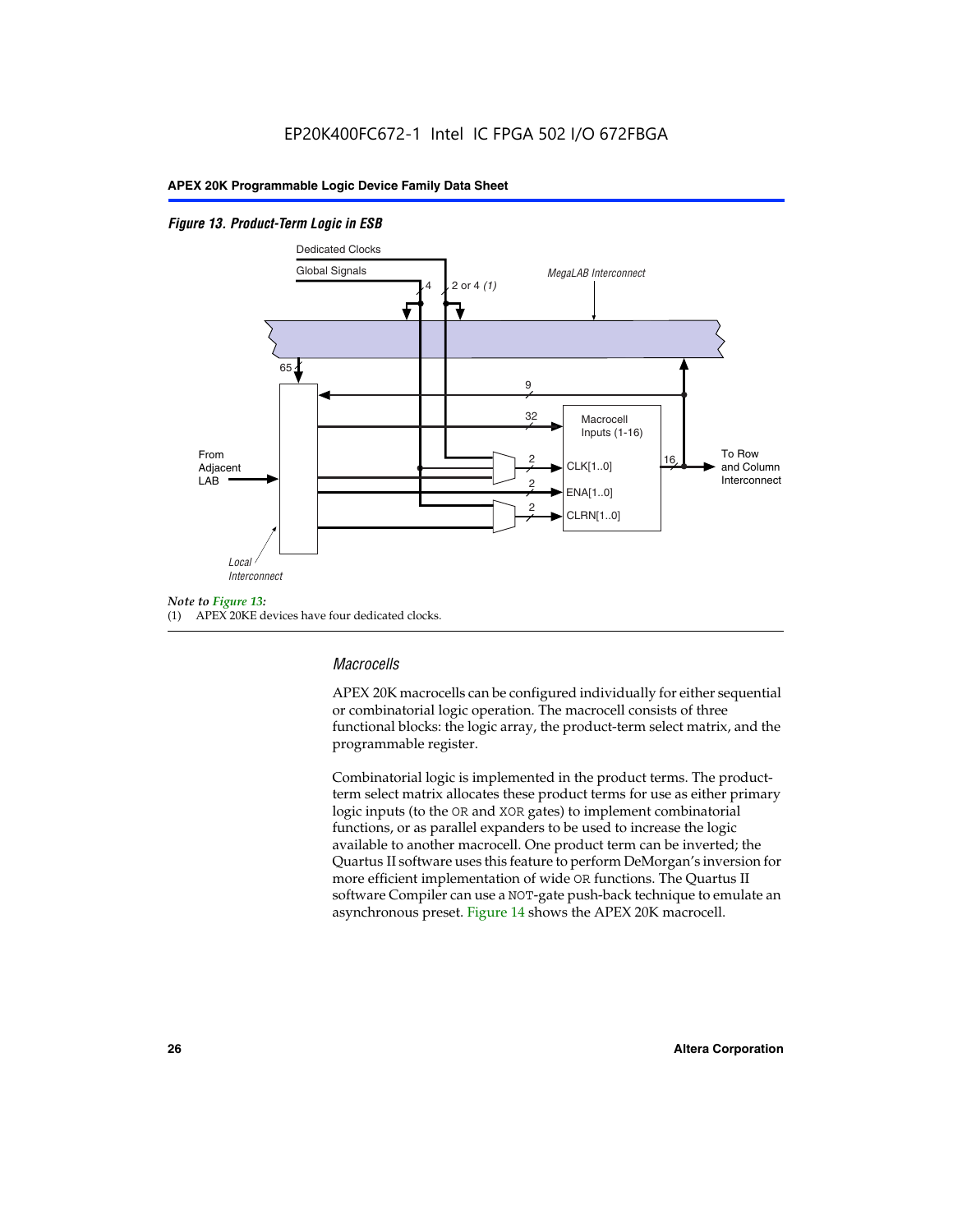

#### *Figure 14. APEX 20K Macrocell*

For registered functions, each macrocell register can be programmed individually to implement D, T, JK, or SR operation with programmable clock control. The register can be bypassed for combinatorial operation. During design entry, the designer specifies the desired register type; the Quartus II software then selects the most efficient register operation for each registered function to optimize resource utilization. The Quartus II software or other synthesis tools can also select the most efficient register operation automatically when synthesizing HDL designs.

Each programmable register can be clocked by one of two ESB-wide clocks. The ESB-wide clocks can be generated from device dedicated clock pins, global signals, or local interconnect. Each clock also has an associated clock enable, generated from the local interconnect. The clock and clock enable signals are related for a particular ESB; any macrocell using a clock also uses the associated clock enable.

If both the rising and falling edges of a clock are used in an ESB, both ESB-wide clock signals are used.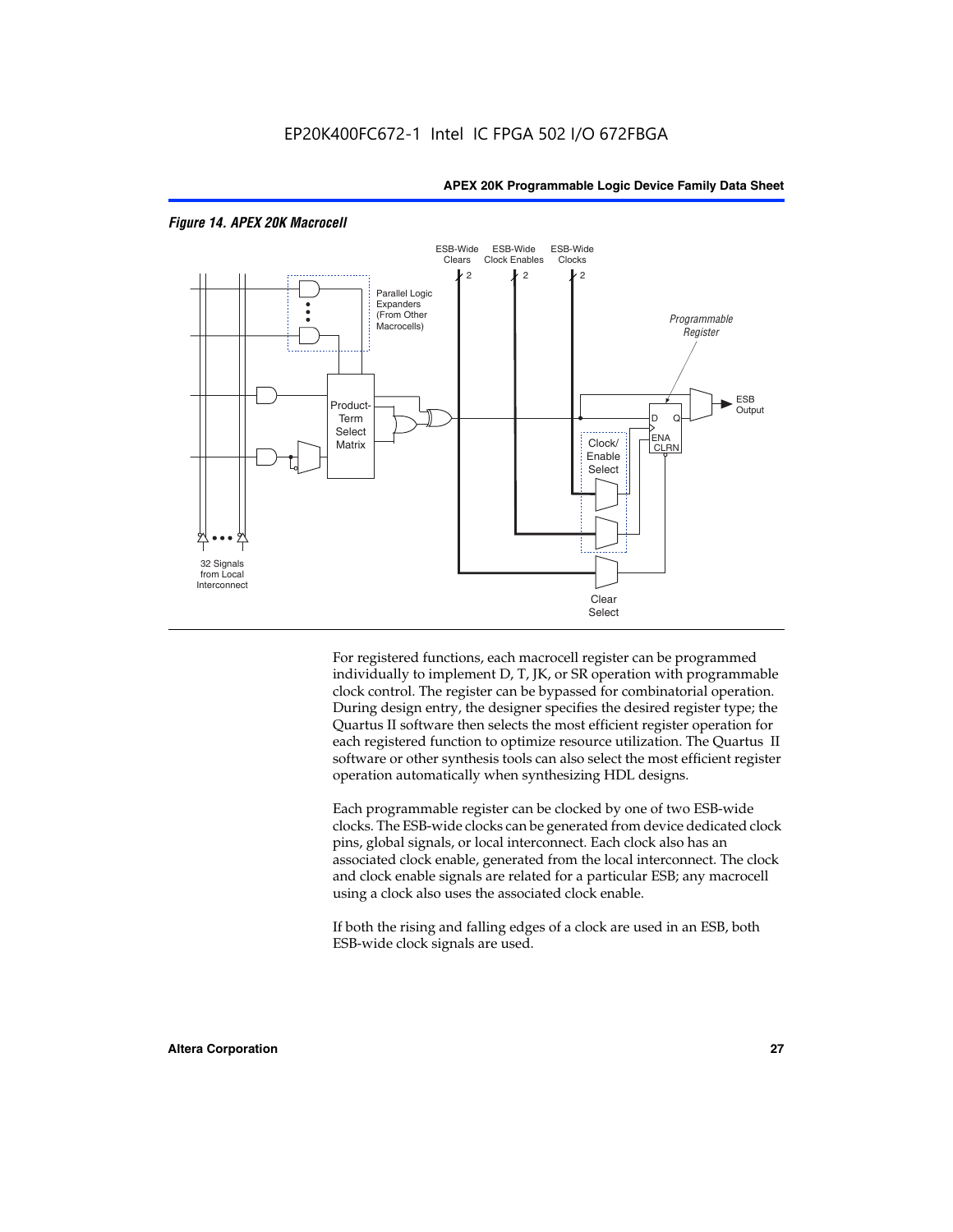The programmable register also supports an asynchronous clear function. Within the ESB, two asynchronous clears are generated from global signals and the local interconnect. Each macrocell can either choose between the two asynchronous clear signals or choose to not be cleared. Either of the two clear signals can be inverted within the ESB. Figure 15 shows the ESB control logic when implementing product-terms.





(1) APEX 20KE devices have four dedicated clocks.

#### *Parallel Expanders*

Parallel expanders are unused product terms that can be allocated to a neighboring macrocell to implement fast, complex logic functions. Parallel expanders allow up to 32 product terms to feed the macrocell OR logic directly, with two product terms provided by the macrocell and 30 parallel expanders provided by the neighboring macrocells in the ESB.

The Quartus II software Compiler can allocate up to 15 sets of up to two parallel expanders per set to the macrocells automatically. Each set of two parallel expanders incurs a small, incremental timing delay. Figure 16 shows the APEX 20K parallel expanders.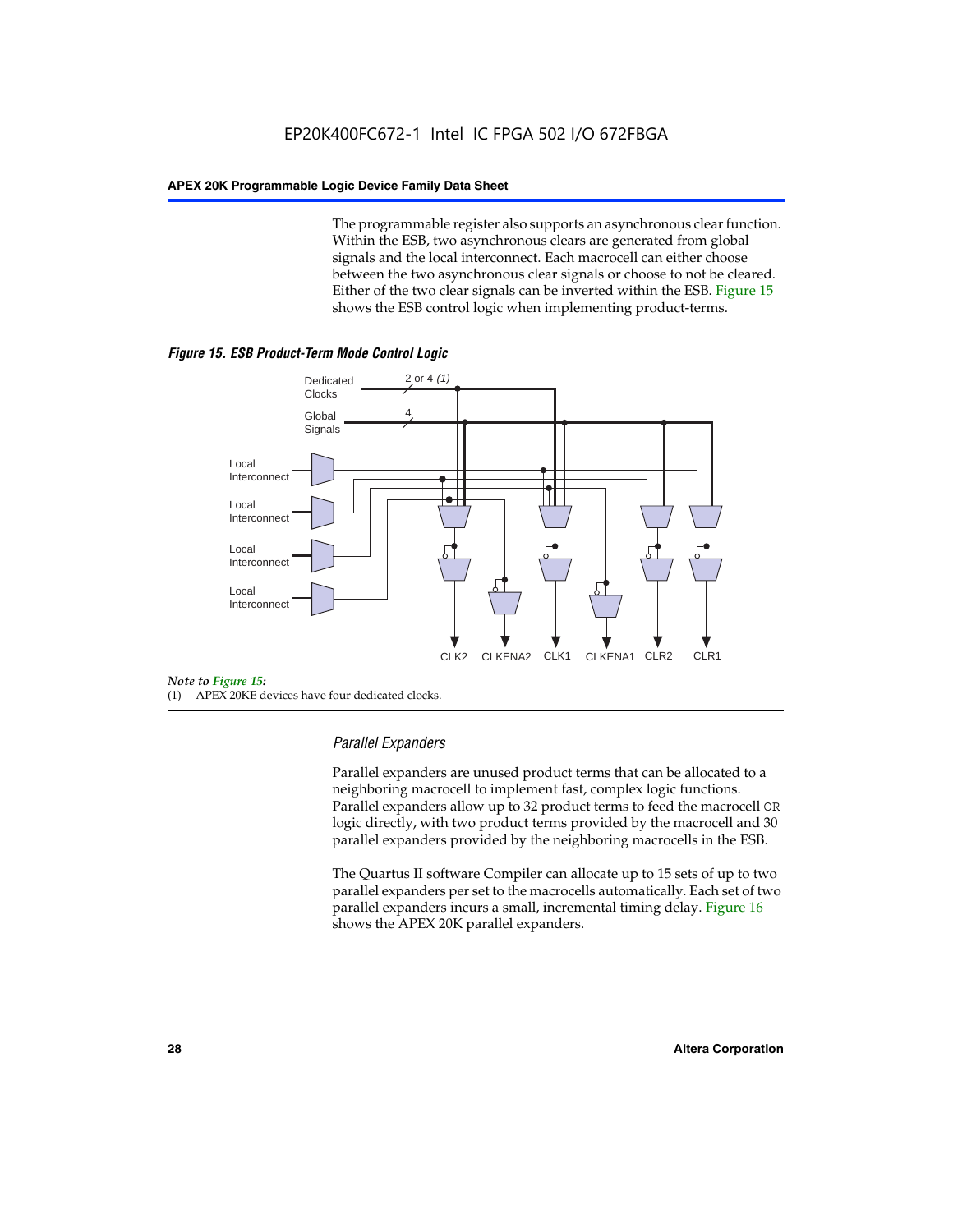



## **Embedded System Block**

The ESB can implement various types of memory blocks, including dual-port RAM, ROM, FIFO, and CAM blocks. The ESB includes input and output registers; the input registers synchronize writes, and the output registers can pipeline designs to improve system performance. The ESB offers a dual-port mode, which supports simultaneous reads and writes at two different clock frequencies. Figure 17 shows the ESB block diagram.



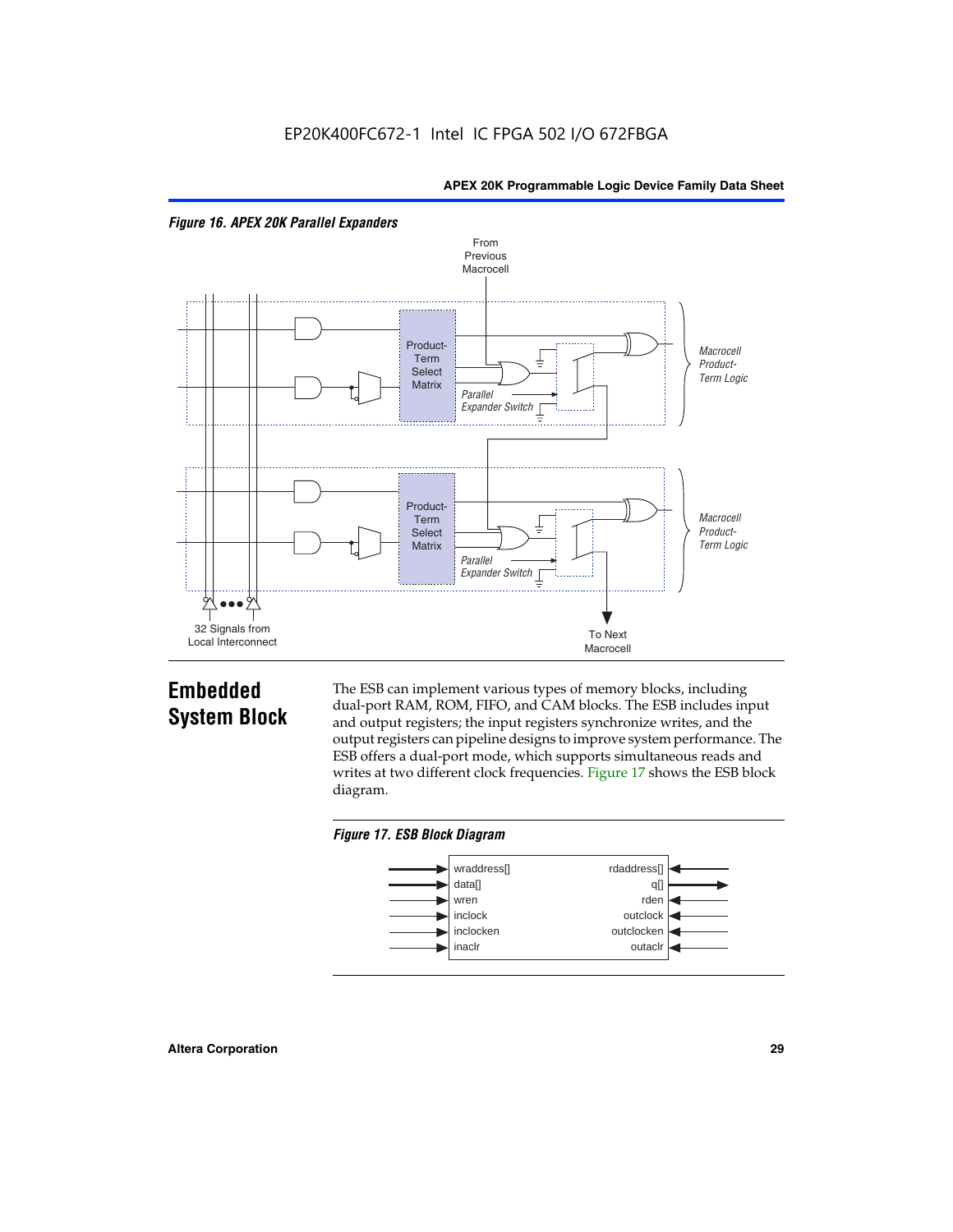ESBs can implement synchronous RAM, which is easier to use than asynchronous RAM. A circuit using asynchronous RAM must generate the RAM write enable (WE) signal, while ensuring that its data and address signals meet setup and hold time specifications relative to the WE signal. In contrast, the ESB's synchronous RAM generates its own WE signal and is self-timed with respect to the global clock. Circuits using the ESB's selftimed RAM must only meet the setup and hold time specifications of the global clock.

ESB inputs are driven by the adjacent local interconnect, which in turn can be driven by the MegaLAB or FastTrack Interconnect. Because the ESB can be driven by the local interconnect, an adjacent LE can drive it directly for fast memory access. ESB outputs drive the MegaLAB and FastTrack Interconnect. In addition, ten ESB outputs, nine of which are unique output lines, drive the local interconnect for fast connection to adjacent LEs or for fast feedback product-term logic.

When implementing memory, each ESB can be configured in any of the following sizes:  $128 \times 16$ ,  $256 \times 8$ ,  $512 \times 4$ ,  $1,024 \times 2$ , or  $2,048 \times 1$ . By combining multiple ESBs, the Quartus II software implements larger memory blocks automatically. For example, two  $128 \times 16$  RAM blocks can be combined to form a  $128 \times 32$  RAM block, and two  $512 \times 4$  RAM blocks can be combined to form a  $512 \times 8$  RAM block. Memory performance does not degrade for memory blocks up to 2,048 words deep. Each ESB can implement a 2,048-word-deep memory; the ESBs are used in parallel, eliminating the need for any external control logic and its associated delays.

To create a high-speed memory block that is more than 2,048 words deep, ESBs drive tri-state lines. Each tri-state line connects all ESBs in a column of MegaLAB structures, and drives the MegaLAB interconnect and row and column FastTrack Interconnect throughout the column. Each ESB incorporates a programmable decoder to activate the tri-state driver appropriately. For instance, to implement 8,192-word-deep memory, four ESBs are used. Eleven address lines drive the ESB memory, and two more drive the tri-state decoder. Depending on which 2,048-word memory page is selected, the appropriate ESB driver is turned on, driving the output to the tri-state line. The Quartus II software automatically combines ESBs with tri-state lines to form deeper memory blocks. The internal tri-state control logic is designed to avoid internal contention and floating lines. See Figure 18.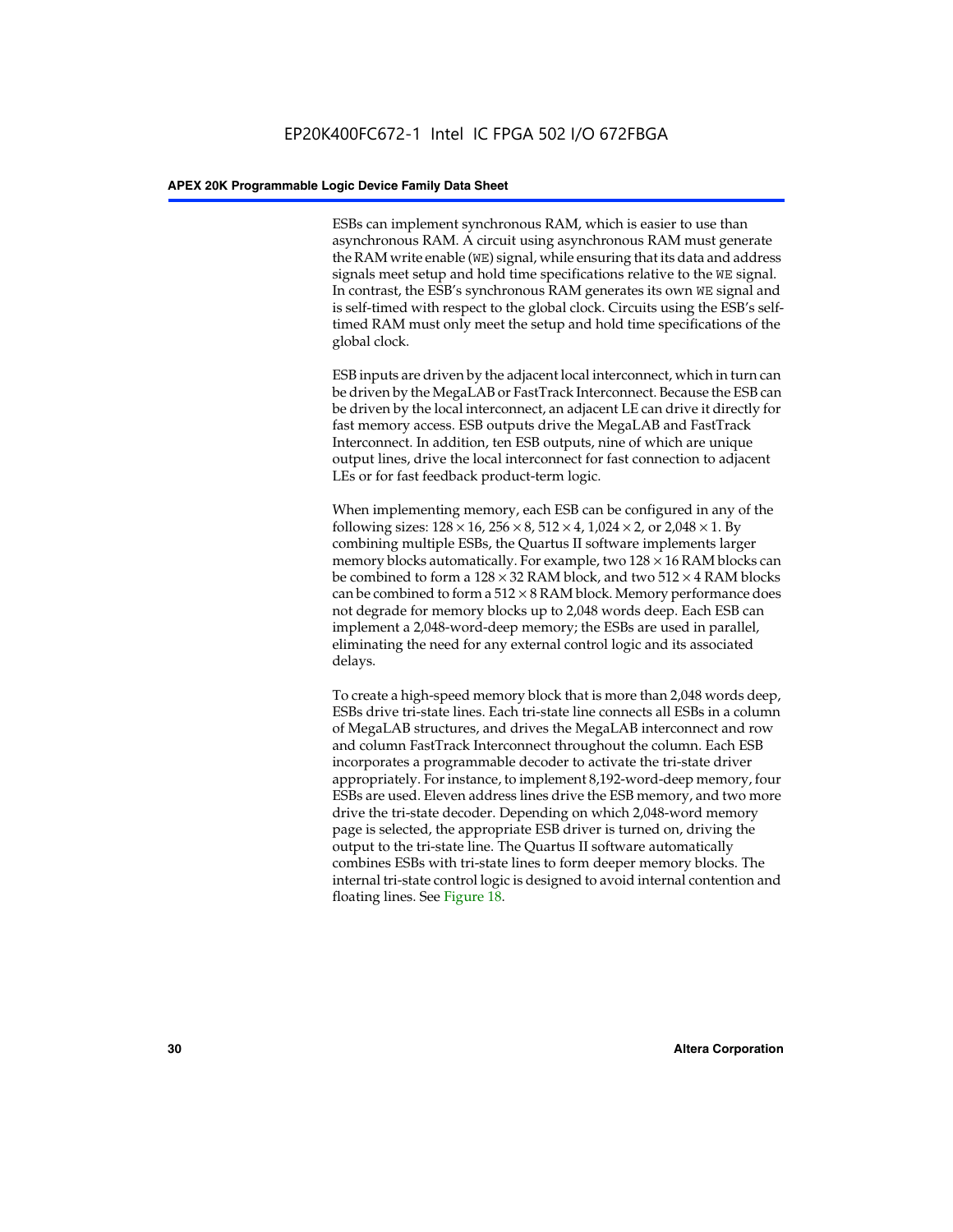

*Figure 18. Deep Memory Block Implemented with Multiple ESBs*

The ESB implements two forms of dual-port memory: read/write clock mode and input/output clock mode. The ESB can also be used for bidirectional, dual-port memory applications in which two ports read or write simultaneously. To implement this type of dual-port memory, two or four ESBs are used to support two simultaneous reads or writes. This functionality is shown in Figure 19.

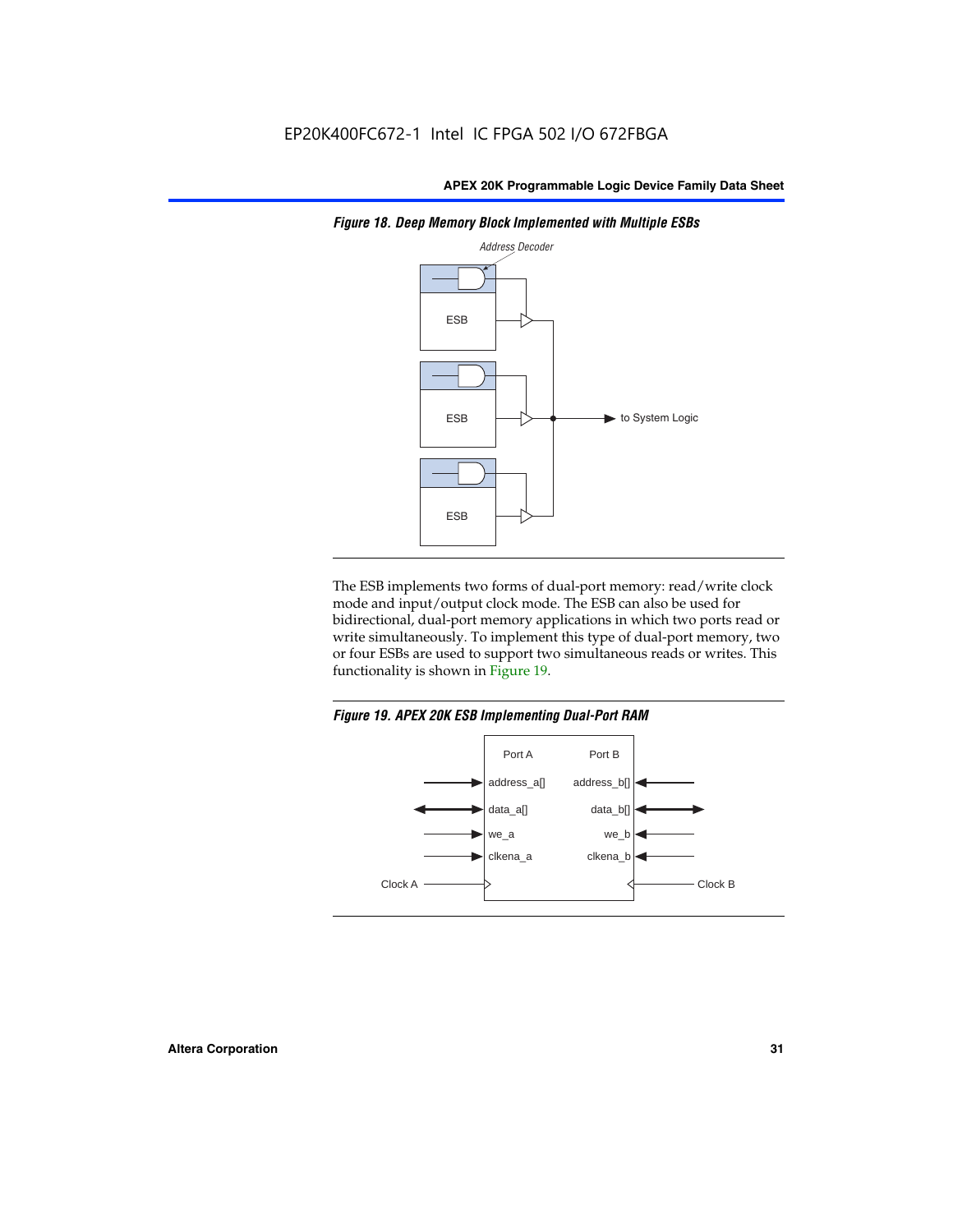#### **Read/Write Clock Mode**

The read/write clock mode contains two clocks. One clock controls all registers associated with writing: data input, WE, and write address. The other clock controls all registers associated with reading: read enable (RE), read address, and data output. The ESB also supports clock enable and asynchronous clear signals; these signals also control the read and write registers independently. Read/write clock mode is commonly used for applications where reads and writes occur at different system frequencies. Figure 20 shows the ESB in read/write clock mode.



### *Notes to Figure 20:*

- (1) All registers can be cleared asynchronously by ESB local interconnect signals, global signals, or the chip-wide reset.
- (2) APEX 20KE devices have four dedicated clocks.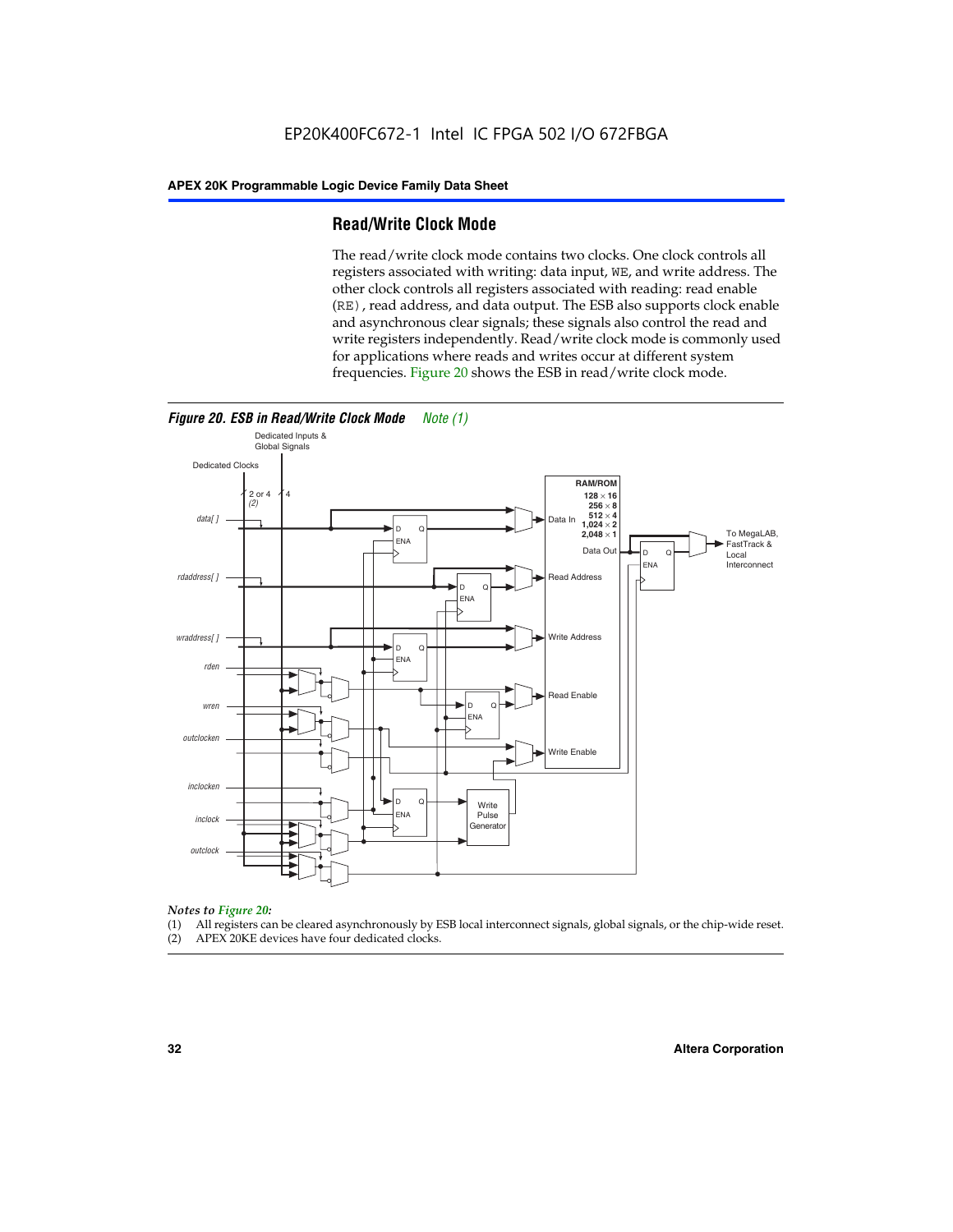#### **Input/Output Clock Mode**

The input/output clock mode contains two clocks. One clock controls all registers for inputs into the ESB: data input, WE, RE, read address, and write address. The other clock controls the ESB data output registers. The ESB also supports clock enable and asynchronous clear signals; these signals also control the reading and writing of registers independently. Input/output clock mode is commonly used for applications where the reads and writes occur at the same system frequency, but require different clock enable signals for the input and output registers. Figure 21 shows the ESB in input/output clock mode.



*Figure 21. ESB in Input/Output Clock Mode Note (1)*

#### *Notes to Figure 21:*

(1) All registers can be cleared asynchronously by ESB local interconnect signals, global signals, or the chip-wide reset.

(2) APEX 20KE devices have four dedicated clocks.

#### **Single-Port Mode**

The APEX 20K ESB also supports a single-port mode, which is used when simultaneous reads and writes are not required. See Figure 22.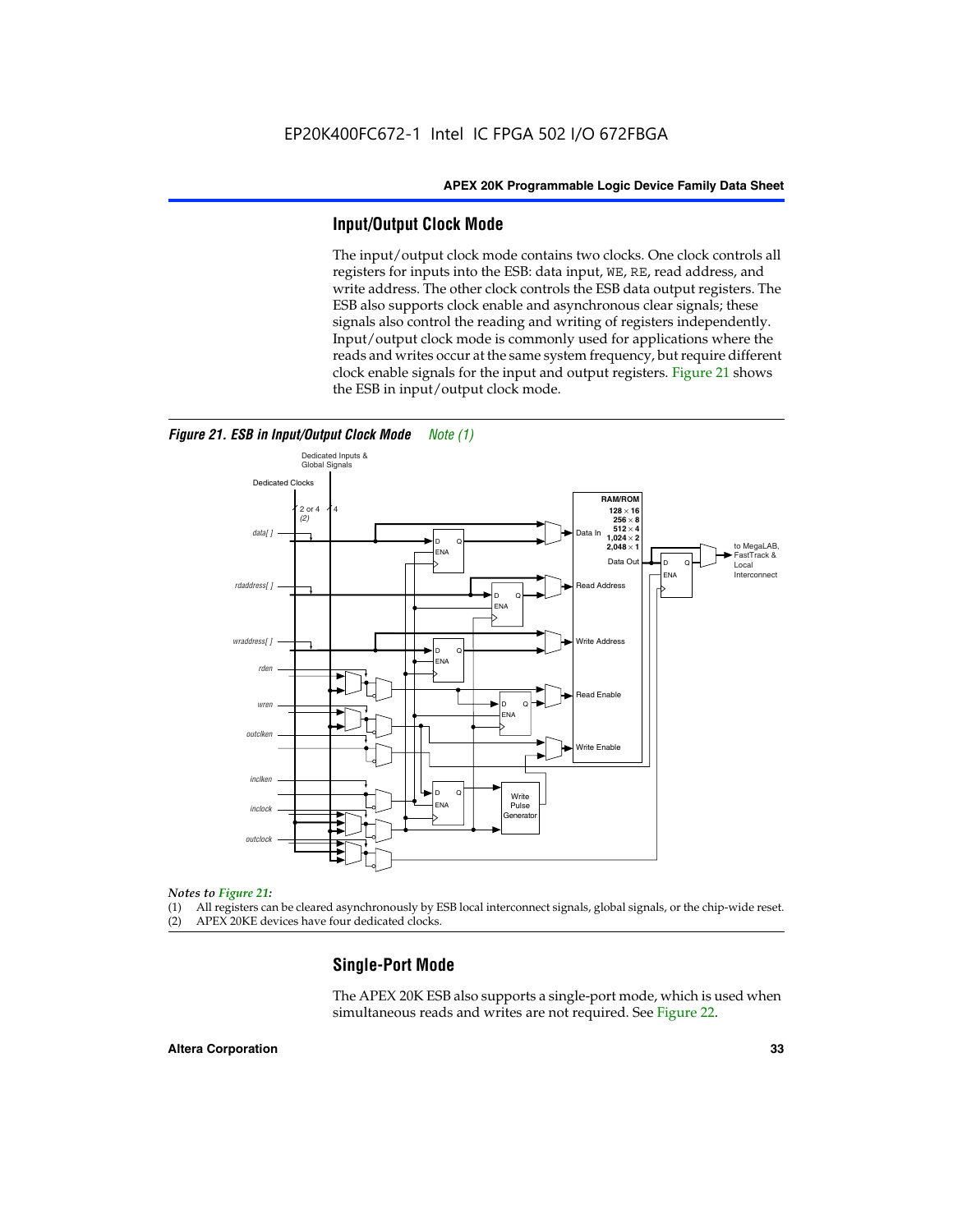#### *Figure 22. ESB in Single-Port Mode Note (1)*



#### *Notes to Figure 22:*

(1) All registers can be asynchronously cleared by ESB local interconnect signals, global signals, or the chip-wide reset.

(2) APEX 20KE devices have four dedicated clocks.

#### **Content-Addressable Memory**

In APEX 20KE devices, the ESB can implement CAM. CAM can be thought of as the inverse of RAM. When read, RAM outputs the data for a given address. Conversely, CAM outputs an address for a given data word. For example, if the data FA12 is stored in address 14, the CAM outputs 14 when FA12 is driven into it.

CAM is used for high-speed search operations. When searching for data within a RAM block, the search is performed serially. Thus, finding a particular data word can take many cycles. CAM searches all addresses in parallel and outputs the address storing a particular word. When a match is found, a match flag is set high. Figure 23 shows the CAM block diagram.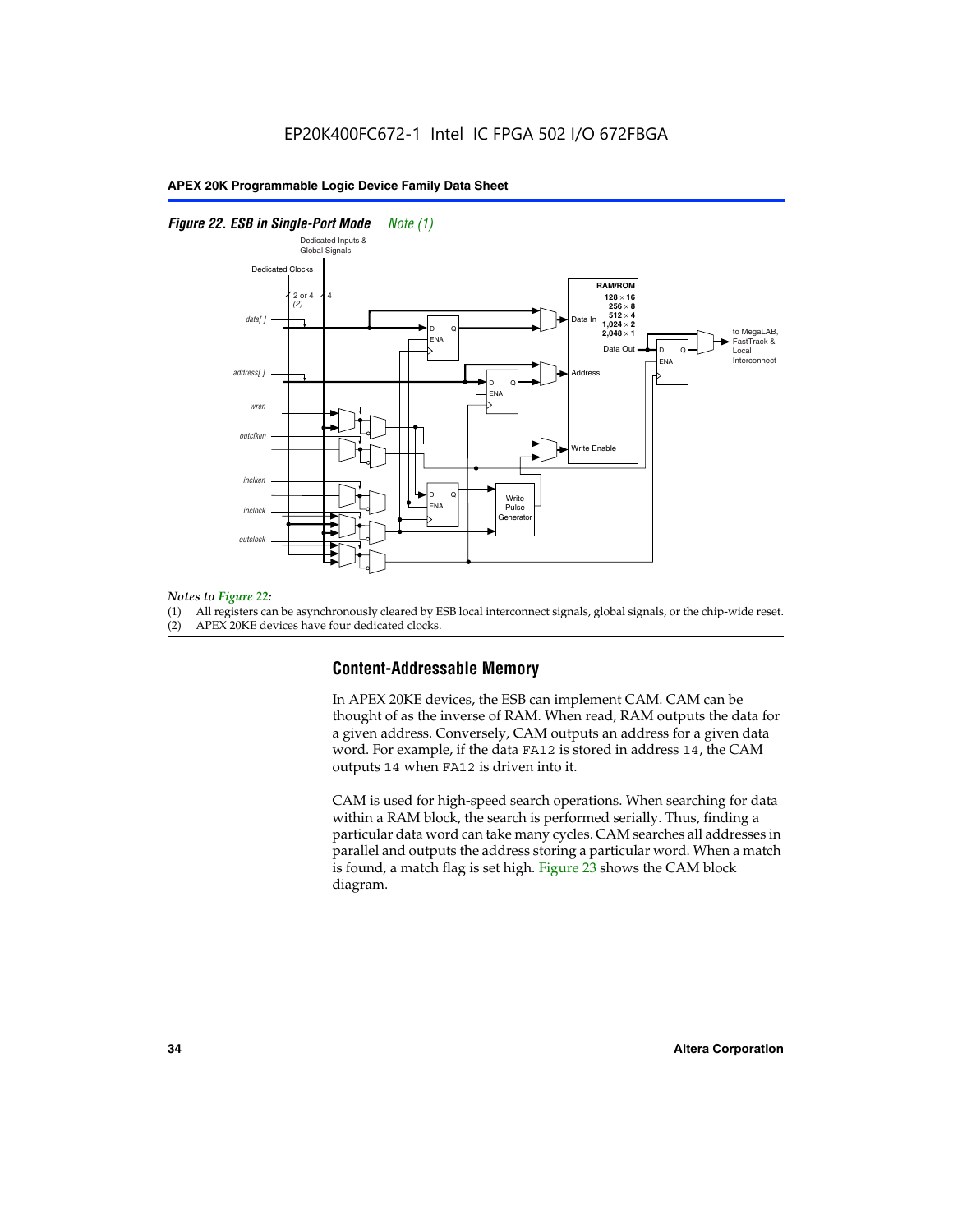

#### *Figure 23. APEX 20KE CAM Block Diagram*

CAM can be used in any application requiring high-speed searches, such as networking, communications, data compression, and cache management.

The APEX 20KE on-chip CAM provides faster system performance than traditional discrete CAM. Integrating CAM and logic into the APEX 20KE device eliminates off-chip and on-chip delays, improving system performance.

When in CAM mode, the ESB implements 32-word, 32-bit CAM. Wider or deeper CAM can be implemented by combining multiple CAMs with some ancillary logic implemented in LEs. The Quartus II software combines ESBs and LEs automatically to create larger CAMs.

CAM supports writing "don't care" bits into words of the memory. The "don't-care" bit can be used as a mask for CAM comparisons; any bit set to "don't-care" has no effect on matches.

The output of the CAM can be encoded or unencoded. When encoded, the ESB outputs an encoded address of the data's location. For instance, if the data is located in address 12, the ESB output is 12. When unencoded, the ESB uses its 16 outputs to show the location of the data over two clock cycles. In this case, if the data is located in address 12, the 12th output line goes high. When using unencoded outputs, two clock cycles are required to read the output because a 16-bit output bus is used to show the status of 32 words.

The encoded output is better suited for designs that ensure duplicate data is not written into the CAM. If duplicate data is written into two locations, the CAM's output will be incorrect. If the CAM may contain duplicate data, the unencoded output is a better solution; CAM with unencoded outputs can distinguish multiple data locations.

CAM can be pre-loaded with data during configuration, or it can be written during system operation. In most cases, two clock cycles are required to write each word into CAM. When "don't-care" bits are used, a third clock cycle is required.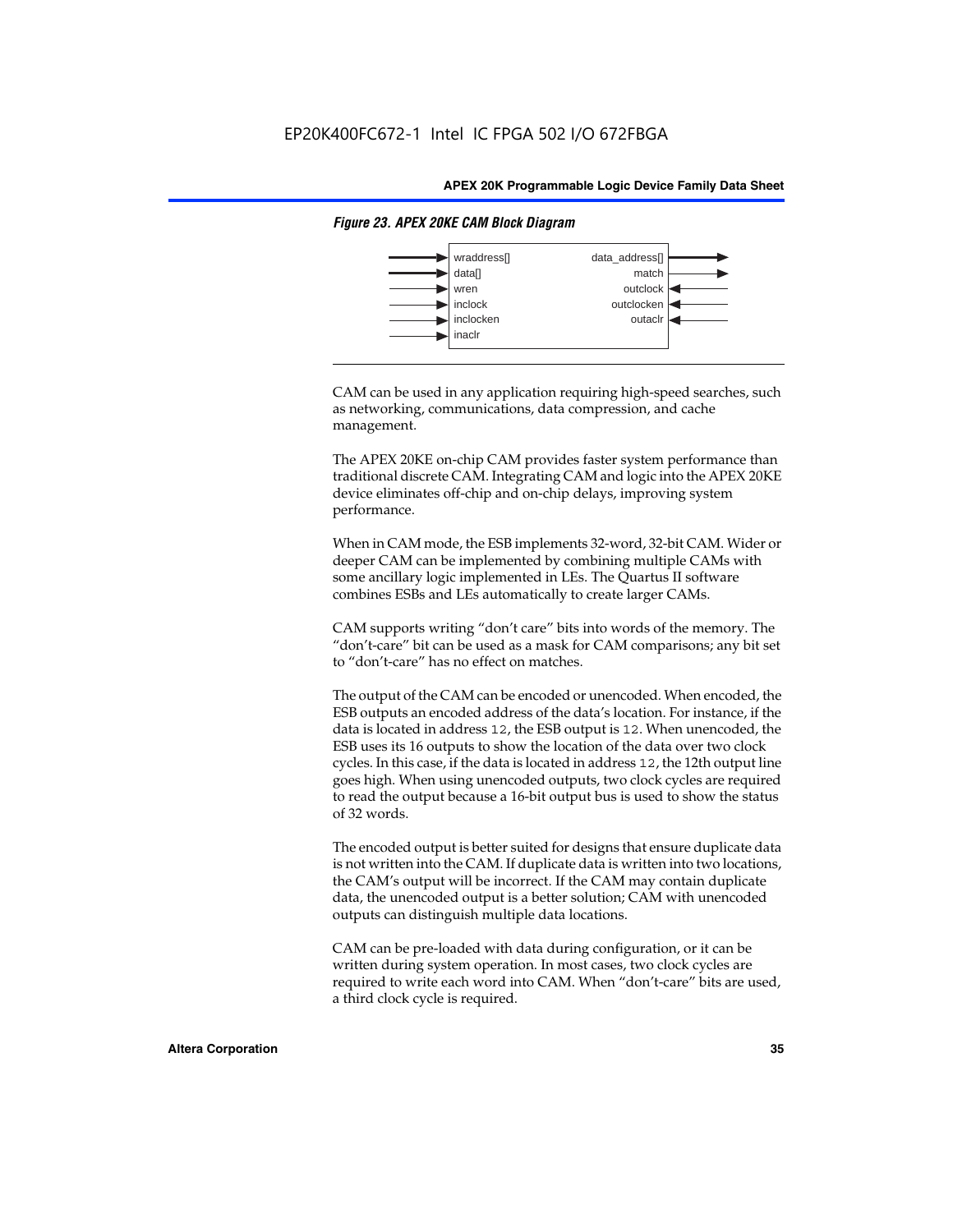

For more information on APEX 20KE devices and CAM, see *Application Note 119 (Implementing High-Speed Search Applications with APEX CAM).*

# **Driving Signals to the ESB**

ESBs provide flexible options for driving control signals. Different clocks can be used for the ESB inputs and outputs. Registers can be inserted independently on the data input, data output, read address, write address, WE, and RE signals. The global signals and the local interconnect can drive the WE and RE signals. The global signals, dedicated clock pins, and local interconnect can drive the ESB clock signals. Because the LEs drive the local interconnect, the LEs can control the WE and RE signals and the ESB clock, clock enable, and asynchronous clear signals. Figure 24 shows the ESB control signal generation logic.





#### *Note to Figure 24:*

(1) APEX 20KE devices have four dedicated clocks.

An ESB is fed by the local interconnect, which is driven by adjacent LEs (for high-speed connection to the ESB) or the MegaLAB interconnect. The ESB can drive the local, MegaLAB, or FastTrack Interconnect routing structure to drive LEs and IOEs in the same MegaLAB structure or anywhere in the device.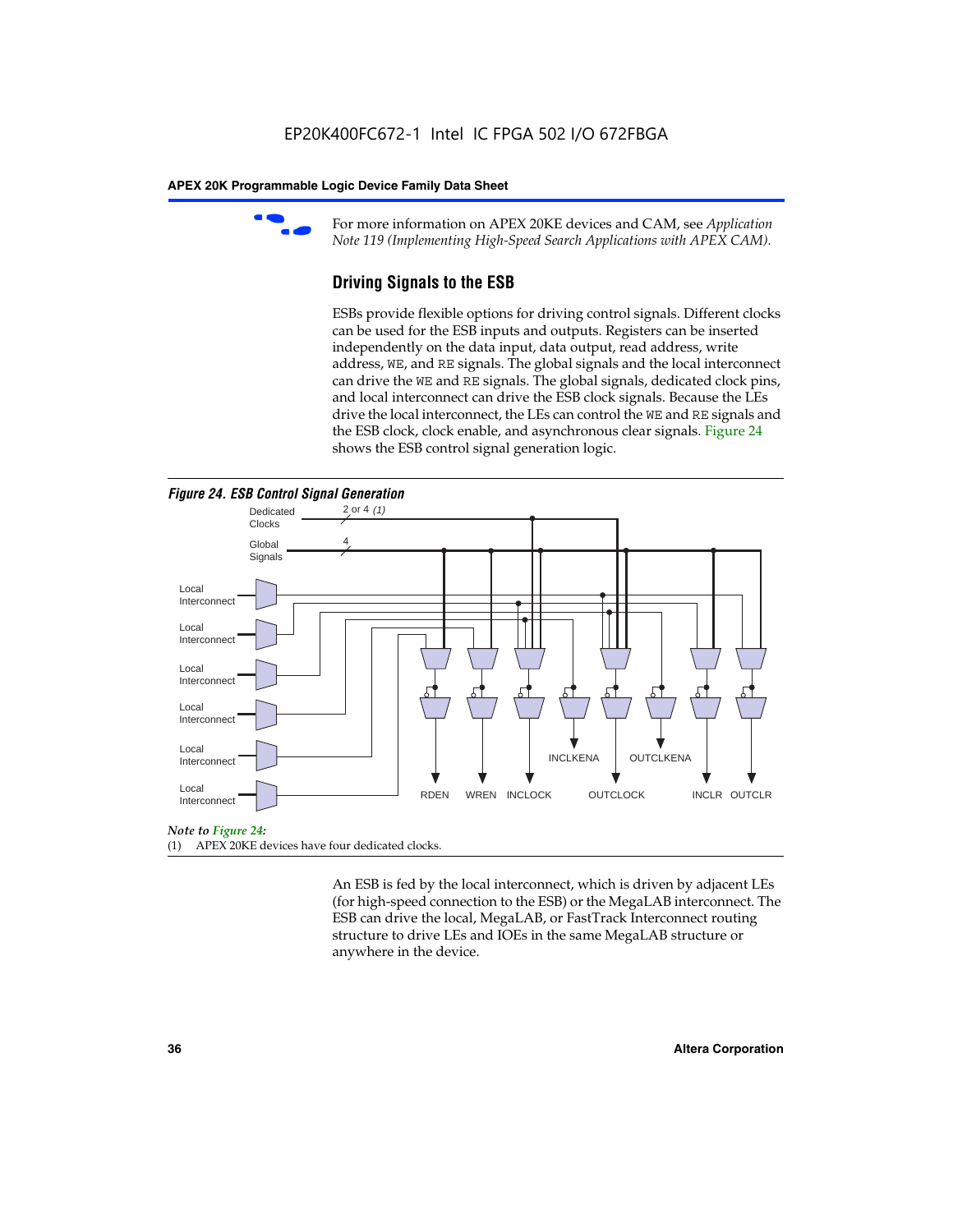# **Implementing Logic in ROM**

In addition to implementing logic with product terms, the ESB can implement logic functions when it is programmed with a read-only pattern during configuration, creating a large LUT. With LUTs, combinatorial functions are implemented by looking up the results, rather than by computing them. This implementation of combinatorial functions can be faster than using algorithms implemented in general logic, a performance advantage that is further enhanced by the fast access times of ESBs. The large capacity of ESBs enables designers to implement complex functions in one logic level without the routing delays associated with linked LEs or distributed RAM blocks. Parameterized functions such as LPM functions can take advantage of the ESB automatically. Further, the Quartus II software can implement portions of a design with ESBs where appropriate.

# **Programmable Speed/Power Control**

APEX 20K ESBs offer a high-speed mode that supports very fast operation on an ESB-by-ESB basis. When high speed is not required, this feature can be turned off to reduce the ESB's power dissipation by up to 50%. ESBs that run at low power incur a nominal timing delay adder. This Turbo  $Bit^{TM}$  option is available for ESBs that implement product-term logic or memory functions. An ESB that is not used will be powered down so that it does not consume DC current.

Designers can program each ESB in the APEX 20K device for either high-speed or low-power operation. As a result, speed-critical paths in the design can run at high speed, while the remaining paths operate at reduced power.

**I/O Structure** The APEX 20K IOE contains a bidirectional I/O buffer and a register that can be used either as an input register for external data requiring fast setup times, or as an output register for data requiring fast clock-to-output performance. IOEs can be used as input, output, or bidirectional pins. For fast bidirectional I/O timing, LE registers using local routing can improve setup times and OE timing. The Quartus II software Compiler uses the programmable inversion option to invert signals from the row and column interconnect automatically where appropriate. Because the APEX 20K IOE offers one output enable per pin, the Quartus II software Compiler can emulate open-drain operation efficiently.

> The APEX 20K IOE includes programmable delays that can be activated to ensure zero hold times, minimum clock-to-output times, input IOE register-to-core register transfers, or core-to-output IOE register transfers. A path in which a pin directly drives a register may require the delay to ensure zero hold time, whereas a path in which a pin drives a register through combinatorial logic may not require the delay.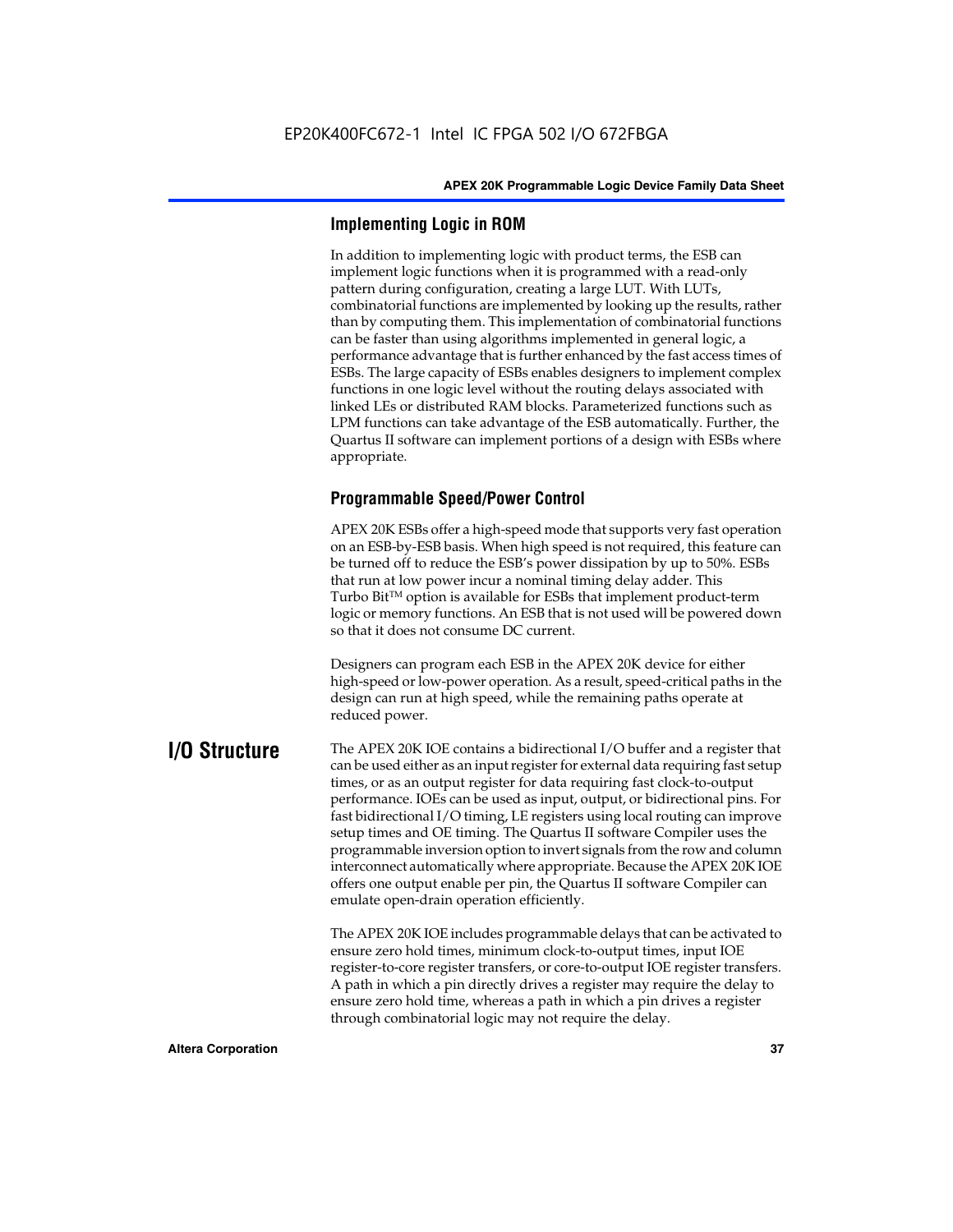Table 10 describes the APEX 20K programmable delays and their logic options in the Quartus II software.

| Table 10. APEX 20K Programmable Delay Chains |                                         |  |  |
|----------------------------------------------|-----------------------------------------|--|--|
| <b>Programmable Delays</b>                   | <b>Quartus II Logic Option</b>          |  |  |
| Input pin to core delay                      | Decrease input delay to internal cells  |  |  |
| Input pin to input register delay            | Decrease input delay to input register  |  |  |
| Core to output register delay                | Decrease input delay to output register |  |  |
| Output register $t_{\rm CO}$ delay           | Increase delay to output pin            |  |  |

The Quartus II software compiler can program these delays automatically to minimize setup time while providing a zero hold time. Figure 25 shows how fast bidirectional I/Os are implemented in APEX 20K devices.

The register in the APEX 20K IOE can be programmed to power-up high or low after configuration is complete. If it is programmed to power-up low, an asynchronous clear can control the register. If it is programmed to power-up high, the register cannot be asynchronously cleared or preset. This feature is useful for cases where the APEX 20K device controls an active-low input or another device; it prevents inadvertent activation of the input upon power-up.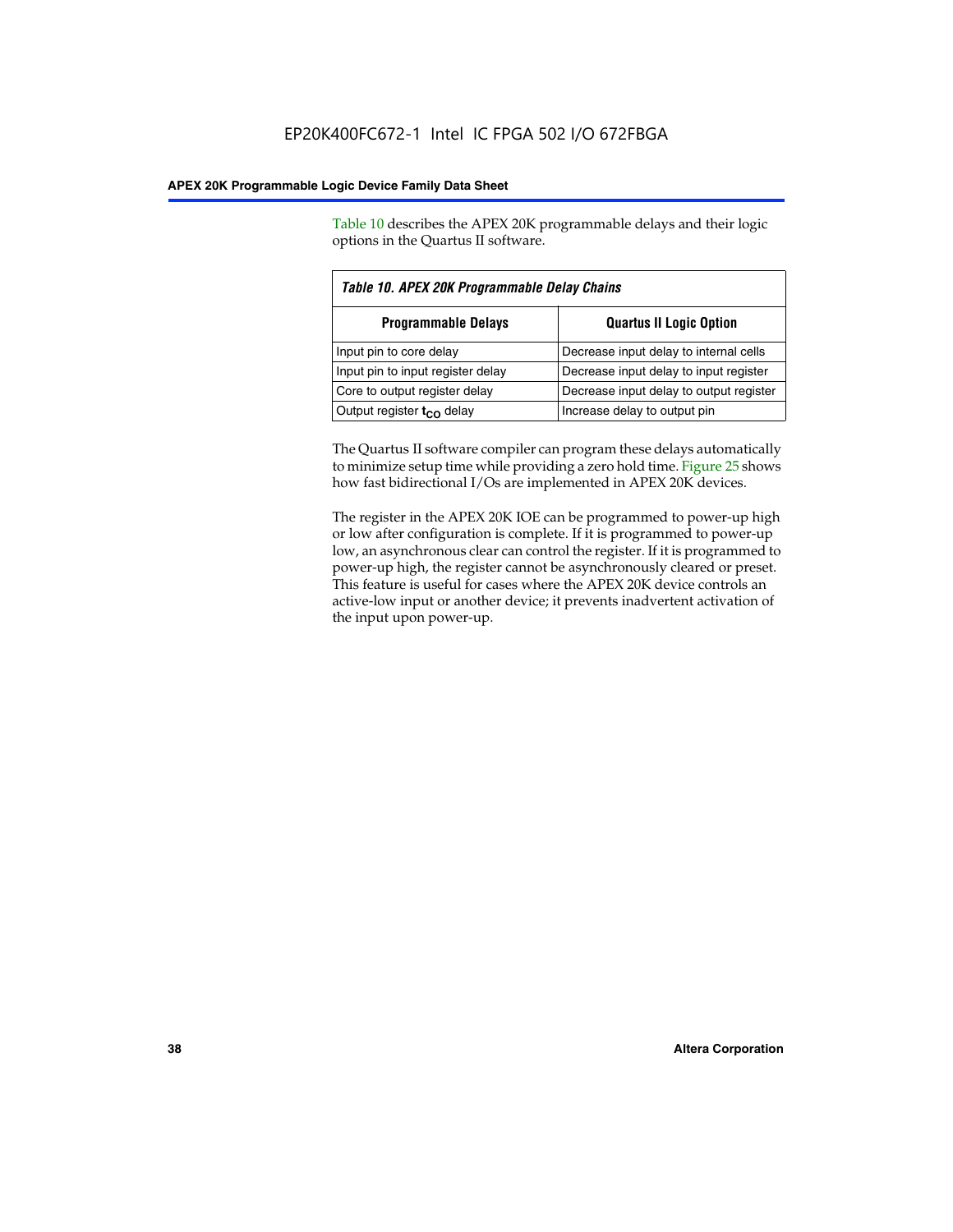

# *Figure 25. APEX 20K Bidirectional I/O Registers Note (1)*



#### **Altera Corporation 39**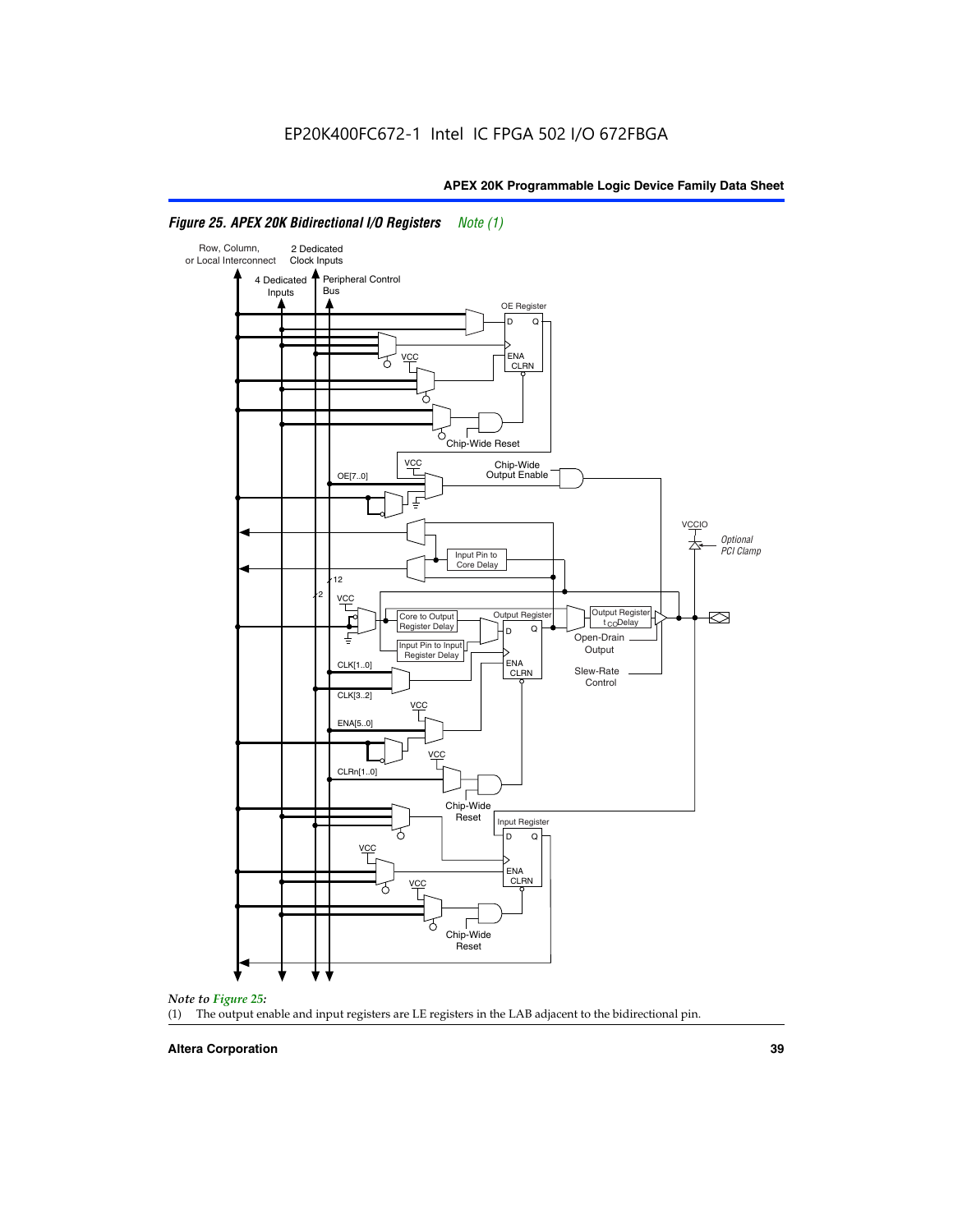APEX 20KE devices include an enhanced IOE, which drives the FastRow interconnect. The FastRow interconnect connects a column I/O pin directly to the LAB local interconnect within two MegaLAB structures. This feature provides fast setup times for pins that drive high fan-outs with complex logic, such as PCI designs. For fast bidirectional I/O timing, LE registers using local routing can improve setup times and OE timing. The APEX 20KE IOE also includes direct support for open-drain operation, giving faster clock-to-output for open-drain signals. Some programmable delays in the APEX 20KE IOE offer multiple levels of delay to fine-tune setup and hold time requirements. The Quartus II software compiler can set these delays automatically to minimize setup time while providing a zero hold time.

Table 11 describes the APEX 20KE programmable delays and their logic options in the Quartus II software.

| Table 11. APEX 20KE Programmable Delay Chains |                                         |  |  |  |
|-----------------------------------------------|-----------------------------------------|--|--|--|
| <b>Programmable Delays</b>                    | <b>Quartus II Logic Option</b>          |  |  |  |
| Input Pin to Core Delay                       | Decrease input delay to internal cells  |  |  |  |
| Input Pin to Input Register Delay             | Decrease input delay to input registers |  |  |  |
| Core to Output Register Delay                 | Decrease input delay to output register |  |  |  |
| Output Register t <sub>CO</sub> Delay         | Increase delay to output pin            |  |  |  |
| <b>Clock Enable Delay</b>                     | Increase clock enable delay             |  |  |  |

The register in the APEX 20KE IOE can be programmed to power-up high or low after configuration is complete. If it is programmed to power-up low, an asynchronous clear can control the register. If it is programmed to power-up high, an asynchronous preset can control the register. Figure 26 shows how fast bidirectional I/O pins are implemented in APEX 20KE devices. This feature is useful for cases where the APEX 20KE device controls an active-low input or another device; it prevents inadvertent activation of the input upon power-up.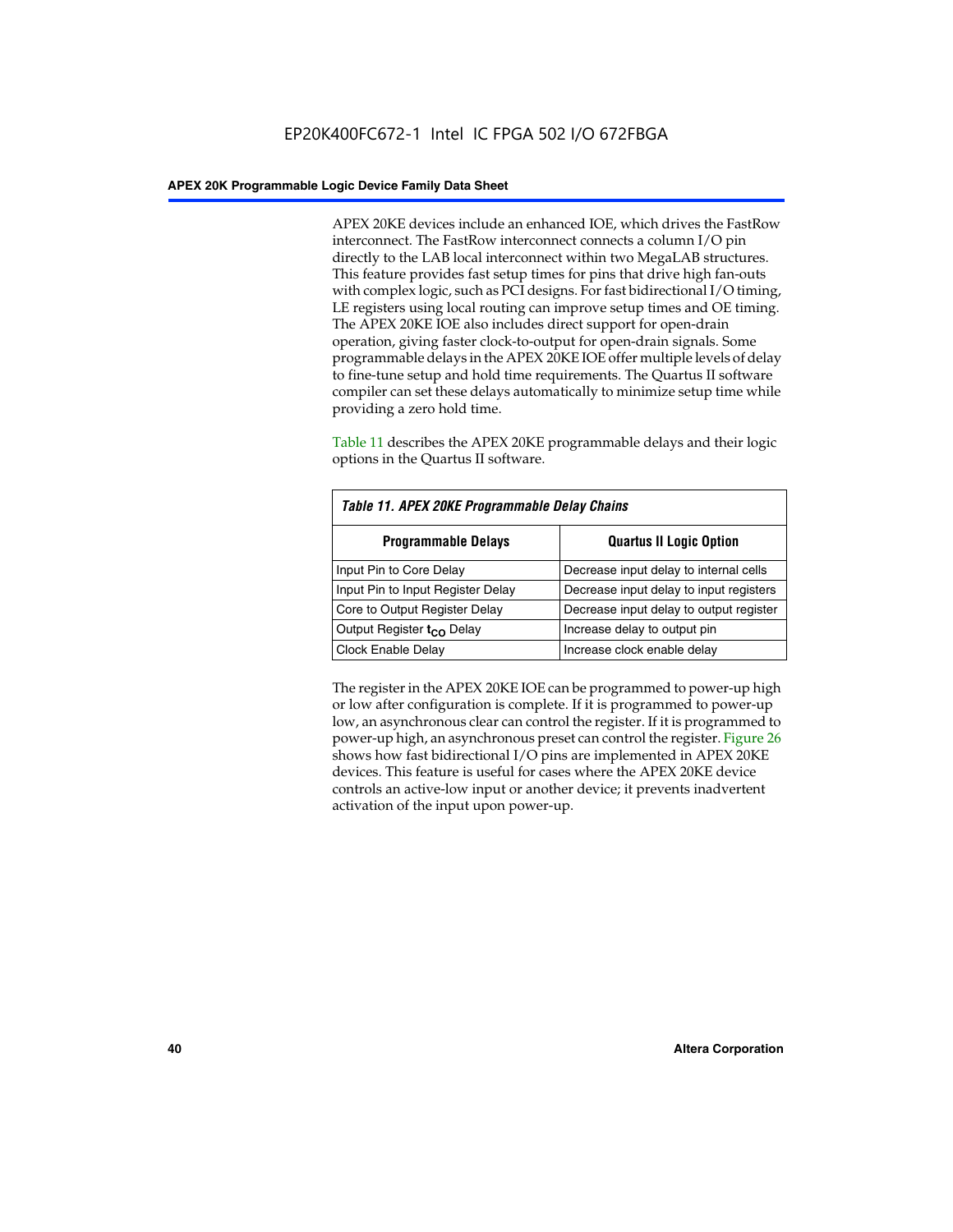#### Row, Column, FastRow, 4 Dedicated or Local Interconnect Clock Inputs Peripheral Control 4 Dedicated **Bus** Inputs OE Register D Q ENA VCC CLRN 7 Chip-Wide Reset YCC Chip-Wide Output Enable OE[7..0] VC Input Pin to **Optional** Core Delay (1) PCI Clamp Input Pin to Core Delay (1) 12 4 **VCC** Output Register **Output Registe**  $\approx$ Core to Output | Output Hegister | Durbut Tropieding | Contput Tropieding | Durbut Tropieding | Output Tropied<br>Register Delay | Durbut Tropieding | Contput Tropieding | Contput Tropieding | O t<sub>CO</sub>Delay  $D$  Q ŧ Open-Drain Input Pin to Input **Output** Register Delay ENA CLK[1..0] CLRN/ Slew-Rate PR<sub>N</sub> Control CLK[3..0] VCC ENA[5..0] Clock Enable Delay (1) VCC CLRn[1..0] Chip-Wide Input Pin to Core Delay (1) Reset Input Register D Q <u>vcc</u> .<br>ENA CLRN **VCC** Chip-Wide Reset

# *Figure 26. APEX 20KE Bidirectional I/O Registers Notes (1), (2)*

#### *Notes to Figure 26:*

- 
- (1) This programmable delay has four settings: off and three levels of delay.<br>(2) The output enable and input registers are LE registers in the LAB adjacer The output enable and input registers are LE registers in the LAB adjacent to the bidirectional pin.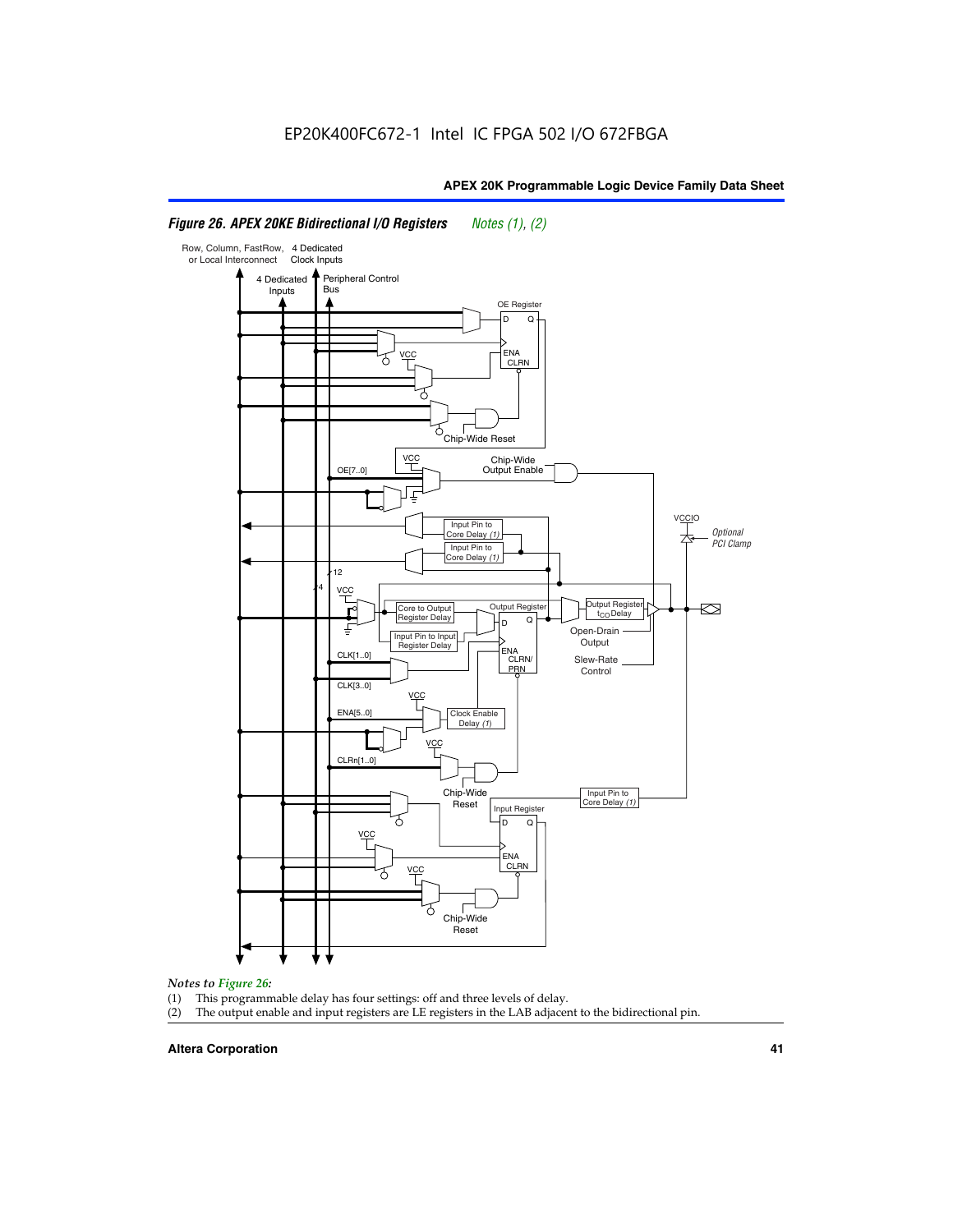Each IOE drives a row, column, MegaLAB, or local interconnect when used as an input or bidirectional pin. A row IOE can drive a local, MegaLAB, row, and column interconnect; a column IOE can drive the column interconnect. Figure 27 shows how a row IOE connects to the interconnect.

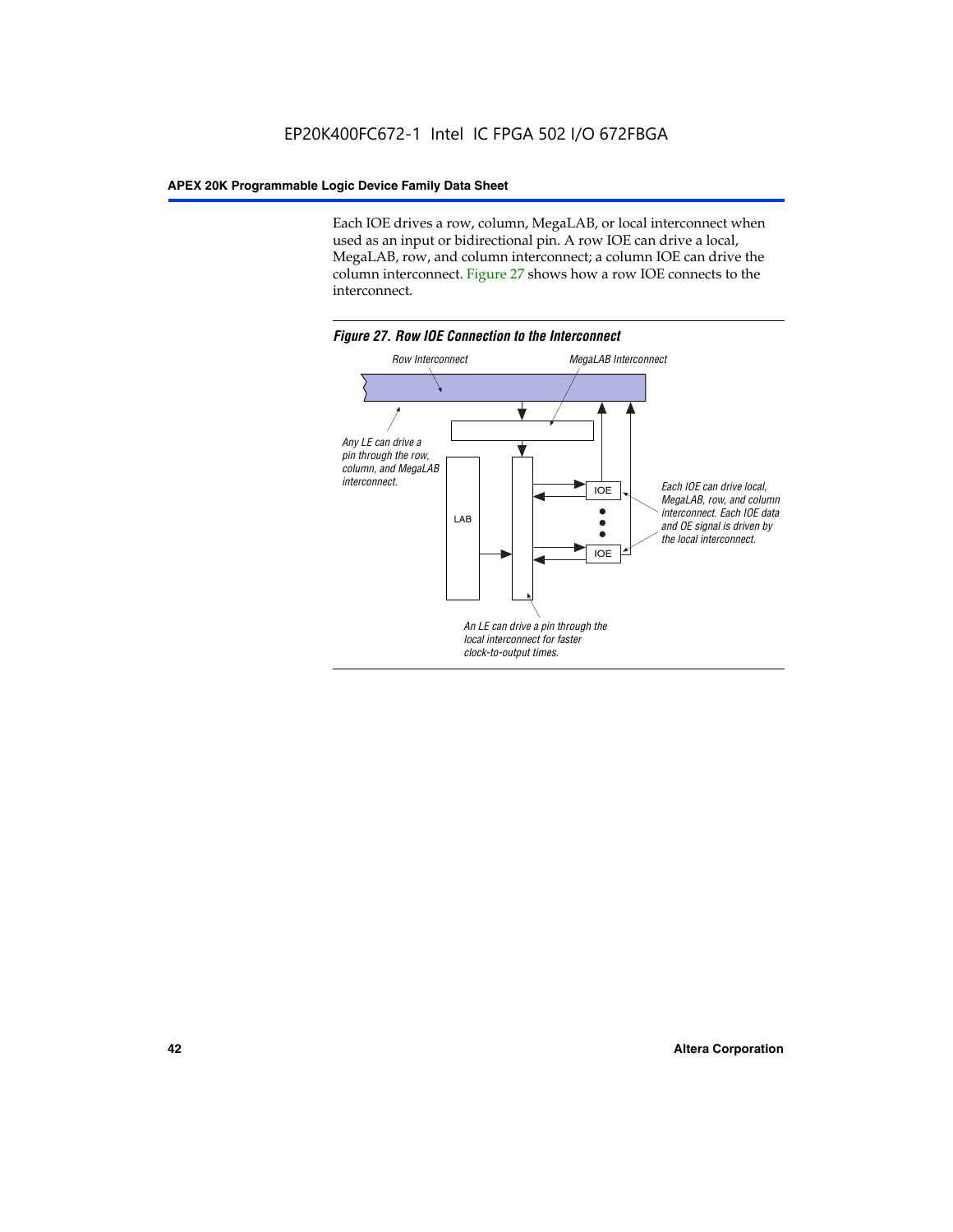Figure 28 shows how a column IOE connects to the interconnect.

# *Figure 28. Column IOE Connection to the Interconnect*



# **Dedicated Fast I/O Pins**

APEX 20KE devices incorporate an enhancement to support bidirectional pins with high internal fanout such as PCI control signals. These pins are called Dedicated Fast I/O pins (FAST1, FAST2, FAST3, and FAST4) and replace dedicated inputs. These pins can be used for fast clock, clear, or high fanout logic signal distribution. They also can drive out. The Dedicated Fast I/O pin data output and tri-state control are driven by local interconnect from the adjacent MegaLAB for high speed.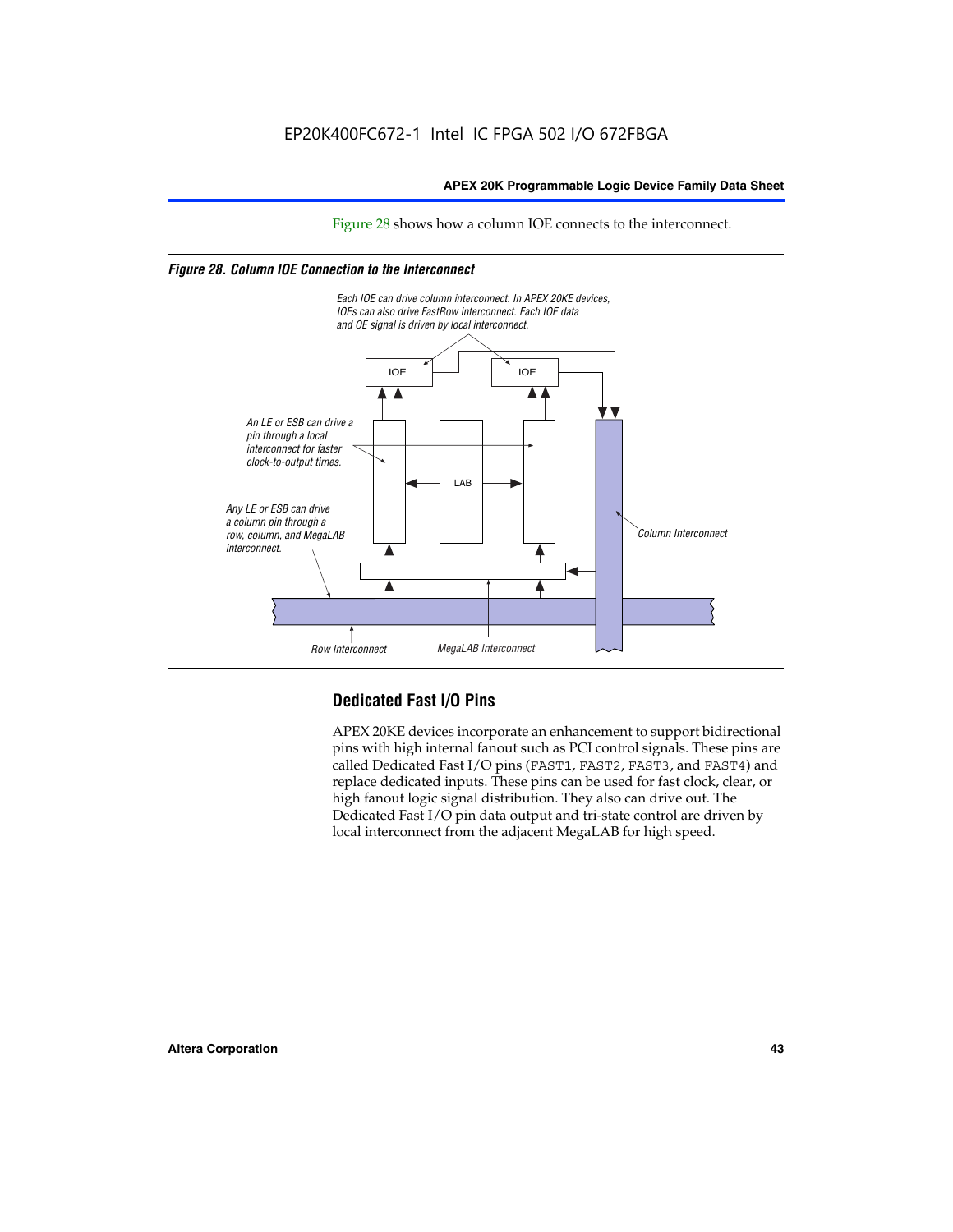# **Advanced I/O Standard Support**

APEX 20KE IOEs support the following I/O standards: LVTTL, LVCMOS, 1.8-V I/O, 2.5-V I/O, 3.3-V PCI, PCI-X, 3.3-V AGP, LVDS, LVPECL, GTL+, CTT, HSTL Class I, SSTL-3 Class I and II, and SSTL-2 Class I and II.



For more information on I/O standards supported by APEX 20KE devices, see *Application Note 117 (Using Selectable I/O Standards in Altera Devices)*.

The APEX 20KE device contains eight I/O banks. In QFP packages, the banks are linked to form four I/O banks. The I/O banks directly support all standards except LVDS and LVPECL. All I/O banks can support LVDS and LVPECL with the addition of external resistors. In addition, one block within a bank contains circuitry to support high-speed True-LVDS and LVPECL inputs, and another block within a particular bank supports high-speed True-LVDS and LVPECL outputs. The LVDS blocks support all of the I/O standards. Each I/O bank has its own VCCIO pins. A single device can support 1.8-V, 2.5-V, and 3.3-V interfaces; each bank can support a different standard independently. Each bank can also use a separate  $V_{\text{REF}}$  level so that each bank can support any of the terminated standards (such as SSTL-3) independently. Within a bank, any one of the terminated standards can be supported. EP20K300E and larger APEX 20KE devices support the LVDS interface for data pins (smaller devices support LVDS clock pins, but not data pins). All EP20K300E and larger devices support the LVDS interface for data pins up to 155 Mbit per channel; EP20K400E devices and larger with an X-suffix on the ordering code add a serializer/deserializer circuit and PLL for higher-speed support.

Each bank can support multiple standards with the same VCCIO for output pins. Each bank can support one voltage-referenced I/O standard, but it can support multiple I/O standards with the same VCCIO voltage level. For example, when VCCIO is 3.3 V, a bank can support LVTTL, LVCMOS, 3.3-V PCI, and SSTL-3 for inputs and outputs.

When the LVDS banks are not used as LVDS I/O banks, they support all of the other I/O standards. Figure 29 shows the arrangement of the APEX 20KE I/O banks.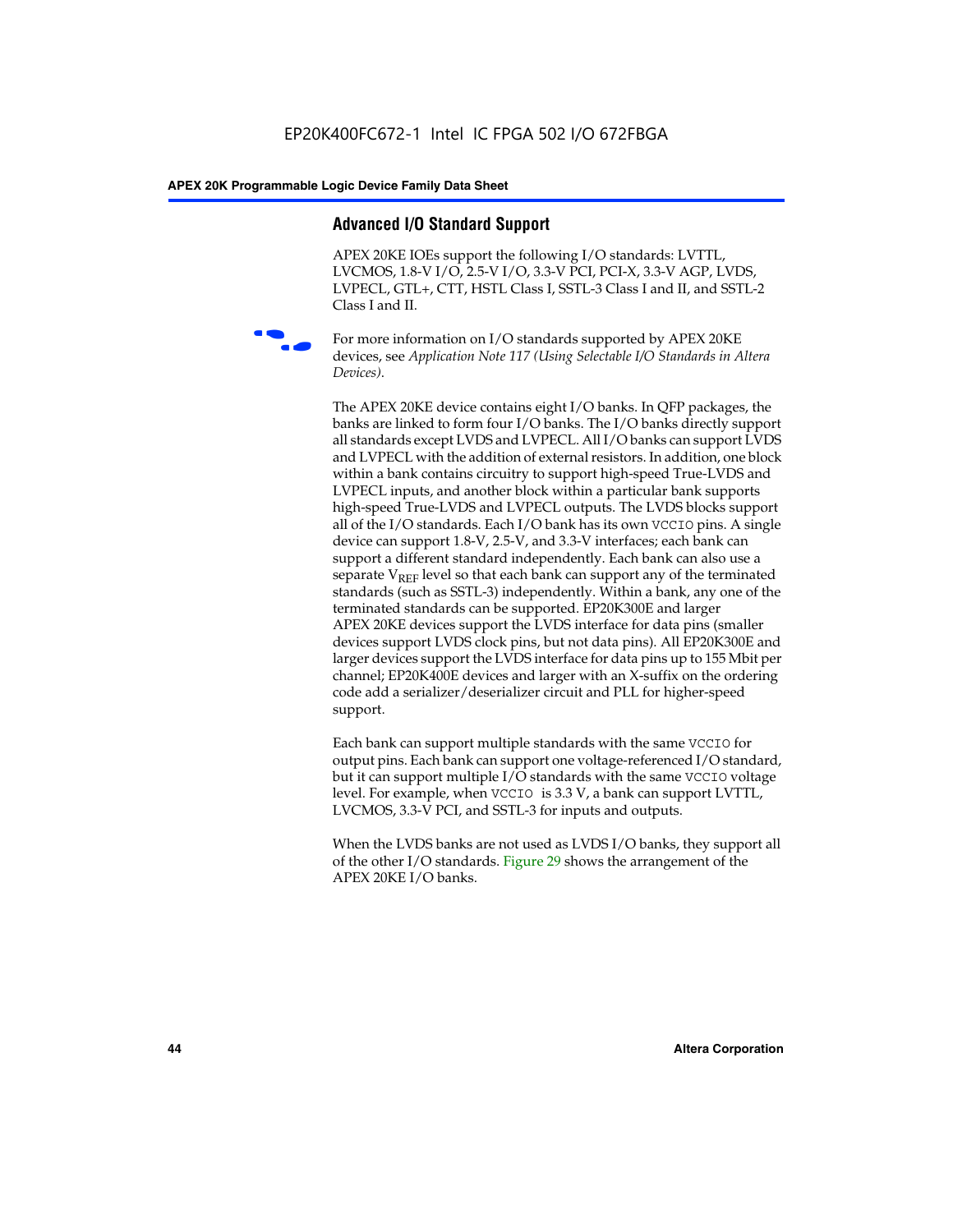

### *Figure 29. APEX 20KE I/O Banks*

#### *Notes to Figure 29:*

- (1) For more information on placing I/O pins in LVDS blocks, refer to the *Guidelines for Using LVDS Blocks* section in *Application Note 120 (Using LVDS in APEX 20KE Devices*).
- (2) If the LVDS input and output blocks are not used for LVDS, they can support all of the I/O standards and can be used as input, output, or bidirectional pins with  $V_{\text{C} \cap \text{O}}$  set to 3.3 V, 2.5 V, or 1.8 V.

# **Power Sequencing & Hot Socketing**

Because APEX 20K and APEX 20KE devices can be used in a mixedvoltage environment, they have been designed specifically to tolerate any possible power-up sequence. Therefore, the  $V_{\text{CCIO}}$  and  $V_{\text{CCINT}}$  power supplies may be powered in any order.

For more information, please refer to the "Power Sequencing Considerations" section in the *Configuring APEX 20KE & APEX 20KC Devices* chapter of the *Configuration Devices Handbook*.

Signals can be driven into APEX 20K devices before and during power-up without damaging the device. In addition, APEX 20K devices do not drive out during power-up. Once operating conditions are reached and the device is configured, APEX 20K and APEX 20KE devices operate as specified by the user.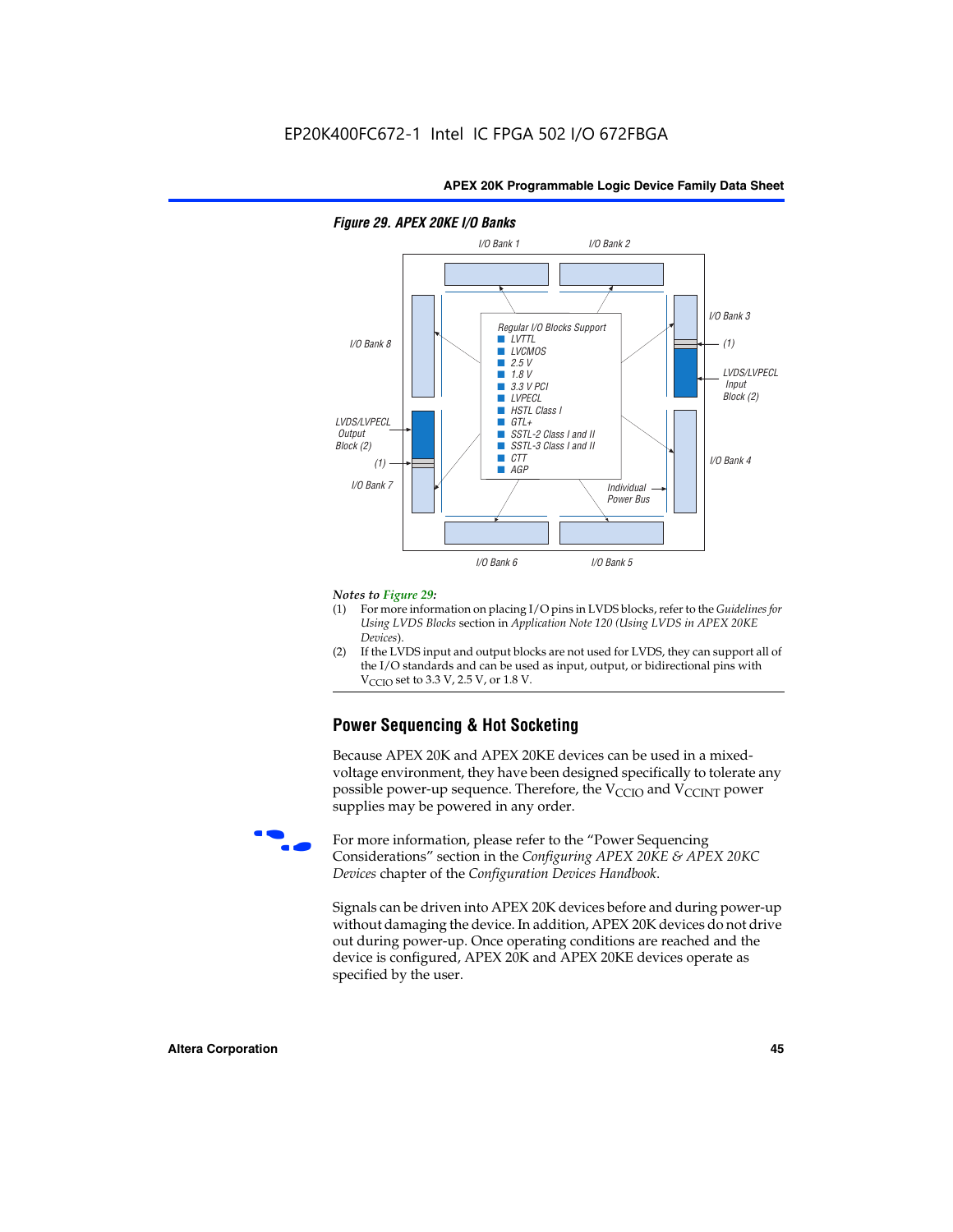Under hot socketing conditions, APEX 20KE devices will not sustain any damage, but the I/O pins will drive out.

# **MultiVolt I/O Interface**

The APEX device architecture supports the MultiVolt I/O interface feature, which allows APEX devices in all packages to interface with systems of different supply voltages. The devices have one set of VCC pins for internal operation and input buffers (VCCINT), and another set for I/O output drivers (VCCIO).

The APEX 20K VCCINT pins must always be connected to a 2.5 V power supply. With a 2.5-V  $V_{\text{CCMT}}$  level, input pins are 2.5-V, 3.3-V, and 5.0-V tolerant. The VCCIO pins can be connected to either a 2.5-V or 3.3-V power supply, depending on the output requirements. When VCCIO pins are connected to a 2.5-V power supply, the output levels are compatible with 2.5-V systems. When the VCCIO pins are connected to a 3.3-V power supply, the output high is 3.3 V and is compatible with 3.3-V or 5.0-V systems.

| Table 12. 5.0-V Tolerant APEX 20K MultiVolt I/O Support |                                                |                  |     |     |     |     |
|---------------------------------------------------------|------------------------------------------------|------------------|-----|-----|-----|-----|
| $V_{\text{CCIO}}(V)$                                    | Input Signals (V)<br><b>Output Signals (V)</b> |                  |     |     |     |     |
|                                                         | 2.5                                            | 3.3              | 5.0 | 2.5 | 3.3 | 5.0 |
| 2.5                                                     |                                                | $\checkmark$ (1) |     |     |     |     |
| 3.3                                                     |                                                |                  |     |     |     |     |

Table 12 summarizes 5.0-V tolerant APEX 20K MultiVolt I/O support.

#### *Notes to Table 12:*

- (1) The PCI clamping diode must be disabled to drive an input with voltages higher than  $V_{CCIO}$ .
- (2) When  $V_{CCIO} = 3.3 V$ , an APEX 20K device can drive a 2.5-V device with 3.3-V tolerant inputs.

Open-drain output pins on 5.0-V tolerant APEX 20K devices (with a pullup resistor to the 5.0-V supply) can drive 5.0-V CMOS input pins that require a  $V_{IH}$  of 3.5 V. When the pin is inactive, the trace will be pulled up to 5.0 V by the resistor. The open-drain pin will only drive low or tri-state; it will never drive high. The rise time is dependent on the value of the pullup resistor and load impedance. The  $I_{OI}$  current specification should be considered when selecting a pull-up resistor.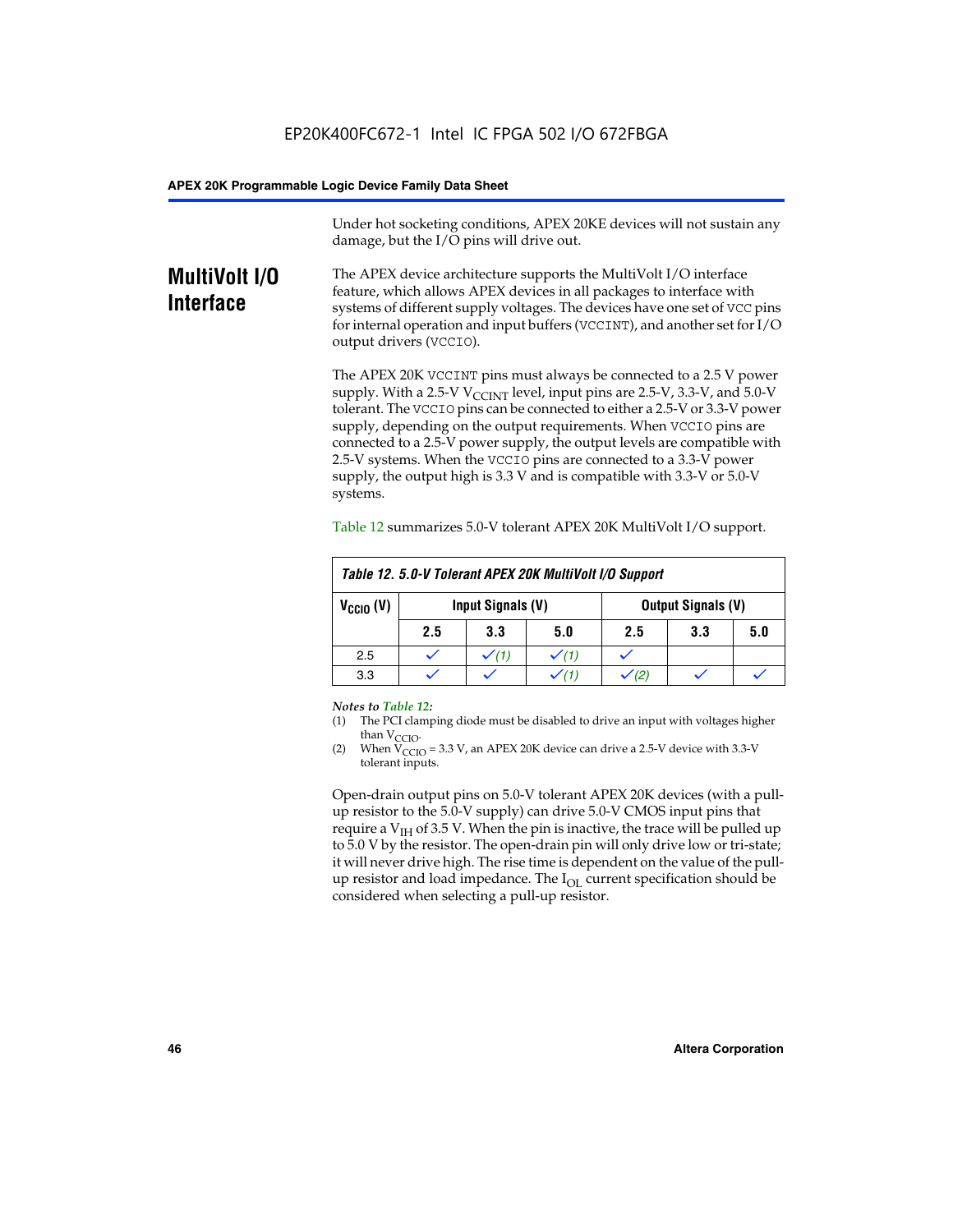APEX 20KE devices also support the MultiVolt I/O interface feature. The APEX 20KE VCCINT pins must always be connected to a 1.8-V power supply. With a 1.8-V  $V_{\text{CCINT}}$  level, input pins are 1.8-V, 2.5-V, and 3.3-V tolerant. The VCCIO pins can be connected to either a 1.8-V, 2.5-V, or 3.3-V power supply, depending on the I/O standard requirements. When the VCCIO pins are connected to a 1.8-V power supply, the output levels are compatible with 1.8-V systems. When VCCIO pins are connected to a 2.5-V power supply, the output levels are compatible with 2.5-V systems. When VCCIO pins are connected to a 3.3-V power supply, the output high is 3.3 V and compatible with 3.3-V or 5.0-V systems. An APEX 20KE device is 5.0-V tolerant with the addition of a resistor.

# Table 13 summarizes APEX 20KE MultiVolt I/O support.

|                                           | Table 13. APEX 20KE MultiVolt I/O Support<br><i>Note</i> $(1)$ |     |     |     |     |     |                           |     |
|-------------------------------------------|----------------------------------------------------------------|-----|-----|-----|-----|-----|---------------------------|-----|
| $V_{\text{CCIO}}(V)$<br>Input Signals (V) |                                                                |     |     |     |     |     | <b>Output Signals (V)</b> |     |
|                                           | 1.8                                                            | 2.5 | 3.3 | 5.0 | 1.8 | 2.5 | 3.3                       | 5.0 |
| 1.8                                       |                                                                |     |     |     |     |     |                           |     |
| 2.5                                       |                                                                |     |     |     |     |     |                           |     |
| 3.3                                       |                                                                |     |     | (2) |     |     | (3)                       |     |

### *Notes to Table 13:*

(1) The PCI clamping diode must be disabled to drive an input with voltages higher than  $V_{CCIO}$ , except for the 5.0-V input case.

(2) An APEX 20KE device can be made 5.0-V tolerant with the addition of an external resistor. You also need a PCI clamp and series resistor.

(3) When  $V_{\text{CCIO}} = 3.3$  V, an APEX 20KE device can drive a 2.5-V device with 3.3-V tolerant inputs.

# **ClockLock & ClockBoost Features**

APEX 20K devices support the ClockLock and ClockBoost clock management features, which are implemented with PLLs. The ClockLock circuitry uses a synchronizing PLL that reduces the clock delay and skew within a device. This reduction minimizes clock-to-output and setup times while maintaining zero hold times. The ClockBoost circuitry, which provides a clock multiplier, allows the designer to enhance device area efficiency by sharing resources within the device. The ClockBoost circuitry allows the designer to distribute a low-speed clock and multiply that clock on-device. APEX 20K devices include a high-speed clock tree; unlike ASICs, the user does not have to design and optimize the clock tree. The ClockLock and ClockBoost features work in conjunction with the APEX 20K device's high-speed clock to provide significant improvements in system performance and band-width. Devices with an X-suffix on the ordering code include the ClockLock circuit.

The ClockLock and ClockBoost features in APEX 20K devices are enabled through the Quartus II software. External devices are not required to use these features.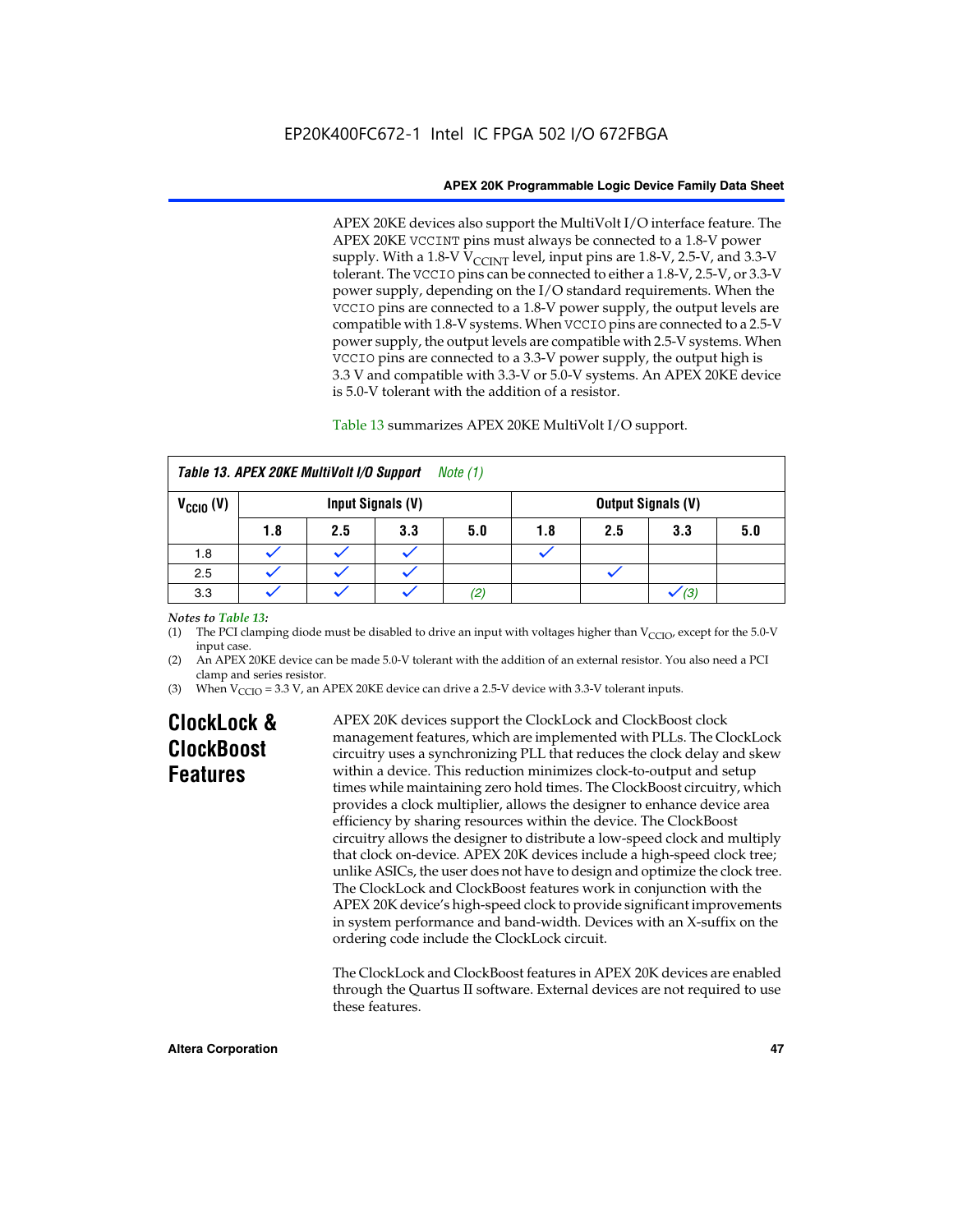For designs that require both a multiplied and non-multiplied clock, the clock trace on the board can be connected to CLK2p. Table 14 shows the combinations supported by the ClockLock and ClockBoost circuitry. The CLK2p pin can feed both the ClockLock and ClockBoost circuitry in the APEX 20K device. However, when both circuits are used, the other clock pin (CLK1p) cannot be used.

| <b>Table 14. Multiplication Factor Combinations</b> |                    |  |
|-----------------------------------------------------|--------------------|--|
| Clock <sub>1</sub>                                  | Clock <sub>2</sub> |  |
| $\times$ 1                                          | ×1                 |  |
| $\times$ 1, $\times$ 2                              | $\times 2$         |  |
| $\times$ 1, $\times$ 2, $\times$ 4                  | ×4                 |  |

# **APEX 20KE ClockLock Feature**

APEX 20KE devices include an enhanced ClockLock feature set. These devices include up to four PLLs, which can be used independently. Two PLLs are designed for either general-purpose use or LVDS use (on devices that support LVDS I/O pins). The remaining two PLLs are designed for general-purpose use. The EP20K200E and smaller devices have two PLLs; the EP20K300E and larger devices have four PLLs.

The following sections describe some of the features offered by the APEX 20KE PLLs.

# *External PLL Feedback*

The ClockLock circuit's output can be driven off-chip to clock other devices in the system; further, the feedback loop of the PLL can be routed off-chip. This feature allows the designer to exercise fine control over the I/O interface between the APEX 20KE device and another high-speed device, such as SDRAM.

# *Clock Multiplication*

The APEX 20KE ClockBoost circuit can multiply or divide clocks by a programmable number. The clock can be multiplied by *m*/(*n* × *k*) or  $m/(n \times v)$ , where *m* and *k* range from 2 to 160, and *n* and *v* range from 1 to 16. Clock multiplication and division can be used for time-domain multiplexing and other functions, which can reduce design LE requirements.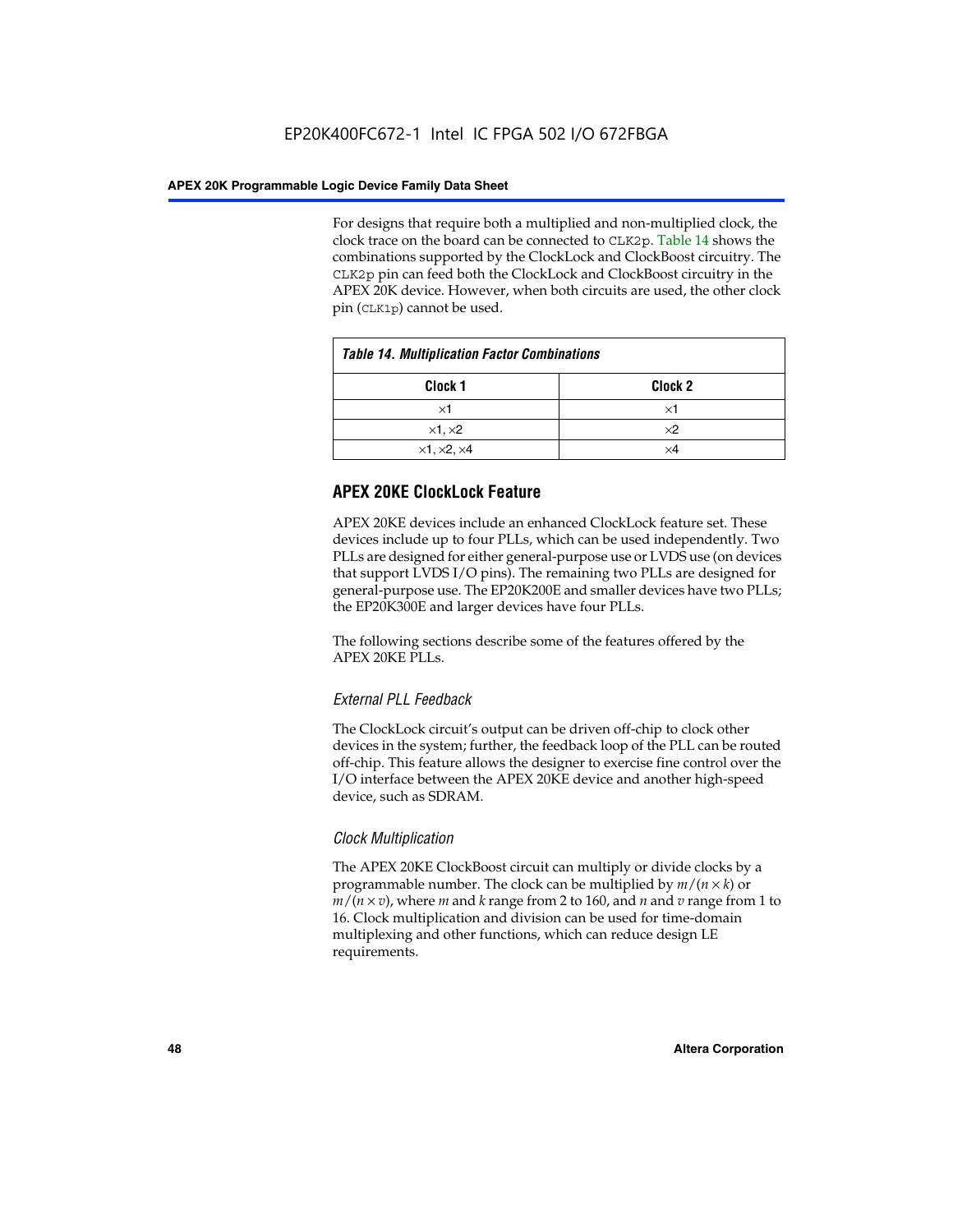# *Clock Phase & Delay Adjustment*

The APEX 20KE ClockShift feature allows the clock phase and delay to be adjusted. The clock phase can be adjusted by 90° steps. The clock delay can be adjusted to increase or decrease the clock delay by an arbitrary amount, up to one clock period.

# *LVDS Support*

Two PLLs are designed to support the LVDS interface. When using LVDS, the I/O clock runs at a slower rate than the data transfer rate. Thus, PLLs are used to multiply the I/O clock internally to capture the LVDS data. For example, an I/O clock may run at 105 MHz to support 840 megabits per second (Mbps) LVDS data transfer. In this example, the PLL multiplies the incoming clock by eight to support the high-speed data transfer. You can use PLLs in EP20K400E and larger devices for high-speed LVDS interfacing.

# *Lock Signals*

The APEX 20KE ClockLock circuitry supports individual LOCK signals. The LOCK signal drives high when the ClockLock circuit has locked onto the input clock. The LOCK signals are optional for each ClockLock circuit; when not used, they are I/O pins.

# **ClockLock & ClockBoost Timing Parameters**

For the ClockLock and ClockBoost circuitry to function properly, the incoming clock must meet certain requirements. If these specifications are not met, the circuitry may not lock onto the incoming clock, which generates an erroneous clock within the device. The clock generated by the ClockLock and ClockBoost circuitry must also meet certain specifications. If the incoming clock meets these requirements during configuration, the APEX 20K ClockLock and ClockBoost circuitry will lock onto the clock during configuration. The circuit will be ready for use immediately after configuration. In APEX 20KE devices, the clock input standard is programmable, so the PLL cannot respond to the clock until the device is configured. The PLL locks onto the input clock as soon as configuration is complete. Figure 30 shows the incoming and generated clock specifications.

 $\mathbb{I} \mathcal{F}$  For more information on ClockLock and ClockBoost circuitry, see *Application Note 115: Using the ClockLock and ClockBoost PLL Features in APEX Devices*.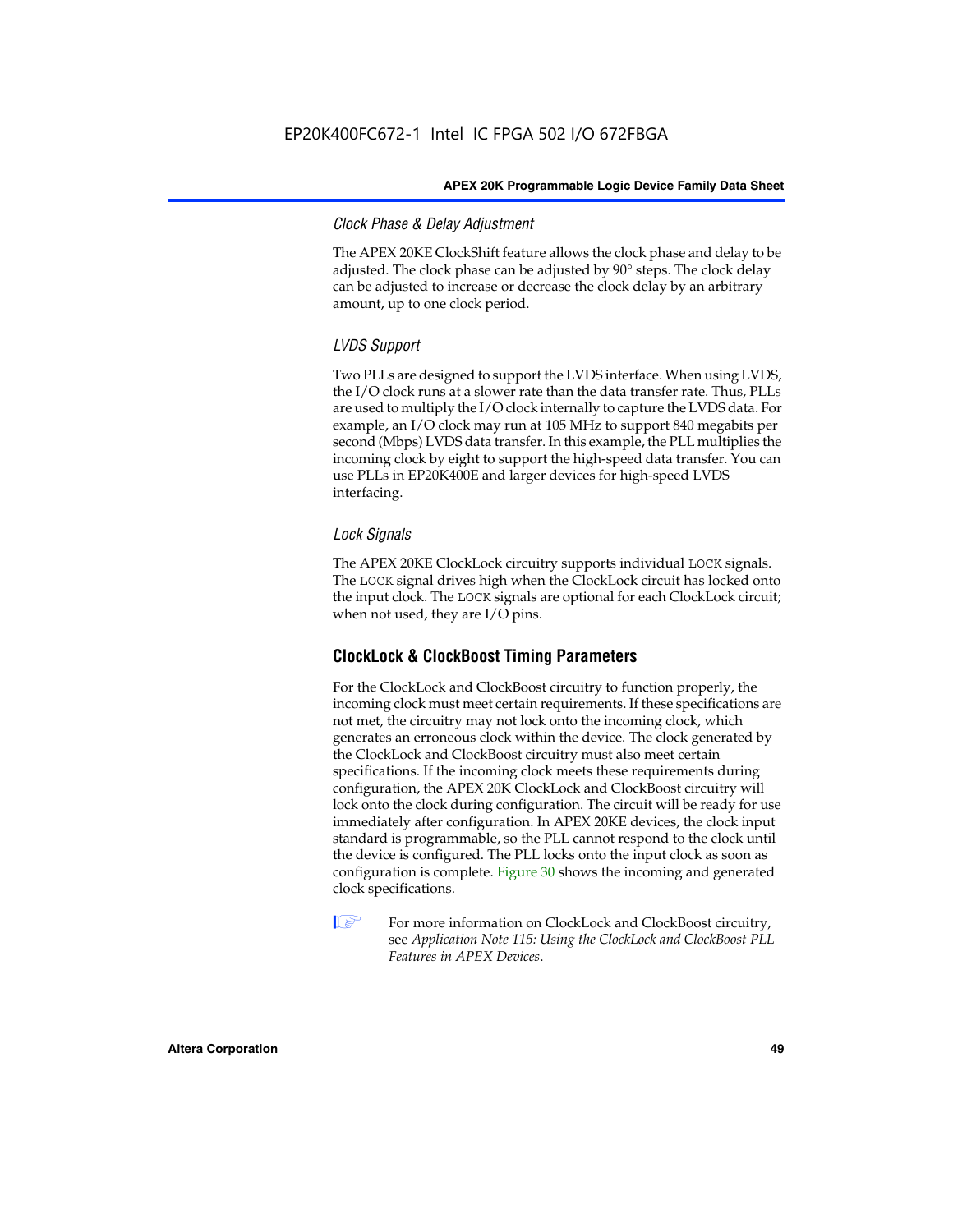

# *Figure 30. Specifications for the Incoming & Generated Clocks Note (1)*

# *Note to Figure 30:*

The tI parameter refers to the nominal input clock period; the tO parameter refers to the nominal output clock period.

Table 15 summarizes the APEX 20K ClockLock and ClockBoost parameters for -1 speed-grade devices.

| <b>Symbol</b>                                                                                                                                       | <b>Parameter</b>                                                           | Min | Max       | <b>Unit</b> |
|-----------------------------------------------------------------------------------------------------------------------------------------------------|----------------------------------------------------------------------------|-----|-----------|-------------|
| $f_{OUT}$                                                                                                                                           | Output frequency                                                           | 25  | 180       | MHz         |
| $f_{CLK1}$ $(1)$                                                                                                                                    | Input clock frequency (ClockBoost clock<br>multiplication factor equals 1) | 25  | 180 $(1)$ | <b>MHz</b>  |
| $f_{CLK2}$                                                                                                                                          | Input clock frequency (ClockBoost clock<br>multiplication factor equals 2) | 16  | 90        | <b>MHz</b>  |
| $f_{CLK4}$                                                                                                                                          | Input clock frequency (ClockBoost clock<br>multiplication factor equals 4) | 10  | 48        | <b>MHz</b>  |
| toutputy                                                                                                                                            | Duty cycle for ClockLock/ClockBoost-generated<br>clock                     | 40  | 60        | %           |
| Input deviation from user specification in the<br><b>f</b> CLKDEV<br>Quartus II software (ClockBoost clock<br>multiplication factor equals 1) $(2)$ |                                                                            |     | 25,000(3) | <b>PPM</b>  |
| $t_{\mathsf{R}}$                                                                                                                                    | Input rise time                                                            |     | 5         | ns          |
| $t_{\mathsf{F}}$                                                                                                                                    | Input fall time                                                            |     | 5         | ns          |
| <sup>t</sup> LOCK                                                                                                                                   | Time required for ClockLock/ClockBoost to<br>acquire lock (4)              |     | 10        | μs          |

 $\mathsf I$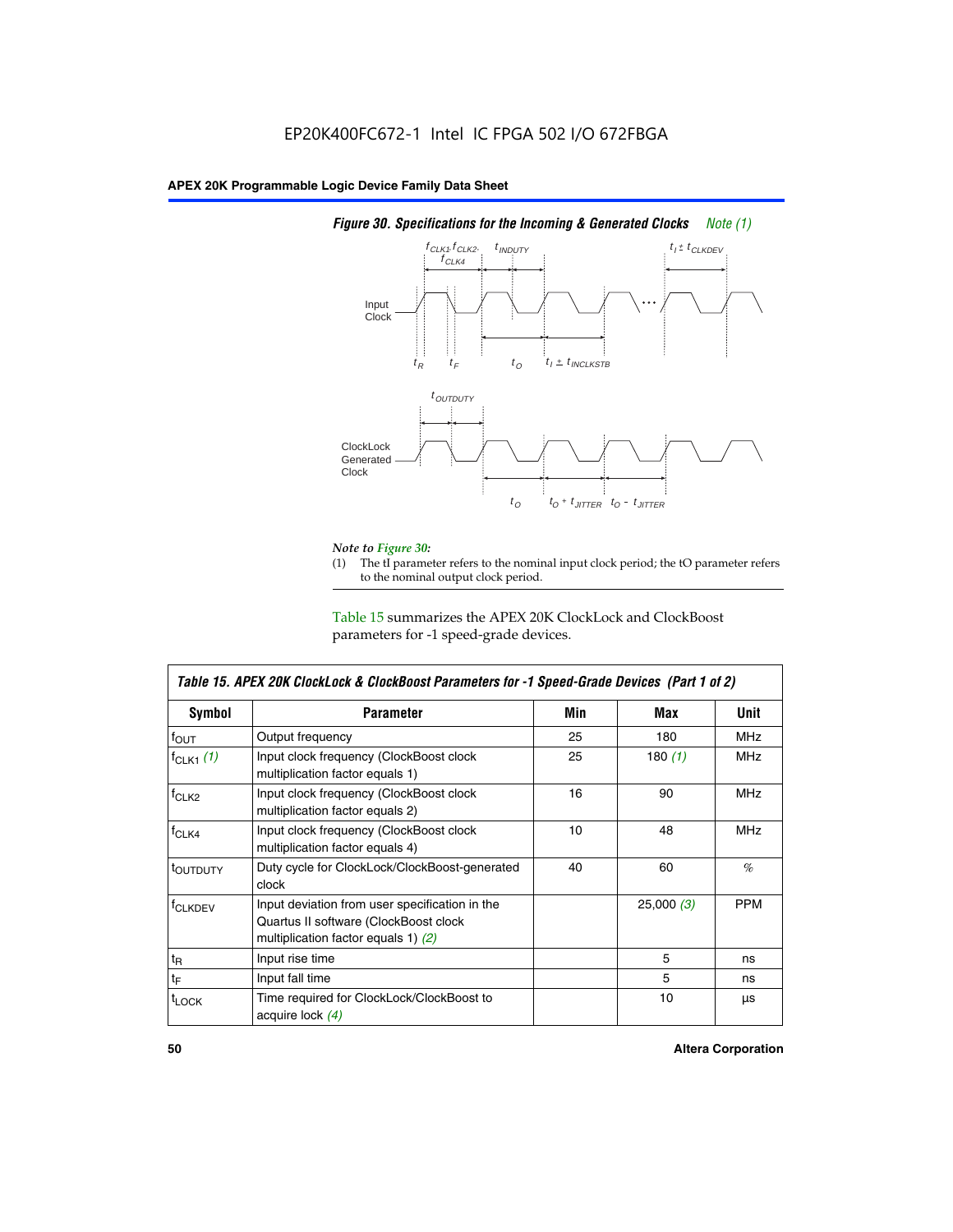| Table 15. APEX 20K ClockLock & ClockBoost Parameters for -1 Speed-Grade Devices (Part 2 of 2) |                                                                     |     |     |      |
|-----------------------------------------------------------------------------------------------|---------------------------------------------------------------------|-----|-----|------|
| <b>Symbol</b>                                                                                 | <b>Parameter</b>                                                    | Min | Max | Unit |
| t <sub>SKEW</sub>                                                                             | Skew delay between related<br>ClockLock/ClockBoost-generated clocks |     | 500 | ps   |
| <b>UITTER</b>                                                                                 | Jitter on ClockLock/ClockBoost-generated clock<br>(5)               |     | 200 | ps   |
| <b>INCLKSTB</b>                                                                               | Input clock stability (measured between adjacent<br>clocks)         |     | 50  | ps   |

*Notes to Table 15:*

- (1) The PLL input frequency range for the EP20K100-1X device for 1x multiplication is 25 MHz to 175 MHz.
- (2) All input clock specifications must be met. The PLL may not lock onto an incoming clock if the clock specifications are not met, creating an erroneous clock within the device.
- (3) During device configuration, the ClockLock and ClockBoost circuitry is configured first. If the incoming clock is supplied during configuration, the ClockLock and ClockBoost circuitry locks during configuration, because the lock time is less than the configuration time.
- (4) The jitter specification is measured under long-term observation.
- (5) If the input clock stability is 100 ps,  $t_{\text{JITTER}}$  is 250 ps.

# Table 16 summarizes the APEX 20K ClockLock and ClockBoost parameters for -2 speed grade devices.

| Symbol                                                                                   | <b>Parameter</b>                                                                                                                   | Min | Max       | <b>Unit</b> |
|------------------------------------------------------------------------------------------|------------------------------------------------------------------------------------------------------------------------------------|-----|-----------|-------------|
| f <sub>ouт</sub>                                                                         | Output frequency                                                                                                                   | 25  | 170       | <b>MHz</b>  |
| $f_{CLK1}$                                                                               | Input clock frequency (ClockBoost clock multiplication<br>factor equals 1)                                                         | 25  | 170       | <b>MHz</b>  |
| Input clock frequency (ClockBoost clock multiplication<br>$f_{CLK2}$<br>factor equals 2) |                                                                                                                                    | 16  | 80        | <b>MHz</b>  |
| Input clock frequency (ClockBoost clock multiplication<br>$f_{CLK4}$<br>factor equals 4) |                                                                                                                                    | 10  | 34        | <b>MHz</b>  |
| <sup>t</sup> OUTDUTY                                                                     | Duty cycle for ClockLock/ClockBoost-generated clock                                                                                | 40  | 60        | $\%$        |
| <sup>T</sup> CLKDEV                                                                      | Input deviation from user specification in the Quartus II<br>software (ClockBoost clock multiplication factor equals<br>one) $(1)$ |     | 25,000(2) | <b>PPM</b>  |
| $t_{\mathsf{R}}$                                                                         | Input rise time                                                                                                                    |     | 5         | ns          |
| $t_F$                                                                                    | Input fall time                                                                                                                    |     | 5         | ns          |
| $t_{\text{LOCK}}$                                                                        | Time required for ClockLock/ ClockBoost to acquire<br>lock $(3)$                                                                   |     | 10        | μs          |
| t <sub>SKEW</sub>                                                                        | Skew delay between related ClockLock/ ClockBoost-<br>generated clock                                                               | 500 | 500       | ps          |
| t <sub>JITTER</sub>                                                                      | Jitter on ClockLock/ ClockBoost-generated clock (4)                                                                                |     | 200       | ps          |
| <sup>I</sup> INCLKSTB                                                                    | Input clock stability (measured between adjacent<br>clocks)                                                                        |     | 50        | ps          |

# *Table 16. APEX 20K ClockLock & ClockBoost Parameters for -2 Speed Grade Devices*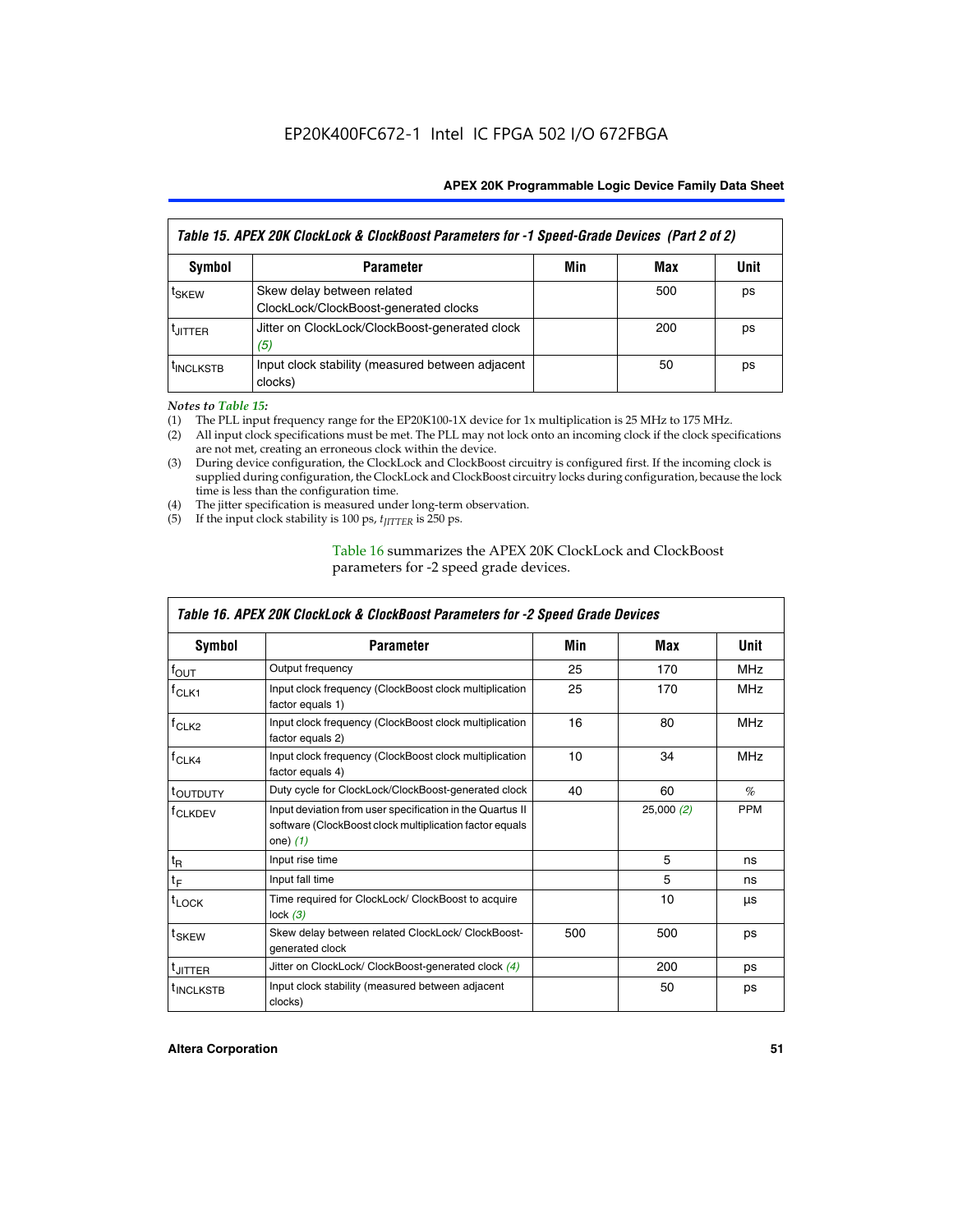#### *Notes to Table 16:*

- (1) To implement the ClockLock and ClockBoost circuitry with the Quartus II software, designers must specify the input frequency. The Quartus II software tunes the PLL in the ClockLock and ClockBoost circuitry to this frequency. The *f<sub>CLKDEV</sub>* parameter specifies how much the incoming clock can differ from the specified frequency during device operation. Simulation does not reflect this parameter.
- (2) Twenty-five thousand parts per million (PPM) equates to 2.5% of input clock period.
- (3) During device configuration, the ClockLock and ClockBoost circuitry is configured before the rest of the device. If the incoming clock is supplied during configuration, the ClockLock and ClockBoost circuitry locks during configuration because the  $t_{LOCK}$  value is less than the time required for configuration.
- (4) The  $t_{\text{ITTTER}}$  specification is measured under long-term observation.

Tables 17 and 18 summarize the ClockLock and ClockBoost parameters for APEX 20KE devices.

|                            | Table 17. APEX 20KE ClockLock & ClockBoost Parameters        |                   | Note (1) |     |                             |                  |
|----------------------------|--------------------------------------------------------------|-------------------|----------|-----|-----------------------------|------------------|
| Symbol                     | <b>Parameter</b>                                             | <b>Conditions</b> | Min      | Typ | Max                         | <b>Unit</b>      |
| $t_{R}$                    | Input rise time                                              |                   |          |     | 5                           | ns               |
| tF                         | Input fall time                                              |                   |          |     | 5                           | ns               |
| <sup>t</sup> INDUTY        | Input duty cycle                                             |                   | 40       |     | 60                          | %                |
| <sup>t</sup> INJITTER      | Input jitter peak-to-peak                                    |                   |          |     | 2% of input<br>period       | peak-to-<br>peak |
| <sup>t</sup> OUTJITTER     | Jitter on ClockLock or ClockBoost-<br>generated clock        |                   |          |     | $0.35%$ of<br>output period | <b>RMS</b>       |
| t <sub>outputy</sub>       | Duty cycle for ClockLock or<br>ClockBoost-generated clock    |                   | 45       |     | 55                          | $\%$             |
| $t_{\text{LOCK}}$ (2), (3) | Time required for ClockLock or<br>ClockBoost to acquire lock |                   |          |     | 40                          | μs               |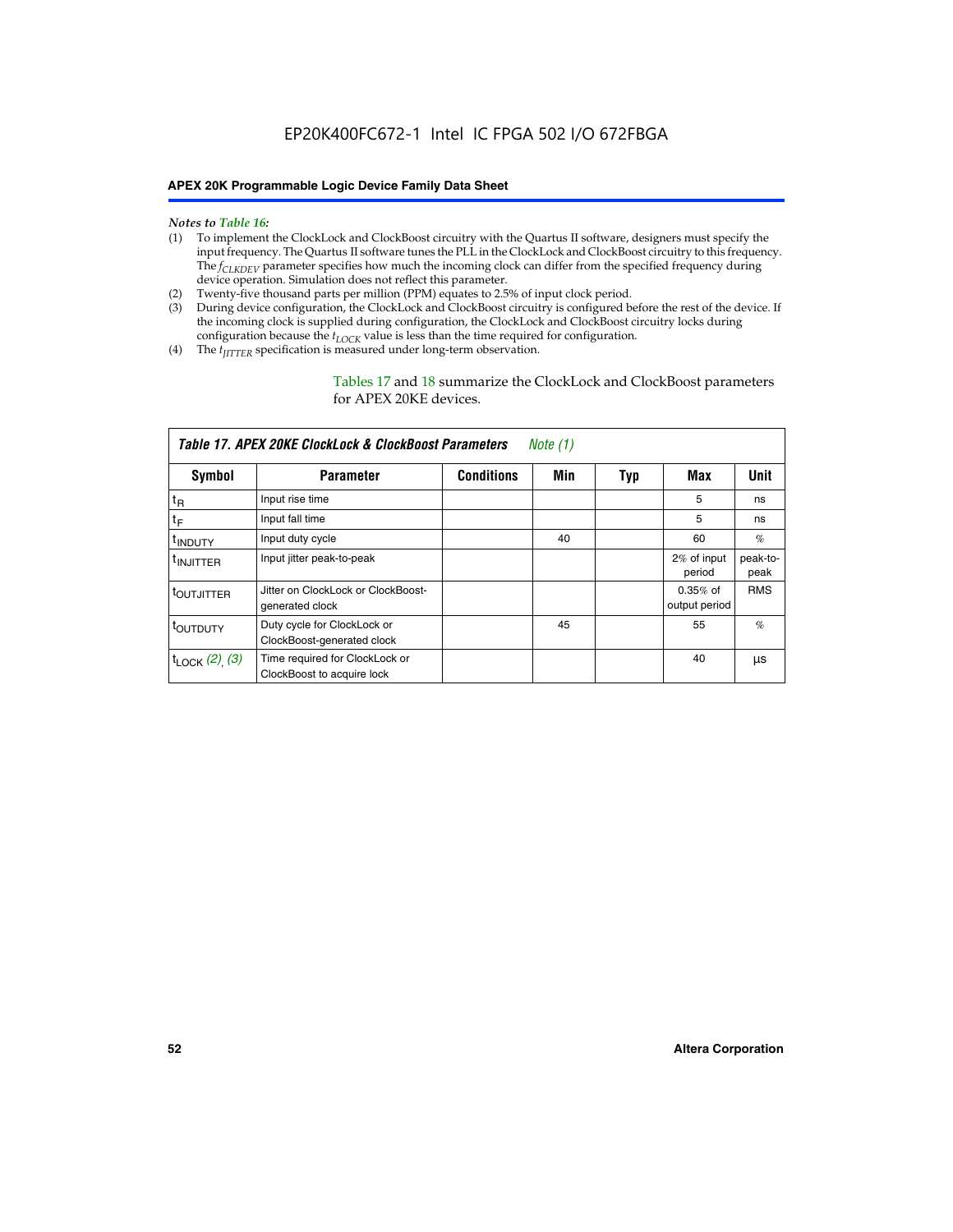| <b>Symbol</b>           | <b>Parameter</b>                                 | I/O Standard      |     | -1X Speed Grade | -2X Speed Grade |     | <b>Units</b> |
|-------------------------|--------------------------------------------------|-------------------|-----|-----------------|-----------------|-----|--------------|
|                         |                                                  |                   |     |                 |                 |     |              |
|                         |                                                  |                   | Min | Max             | Min             | Max |              |
| $f_{VCO}$ $(4)$         | Voltage controlled oscillator<br>operating range |                   | 200 | 500             | 200             | 500 | <b>MHz</b>   |
| f <sub>CLOCK0</sub>     | Clock0 PLL output frequency<br>for internal use  |                   | 1.5 | 335             | 1.5             | 200 | MHz          |
| f <sub>CLOCK1</sub>     | Clock1 PLL output frequency<br>for internal use  |                   | 20  | 335             | 20              | 200 | MHz          |
| f <sub>CLOCK0_EXT</sub> | Output clock frequency for                       | 3.3-V LVTTL       | 1.5 | 245             | 1.5             | 226 | <b>MHz</b>   |
|                         | external clock0 output                           | 2.5-V LVTTL       | 1.5 | 234             | 1.5             | 221 | <b>MHz</b>   |
|                         |                                                  | 1.8-V LVTTL       | 1.5 | 223             | 1.5             | 216 | <b>MHz</b>   |
|                         |                                                  | $GTL+$            | 1.5 | 205             | 1.5             | 193 | <b>MHz</b>   |
|                         |                                                  | SSTL-2 Class<br>L | 1.5 | 158             | 1.5             | 157 | <b>MHz</b>   |
|                         |                                                  | SSTL-2 Class<br>Ш | 1.5 | 142             | 1.5             | 142 | <b>MHz</b>   |
|                         |                                                  | SSTL-3 Class<br>I | 1.5 | 166             | 1.5             | 162 | <b>MHz</b>   |
|                         |                                                  | SSTL-3 Class<br>Ш | 1.5 | 149             | 1.5             | 146 | <b>MHz</b>   |
|                         |                                                  | <b>LVDS</b>       | 1.5 | 420             | 1.5             | 350 | <b>MHz</b>   |
| f <sub>CLOCK1_EXT</sub> | Output clock frequency for                       | 3.3-V LVTTL       | 20  | 245             | 20              | 226 | <b>MHz</b>   |
|                         | external clock1 output                           | 2.5-V LVTTL       | 20  | 234             | 20              | 221 | <b>MHz</b>   |
|                         |                                                  | 1.8-V LVTTL       | 20  | 223             | 20              | 216 | <b>MHz</b>   |
|                         |                                                  | $GTL+$            | 20  | 205             | 20              | 193 | MHz          |
|                         |                                                  | SSTL-2 Class      | 20  | 158             | 20              | 157 | <b>MHz</b>   |
|                         |                                                  | SSTL-2 Class<br>Ш | 20  | 142             | 20              | 142 | <b>MHz</b>   |
|                         |                                                  | SSTL-3 Class      | 20  | 166             | 20              | 162 | <b>MHz</b>   |
|                         |                                                  | SSTL-3 Class<br>Ш | 20  | 149             | 20              | 146 | <b>MHz</b>   |
|                         |                                                  | <b>LVDS</b>       | 20  | 420             | 20              | 350 | MHz          |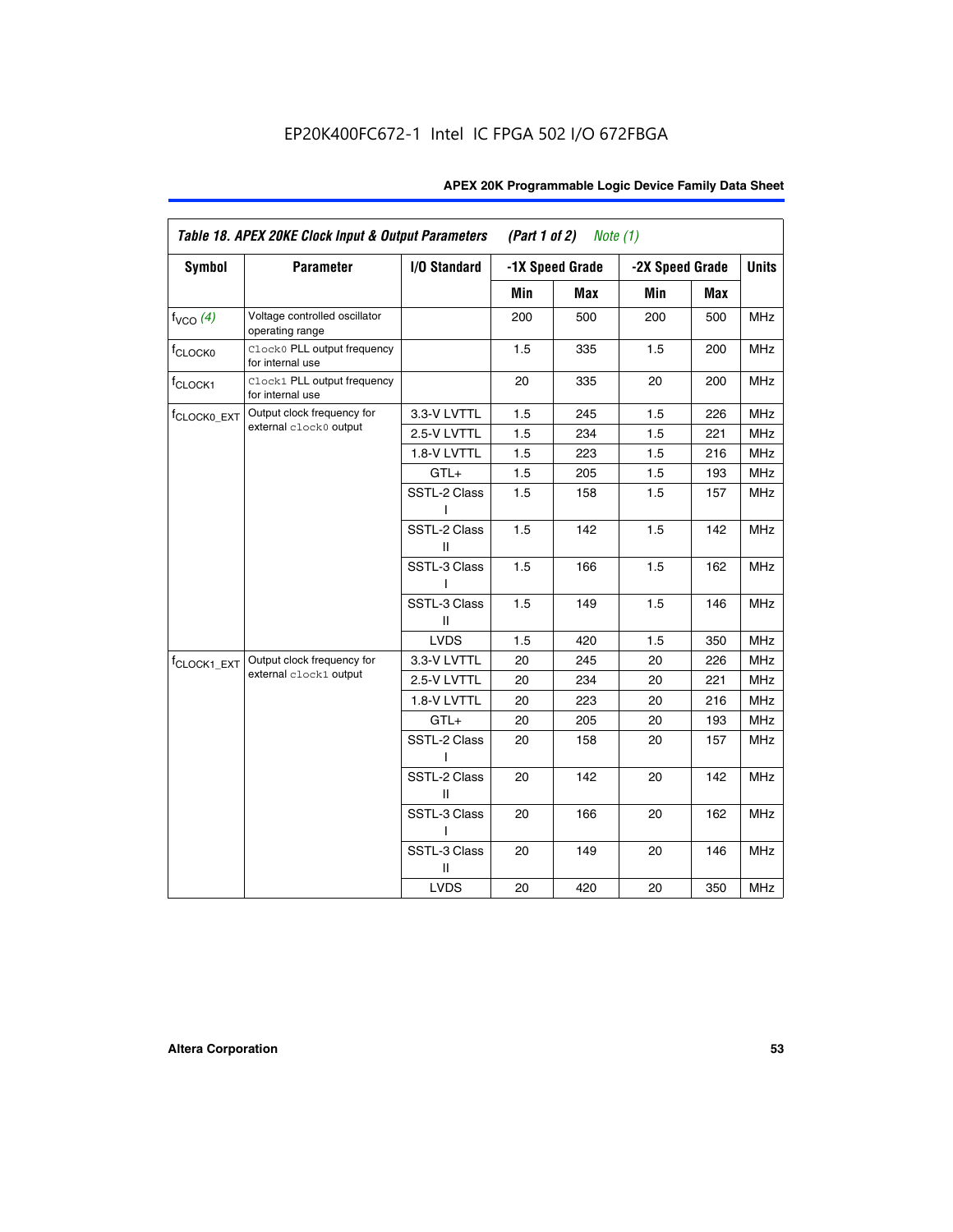| Table 18. APEX 20KE Clock Input & Output Parameters<br>(Part 2 of 2)<br>Note (1) |                       |                     |     |                 |     |                 |              |
|----------------------------------------------------------------------------------|-----------------------|---------------------|-----|-----------------|-----|-----------------|--------------|
| <b>Symbol</b>                                                                    | <b>Parameter</b>      | <b>I/O Standard</b> |     | -1X Speed Grade |     | -2X Speed Grade | <b>Units</b> |
|                                                                                  |                       |                     | Min | Max             | Min | Max             |              |
| $f_{IN}$                                                                         | Input clock frequency | 3.3-V LVTTL         | 1.5 | 290             | 1.5 | 257             | <b>MHz</b>   |
|                                                                                  |                       | 2.5-V LVTTL         | 1.5 | 281             | 1.5 | 250             | MHz          |
|                                                                                  |                       | 1.8-V LVTTL         | 1.5 | 272             | 1.5 | 243             | <b>MHz</b>   |
|                                                                                  |                       | $GTL+$              | 1.5 | 303             | 1.5 | 261             | <b>MHz</b>   |
|                                                                                  |                       | SSTL-2 Class        | 1.5 | 291             | 1.5 | 253             | <b>MHz</b>   |
|                                                                                  |                       | SSTL-2 Class<br>Ш   | 1.5 | 291             | 1.5 | 253             | <b>MHz</b>   |
|                                                                                  |                       | SSTL-3 Class        | 1.5 | 300             | 1.5 | 260             | <b>MHz</b>   |
|                                                                                  |                       | SSTL-3 Class<br>Ш   | 1.5 | 300             | 1.5 | 260             | <b>MHz</b>   |
|                                                                                  |                       | <b>LVDS</b>         | 1.5 | 420             | 1.5 | 350             | <b>MHz</b>   |

#### *Notes to Tables 17 and 18:*

(1) All input clock specifications must be met. The PLL may not lock onto an incoming clock if the clock specifications are not met, creating an erroneous clock within the device.

- (2) The maximum lock time is 40 µs or 2000 input clock cycles, whichever occurs first.
- (3) Before configuration, the PLL circuits are disable and powered down. During configuration, the PLLs are still disabled. The PLLs begin to lock once the device is in the user mode. If the clock enable feature is used, lock begins once the CLKLK\_ENA pin goes high in user mode.
- (4) The PLL VCO operating range is 200 MHz  $\eth$  f<sub>VCO</sub>  $\eth$  840 MHz for LVDS mode.

# **SignalTap Embedded Logic Analyzer**

APEX 20K devices include device enhancements to support the SignalTap embedded logic analyzer. By including this circuitry, the APEX 20K device provides the ability to monitor design operation over a period of time through the IEEE Std. 1149.1 (JTAG) circuitry; a designer can analyze internal logic at speed without bringing internal signals to the I/O pins. This feature is particularly important for advanced packages such as FineLine BGA packages because adding a connection to a pin during the debugging process can be difficult after a board is designed and manufactured.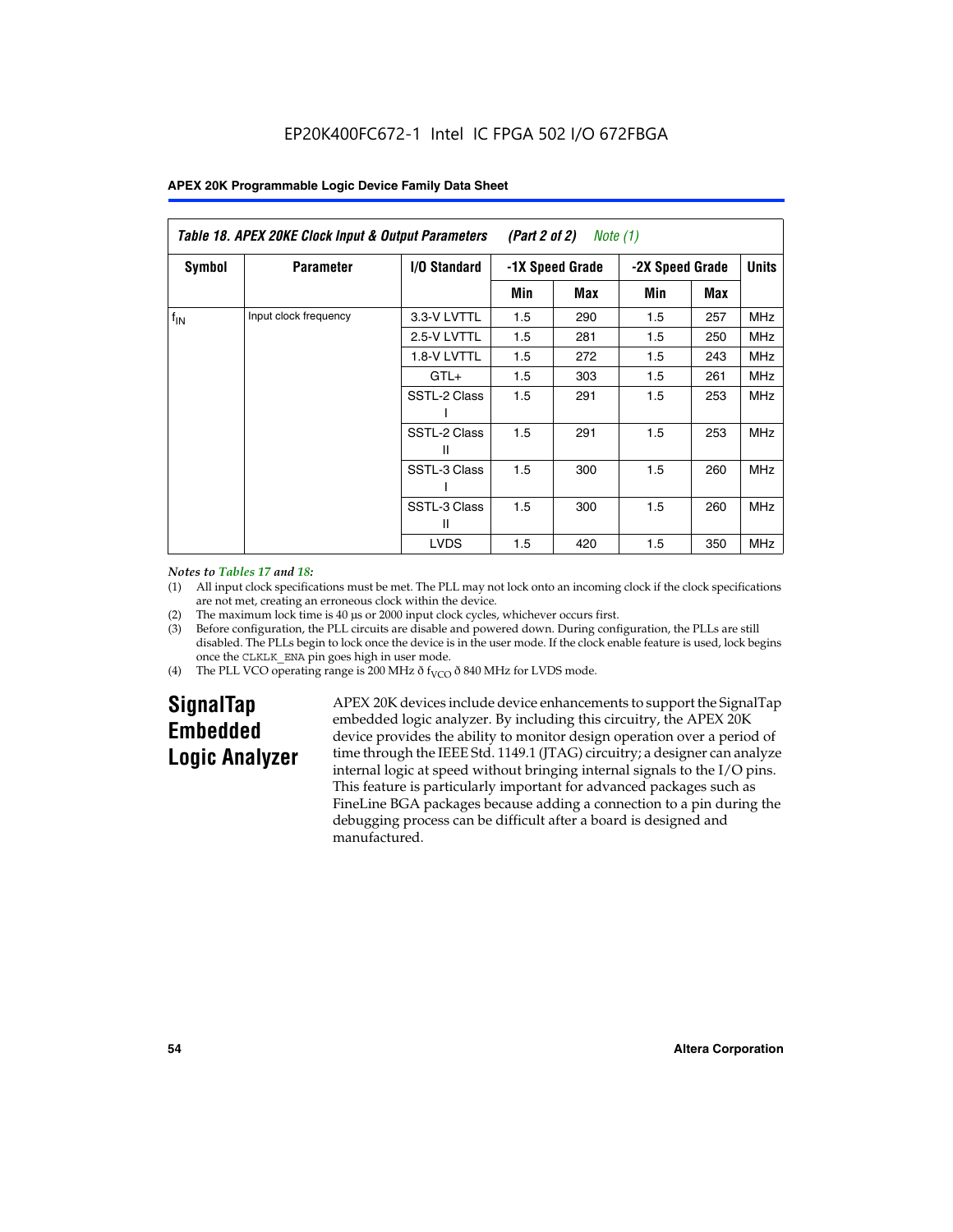# **IEEE Std. 1149.1 (JTAG) Boundary-Scan Support**

All APEX 20K devices provide JTAG BST circuitry that complies with the IEEE Std. 1149.1-1990 specification. JTAG boundary-scan testing can be performed before or after configuration, but not during configuration. APEX 20K devices can also use the JTAG port for configuration with the Quartus II software or with hardware using either Jam Files (**.jam**) or Jam Byte-Code Files (**.jbc**). Finally, APEX 20K devices use the JTAG port to monitor the logic operation of the device with the SignalTap embedded logic analyzer. APEX 20K devices support the JTAG instructions shown in Table 19. Although EP20K1500E devices support the JTAG BYPASS and SignalTap instructions, they do not support boundary-scan testing or the use of the JTAG port for configuration.

| <i><b>Table 19. APEX 20K JTAG Instructions</b></i> |                                                                                                                                                                                                                                            |
|----------------------------------------------------|--------------------------------------------------------------------------------------------------------------------------------------------------------------------------------------------------------------------------------------------|
| <b>JTAG Instruction</b>                            | <b>Description</b>                                                                                                                                                                                                                         |
| SAMPLE/PRELOAD                                     | Allows a snapshot of signals at the device pins to be captured and examined during<br>normal device operation, and permits an initial data pattern to be output at the device<br>pins. Also used by the SignalTap embedded logic analyzer. |
| <b>EXTEST</b>                                      | Allows the external circuitry and board-level interconnections to be tested by forcing a<br>test pattern at the output pins and capturing test results at the input pins.                                                                  |
| BYPASS (1)                                         | Places the 1-bit bypass register between the TDI and TDO pins, which allows the BST<br>data to pass synchronously through selected devices to adjacent devices during<br>normal device operation.                                          |
| <b>USERCODE</b>                                    | Selects the 32-bit USERCODE register and places it between the TDI and TDO pins,<br>allowing the USERCODE to be serially shifted out of TDO.                                                                                               |
| <b>IDCODE</b>                                      | Selects the IDCODE register and places it between TDI and TDO, allowing the<br>IDCODE to be serially shifted out of TDO.                                                                                                                   |
| <b>ICR Instructions</b>                            | Used when configuring an APEX 20K device via the JTAG port with a MasterBlaster™<br>or ByteBlasterMV™ download cable, or when using a Jam File or Jam Byte-Code File<br>via an embedded processor.                                         |
| SignalTap Instructions<br>(1)                      | Monitors internal device operation with the SignalTap embedded logic analyzer.                                                                                                                                                             |

 $\overline{\phantom{a}}$ 

# *Note to Table 19:*

(1) The EP20K1500E device supports the JTAG BYPASS instruction and the SignalTap instructions.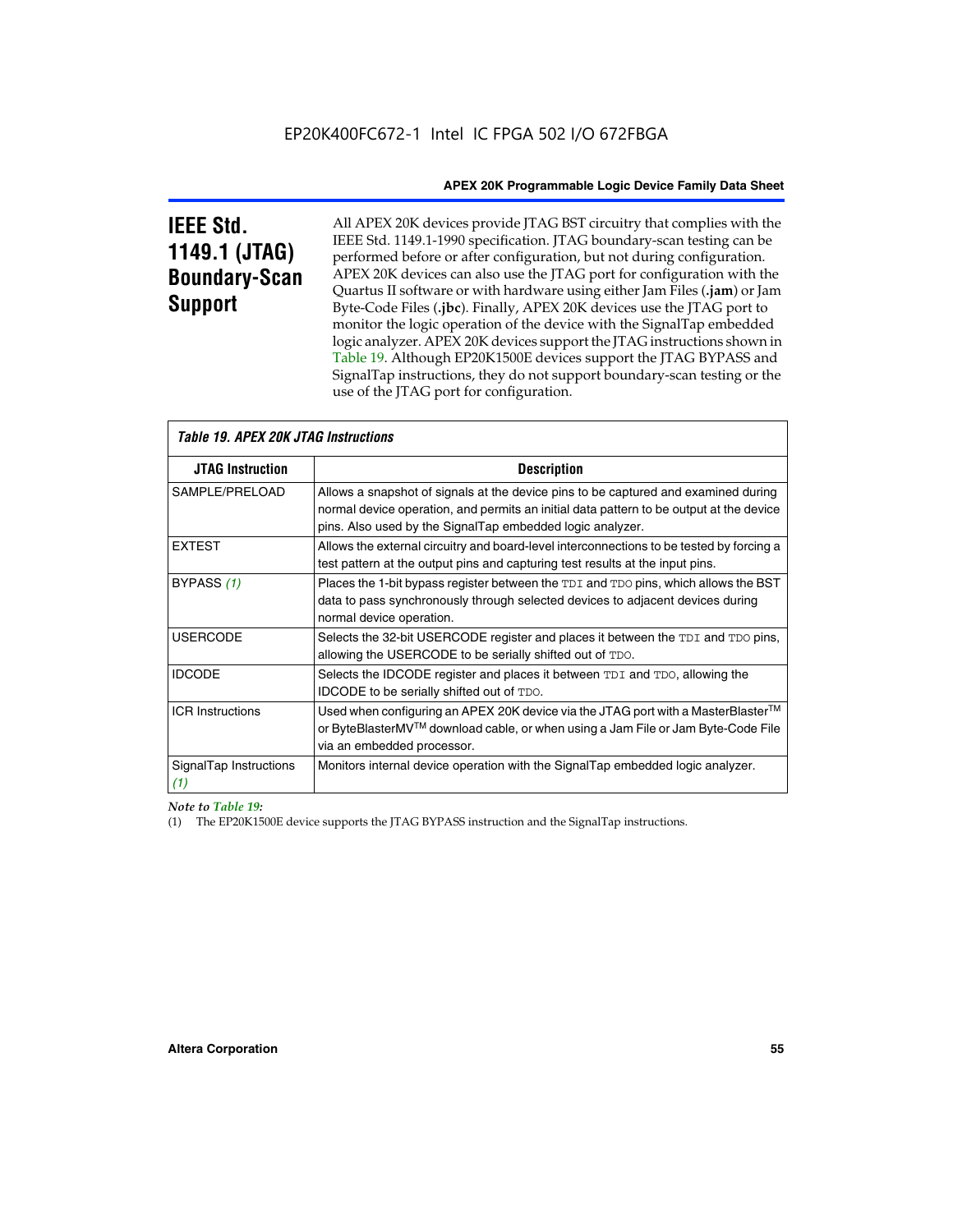The APEX 20K device instruction register length is 10 bits. The APEX 20K device USERCODE register length is 32 bits. Tables 20 and 21 show the boundary-scan register length and device IDCODE information for APEX 20K devices.

| Table 20. APEX 20K Boundary-Scan Register Length |                                      |  |  |  |
|--------------------------------------------------|--------------------------------------|--|--|--|
| <b>Device</b>                                    | <b>Boundary-Scan Register Length</b> |  |  |  |
| EP20K30E                                         | 420                                  |  |  |  |
| EP20K60E                                         | 624                                  |  |  |  |
| EP20K100                                         | 786                                  |  |  |  |
| EP20K100E                                        | 774                                  |  |  |  |
| EP20K160E                                        | 984                                  |  |  |  |
| EP20K200                                         | 1,176                                |  |  |  |
| EP20K200E                                        | 1,164                                |  |  |  |
| EP20K300E                                        | 1,266                                |  |  |  |
| EP20K400                                         | 1,536                                |  |  |  |
| EP20K400E                                        | 1,506                                |  |  |  |
| EP20K600E                                        | 1,806                                |  |  |  |
| EP20K1000E                                       | 2,190                                |  |  |  |
| EP20K1500E                                       | 1 $(1)$                              |  |  |  |

#### *Note to Table 20:*

(1) This device does not support JTAG boundary scan testing.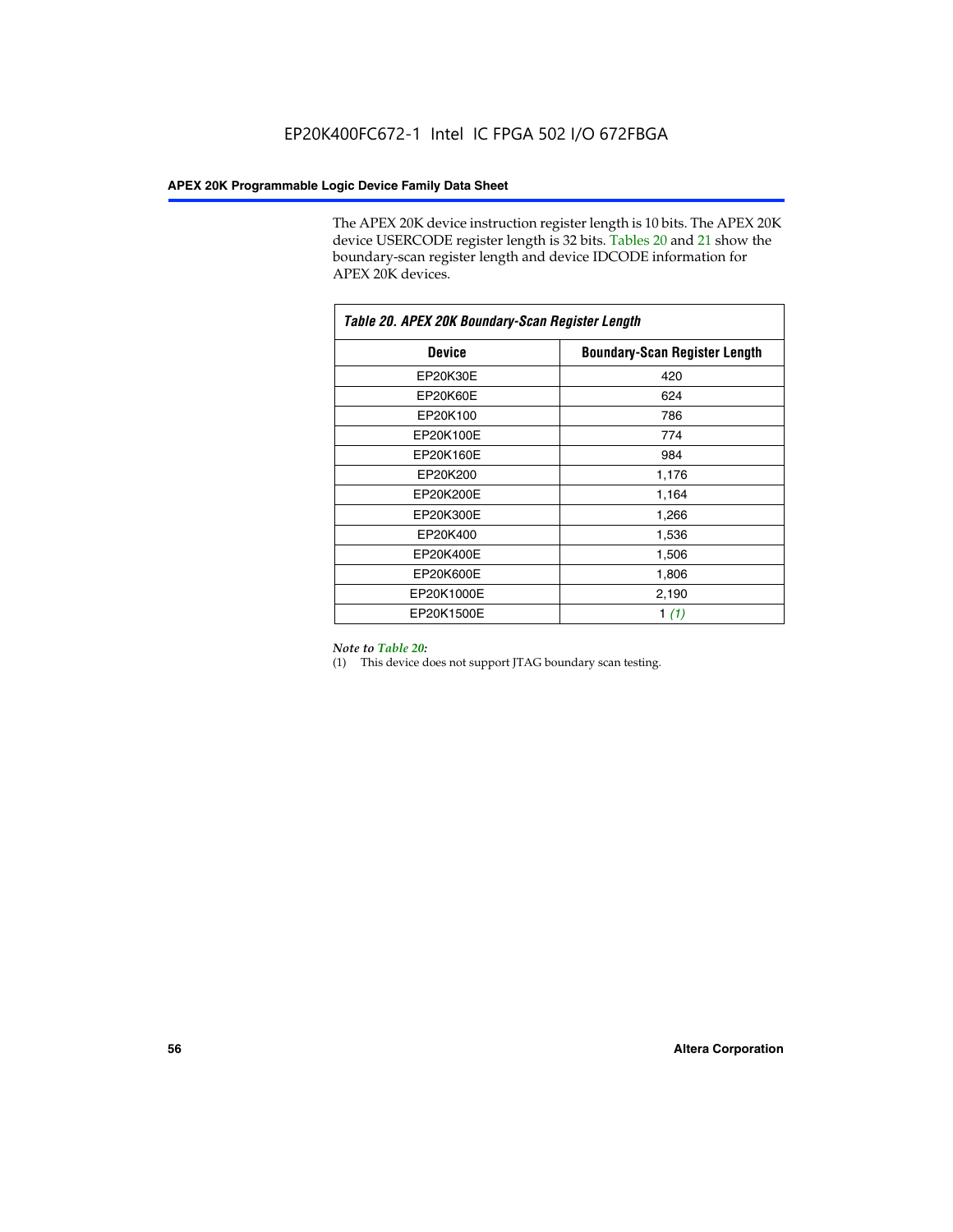| Table 21. 32-Bit APEX 20K Device IDCODE |                                          |                              |                                                  |                  |  |  |
|-----------------------------------------|------------------------------------------|------------------------------|--------------------------------------------------|------------------|--|--|
| <b>Device</b>                           | <b>IDCODE (32 Bits) <math>(1)</math></b> |                              |                                                  |                  |  |  |
|                                         | <b>Version</b><br>(4 Bits)               | Part Number (16 Bits)        | <b>Manufacturer</b><br><b>Identity (11 Bits)</b> | 1 (1 Bit)<br>(2) |  |  |
| EP20K30E                                | 0000                                     | 0000 0011 0000<br>1000       | 0110 1110<br>000                                 | 1                |  |  |
| EP20K60E                                | 0000                                     | 1000<br>0000 0110<br>0000    | 0110 1110<br>000                                 | 1                |  |  |
| EP20K100                                | 0000                                     | 0000<br>0100<br>0001 0110    | 000<br>0110 1110                                 | 1                |  |  |
| EP20K100E                               | 0000                                     | 1000<br>0001 0000<br>0000    | 0110 1110<br>000                                 | 1                |  |  |
| EP20K160E                               | 0000                                     | 0001 0110<br>0000<br>1000    | 000<br>0110 1110                                 | 1                |  |  |
| EP20K200                                | 0000                                     | 1000<br>0011 0010<br>0000    | 0110 1110<br>000                                 | 1                |  |  |
| EP20K200E                               | 0000                                     | 0010<br>0000<br>0000<br>1000 | 0110 1110<br>000                                 | 1                |  |  |
| EP20K300E                               | 0000                                     | 0011 0000<br>0000<br>1000    | 0110 1110<br>000                                 | 1                |  |  |
| EP20K400                                | 0000                                     | 0001<br>0110<br>0110<br>0100 | 0110 1110<br>000                                 | 1                |  |  |
| EP20K400E                               | 0000                                     | 0100<br>0000<br>0000<br>1000 | 0110 1110<br>000                                 | 1                |  |  |
| EP20K600E                               | 0000                                     | 1000<br>0110<br>0000<br>0000 | 0110 1110<br>000                                 | 1                |  |  |
| EP20K1000E                              | 0000                                     | 0000<br>0000<br>0000<br>1001 | 000<br>0110 1110                                 | 1                |  |  |

*Notes to Table 21:*

The most significant bit (MSB) is on the left.

(2) The IDCODE's least significant bit (LSB) is always 1.

# Figure 31 shows the timing requirements for the JTAG signals.





**Altera Corporation 57**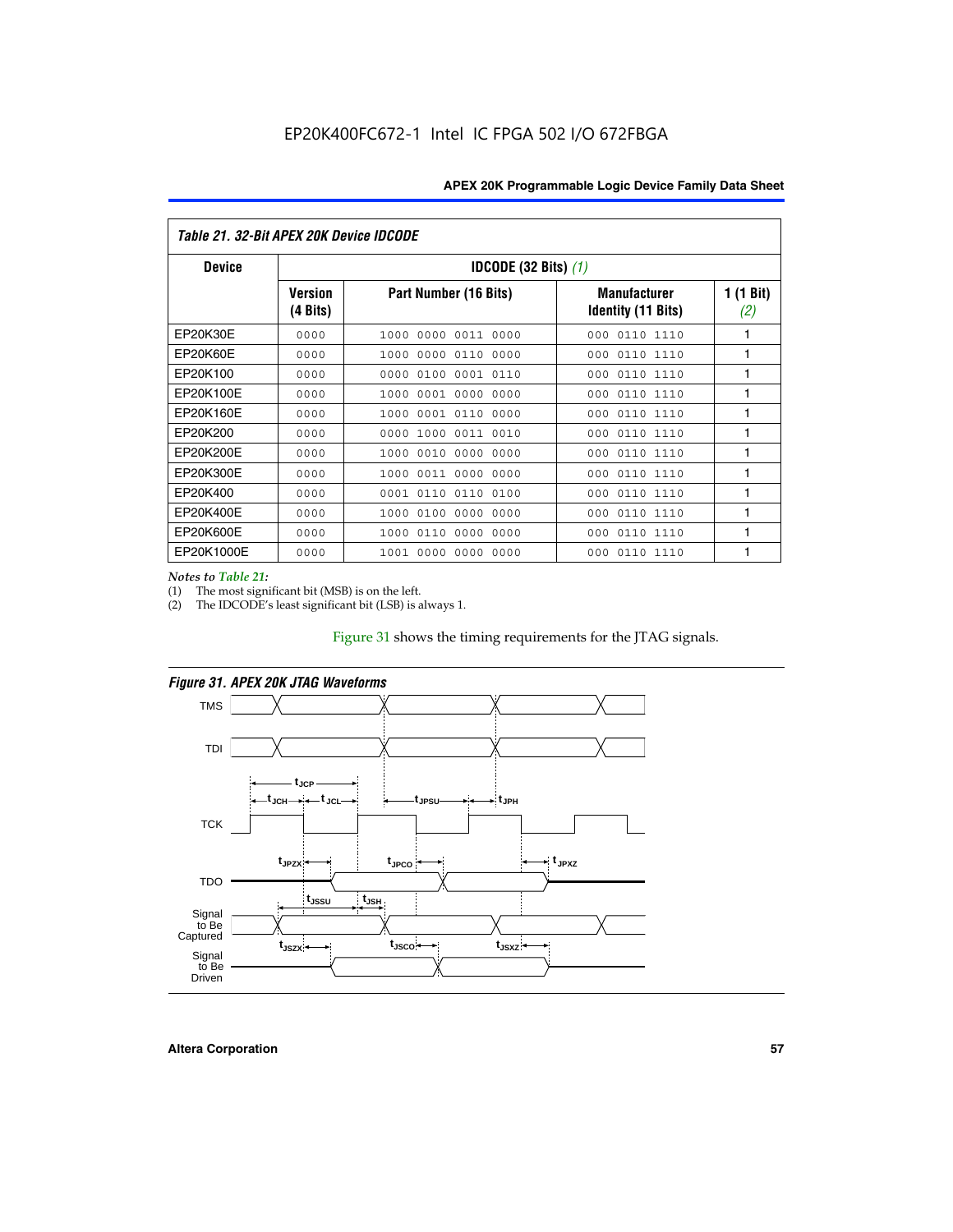Table 22 shows the JTAG timing parameters and values for APEX 20K devices.

|                   | TADIE ZZ. AFEA ZUN JTAU TIIIIIIU FAIAIIIEIEIS & VAIUES |     |     |      |  |  |
|-------------------|--------------------------------------------------------|-----|-----|------|--|--|
| Symbol            | Parameter                                              | Min | Max | Unit |  |  |
| $t_{\text{JCP}}$  | TCK clock period                                       | 100 |     | ns   |  |  |
| $t_{\rm JCH}$     | TCK clock high time                                    | 50  |     | ns   |  |  |
| $t_{\sf JCL}$     | <b>TCK clock low time</b>                              | 50  |     | ns   |  |  |
| tjpsu             | JTAG port setup time                                   | 20  |     | ns   |  |  |
| t <sub>JPH</sub>  | JTAG port hold time                                    | 45  |     | ns   |  |  |
| tjpco             | JTAG port clock to output                              |     | 25  | ns   |  |  |
| t <sub>JPZX</sub> | JTAG port high impedance to valid output               |     | 25  | ns   |  |  |
| t <sub>JPXZ</sub> | JTAG port valid output to high impedance               |     | 25  | ns   |  |  |
| tjssu             | Capture register setup time                            | 20  |     | ns   |  |  |
| t <sub>JSH</sub>  | Capture register hold time                             | 45  |     | ns   |  |  |
| tjsco             | Update register clock to output                        |     | 35  | ns   |  |  |
| t <sub>JSZX</sub> | Update register high impedance to valid output         |     | 35  | ns   |  |  |
| t <sub>JSXZ</sub> | Update register valid output to high impedance         |     | 35  | ns   |  |  |

*Table 22. APEX 20K JTAG Timing Parameters & Values*

For more information, see the following documents:

- *Application Note 39 (IEEE Std. 1149.1 (JTAG) Boundary-Scan Testing in Altera Devices)*
- Jam Programming & Test Language Specification

**Generic Testing** Each APEX 20K device is functionally tested. Complete testing of each configurable static random access memory (SRAM) bit and all logic functionality ensures 100% yield. AC test measurements for APEX 20K devices are made under conditions equivalent to those shown in Figure 32. Multiple test patterns can be used to configure devices during all stages of the production flow.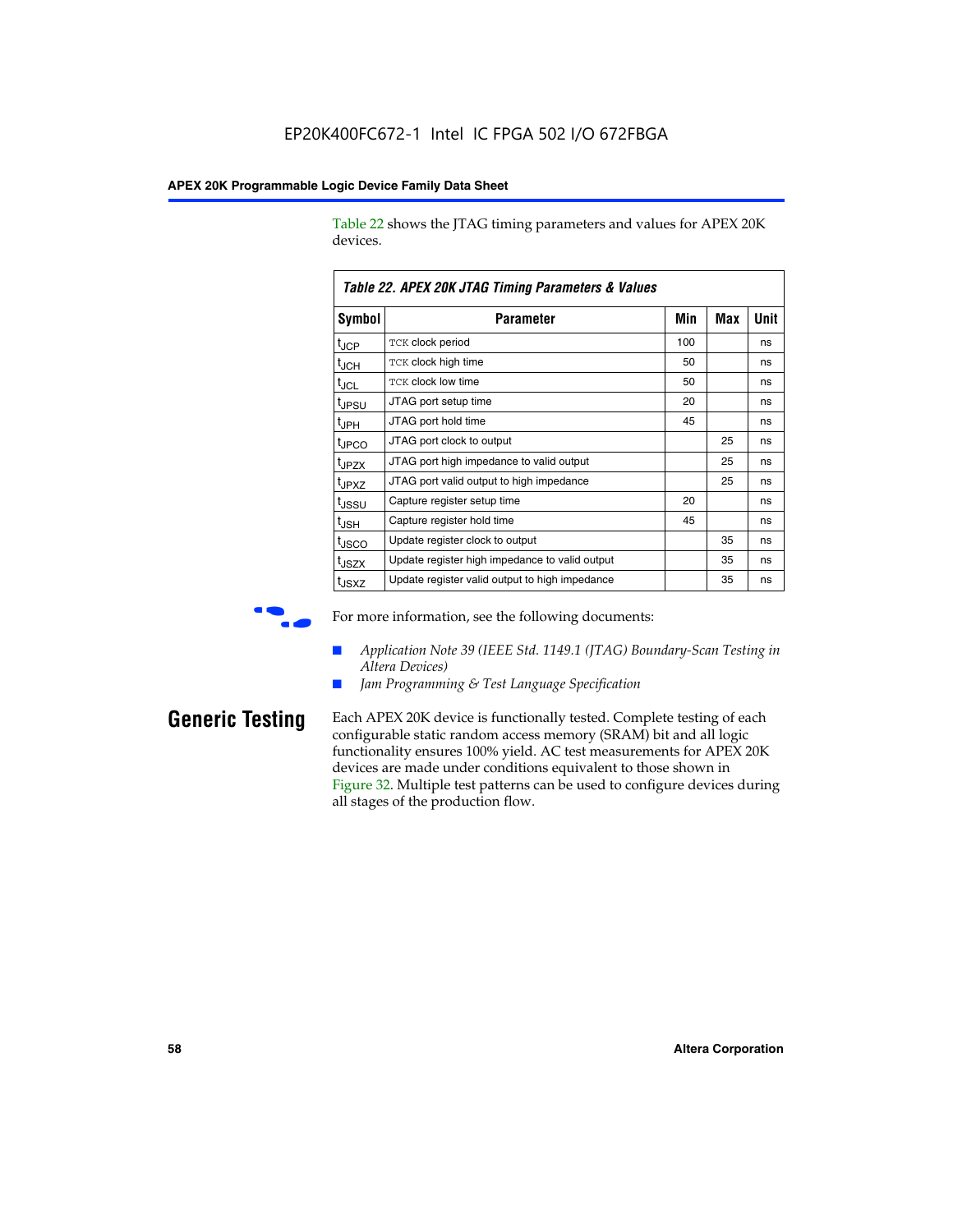

#### *Note to Figure 32:*

(1) Power supply transients can affect AC measurements. Simultaneous transitions of multiple outputs should be avoided for accurate measurement. Threshold tests must not be performed under AC conditions. Large-amplitude, fast-groundcurrent transients normally occur as the device outputs discharge the load capacitances. When these transients flow through the parasitic inductance between the device ground pin and the test system ground, significant reductions in observable noise immunity can result.

# **Operating Conditions**

Tables 23 through 26 provide information on absolute maximum ratings, recommended operating conditions, DC operating conditions, and capacitance for 2.5-V APEX 20K devices.

|                           |                            |                                                   | $1.00100 + 1.011 + 1.001$ |      |              |
|---------------------------|----------------------------|---------------------------------------------------|---------------------------|------|--------------|
| <b>Symbol</b>             | <b>Parameter</b>           | <b>Conditions</b>                                 | Min                       | Max  | Unit         |
| $V_{\text{CCINT}}$        | Supply voltage             | With respect to ground $(3)$                      | $-0.5$                    | 3.6  | v            |
| V <sub>CCIO</sub>         |                            |                                                   | $-0.5$                    | 4.6  | $\vee$       |
| $V_1$                     | DC input voltage           |                                                   | $-2.0$                    | 5.75 | v            |
| $I_{\text{OUT}}$          | DC output current, per pin |                                                   | $-25$                     | 25   | mA           |
| $\mathsf{T}_{\text{STG}}$ | Storage temperature        | No bias                                           | $-65$                     | 150  | $^{\circ}$ C |
| Т <sub>АМВ</sub>          | Ambient temperature        | Under bias                                        | $-65$                     | 135  | $^{\circ}$ C |
| $T_{\rm J}$               | Junction temperature       | PQFP, RQFP, TQFP, and BGA packages,<br>under bias |                           | 135  | $^{\circ}$ C |
|                           |                            | Ceramic PGA packages, under bias                  |                           | 150  | $^{\circ}$ C |

| <b>Table 23. APEX 20K 5.0-V Tolerant Device Absolute Maximum Ratings</b> Notes (1), (2) |  |
|-----------------------------------------------------------------------------------------|--|
|-----------------------------------------------------------------------------------------|--|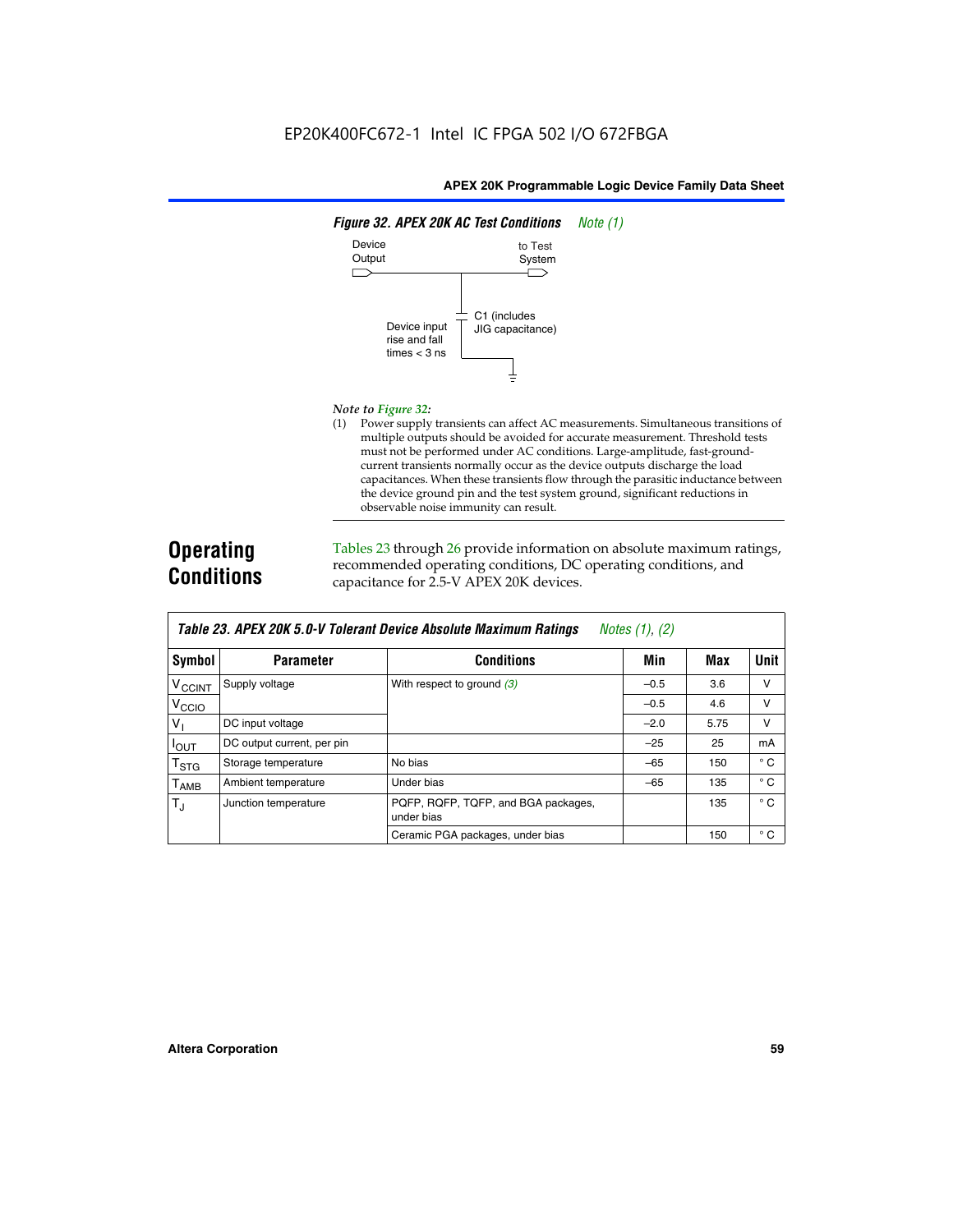# EP20K400FC672-1 Intel IC FPGA 502 I/O 672FBGA

# **APEX 20K Programmable Logic Device Family Data Sheet**

|                          | Table 24. APEX 20K 5.0-V Tolerant Device Recommended Operating Conditions<br>Note $(2)$ |                    |                  |                   |              |  |
|--------------------------|-----------------------------------------------------------------------------------------|--------------------|------------------|-------------------|--------------|--|
| Symbol                   | <b>Parameter</b>                                                                        | <b>Conditions</b>  | Min              | Max               | <b>Unit</b>  |  |
| <b>V<sub>CCINT</sub></b> | Supply voltage for internal logic<br>and input buffers                                  | $(4)$ , $(5)$      | 2.375<br>(2.375) | 2.625<br>(2.625)  | $\vee$       |  |
| V <sub>CCIO</sub>        | Supply voltage for output buffers,<br>3.3-V operation                                   | (4), (5)           | 3.00(3.00)       | 3.60(3.60)        | $\vee$       |  |
|                          | Supply voltage for output buffers,<br>2.5-V operation                                   | (4), (5)           | 2.375<br>(2.375) | 2.625<br>(2.625)  | $\vee$       |  |
| $V_1$                    | Input voltage                                                                           | (3), (6)           | $-0.5$           | 5.75              | $\vee$       |  |
| $V_{\rm O}$              | Output voltage                                                                          |                    | $\Omega$         | V <sub>CCIO</sub> | $\vee$       |  |
| $T_{\rm J}$              | Junction temperature                                                                    | For commercial use | $\Omega$         | 85                | $^{\circ}$ C |  |
|                          |                                                                                         | For industrial use | $-40$            | 100               | $^{\circ}$ C |  |
| $t_{R}$                  | Input rise time                                                                         |                    |                  | 40                | ns           |  |
| $t_{\mathsf{F}}$         | Input fall time                                                                         |                    |                  | 40                | ns           |  |

| Table 25. APEX 20K 5.0-V Tolerant Device DC Operating Conditions (Part 1 of 2) Notes (2), (7), (8) |                                         |                                                                                       |                                          |     |                                          |              |  |
|----------------------------------------------------------------------------------------------------|-----------------------------------------|---------------------------------------------------------------------------------------|------------------------------------------|-----|------------------------------------------|--------------|--|
| Symbol                                                                                             | <b>Parameter</b>                        | <b>Conditions</b>                                                                     | Min                                      | Typ | Max                                      | Unit         |  |
| $V_{\text{IH}}$                                                                                    | High-level input voltage                |                                                                                       | 1.7, $0.5 \times V_{\text{CCIO}}$<br>(9) |     | 5.75                                     | v            |  |
| $V_{IL}$                                                                                           | Low-level input voltage                 |                                                                                       | $-0.5$                                   |     | 0.8, $0.3 \times V_{\text{CCIO}}$<br>(9) | $\vee$       |  |
| $V_{OH}$                                                                                           | 3.3-V high-level TTL output<br>voltage  | $I_{OH} = -8$ mA DC,<br>$V_{\text{CCIO}} = 3.00 \text{ V} (10)$                       | 2.4                                      |     |                                          | $\vee$       |  |
|                                                                                                    | 3.3-V high-level CMOS output<br>voltage | $I_{\text{OH}} = -0.1 \text{ mA DC},$<br>$V_{\text{CCIO}} = 3.00 \text{ V} (10)$      | $V_{CClO}$ – 0.2                         |     |                                          | $\vee$       |  |
|                                                                                                    | 3.3-V high-level PCI output voltage     | $I_{OH} = -0.5$ mA DC,<br>$V_{\text{CCIO}} = 3.00 \text{ to } 3.60 \text{ V}$<br>(10) | $0.9 \times V_{\text{CCIO}}$             |     |                                          | $\mathsf{V}$ |  |
|                                                                                                    | 2.5-V high-level output voltage         | $I_{OH} = -0.1$ mA DC,<br>$V_{\text{CCIO}} = 2.30 \text{ V} (10)$                     | 2.1                                      |     |                                          | $\mathsf{V}$ |  |
|                                                                                                    |                                         | $I_{\text{OH}} = -1 \text{ mA DC},$<br>$V_{\text{CCIO}} = 2.30 V (10)$                | 2.0                                      |     |                                          | $\vee$       |  |
|                                                                                                    |                                         | $I_{OH} = -2$ mA DC,<br>$V_{\text{CCIO}} = 2.30 V (10)$                               | 1.7                                      |     |                                          | v            |  |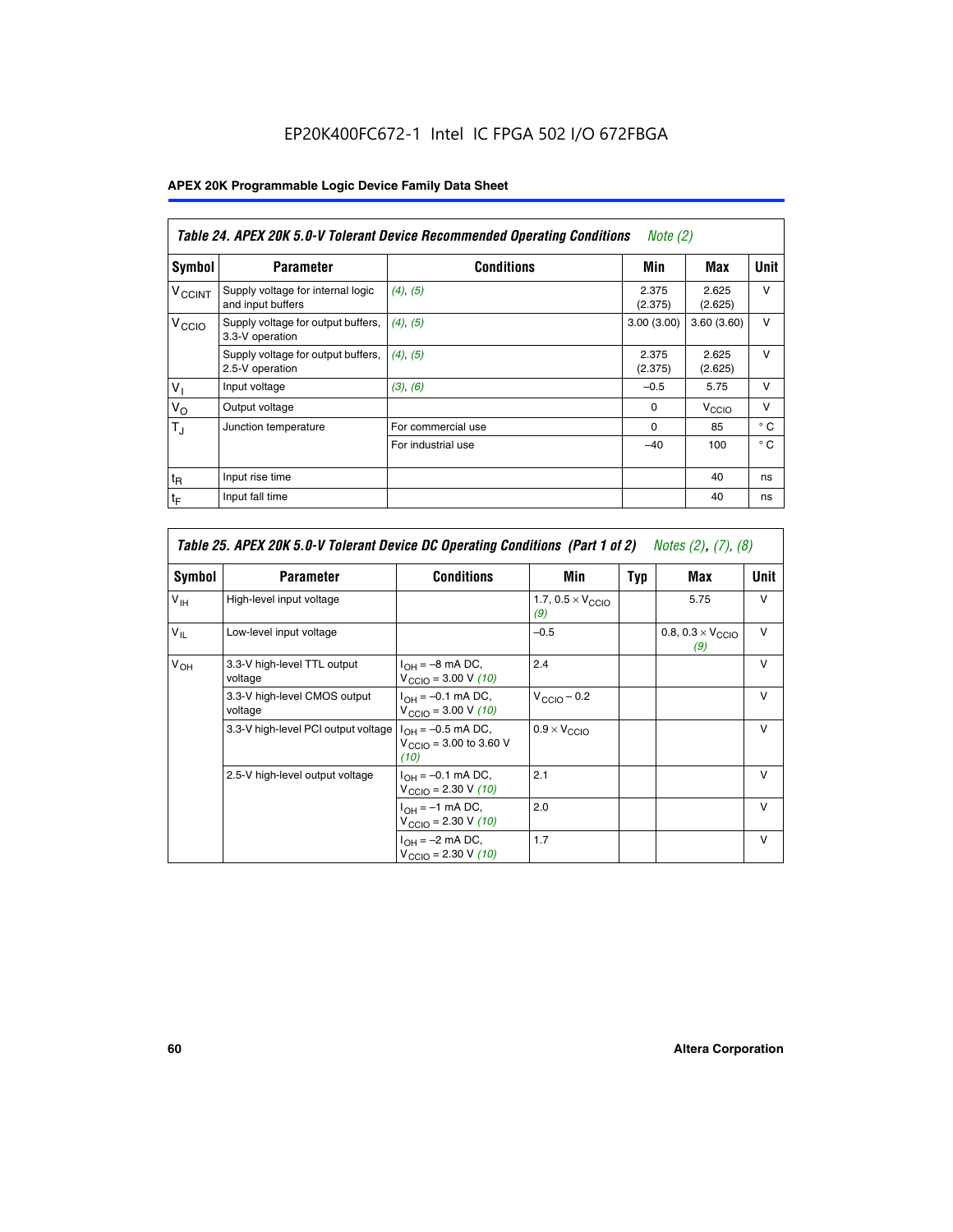|                   | Table 25. APEX 20K 5.0-V Tolerant Device DC Operating Conditions (Part 2 of 2) Notes (2), (7), (8) |                                                                                    |       |     |                              |        |  |
|-------------------|----------------------------------------------------------------------------------------------------|------------------------------------------------------------------------------------|-------|-----|------------------------------|--------|--|
| Symbol            | <b>Parameter</b>                                                                                   | <b>Conditions</b>                                                                  | Min   | Typ | Max                          | Unit   |  |
| $V_{OL}$          | 3.3-V low-level TTL output voltage                                                                 | $I_{\Omega}$ = 12 mA DC,<br>$V_{\text{CCIO}} = 3.00 V (11)$                        |       |     | 0.45                         | $\vee$ |  |
|                   | 3.3-V low-level CMOS output<br>voltage                                                             | $I_{\Omega I} = 0.1$ mA DC,<br>$V_{\text{CCIO}} = 3.00 V (11)$                     |       |     | 0.2                          | $\vee$ |  |
|                   | 3.3-V low-level PCI output voltage                                                                 | $I_{\Omega}$ = 1.5 mA DC,<br>$V_{CClO}$ = 3.00 to 3.60 V<br>(11)                   |       |     | $0.1 \times V_{\text{CCLO}}$ | $\vee$ |  |
|                   | 2.5-V low-level output voltage                                                                     | $I_{\Omega I} = 0.1$ mA DC,<br>$V_{\text{CCIO}} = 2.30 V (11)$                     |       |     | 0.2                          | $\vee$ |  |
|                   |                                                                                                    | $I_{\Omega}$ = 1 mA DC,<br>$V_{\text{CCIO}} = 2.30 V (11)$                         |       |     | 0.4                          | $\vee$ |  |
|                   |                                                                                                    | $I_{\Omega}$ = 2 mA DC,<br>$V_{\text{CCIO}} = 2.30 V (11)$                         |       |     | 0.7                          | $\vee$ |  |
| Τ,                | Input pin leakage current                                                                          | $V_1 = 5.75$ to $-0.5$ V                                                           | $-10$ |     | 10                           | μA     |  |
| $I_{OZ}$          | Tri-stated I/O pin leakage current                                                                 | $V_{\Omega}$ = 5.75 to -0.5 V                                                      | $-10$ |     | 10                           | μA     |  |
| $I_{CC0}$         | $V_{CC}$ supply current (standby)<br>(All ESBs in power-down mode)                                 | $V_1$ = ground, no load, no<br>toggling inputs, -1 speed<br>grade $(12)$           |       | 10  |                              | mA     |  |
|                   |                                                                                                    | $V_1$ = ground, no load, no<br>toggling inputs,<br>$-2$ , $-3$ speed grades $(12)$ |       | 5   |                              | mA     |  |
| R <sub>CONF</sub> | Value of I/O pin pull-up resistor                                                                  | $V_{\text{CCIO}} = 3.0 V (13)$                                                     | 20    |     | 50                           | W      |  |
|                   | before and during configuration                                                                    | $V_{\text{CCIO}} = 2.375 \text{ V} (13)$                                           | 30    |     | 80                           | W      |  |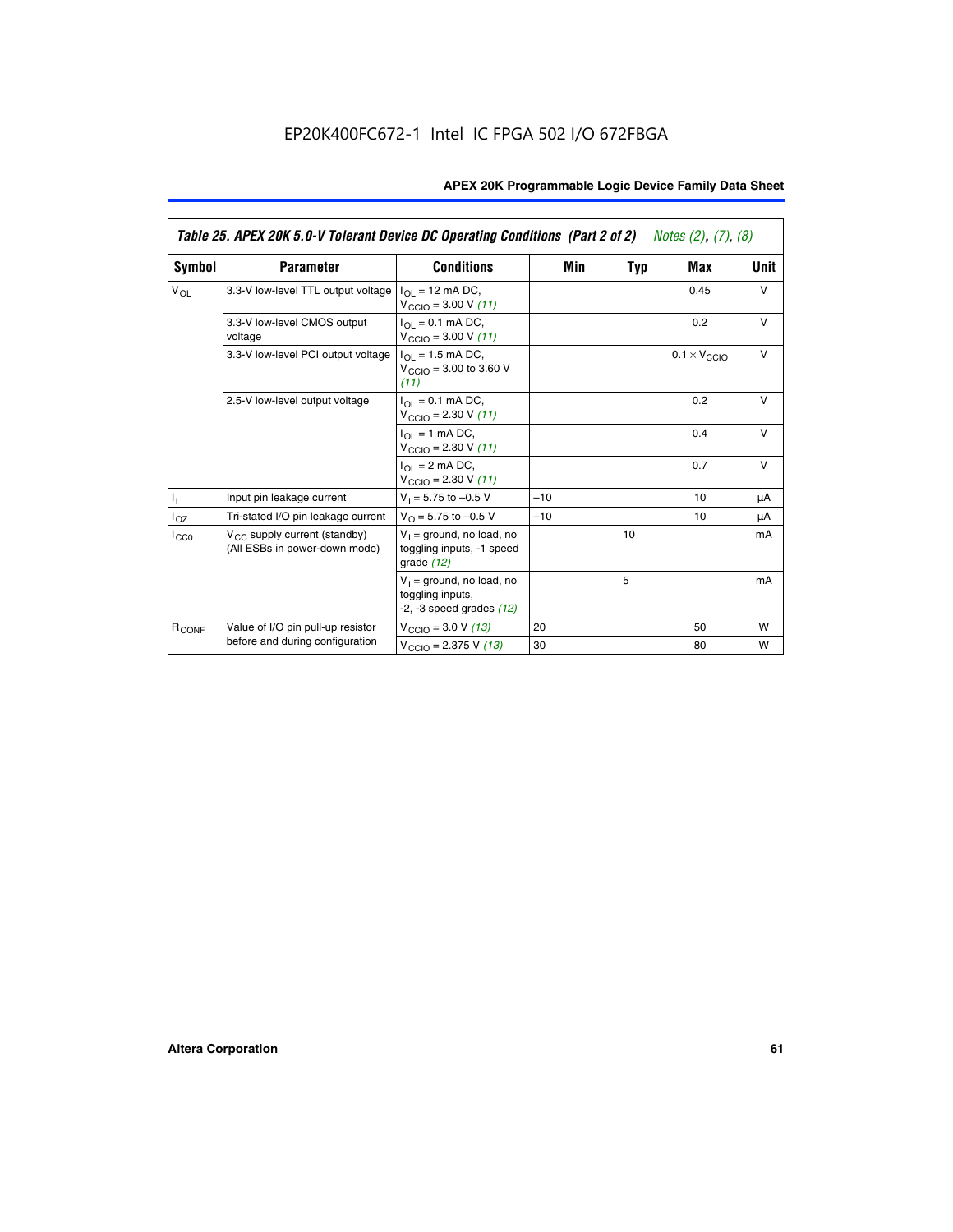|                    | Table 26. APEX 20K 5.0-V Tolerant Device Capacitance<br>Notes (2), (14) |                                     |     |     |      |  |  |
|--------------------|-------------------------------------------------------------------------|-------------------------------------|-----|-----|------|--|--|
| Symbol             | <b>Parameter</b>                                                        | <b>Conditions</b>                   | Min | Max | Unit |  |  |
| $C_{IN}$           | Input capacitance                                                       | $V_{1N} = 0 V$ , f = 1.0 MHz        |     | 8   | pF   |  |  |
| $C_{\text{INCLK}}$ | Input capacitance on dedicated<br>clock pin                             | $V_{IN} = 0 V$ , f = 1.0 MHz        |     | 12  | pF   |  |  |
| $C_{OUT}$          | Output capacitance                                                      | $V_{\text{OUT}} = 0 V, f = 1.0 MHz$ |     | 8   | pF   |  |  |

#### *Notes to Tables 23 through 26:*

- (1) See the *Operating Requirements for Altera Devices Data Sheet*.
- (2) All APEX 20K devices are 5.0-V tolerant.
- (3) Minimum DC input is –0.5 V. During transitions, the inputs may undershoot to –2.0 V or overshoot to 5.75 V for input currents less than 100 mA and periods shorter than 20 ns.
- (4) Numbers in parentheses are for industrial-temperature-range devices.
- (5) Maximum  $V_{CC}$  rise time is 100 ms, and  $V_{CC}$  must rise monotonically.<br>(6) All pins, including dedicated inputs, clock I/O, and JTAG pins, may b
- All pins, including dedicated inputs, clock I/O, and JTAG pins, may be driven before  $V_{\text{CCINT}}$  and  $V_{\text{CCIO}}$  are powered.
- (7) Typical values are for  $T_A = 25^\circ$  C, V<sub>CCINT</sub> = 2.5 V, and V<sub>CCIO</sub> = 2.5 or 3.3 V.<br>(8) These values are specified in the APEX 20K device recommended operat
- These values are specified in the APEX 20K device recommended operating conditions, shown in Table 26 on page 62.
- (9) The APEX 20K input buffers are compatible with 2.5-V and 3.3-V (LVTTL and LVCMOS) signals. Additionally, the input buffers are 3.3-V PCI compliant when  $V_{\text{CCIO}}$  and  $V_{\text{CCINI}}$  meet the relationship shown in Figure 33 on page 68.
- (10) The  $I<sub>OH</sub>$  parameter refers to high-level TTL, PCI or CMOS output current.
- (11) The I<sub>OL</sub> parameter refers to low-level TTL, PCI, or CMOS output current. This parameter applies to open-drain pins as well as output pins.
- (12) This value is specified for normal device operation. The value may vary during power-up.
- (13) Pin pull-up resistance values will be lower if an external source drives the pin higher than  $V_{\text{CCIO}}$ .
- (14) Capacitance is sample-tested only.

Tables 27 through 30 provide information on absolute maximum ratings, recommended operating conditions, DC operating conditions, and capacitance for 1.8-V APEX 20KE devices.

| Table 27. APEX 20KE Device Absolute Maximum Ratings<br>Note (1) |                            |                                                   |        |     |              |  |
|-----------------------------------------------------------------|----------------------------|---------------------------------------------------|--------|-----|--------------|--|
| Symbol                                                          | <b>Parameter</b>           | <b>Conditions</b>                                 | Min    | Max | Unit         |  |
| $V_{\text{CCINT}}$                                              | Supply voltage             | With respect to ground (2)                        | $-0.5$ | 2.5 | v            |  |
| V <sub>CCIO</sub>                                               |                            |                                                   | $-0.5$ | 4.6 | v            |  |
| $V_{1}$                                                         | DC input voltage           |                                                   | $-0.5$ | 4.6 | $\vee$       |  |
| $I_{OUT}$                                                       | DC output current, per pin |                                                   | $-25$  | 25  | mA           |  |
| $\mathsf{T}_{\texttt{STG}}$                                     | Storage temperature        | No bias                                           | $-65$  | 150 | $^{\circ}$ C |  |
| Т <sub>АМВ</sub>                                                | Ambient temperature        | Under bias                                        | $-65$  | 135 | $^{\circ}$ C |  |
| $\mathsf{T}_{\text{d}}$                                         | Junction temperature       | PQFP, RQFP, TQFP, and BGA packages,<br>under bias |        | 135 | $^{\circ}$ C |  |
|                                                                 |                            | Ceramic PGA packages, under bias                  |        | 150 | $^{\circ}$ C |  |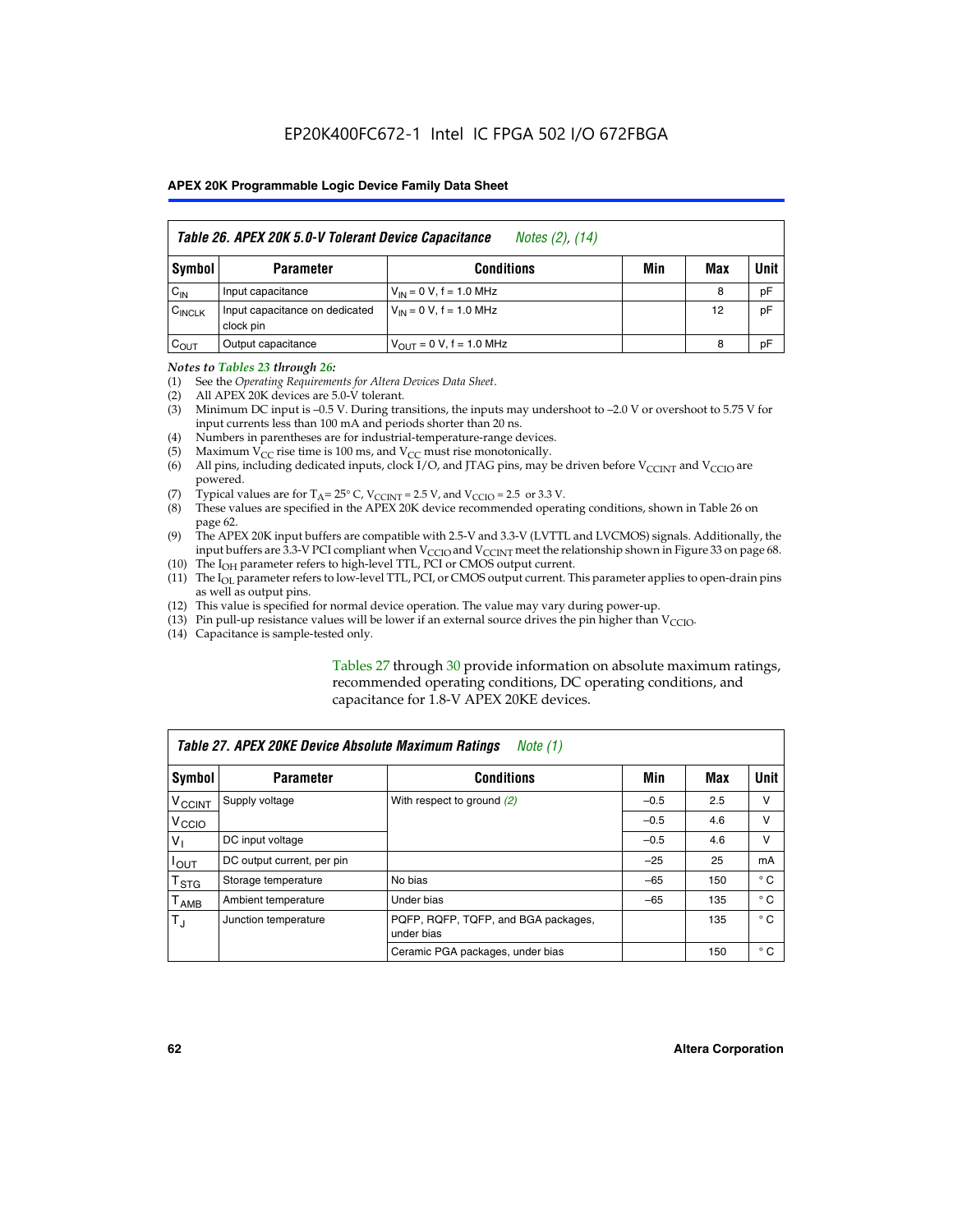|                             | <b>Table 28. APEX 20KE Device Recommended Operating Conditions</b> |                    |                  |                   |              |  |  |  |
|-----------------------------|--------------------------------------------------------------------|--------------------|------------------|-------------------|--------------|--|--|--|
| <b>Symbol</b>               | <b>Parameter</b>                                                   | <b>Conditions</b>  | Min              | Max               | <b>Unit</b>  |  |  |  |
| <b>V<sub>CCINT</sub></b>    | Supply voltage for internal logic and<br>input buffers             | (3), (4)           | 1.71(1.71)       | 1.89(1.89)        | $\vee$       |  |  |  |
| V <sub>CCIO</sub>           | Supply voltage for output buffers, 3.3-V<br>operation              | (3), (4)           | 3.00(3.00)       | 3.60(3.60)        | $\vee$       |  |  |  |
|                             | Supply voltage for output buffers, 2.5-V<br>operation              | (3), (4)           | 2.375<br>(2.375) | 2.625<br>(2.625)  | $\vee$       |  |  |  |
|                             | Supply voltage for output buffers, 1.8-V<br>operation              | (3), (4)           | 1.71(1.71)       | 1.89(1.89)        | $\vee$       |  |  |  |
| $V_1$                       | Input voltage                                                      | (5), (6)           | $-0.5$           | 4.0               | $\vee$       |  |  |  |
| $V_{\rm O}$                 | Output voltage                                                     |                    | $\Omega$         | V <sub>CCIO</sub> | v            |  |  |  |
| $T_{\rm J}$                 | Junction temperature                                               | For commercial use | $\Omega$         | 85                | $^{\circ}$ C |  |  |  |
|                             |                                                                    | For industrial use | $-40$            | 100               | $^{\circ}$ C |  |  |  |
| $t_{R}$                     | Input rise time                                                    |                    |                  | 40                | ns           |  |  |  |
| $\mathfrak{t}_{\mathsf{F}}$ | Input fall time                                                    |                    |                  | 40                | ns           |  |  |  |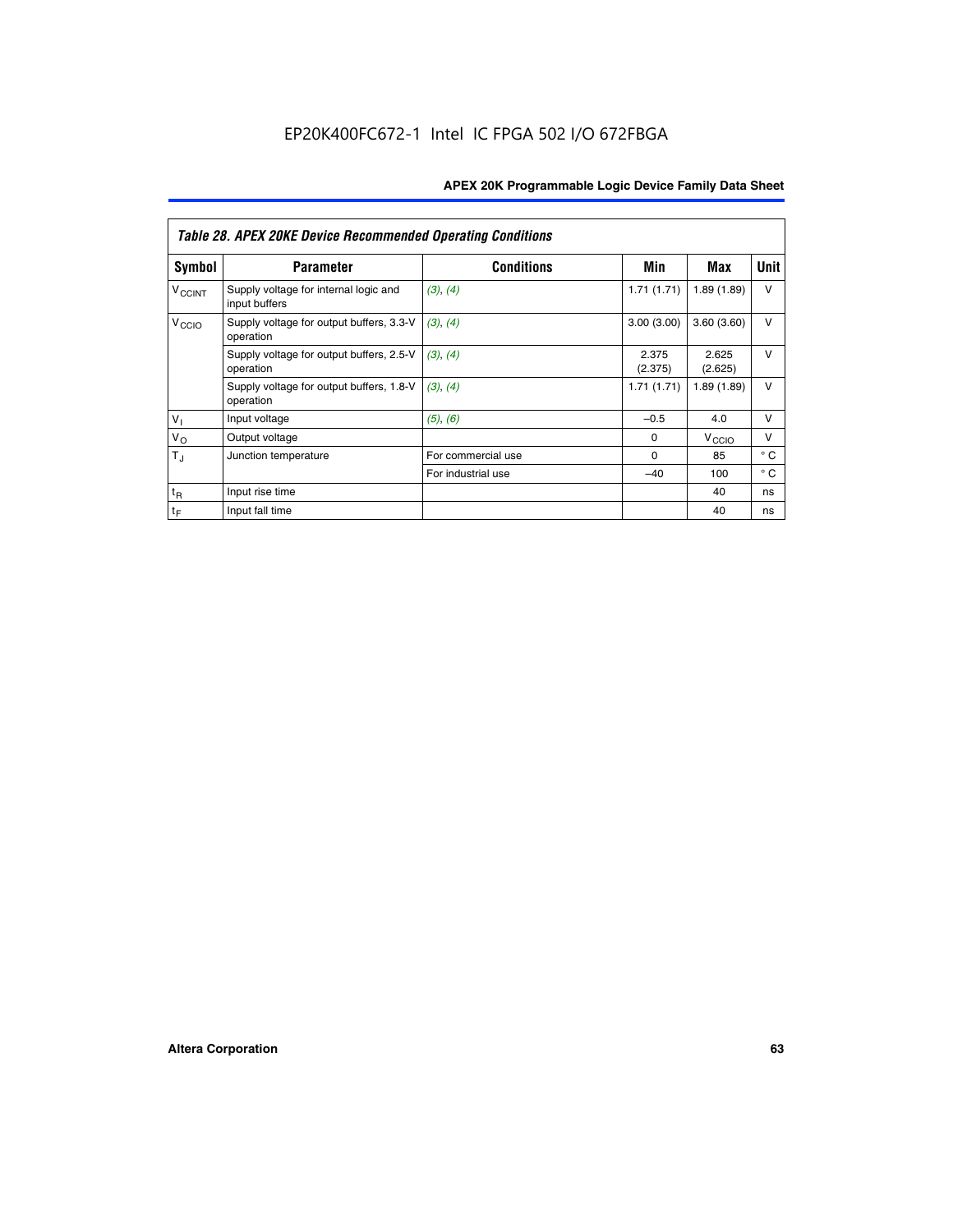# EP20K400FC672-1 Intel IC FPGA 502 I/O 672FBGA

# **APEX 20K Programmable Logic Device Family Data Sheet**

| Symbol            | <b>Parameter</b>                                                   | <b>Conditions</b>                                                                    | Min                                       | Typ | Max                                       | Unit   |
|-------------------|--------------------------------------------------------------------|--------------------------------------------------------------------------------------|-------------------------------------------|-----|-------------------------------------------|--------|
| $V_{\text{H}}$    | High-level LVTTL, CMOS, or 3.3-V<br>PCI input voltage              |                                                                                      | 1.7, $0.5 \times V_{\text{CCIO}}$<br>(10) |     | 4.1                                       | V      |
| $V_{IL}$          | Low-level LVTTL, CMOS, or 3.3-V<br>PCI input voltage               |                                                                                      | $-0.5$                                    |     | 0.8, $0.3 \times V_{\text{CCIO}}$<br>(10) | v      |
| V <sub>OH</sub>   | 3.3-V high-level LVTTL output<br>voltage                           | $I_{OH} = -12$ mA DC,<br>$V_{\text{CCIO}} = 3.00 V (11)$                             | 2.4                                       |     |                                           | $\vee$ |
|                   | 3.3-V high-level LVCMOS output<br>voltage                          | $I_{OH} = -0.1$ mA DC,<br>$V_{\text{CCIO}} = 3.00 V (11)$                            | $V_{\text{CCIO}} - 0.2$                   |     |                                           | v      |
|                   | 3.3-V high-level PCI output voltage $ I_{OH} = -0.5$ mA DC,        | $V_{CGIO} = 3.00$ to 3.60 V<br>(11)                                                  | $0.9 \times V_{\text{CCIO}}$              |     |                                           | $\vee$ |
|                   | 2.5-V high-level output voltage                                    | $I_{OH} = -0.1$ mA DC,<br>$V_{\text{CCIO}} = 2.30 V (11)$                            | 2.1                                       |     |                                           | V      |
|                   |                                                                    | $I_{OH} = -1$ mA DC,<br>$V_{\text{CCIO}} = 2.30 V (11)$                              | 2.0                                       |     |                                           | $\vee$ |
|                   |                                                                    | $I_{OH} = -2$ mA DC,<br>$V_{\text{CCIO}}$ = 2.30 V (11)                              | 1.7                                       |     |                                           | $\vee$ |
| $V_{OL}$          | 3.3-V low-level LVTTL output<br>voltage                            | $I_{\Omega I}$ = 12 mA DC,<br>$V_{\text{CCIO}} = 3.00 V (12)$                        |                                           |     | 0.4                                       | v      |
|                   | 3.3-V low-level LVCMOS output<br>voltage                           | $I_{\text{OL}} = 0.1 \text{ mA DC}$ ,<br>$V_{\text{CCIO}} = 3.00 V (12)$             |                                           |     | 0.2                                       | $\vee$ |
|                   | 3.3-V low-level PCI output voltage                                 | $I_{OL}$ = 1.5 mA DC,<br>$V_{\text{CCIO}} = 3.00 \text{ to } 3.60 \text{ V}$<br>(12) |                                           |     | $0.1 \times V_{\text{CCIO}}$              | v      |
|                   | 2.5-V low-level output voltage                                     | $I_{\Omega} = 0.1$ mA DC,<br>$V_{\text{CCIO}}$ = 2.30 V (12)                         |                                           |     | 0.2                                       | $\vee$ |
|                   |                                                                    | $I_{\Omega I}$ = 1 mA DC,<br>$V_{\text{CCIO}} = 2.30 V (12)$                         |                                           |     | 0.4                                       | $\vee$ |
|                   |                                                                    | $I_{OL}$ = 2 mA DC,<br>$V_{\text{CCIO}} = 2.30 V (12)$                               |                                           |     | 0.7                                       | $\vee$ |
| Τ,                | Input pin leakage current                                          | $V_1 = 4.1$ to -0.5 V (13)                                                           | $-10$                                     |     | 10                                        | μA     |
| l <sub>OZ</sub>   | Tri-stated I/O pin leakage current                                 | $V_{\Omega}$ = 4.1 to -0.5 V (13)                                                    | $-10$                                     |     | 10                                        | μA     |
| $_{\rm l_{CC0}}$  | $V_{CC}$ supply current (standby)<br>(All ESBs in power-down mode) | $V_1$ = ground, no load, no<br>toggling inputs, -1 speed<br>grade                    |                                           | 10  |                                           | mA     |
|                   |                                                                    | $V_1$ = ground, no load, no<br>toggling inputs,<br>-2, -3 speed grades               |                                           | 5   |                                           | mA     |
| R <sub>CONF</sub> | Value of I/O pin pull-up resistor                                  | $V_{\text{CCIO}} = 3.0 V (14)$                                                       | 20                                        |     | 50                                        | kΩ     |
|                   | before and during configuration                                    | $V_{\text{CCIO}} = 2.375 V (14)$                                                     | 30                                        |     | 80                                        | kΩ     |
|                   |                                                                    | $V_{\text{CCIO}} = 1.71 V (14)$                                                      | 60                                        |     | 150                                       | kΩ     |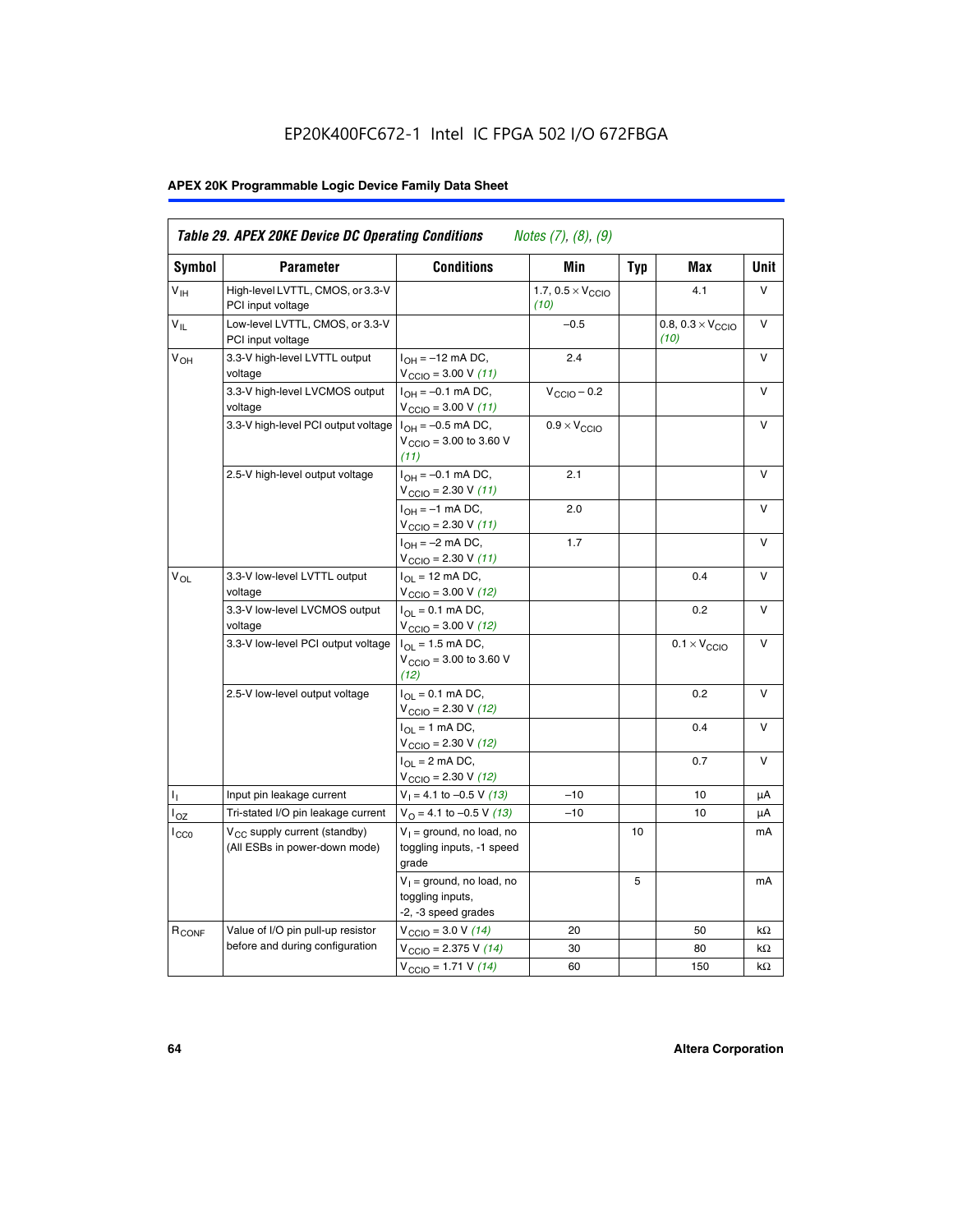**1 For DC Operating Specifications on APEX 20KE I/O standards,** please refer to *Application Note 117 (Using Selectable I/O Standards in Altera Devices).*

| Table 30. APEX 20KE Device Capacitance<br><i>Note (15)</i> |                                             |                                |     |     |      |  |
|------------------------------------------------------------|---------------------------------------------|--------------------------------|-----|-----|------|--|
| Symbol                                                     | <b>Parameter</b>                            | <b>Conditions</b>              | Min | Max | Unit |  |
| $C_{IN}$                                                   | Input capacitance                           | $V_{IN} = 0 V$ , f = 1.0 MHz   |     | 8   | рF   |  |
| $C_{\text{INCLK}}$                                         | Input capacitance on<br>dedicated clock pin | $V_{IN} = 0 V$ , f = 1.0 MHz   |     | 12  | pF   |  |
| $C_{OUT}$                                                  | Output capacitance                          | $V_{OUIT} = 0 V$ , f = 1.0 MHz |     | 8   | рF   |  |

- *Notes to Tables 27 through 30:* (1) See the *Operating Requirements for Altera Devices Data Sheet*.
- (2) Minimum DC input is –0.5 V. During transitions, the inputs may undershoot to –2.0 V or overshoot to 5.75 V for input currents less than 100 mA and periods shorter than 20 ns.
- (3) Numbers in parentheses are for industrial-temperature-range devices.
- (4) Maximum  $V_{CC}$  rise time is 100 ms, and  $V_{CC}$  must rise monotonically.<br>(5) Minimum DC input is -0.5 V. During transitions, the inputs may und
- Minimum DC input is  $-0.5$  V. During transitions, the inputs may undershoot to  $-2.0$  V or overshoot to the voltage shown in the following table based on input duty cycle for input currents less than 100 mA. The overshoot is dependent upon duty cycle of the signal. The DC case is equivalent to 100% duty cycle.

| Vin  | Max. Duty Cycle |
|------|-----------------|
| 4.0V | 100% (DC)       |
| 4.1  | 90%             |
| 4.2  | 50%             |
| 4.3  | 30%             |
| . .  |                 |

- 4.4  $17\%$ <br>4.5  $10\%$
- 10%
- (6) All pins, including dedicated inputs, clock, I/O, and JTAG pins, may be driven before  $V_{\text{CCINT}}$  and  $V_{\text{CCIO}}$  are powered.
- (7) Typical values are for  $T_A = 25^\circ$  C, V<sub>CCINT</sub> = 1.8 V, and V<sub>CCIO</sub> = 1.8 V, 2.5 V or 3.3 V.
- (8) These values are specified under the APEX 20KE device recommended operating conditions, shown in Table 24 on page 60.
- (9) Refer to *Application Note 117 (Using Selectable I/O Standards in Altera Devices)* for the V<sub>IH</sub>, V<sub>IL</sub>, V<sub>OH</sub>, V<sub>OL</sub>, and I<sub>I</sub> parameters when VCCIO = 1.8 V.
- (10) The APEX 20KE input buffers are compatible with 1.8-V, 2.5-V and 3.3-V (LVTTL and LVCMOS) signals. Additionally, the input buffers are 3.3-V PCI compliant. Input buffers also meet specifications for GTL+, CTT, AGP, SSTL-2, SSTL-3, and HSTL.
- (11) The  $I_{OH}$  parameter refers to high-level TTL, PCI, or CMOS output current.
- (12) The I<sub>OL</sub> parameter refers to low-level TTL, PCI, or CMOS output current. This parameter applies to open-drain pins as well as output pins.
- (13) This value is specified for normal device operation. The value may vary during power-up.
- (14) Pin pull-up resistance values will be lower if an external source drives the pin higher than  $V_{CCIO}$ .
- (15) Capacitance is sample-tested only.

Figure 33 shows the relationship between  $V_{\text{CCIO}}$  and  $V_{\text{CCINT}}$  for 3.3-V PCI compliance on APEX 20K devices.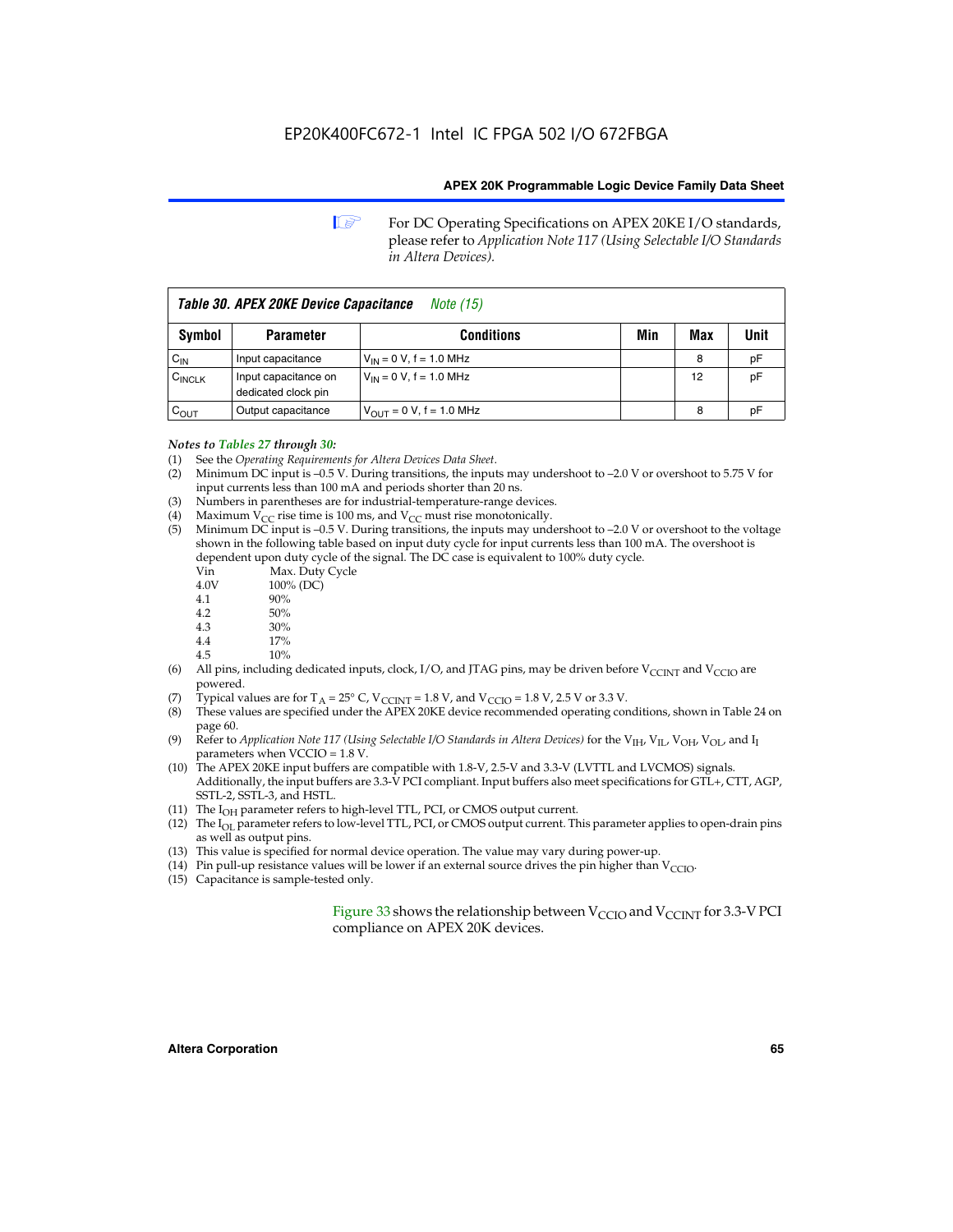

Figure 34 shows the typical output drive characteristics of APEX 20K devices with 3.3-V and 2.5-V V<sub>CCIO</sub>. The output driver is compatible with the 3.3-V *PCI Local Bus Specification, Revision 2.2* (when VCCIO pins are connected to 3.3 V). 5-V tolerant APEX 20K devices in the -1 speed grade are 5-V PCI compliant over all operating conditions.







**66 Altera Corporation**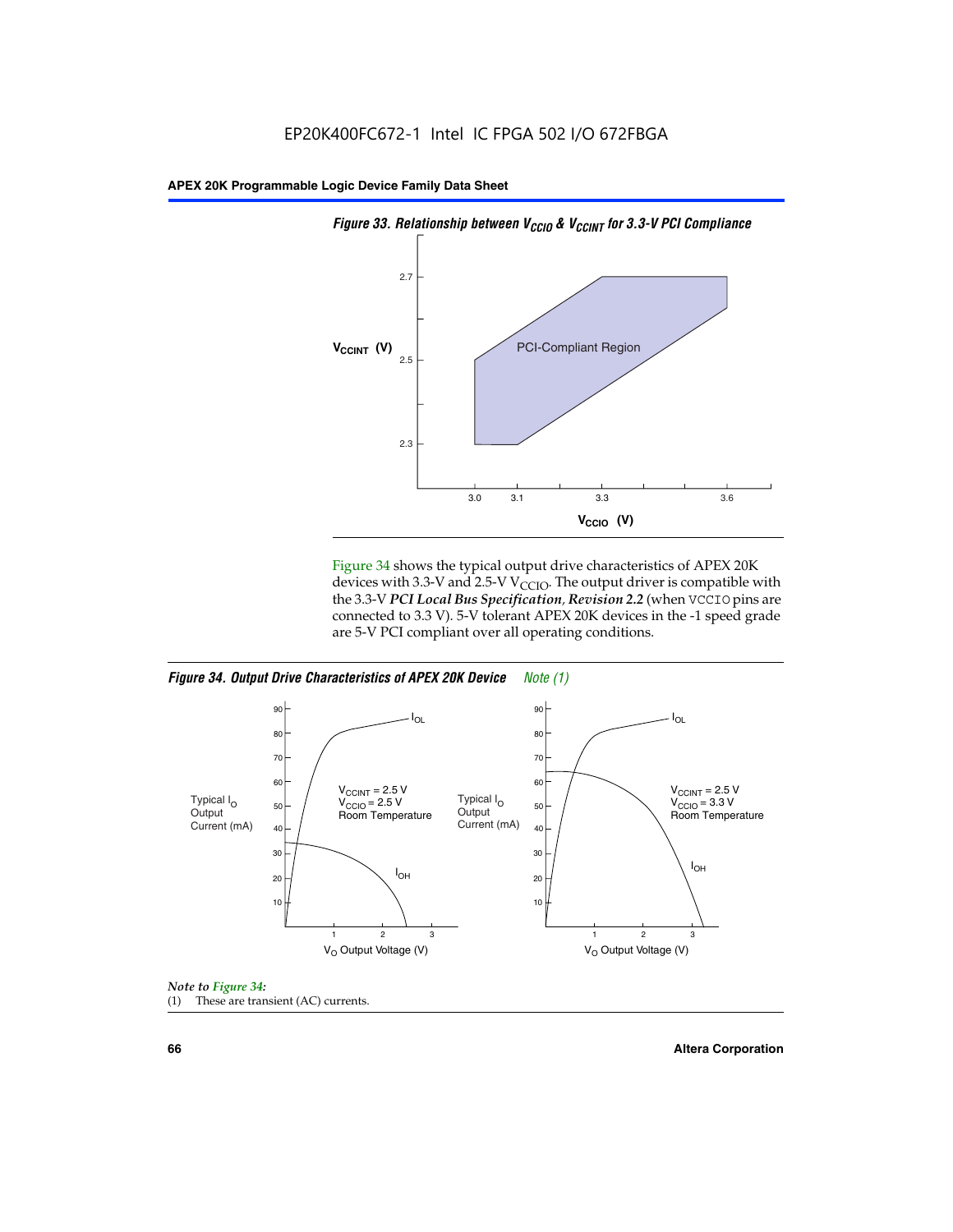

Figure 35 shows the output drive characteristics of APEX 20KE devices.

*Note to Figure 35:* (1) These are transient (AC) currents.

**Timing Model** The high-performance FastTrack and MegaLAB interconnect routing resources ensure predictable performance, accurate simulation, and accurate timing analysis. This predictable performance contrasts with that of FPGAs, which use a segmented connection scheme and therefore have unpredictable performance.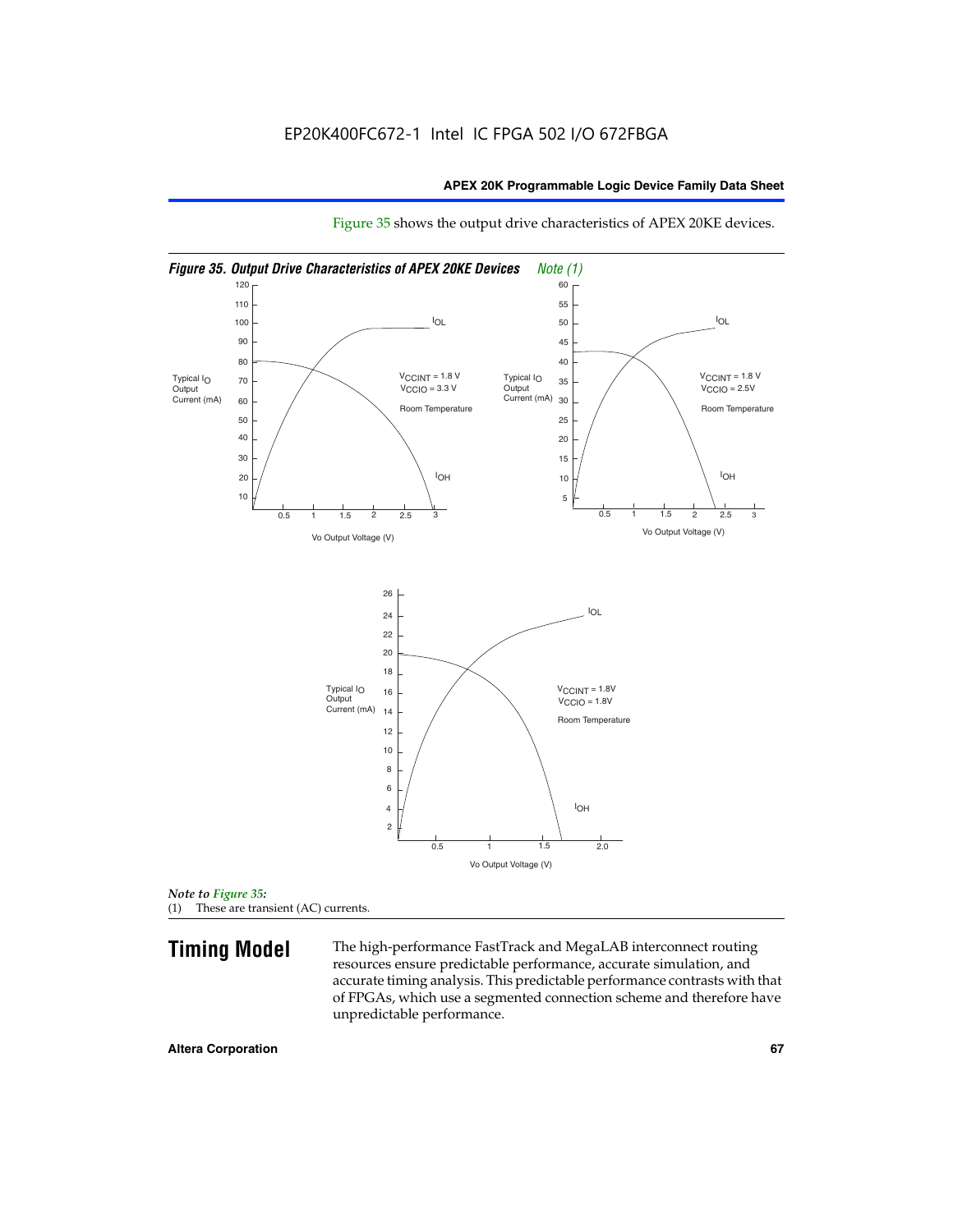All specifications are always representative of worst-case supply voltage and junction temperature conditions. All output-pin-timing specifications are reported for maximum driver strength.

Figure  $36$  shows the  $f_{MAX}$  timing model for APEX 20K devices.



Figure 37 shows the  $f_{MAX}$  timing model for APEX 20KE devices. These parameters can be used to estimate  $f_{MAX}$  for multiple levels of logic. Quartus II software timing analysis should be used for more accurate timing information.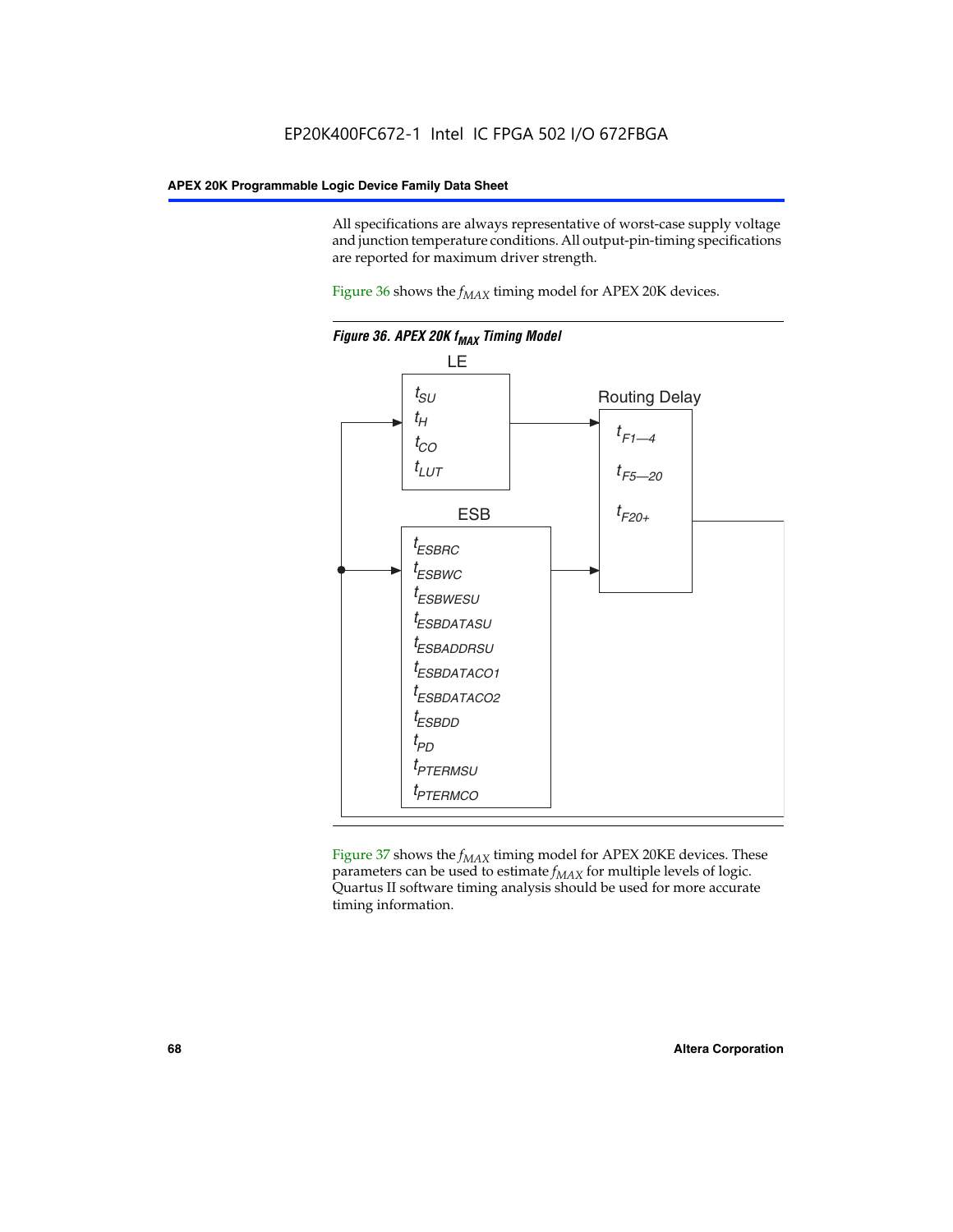

**Figure 37. APEX 20KE f<sub>MAX</sub> Timing Model**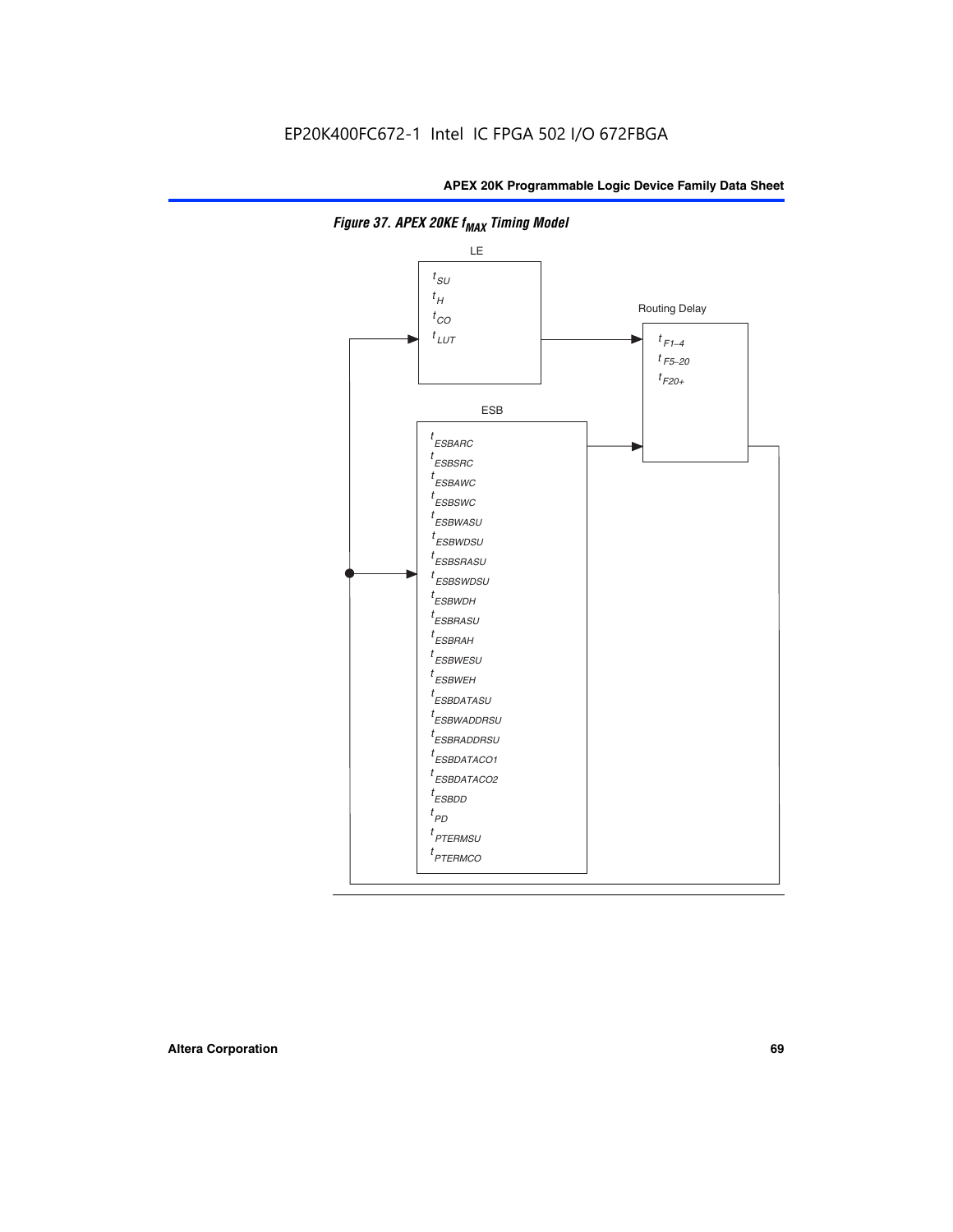Figures 38 and 39 show the asynchronous and synchronous timing waveforms, respectively, for the ESB macroparameters in Table 31.



*Figure 38. ESB Asynchronous Timing Waveforms*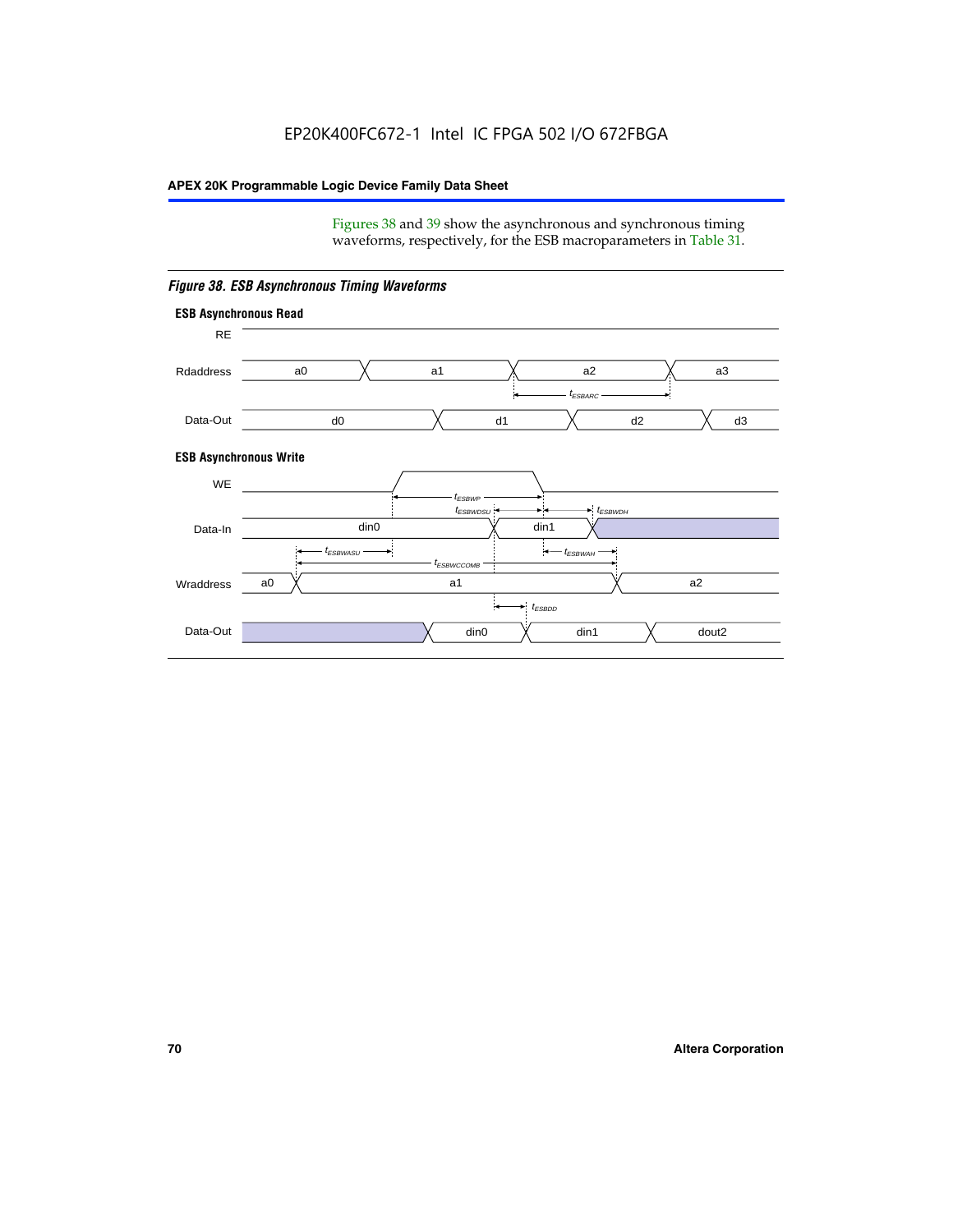

# *Figure 39. ESB Synchronous Timing Waveforms*

# **ESB Synchronous Write (ESB Output Registers Used)**



Figure 40 shows the timing model for bidirectional I/O pin timing.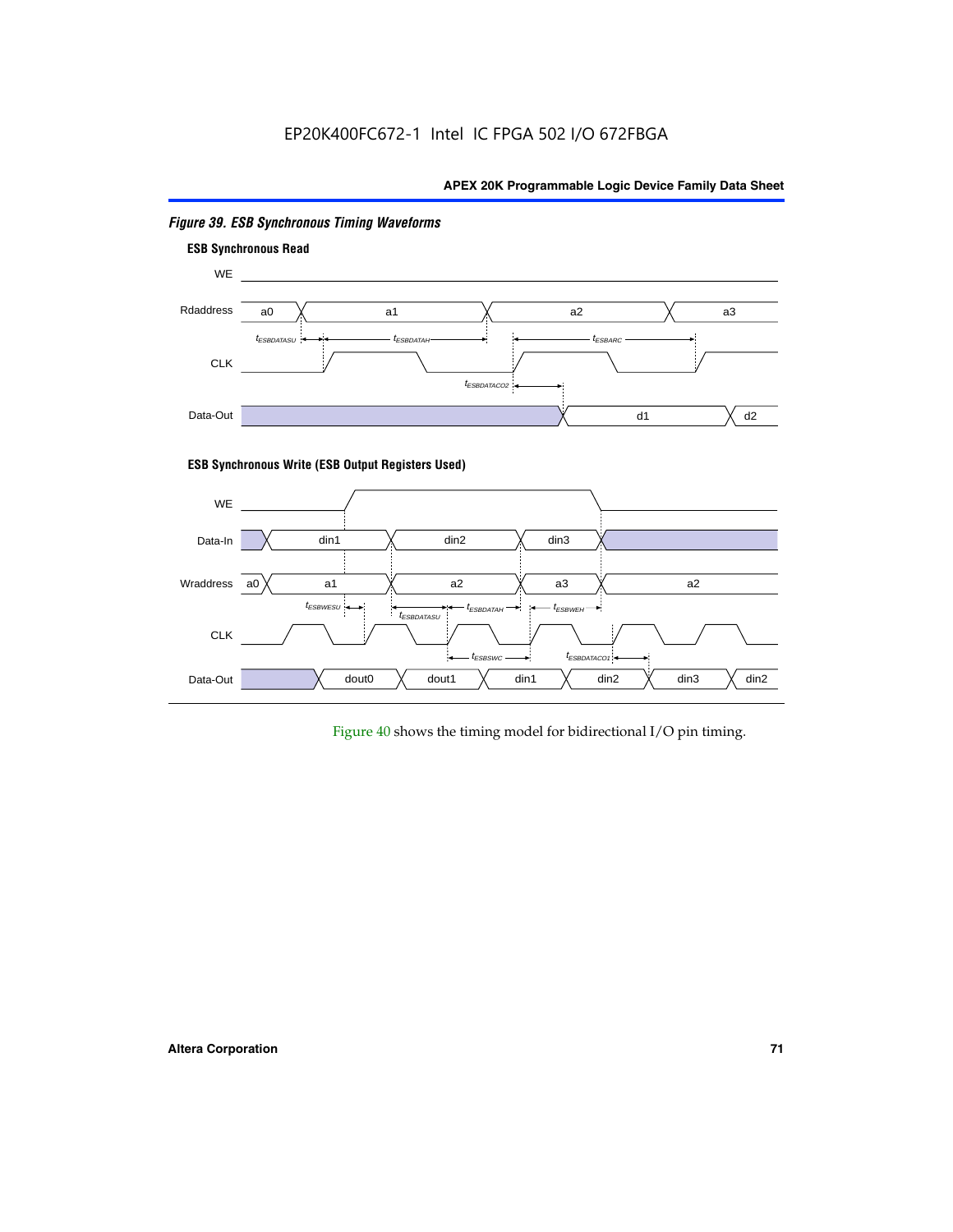

## *Figure 40. Synchronous Bidirectional Pin External Timing*

# *Notes to Figure 40:*

- The output enable and input registers are LE registers in the LAB adjacent to a bidirectional row pin. The output enable register is set with "Output Enable Routing= Signal-Pin" option in the Quartus II software.
- (2) The LAB adjacent input register is set with "Decrease Input Delay to Internal Cells= Off". This maintains a zero hold time for lab adjacent registers while giving a fast, position independent setup time. A faster setup time with zero hold time is possible by setting "Decrease Input Delay to Internal Cells= ON" and moving the input register farther away from the bidirectional pin. The exact position where zero hold occurs with the minimum setup time, varies with device density and speed grade.

Table 31 describes the  $f_{MAX}$  timing parameters shown in Figure 36 on page 68.

| Table 31. APEX 20K f <sub>MAX</sub> Timing Parameters<br>(Part 1 of 2) |                                                                |  |  |  |  |
|------------------------------------------------------------------------|----------------------------------------------------------------|--|--|--|--|
| Symbol                                                                 | <b>Parameter</b>                                               |  |  |  |  |
| $t_{\text{SU}}$                                                        | LE register setup time before clock                            |  |  |  |  |
| $t_H$                                                                  | LE register hold time after clock                              |  |  |  |  |
| $t_{CO}$                                                               | LE register clock-to-output delay                              |  |  |  |  |
| t <sub>LUT</sub>                                                       | LUT delay for data-in                                          |  |  |  |  |
| <sup>t</sup> ESBRC                                                     | ESB Asynchronous read cycle time                               |  |  |  |  |
| <sup>t</sup> ESBWC                                                     | ESB Asynchronous write cycle time                              |  |  |  |  |
| <sup>t</sup> ESBWESU                                                   | ESB WE setup time before clock when using input register       |  |  |  |  |
| <sup>t</sup> ESBDATASU                                                 | ESB data setup time before clock when using input register     |  |  |  |  |
| <sup>t</sup> ESBDATAH                                                  | ESB data hold time after clock when using input register       |  |  |  |  |
| <sup>t</sup> ESBADDRSU                                                 | ESB address setup time before clock when using input registers |  |  |  |  |
| ESBDATACO1                                                             | ESB clock-to-output delay when using output registers          |  |  |  |  |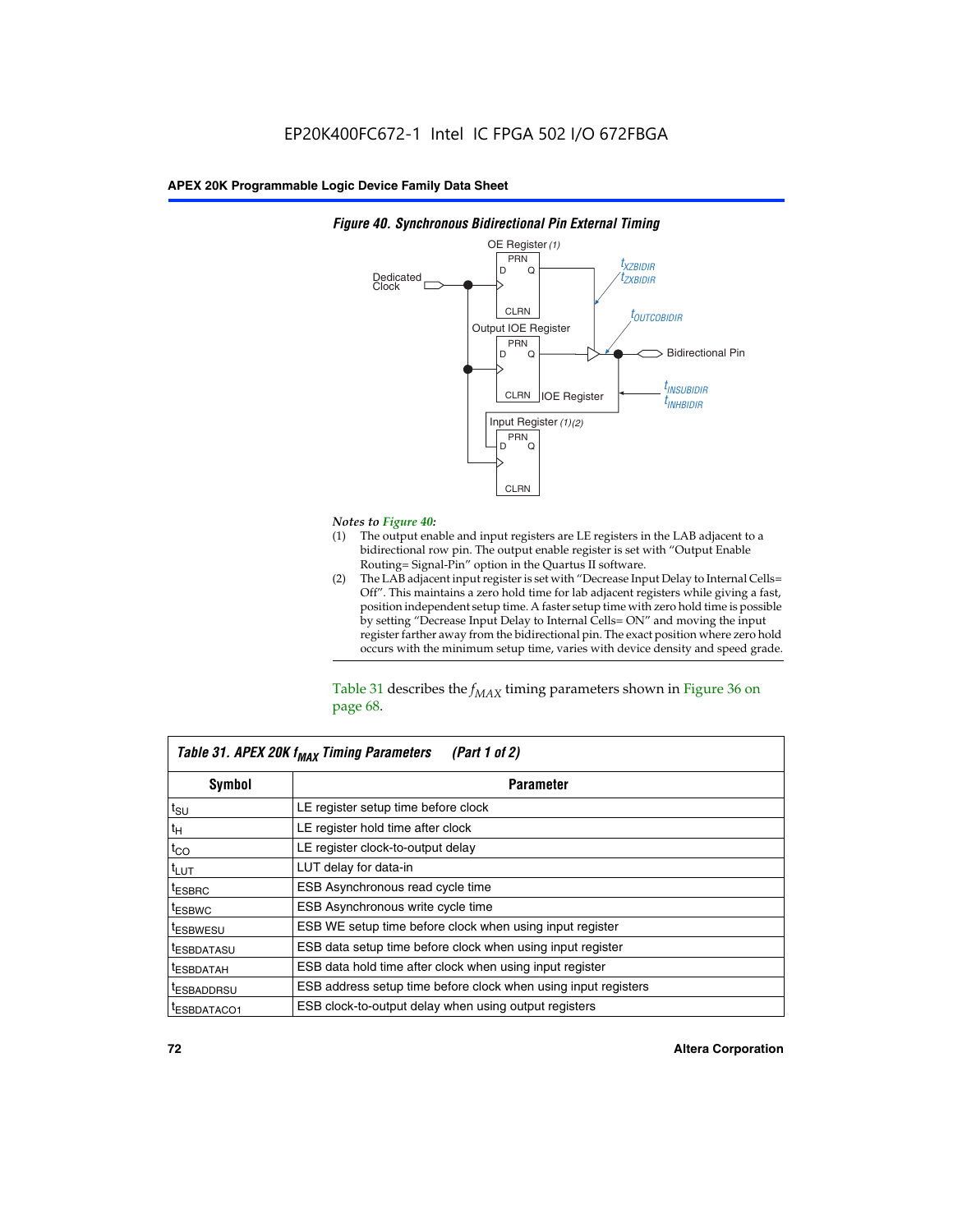| Table 31. APEX 20K f <sub>MAX</sub> Timing Parameters<br>(Part 2 of 2) |                                                    |  |  |  |  |
|------------------------------------------------------------------------|----------------------------------------------------|--|--|--|--|
| Symbol                                                                 | <b>Parameter</b>                                   |  |  |  |  |
| <sup>t</sup> ESBDATACO2                                                | ESB clock-to-output delay without output registers |  |  |  |  |
| <sup>t</sup> ESBDD                                                     | ESB data-in to data-out delay for RAM mode         |  |  |  |  |
| t <sub>PD</sub>                                                        | ESB macrocell input to non-registered output       |  |  |  |  |
| <sup>t</sup> PTERMSU                                                   | ESB macrocell register setup time before clock     |  |  |  |  |
| <sup>t</sup> PTERMCO                                                   | ESB macrocell register clock-to-output delay       |  |  |  |  |
| $t_{F1-4}$                                                             | Fanout delay using local interconnect              |  |  |  |  |
| $t_{F5-20}$                                                            | Fanout delay using MegaLab Interconnect            |  |  |  |  |
| $t_{F20+}$                                                             | Fanout delay using FastTrack Interconnect          |  |  |  |  |
| $t_{CH}$                                                               | Minimum clock high time from clock pin             |  |  |  |  |
| $t_{CL}$                                                               | Minimum clock low time from clock pin              |  |  |  |  |
| $t_{CLRP}$                                                             | LE clear pulse width                               |  |  |  |  |
| t <sub>PREP</sub>                                                      | LE preset pulse width                              |  |  |  |  |
| <sup>t</sup> ESBCH                                                     | Clock high time                                    |  |  |  |  |
| <sup>t</sup> ESBCL                                                     | Clock low time                                     |  |  |  |  |
| <sup>t</sup> ESBWP                                                     | Write pulse width                                  |  |  |  |  |
| <sup>t</sup> ESBRP                                                     | Read pulse width                                   |  |  |  |  |

## Tables 32 and 33 describe APEX 20K external timing parameters.

| Table 32. APEX 20K External Timing Parameters<br>Note (1) |                                                         |  |  |  |  |
|-----------------------------------------------------------|---------------------------------------------------------|--|--|--|--|
| Symbol                                                    | <b>Clock Parameter</b>                                  |  |  |  |  |
| <sup>t</sup> insu                                         | Setup time with global clock at IOE register            |  |  |  |  |
| $t_{\mathsf{INH}}$                                        | Hold time with global clock at IOE register             |  |  |  |  |
| toutco                                                    | Clock-to-output delay with global clock at IOE register |  |  |  |  |

| Table 33. APEX 20K External Bidirectional Timing Parameters<br>Note (1) |                                                                                                |              |  |  |  |
|-------------------------------------------------------------------------|------------------------------------------------------------------------------------------------|--------------|--|--|--|
| Symbol<br><b>Conditions</b><br><b>Parameter</b>                         |                                                                                                |              |  |  |  |
| <sup>I</sup> INSUBIDIR                                                  | Setup time for bidirectional pins with global clock at same-row or same-<br>column LE register |              |  |  |  |
| <sup>t</sup> INHBIDIR                                                   | Hold time for bidirectional pins with global clock at same-row or same-<br>column LE register  |              |  |  |  |
| <sup>t</sup> OUTCOBIDIR                                                 | Clock-to-output delay for bidirectional pins with global clock at IOE<br>register              | $C1 = 10 pF$ |  |  |  |
| <sup>T</sup> XZBIDIR                                                    | Synchronous IOE output buffer disable delay                                                    | $C1 = 10 pF$ |  |  |  |
| <sup>I</sup> ZXBIDIR                                                    | Synchronous IOE output buffer enable delay, slow slew rate $=$ off                             | $C1 = 10 pF$ |  |  |  |

### **Altera Corporation 73**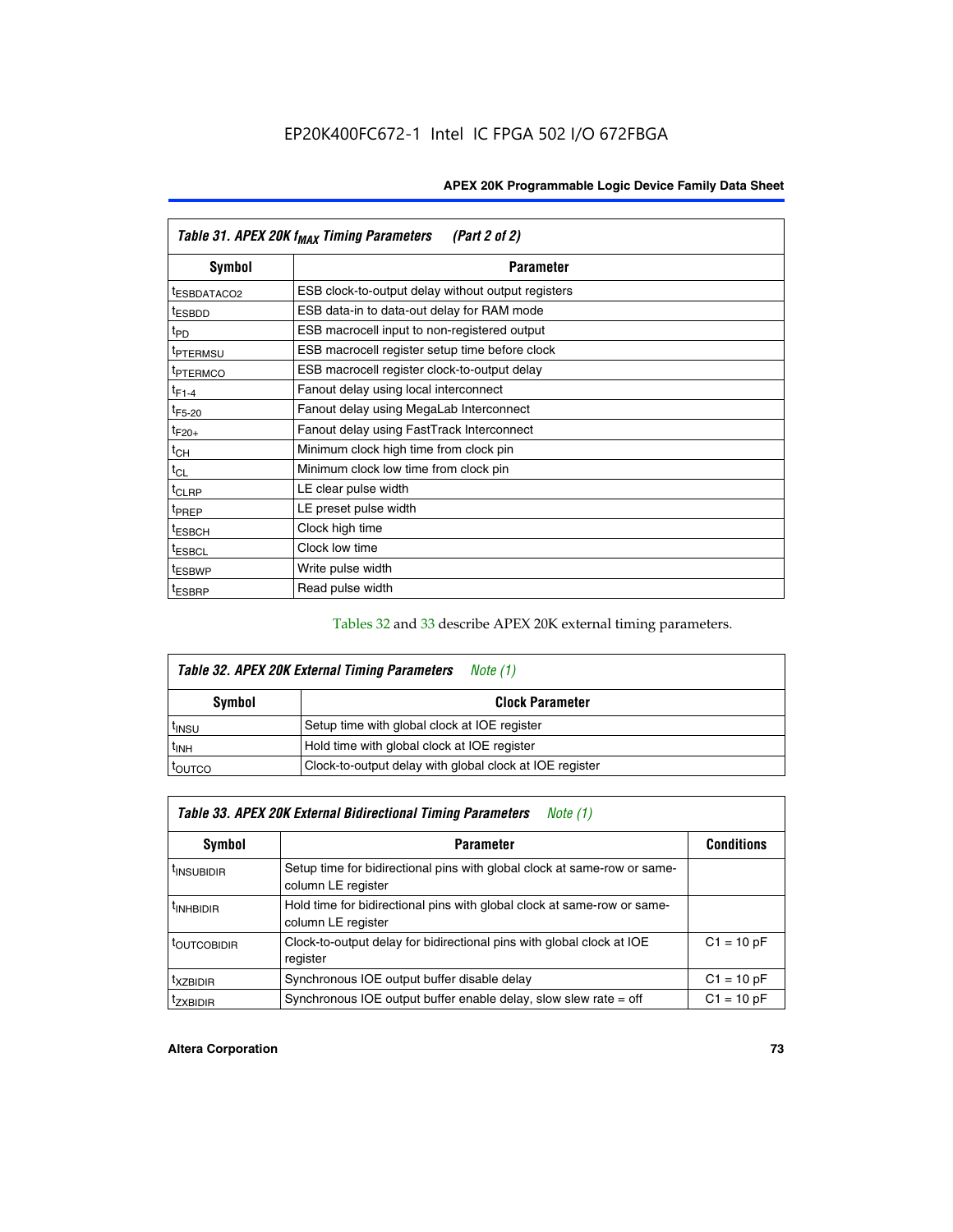**F** 

#### *Note to Tables 32 and 33:*

(1) These timing parameters are sample-tested only.

Tables 34 through 37 show APEX 20KE LE, ESB, routing, and functional timing microparameters for the  $f_{MAX}$  timing model.

| <b>Table 34. APEX 20KE LE Timing Microparameters</b> |                                     |  |  |  |
|------------------------------------------------------|-------------------------------------|--|--|--|
| Symbol<br><b>Parameter</b>                           |                                     |  |  |  |
| t <sub>SU</sub>                                      | LE register setup time before clock |  |  |  |
| $t_H$                                                | LE register hold time after clock   |  |  |  |
| $t_{CO}$                                             | LE register clock-to-output delay   |  |  |  |
| t <sub>LUT</sub>                                     | LUT delay for data-in to data-out   |  |  |  |

| Table 35. APEX 20KE ESB Timing Microparameters |                                                                        |  |  |  |
|------------------------------------------------|------------------------------------------------------------------------|--|--|--|
| Symbol                                         | <b>Parameter</b>                                                       |  |  |  |
| t <sub>ESBARC</sub>                            | ESB Asynchronous read cycle time                                       |  |  |  |
| <sup>t</sup> ESBSRC                            | <b>ESB Synchronous read cycle time</b>                                 |  |  |  |
| t <sub>ESBAWC</sub>                            | ESB Asynchronous write cycle time                                      |  |  |  |
| t <sub>ESBSWC</sub>                            | ESB Synchronous write cycle time                                       |  |  |  |
| tESBWASU                                       | ESB write address setup time with respect to WE                        |  |  |  |
| <sup>t</sup> ESBWAH                            | ESB write address hold time with respect to WE                         |  |  |  |
| t <sub>ESBWDSU</sub>                           | ESB data setup time with respect to WE                                 |  |  |  |
| <sup>t</sup> ESBWDH                            | ESB data hold time with respect to WE                                  |  |  |  |
| tESBRASU                                       | ESB read address setup time with respect to RE                         |  |  |  |
| t <sub>ESBRAH</sub>                            | ESB read address hold time with respect to RE                          |  |  |  |
| <sup>t</sup> ESBWESU                           | ESB WE setup time before clock when using input register               |  |  |  |
| <sup>t</sup> ESBWEH                            | ESB WE hold time after clock when using input register                 |  |  |  |
| <sup>t</sup> ESBDATASU                         | ESB data setup time before clock when using input register             |  |  |  |
| t <sub>ESBDATAH</sub>                          | ESB data hold time after clock when using input register               |  |  |  |
| <sup>t</sup> ESBWADDRSU                        | ESB write address setup time before clock when using input             |  |  |  |
|                                                | registers                                                              |  |  |  |
| tESBRADDRSU                                    | ESB read address setup time before clock when using input<br>registers |  |  |  |
| t <sub>ESBDATACO1</sub>                        | ESB clock-to-output delay when using output registers                  |  |  |  |
| t <sub>ESBDATACO2</sub>                        | ESB clock-to-output delay without output registers                     |  |  |  |
| $t_{ESBDD}$                                    | ESB data-in to data-out delay for RAM mode                             |  |  |  |
| $t_{PD}$                                       | ESB Macrocell input to non-registered output                           |  |  |  |
| t <sub>PTERMSU</sub>                           | ESB Macrocell register setup time before clock                         |  |  |  |
| t <sub>PTERMCO</sub>                           | ESB Macrocell register clock-to-output delay                           |  |  |  |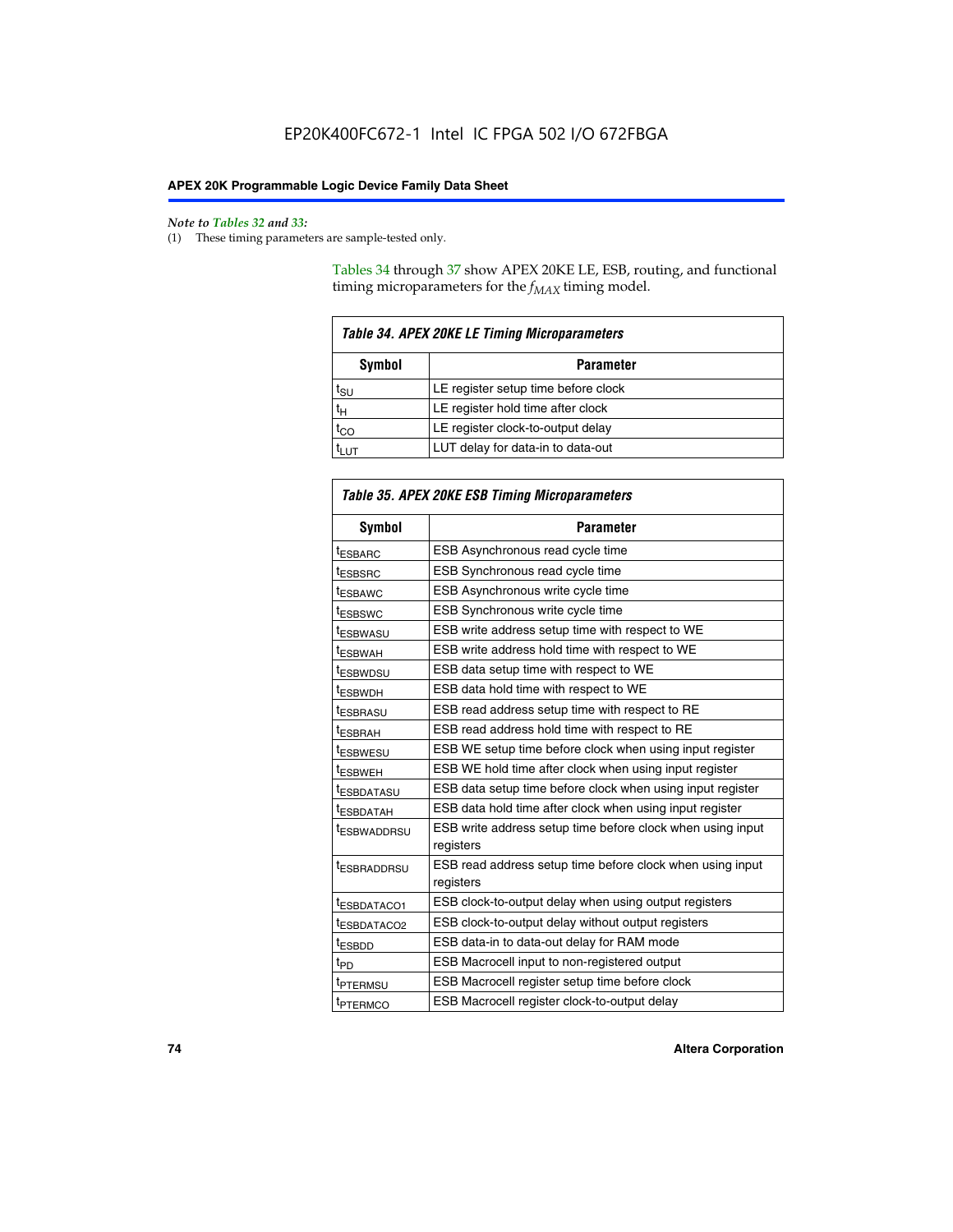| Table 36. APEX 20KE Routing Timing Microparameters<br>Note (1) |                                                    |  |  |  |  |
|----------------------------------------------------------------|----------------------------------------------------|--|--|--|--|
| Symbol<br><b>Parameter</b>                                     |                                                    |  |  |  |  |
| $t_{F1-4}$                                                     | Fanout delay using Local Interconnect              |  |  |  |  |
| $t_{F5-20}$                                                    | Fanout delay estimate using MegaLab Interconnect   |  |  |  |  |
| t <sub>F20+</sub>                                              | Fanout delay estimate using FastTrack Interconnect |  |  |  |  |

#### *Note to Table 36:*

(1) These parameters are worst-case values for typical applications. Post-compilation timing simulation and timing analysis are required to determine actual worst-case performance.

| Symbol        | <b>Parameter</b>                       |  |  |  |  |  |
|---------------|----------------------------------------|--|--|--|--|--|
| <b>TCH</b>    | Minimum clock high time from clock pin |  |  |  |  |  |
| <b>TCL</b>    | Minimum clock low time from clock pin  |  |  |  |  |  |
| <b>TCLRP</b>  | LE clear Pulse Width                   |  |  |  |  |  |
| <b>TPREP</b>  | LE preset pulse width                  |  |  |  |  |  |
| <b>TESBCH</b> | Clock high time for ESB                |  |  |  |  |  |
| <b>TESBCL</b> | Clock low time for ESB                 |  |  |  |  |  |
| <b>TESBWP</b> | Write pulse width                      |  |  |  |  |  |
| <b>TESBRP</b> | Read pulse width                       |  |  |  |  |  |

## *Table 37. APEX 20KE Functional Timing Microparameters*

Tables 38 and 39 describe the APEX 20KE external timing parameters.

| Table 38. APEX 20KE External Timing Parameters<br>Note (1) |                                                                |              |  |  |  |
|------------------------------------------------------------|----------------------------------------------------------------|--------------|--|--|--|
| <b>Clock Parameter</b><br>Symbol<br><b>Conditions</b>      |                                                                |              |  |  |  |
| <sup>t</sup> insu                                          | Setup time with global clock at IOE input register             |              |  |  |  |
| $t_{\text{INH}}$                                           | Hold time with global clock at IOE input register              |              |  |  |  |
| toutco                                                     | Clock-to-output delay with global clock at IOE output register | $C1 = 10 pF$ |  |  |  |
| <sup>t</sup> INSUPLL                                       | Setup time with PLL clock at IOE input register                |              |  |  |  |
| <sup>t</sup> INHPLL                                        | Hold time with PLL clock at IOE input register                 |              |  |  |  |
| <sup>I</sup> OUTCOPLL                                      | Clock-to-output delay with PLL clock at IOE output register    | $C1 = 10 pF$ |  |  |  |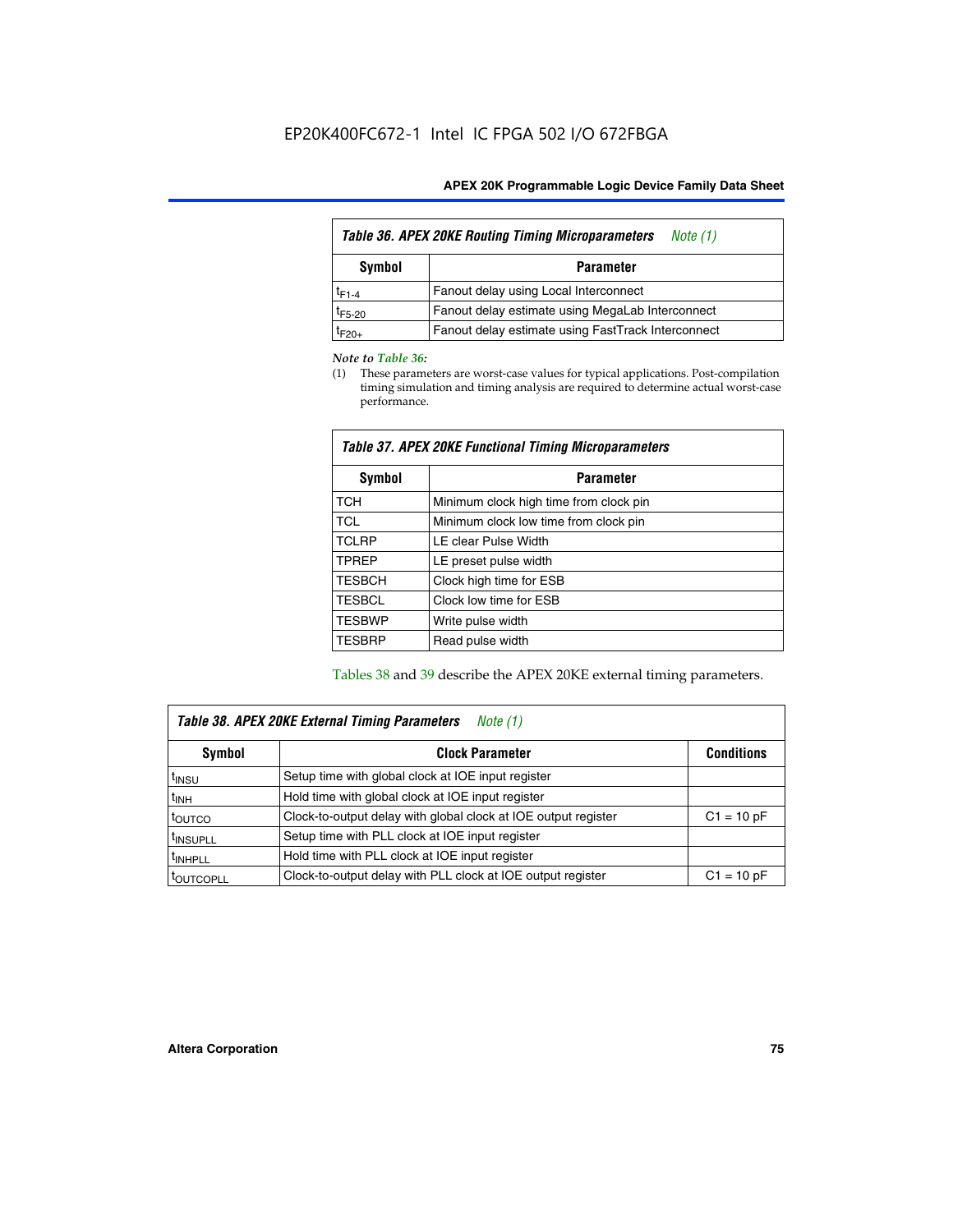| Table 39. APEX 20KE External Bidirectional Timing Parameters<br>Note $(1)$ |                                                                                                          |              |  |  |  |  |  |  |
|----------------------------------------------------------------------------|----------------------------------------------------------------------------------------------------------|--------------|--|--|--|--|--|--|
| Symbol                                                                     | <b>Conditions</b><br><b>Parameter</b>                                                                    |              |  |  |  |  |  |  |
| <sup>t</sup> INSUBIDIR                                                     | Setup time for bidirectional pins with global clock at LAB adjacent Input<br>Register                    |              |  |  |  |  |  |  |
| <sup>t</sup> INHBIDIR                                                      | Hold time for bidirectional pins with global clock at LAB adjacent Input<br>Register                     |              |  |  |  |  |  |  |
| <b><i>LOUTCOBIDIR</i></b>                                                  | $C1 = 10 pF$<br>Clock-to-output delay for bidirectional pins with global clock at IOE output<br>register |              |  |  |  |  |  |  |
| t <sub>XZBIDIR</sub>                                                       | $C1 = 10 pF$<br>Synchronous Output Enable Register to output buffer disable delay                        |              |  |  |  |  |  |  |
| <sup>t</sup> zxbidir                                                       | Synchronous Output Enable Register output buffer enable delay                                            | $C1 = 10 pF$ |  |  |  |  |  |  |
| <sup>I</sup> INSUBIDIRPLL                                                  | Setup time for bidirectional pins with PLL clock at LAB adjacent Input<br>Register                       |              |  |  |  |  |  |  |
| <sup>t</sup> INHBIDIRPLL                                                   | Hold time for bidirectional pins with PLL clock at LAB adjacent Input<br>Register                        |              |  |  |  |  |  |  |
| <b><i>LOUTCOBIDIRPLL</i></b>                                               | Clock-to-output delay for bidirectional pins with PLL clock at IOE output<br>register                    | $C1 = 10 pF$ |  |  |  |  |  |  |
| <sup>t</sup> XZBIDIRPLL                                                    | Synchronous Output Enable Register to output buffer disable delay with<br><b>PLL</b>                     | $C1 = 10 pF$ |  |  |  |  |  |  |
| <sup>I</sup> ZXBIDIRPLL                                                    | Synchronous Output Enable Register output buffer enable delay with PLL                                   | $C1 = 10 pF$ |  |  |  |  |  |  |

*Note to Tables 38 and 39:*

(1) These timing parameters are sample-tested only.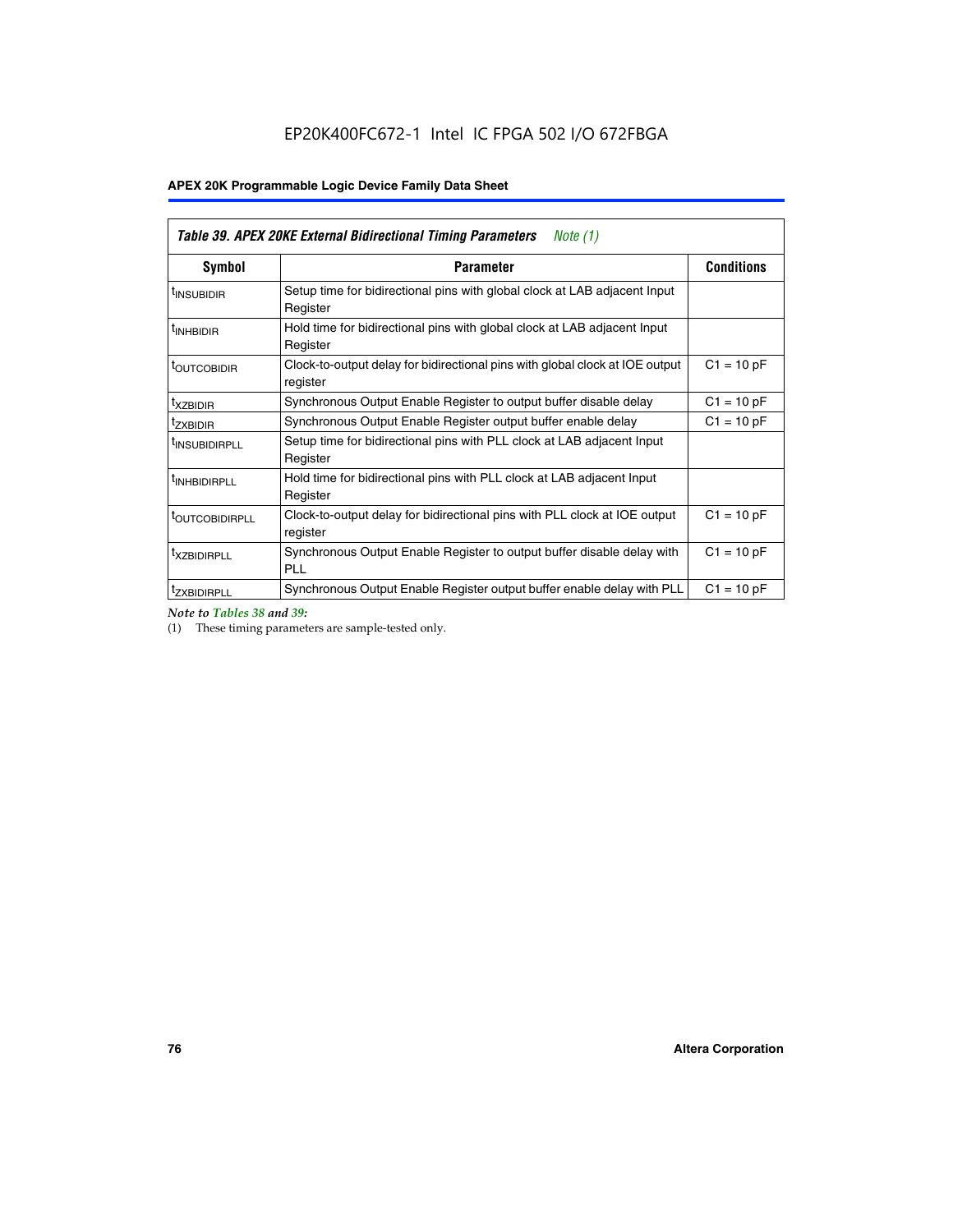Tables 40 through 42 show the **f<sub>MAX</sub>** timing parameters for EP20K100, EP20K200, and EP20K400 APEX 20K devices.

| Table 40. EP20K100 f <sub>MAX</sub> Timing Parameters |                |     |                |     |                |     |              |
|-------------------------------------------------------|----------------|-----|----------------|-----|----------------|-----|--------------|
| <b>Symbol</b>                                         | -1 Speed Grade |     | -2 Speed Grade |     | -3 Speed Grade |     | <b>Units</b> |
|                                                       | Min            | Max | Min            | Max | Min            | Max |              |
| $t_{\text{SU}}$                                       | 0.5            |     | 0.6            |     | 0.8            |     | ns           |
| $t_H$                                                 | 0.7            |     | 0.8            |     | 1.0            |     | ns           |
| $t_{CO}$                                              |                | 0.3 |                | 0.4 |                | 0.5 | ns           |
| $t_{LUT}$                                             |                | 0.8 |                | 1.0 |                | 1.3 | ns           |
| <sup>t</sup> ESBRC                                    |                | 1.7 |                | 2.1 |                | 2.4 | ns           |
| t <sub>ESBWC</sub>                                    |                | 5.7 |                | 6.9 |                | 8.1 | ns           |
| t <sub>ESBWESU</sub>                                  | 3.3            |     | 3.9            |     | 4.6            |     | ns           |
| <sup>t</sup> ESBDATASU                                | 2.2            |     | 2.7            |     | 3.1            |     | ns           |
| t <sub>ESBDATAH</sub>                                 | 0.6            |     | 0.8            |     | 0.9            |     | ns           |
| <sup>t</sup> ESBADDRSU                                | 2.4            |     | 2.9            |     | 3.3            |     | ns           |
| t <sub>ESBDATACO1</sub>                               |                | 1.3 |                | 1.6 |                | 1.8 | ns           |
| t <sub>ESBDATACO2</sub>                               |                | 2.6 |                | 3.1 |                | 3.6 | ns           |
| t <sub>ESBDD</sub>                                    |                | 2.5 |                | 3.3 |                | 3.6 | ns           |
| t <sub>PD</sub>                                       |                | 2.5 |                | 3.0 |                | 3.6 | ns           |
| <sup>t</sup> PTERMSU                                  | 2.3            |     | 2.6            |     | 3.2            |     | ns           |
| t <sub>PTERMCO</sub>                                  |                | 1.5 |                | 1.8 |                | 2.1 | ns           |
| $t_{F1-4}$                                            |                | 0.5 |                | 0.6 |                | 0.7 | ns           |
| $t_{F5-20}$                                           |                | 1.6 |                | 1.7 |                | 1.8 | ns           |
| $t_{F20+}$                                            |                | 2.2 |                | 2.2 |                | 2.3 | ns           |
| $t_{\mathsf{CH}}$                                     | 2.0            |     | 2.5            |     | 3.0            |     | ns           |
| $t_{CL}$                                              | 2.0            |     | 2.5            |     | 3.0            |     | ns           |
| t <sub>CLRP</sub>                                     | 0.3            |     | 0.4            |     | 0.4            |     | ns           |
| t <sub>PREP</sub>                                     | 0.5            |     | 0.5            |     | 0.5            |     | ns           |
| t <sub>ESBCH</sub>                                    | 2.0            |     | 2.5            |     | 3.0            |     | ns           |
| t <sub>ESBCL</sub>                                    | 2.0            |     | 2.5            |     | 3.0            |     | ns           |
| t <sub>ESBWP</sub>                                    | 1.6            |     | 1.9            |     | 2.2            |     | ns           |
| $t_{ESBRP}$                                           | 1.0            |     | 1.3            |     | 1.4            |     | ns           |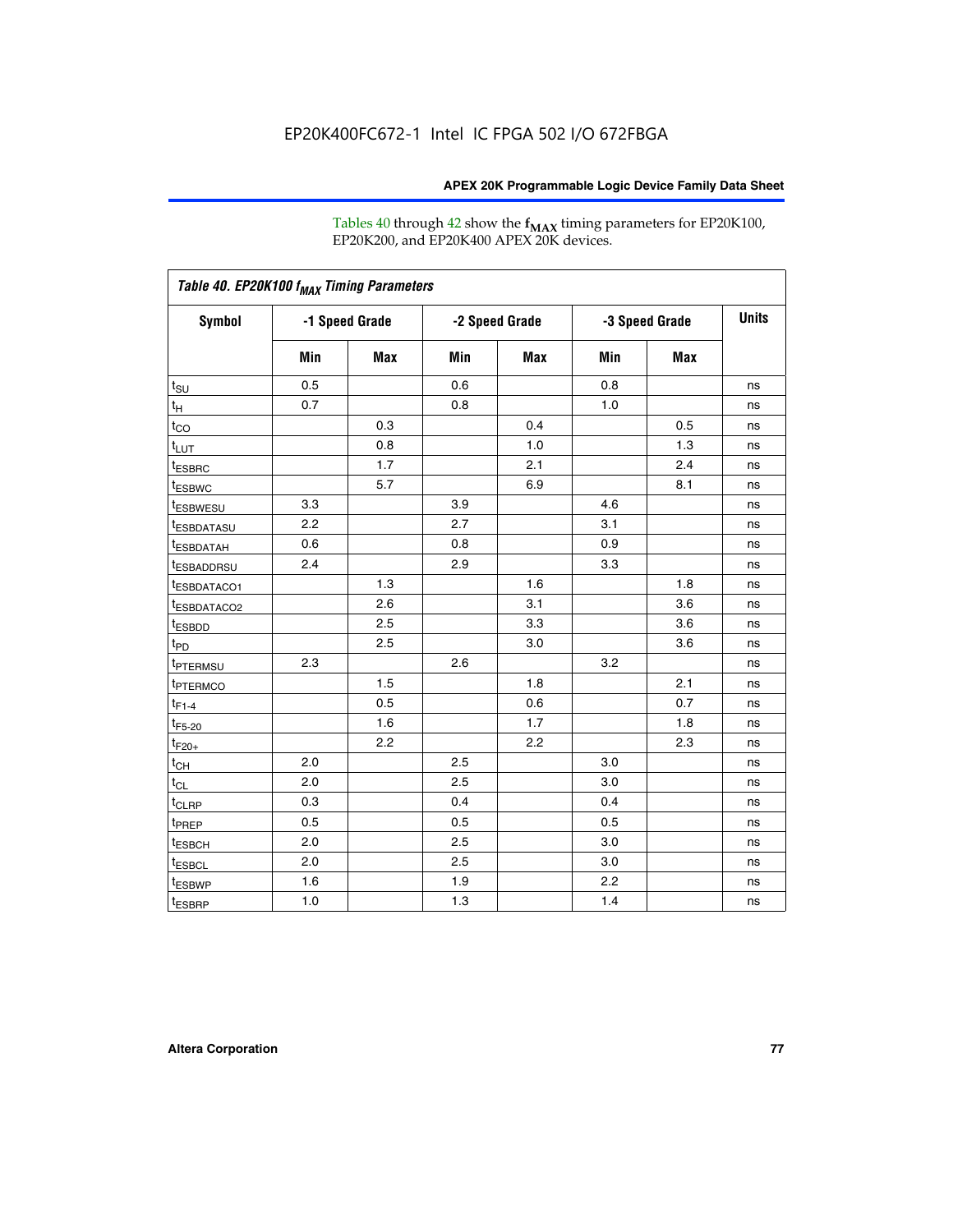| Table 41. EP20K200 f <sub>MAX</sub> Timing Parameters |                |     |     |                |     |                |    |
|-------------------------------------------------------|----------------|-----|-----|----------------|-----|----------------|----|
| Symbol                                                | -1 Speed Grade |     |     | -2 Speed Grade |     | -3 Speed Grade |    |
|                                                       | Min            | Max | Min | <b>Max</b>     | Min | Max            |    |
| $t_{\text{SU}}$                                       | 0.5            |     | 0.6 |                | 0.8 |                | ns |
| $t_H$                                                 | 0.7            |     | 0.8 |                | 1.0 |                | ns |
| $t_{CO}$                                              |                | 0.3 |     | 0.4            |     | 0.5            | ns |
| $t_{LUT}$                                             |                | 0.8 |     | 1.0            |     | 1.3            | ns |
| t <sub>ESBRC</sub>                                    |                | 1.7 |     | 2.1            |     | 2.4            | ns |
| t <sub>ESBWC</sub>                                    |                | 5.7 |     | 6.9            |     | 8.1            | ns |
| t <sub>ESBWESU</sub>                                  | 3.3            |     | 3.9 |                | 4.6 |                | ns |
| <sup>t</sup> ESBDATASU                                | 2.2            |     | 2.7 |                | 3.1 |                | ns |
| t <sub>ESBDATAH</sub>                                 | 0.6            |     | 0.8 |                | 0.9 |                | ns |
| t <sub>ESBADDRSU</sub>                                | 2.4            |     | 2.9 |                | 3.3 |                | ns |
| <u>t<sub>ESBDATACO1</sub></u>                         |                | 1.3 |     | 1.6            |     | 1.8            | ns |
| <sup>t</sup> ESBDATACO2                               |                | 2.6 |     | 3.1            |     | 3.6            | ns |
| t <sub>ESBDD</sub>                                    |                | 2.5 |     | 3.3            |     | 3.6            | ns |
| t <sub>PD</sub>                                       |                | 2.5 |     | 3.0            |     | 3.6            | ns |
| t <sub>PTERMSU</sub>                                  | 2.3            |     | 2.7 |                | 3.2 |                | ns |
| t <sub>PTERMCO</sub>                                  |                | 1.5 |     | 1.8            |     | 2.1            | ns |
| $t_{F1-4}$                                            |                | 0.5 |     | 0.6            |     | 0.7            | ns |
| $t_{F5-20}$                                           |                | 1.6 |     | 1.7            |     | 1.8            | ns |
| $t_{F20+}$                                            |                | 2.2 |     | 2.2            |     | 2.3            | ns |
| $\textnormal{t}_{\textnormal{CH}}$                    | 2.0            |     | 2.5 |                | 3.0 |                | ns |
| $t_{CL}$                                              | 2.0            |     | 2.5 |                | 3.0 |                | ns |
| t <sub>CLRP</sub>                                     | 0.3            |     | 0.4 |                | 0.4 |                | ns |
| t <sub>PREP</sub>                                     | 0.4            |     | 0.5 |                | 0.5 |                | ns |
| t <sub>ESBCH</sub>                                    | 2.0            |     | 2.5 |                | 3.0 |                | ns |
| t <sub>ESBCL</sub>                                    | 2.0            |     | 2.5 |                | 3.0 |                | ns |
| t <sub>ESBWP</sub>                                    | 1.6            |     | 1.9 |                | 2.2 |                | ns |
| t <sub>ESBRP</sub>                                    | 1.0            |     | 1.3 |                | 1.4 |                | ns |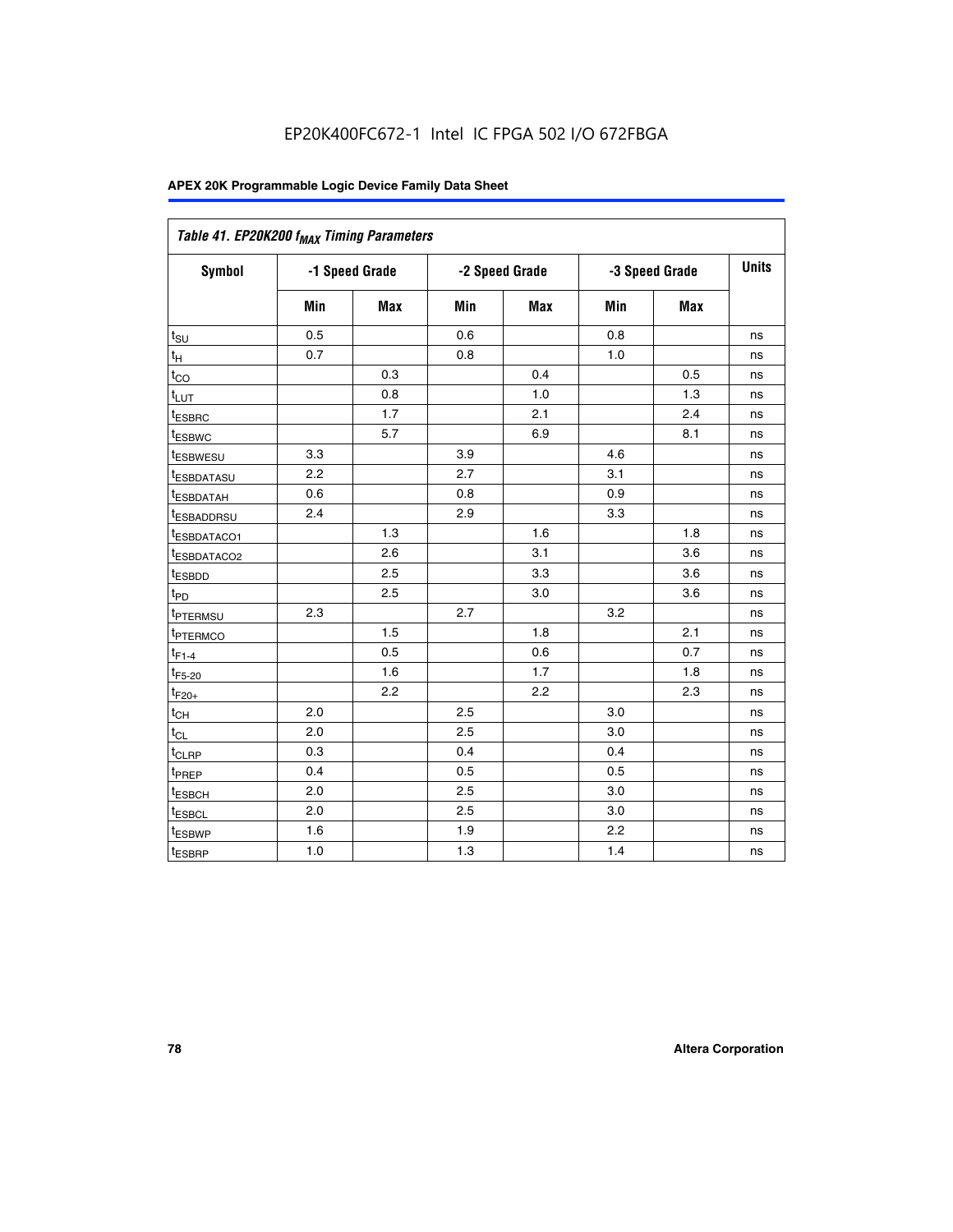|                         | Table 42. EP20K400 f <sub>MAX</sub> Timing Parameters |                |                |            |     |                |              |  |  |  |  |  |
|-------------------------|-------------------------------------------------------|----------------|----------------|------------|-----|----------------|--------------|--|--|--|--|--|
| <b>Symbol</b>           |                                                       | -1 Speed Grade | -2 Speed Grade |            |     | -3 Speed Grade | <b>Units</b> |  |  |  |  |  |
|                         | Min                                                   | <b>Max</b>     | Min            | <b>Max</b> | Min | <b>Max</b>     |              |  |  |  |  |  |
| $t_{\text{SU}}$         | 0.1                                                   |                | 0.3            |            | 0.6 |                | ns           |  |  |  |  |  |
| $t_H$                   | 0.5                                                   |                | 0.8            |            | 0.9 |                | ns           |  |  |  |  |  |
| $t_{CO}$                |                                                       | 0.1            |                | 0.4        |     | 0.6            | ns           |  |  |  |  |  |
| $t_{LUT}$               |                                                       | 1.0            |                | 1.2        |     | 1.4            | ns           |  |  |  |  |  |
| t <sub>ESBRC</sub>      |                                                       | 1.7            |                | 2.1        |     | 2.4            | ns           |  |  |  |  |  |
| <sup>t</sup> ESBWC      |                                                       | 5.7            |                | 6.9        |     | 8.1            | ns           |  |  |  |  |  |
| t <sub>ESBWESU</sub>    | 3.3                                                   |                | 3.9            |            | 4.6 |                | ns           |  |  |  |  |  |
| t <sub>ESBDATASU</sub>  | 2.2                                                   |                | 2.7            |            | 3.1 |                | ns           |  |  |  |  |  |
| <sup>t</sup> ESBDATAH   | 0.6                                                   |                | 0.8            |            | 0.9 |                | ns           |  |  |  |  |  |
| <sup>t</sup> ESBADDRSU  | 2.4                                                   |                | 2.9            |            | 3.3 |                | ns           |  |  |  |  |  |
| t <sub>ESBDATACO1</sub> |                                                       | 1.3            |                | 1.6        |     | 1.8            | ns           |  |  |  |  |  |
| t <sub>ESBDATACO2</sub> |                                                       | 2.5            |                | 3.1        |     | 3.6            | ns           |  |  |  |  |  |
| t <sub>ESBDD</sub>      |                                                       | 2.5            |                | 3.3        |     | 3.6            | ns           |  |  |  |  |  |
| t <sub>PD</sub>         |                                                       | 2.5            |                | 3.1        |     | 3.6            | ns           |  |  |  |  |  |
| t <sub>PTERMSU</sub>    | 1.7                                                   |                | 2.1            |            | 2.4 |                | ns           |  |  |  |  |  |
| t <sub>PTERMCO</sub>    |                                                       | 1.0            |                | 1.2        |     | 1.4            | ns           |  |  |  |  |  |
| $t_{F1-4}$              |                                                       | 0.4            |                | 0.5        |     | 0.6            | ns           |  |  |  |  |  |
| $t_{F5-20}$             |                                                       | 2.6            |                | 2.8        |     | 2.9            | ns           |  |  |  |  |  |
| $t_{F20+}$              |                                                       | 3.7            |                | 3.8        |     | 3.9            | ns           |  |  |  |  |  |
| $t_{\text{CH}}$         | 2.0                                                   |                | 2.5            |            | 3.0 |                | ns           |  |  |  |  |  |
| $t_{CL}$                | 2.0                                                   |                | 2.5            |            | 3.0 |                | ns           |  |  |  |  |  |
| t <sub>CLRP</sub>       | 0.5                                                   |                | 0.6            |            | 0.8 |                | ns           |  |  |  |  |  |
| t <sub>PREP</sub>       | 0.5                                                   |                | 0.5            |            | 0.5 |                | ns           |  |  |  |  |  |
| t <sub>ESBCH</sub>      | 2.0                                                   |                | 2.5            |            | 3.0 |                | ns           |  |  |  |  |  |
| t <sub>ESBCL</sub>      | 2.0                                                   |                | 2.5            |            | 3.0 |                | ns           |  |  |  |  |  |
| <sup>t</sup> ESBWP      | 1.5                                                   |                | 1.9            |            | 2.2 |                | ns           |  |  |  |  |  |
| t <sub>ESBRP</sub>      | 1.0                                                   |                | 1.2            |            | 1.4 |                | ns           |  |  |  |  |  |

Tables 43 through 48 show the I/O external and external bidirectional timing parameter values for EP20K100, EP20K200, and EP20K400 APEX 20K devices.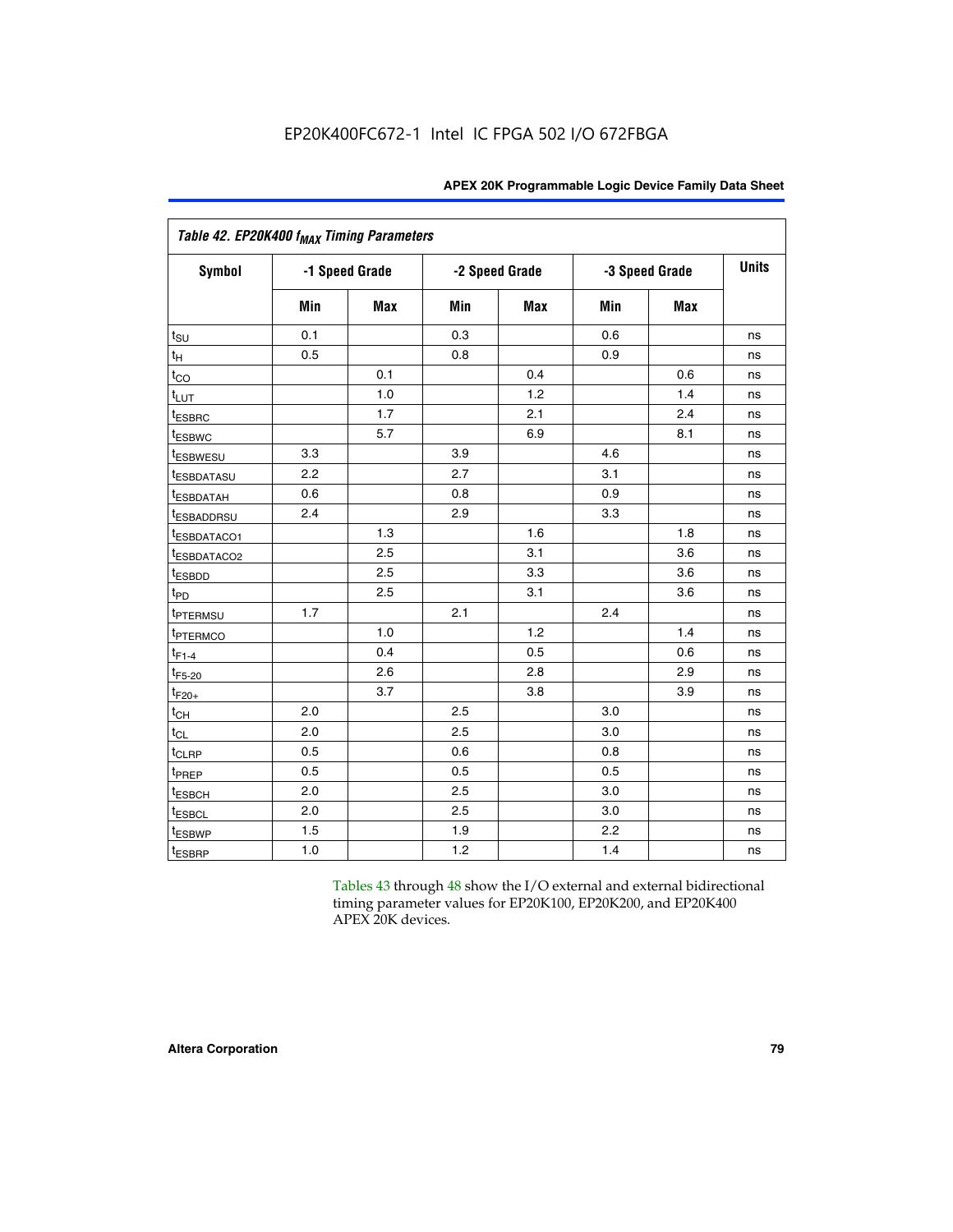## EP20K400FC672-1 Intel IC FPGA 502 I/O 672FBGA

| Table 43. EP20K100 External Timing Parameters |     |                |     |                |     |                |             |  |  |  |
|-----------------------------------------------|-----|----------------|-----|----------------|-----|----------------|-------------|--|--|--|
| Symbol                                        |     | -1 Speed Grade |     | -2 Speed Grade |     | -3 Speed Grade | <b>Unit</b> |  |  |  |
|                                               | Min | Max            | Min | <b>Max</b>     | Min | <b>Max</b>     |             |  |  |  |
| $t_{INSU}$ (1)                                | 2.3 |                | 2.8 |                | 3.2 |                | ns          |  |  |  |
| $t_{INH}$ (1)                                 | 0.0 |                | 0.0 |                | 0.0 |                | ns          |  |  |  |
| $t_{\text{OUTCO}}(1)$                         | 2.0 | 4.5            | 2.0 | 4.9            | 2.0 | 6.6            | ns          |  |  |  |
| $t_{INSU}(2)$                                 | 1.1 |                | 1.2 |                |     |                | ns          |  |  |  |
| $t_{INH}$ (2)                                 | 0.0 |                | 0.0 |                |     |                | ns          |  |  |  |
| $t_{\text{OUTCO}}$ (2)                        | 0.5 | 2.7            | 0.5 | 3.1            |     | 4.8            | ns          |  |  |  |

|                                | <b>Table 44. EP20K100 External Bidirectional Timing Parameters</b> |                |     |                |     |                |    |  |  |  |  |
|--------------------------------|--------------------------------------------------------------------|----------------|-----|----------------|-----|----------------|----|--|--|--|--|
| Symbol                         |                                                                    | -1 Speed Grade |     | -2 Speed Grade |     | -3 Speed Grade |    |  |  |  |  |
|                                | Min                                                                | Max            | Min | Max            | Min | Max            |    |  |  |  |  |
| $t_{\text{INSUBIDIR}}(1)$      | 2.3                                                                |                | 2.8 |                | 3.2 |                | ns |  |  |  |  |
| $t_{INHBIDIR}$ (1)             | 0.0                                                                |                | 0.0 |                | 0.0 |                | ns |  |  |  |  |
| <sup>t</sup> OUTCOBIDIR<br>(1) | 2.0                                                                | 4.5            | 2.0 | 4.9            | 2.0 | 6.6            | ns |  |  |  |  |
| $t_{XZBIDIR}$ (1)              |                                                                    | 5.0            |     | 5.9            |     | 6.9            | ns |  |  |  |  |
| $t_{ZXBIDIR}$ (1)              |                                                                    | 5.0            |     | 5.9            |     | 6.9            | ns |  |  |  |  |
| $t_{INSUBIDIR}$ (2)            | 1.0                                                                |                | 1.2 |                |     |                | ns |  |  |  |  |
| $t_{INHBIDIR}$ (2)             | 0.0                                                                |                | 0.0 |                |     |                | ns |  |  |  |  |
| <sup>t</sup> OUTCOBIDIR<br>(2) | 0.5                                                                | 2.7            | 0.5 | 3.1            |     |                | ns |  |  |  |  |
| $t_{XZBIDIR}$ (2)              |                                                                    | 4.3            |     | 5.0            |     |                | ns |  |  |  |  |
| $t_{ZXBIDIR}$ (2)              |                                                                    | 4.3            |     | 5.0            |     |                | ns |  |  |  |  |

| Table 45. EP20K200 External Timing Parameters |     |                |     |                |     |                |             |  |  |  |  |
|-----------------------------------------------|-----|----------------|-----|----------------|-----|----------------|-------------|--|--|--|--|
| Symbol                                        |     | -1 Speed Grade |     | -2 Speed Grade |     | -3 Speed Grade | <b>Unit</b> |  |  |  |  |
|                                               | Min | Max            | Min | <b>Max</b>     | Min | <b>Max</b>     |             |  |  |  |  |
| $t$ <sub>INSU</sub> $(1)$                     | 1.9 |                | 2.3 |                | 2.6 |                | ns          |  |  |  |  |
| $t_{INH}$ (1)                                 | 0.0 |                | 0.0 |                | 0.0 |                | ns          |  |  |  |  |
| $t_{\text{OUTCO}}(1)$                         | 2.0 | 4.6            | 2.0 | 5.6            | 2.0 | 6.8            | ns          |  |  |  |  |
| $t_{INSU}$ (2)                                | 1.1 |                | 1.2 |                |     |                | ns          |  |  |  |  |
| $t_{INH}$ (2)                                 | 0.0 |                | 0.0 |                |     |                | ns          |  |  |  |  |
| $t_{OUTCO}$ (2)                               | 0.5 | 2.7            | 0.5 | 3.1            |     |                | ns          |  |  |  |  |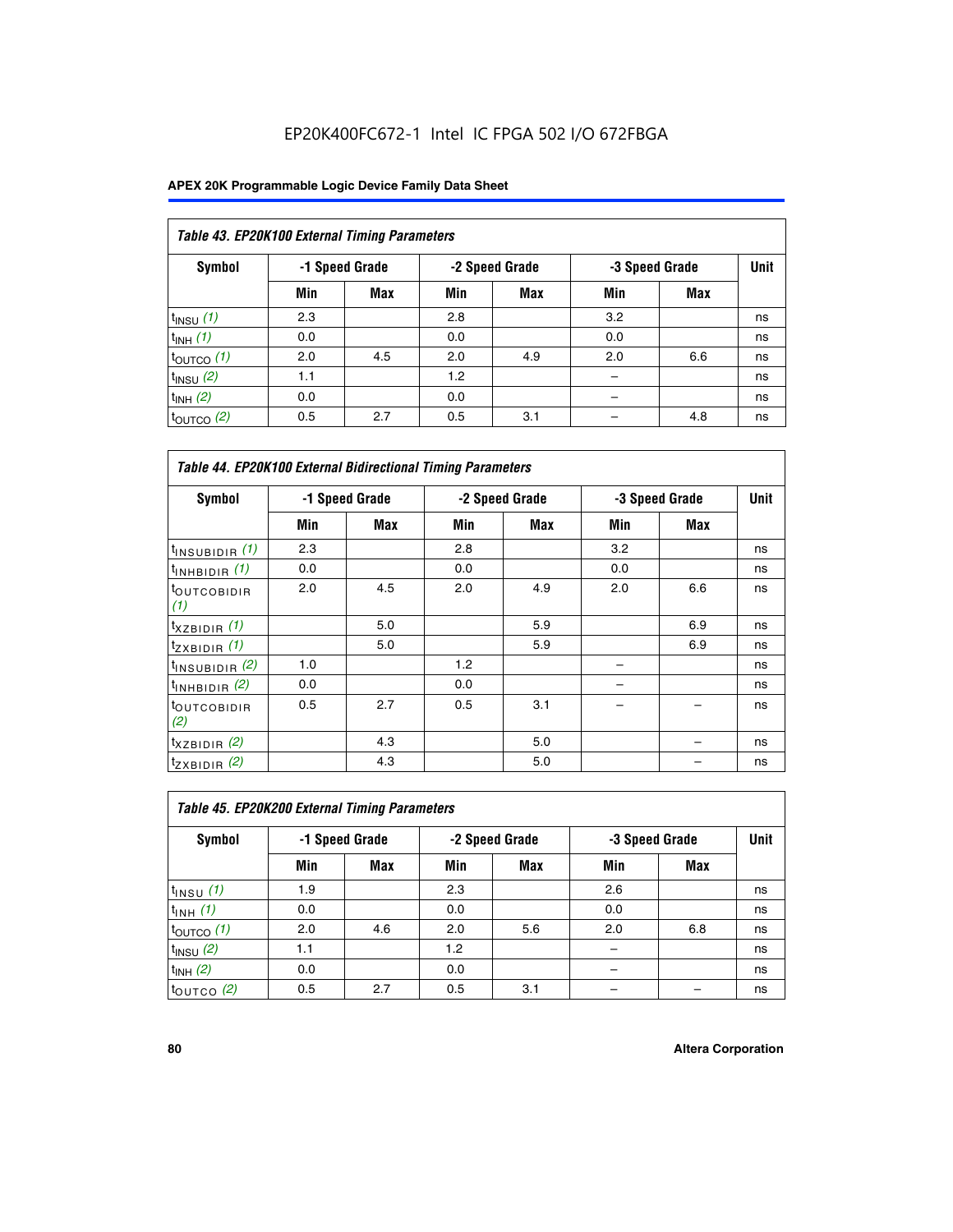| Table 46. EP20K200 External Bidirectional Timing Parameters |     |                |     |                |     |                |             |
|-------------------------------------------------------------|-----|----------------|-----|----------------|-----|----------------|-------------|
| Symbol                                                      |     | -1 Speed Grade |     | -2 Speed Grade |     | -3 Speed Grade | <b>Unit</b> |
|                                                             | Min | <b>Max</b>     | Min | Max            | Min | <b>Max</b>     |             |
| $t_{\text{INSUBIDIR}}(1)$                                   | 1.9 |                | 2.3 |                | 2.6 |                | ns          |
| $t_{INHBIDIR}$ (1)                                          | 0.0 |                | 0.0 |                | 0.0 |                | ns          |
| $t_{\text{OUTCOBIDIR}}(1)$                                  | 2.0 | 4.6            | 2.0 | 5.6            | 2.0 | 6.8            | ns          |
| $t_{XZBIDIR}$ (1)                                           |     | 5.0            |     | 5.9            |     | 6.9            | ns          |
| $t_{ZXBIDIR}$ (1)                                           |     | 5.0            |     | 5.9            |     | 6.9            | ns          |
| $t_{\text{INSUBIDIR}}(2)$                                   | 1.1 |                | 1.2 |                |     |                | ns          |
| $t_{INHBIDIR}$ (2)                                          | 0.0 |                | 0.0 |                |     |                | ns          |
| $t_{\text{OUTCOBIDIR}}(2)$                                  | 0.5 | 2.7            | 0.5 | 3.1            |     |                | ns          |
| $t_{XZBIDIR}$ $(2)$                                         |     | 4.3            |     | 5.0            |     |                | ns          |
| $t_{ZXBIDIR}$ (2)                                           |     | 4.3            |     | 5.0            |     |                | ns          |

## *Table 47. EP20K400 External Timing Parameters*

| Symbol                |     | -1 Speed Grade |     | -2 Speed Grade |     | -3 Speed Grade |    |  |
|-----------------------|-----|----------------|-----|----------------|-----|----------------|----|--|
|                       | Min | <b>Max</b>     | Min | <b>Max</b>     | Min | <b>Max</b>     |    |  |
| $t_{INSU}$ (1)        | 1.4 |                | 1.8 |                | 2.0 |                | ns |  |
| $t_{INH}$ (1)         | 0.0 |                | 0.0 |                | 0.0 |                | ns |  |
| $t_{\text{OUTCO}}(1)$ | 2.0 | 4.9            | 2.0 | 6.1            | 2.0 | 7.0            | ns |  |
| $t_{INSU}$ (2)        | 0.4 |                | 1.0 |                |     |                | ns |  |
| $t_{INH}$ (2)         | 0.0 |                | 0.0 |                | -   |                | ns |  |
| $t_{\text{OUTCO}}(2)$ | 0.5 | 3.1            | 0.5 | 4.1            |     |                | ns |  |

*Table 48. EP20K400 External Bidirectional Timing Parameters*

| Symbol                      | -1 Speed Grade |     | -2 Speed Grade |     |     | -3 Speed Grade | <b>Unit</b> |
|-----------------------------|----------------|-----|----------------|-----|-----|----------------|-------------|
|                             | Min            | Max | Min            | Max | Min | Max            |             |
| $t_{\text{INSUBIDIR}}(1)$   | 1.4            |     | 1.8            |     | 2.0 |                | ns          |
| $t_{INHBIDIR}$ (1)          | 0.0            |     | 0.0            |     | 0.0 |                | ns          |
| $t_{\text{OUTCOBIDIR}}(1)$  | 2.0            | 4.9 | 2.0            | 6.1 | 2.0 | 7.0            | ns          |
| $t_{XZBIDIR}$ (1)           |                | 7.3 |                | 8.9 |     | 10.3           | ns          |
| $t_{ZXBIDIR}$ (1)           |                | 7.3 |                | 8.9 |     | 10.3           | ns          |
| $t_{\text{INSUBIDIR}}(2)$   | 0.5            |     | 1.0            |     |     |                | ns          |
| $t_{INHBIDIR}$ (2)          | 0.0            |     | 0.0            |     |     |                | ns          |
| $t_{\text{OUTCOBIDIR}}$ (2) | 0.5            | 3.1 | 0.5            | 4.1 |     |                | ns          |
| $t_{XZBIDIR}$ (2)           |                | 6.2 |                | 7.6 |     |                | ns          |
| $t_{ZXBIDIR}$ (2)           |                | 6.2 |                | 7.6 |     |                | ns          |

#### **Altera Corporation 81**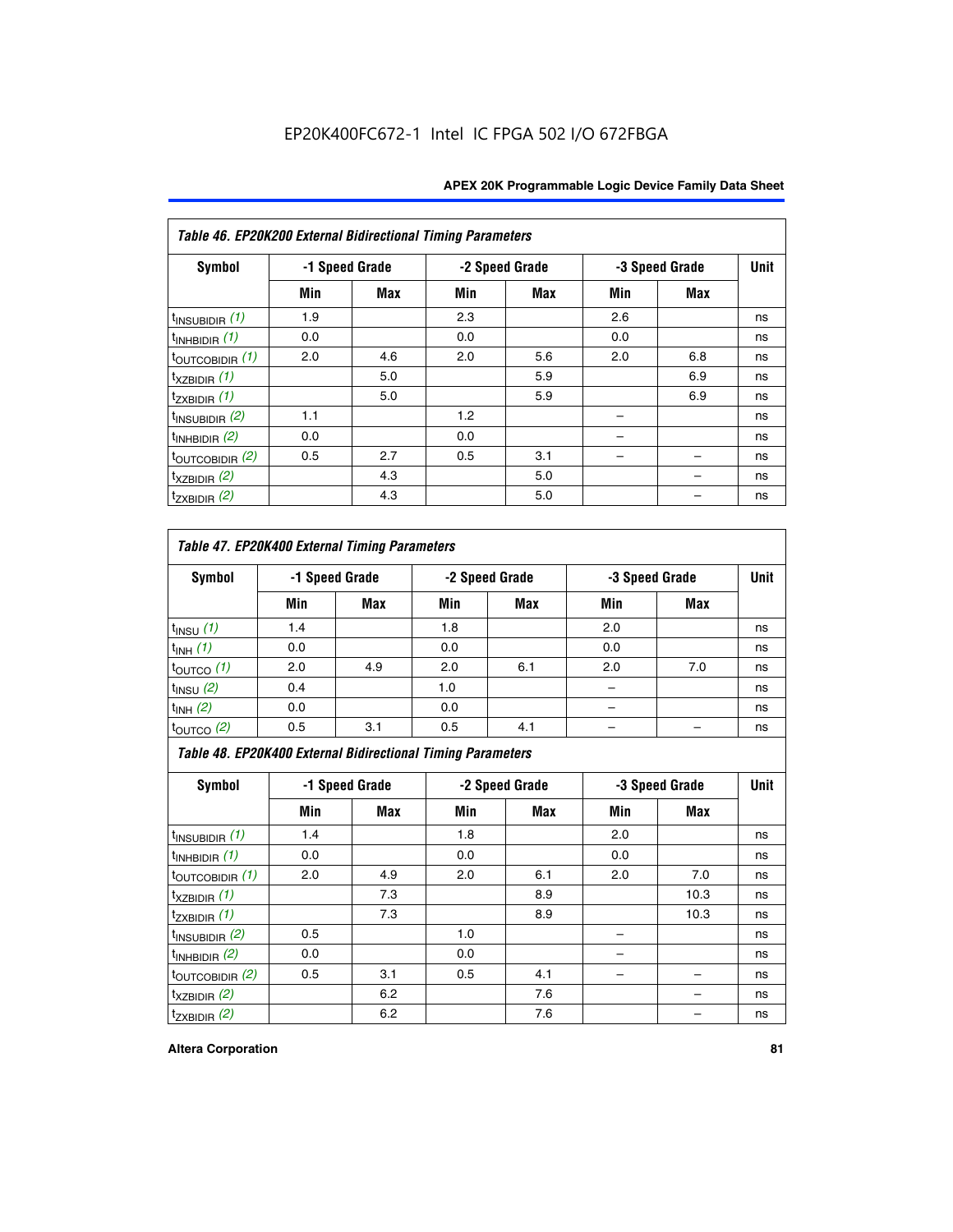#### *Notes to Tables 43 through 48:*

- (1) This parameter is measured without using ClockLock or ClockBoost circuits.
- (2) This parameter is measured using ClockLock or ClockBoost circuits.

Tables 49 through 54 describe  $f_{MAX}$  LE Timing Microparameters,  $f_{MAX}$ ESB Timing Microparameters, *f<sub>MAX</sub>* Routing Delays, Minimum Pulse Width Timing Parameters, External Timing Parameters, and External Bidirectional Timing Parameters for EP20K30E APEX 20KE devices.

|                 | Table 49. EP20K30E f <sub>MAX</sub> LE Timing Microparameters |      |      |            |      |      |    |  |  |  |  |  |
|-----------------|---------------------------------------------------------------|------|------|------------|------|------|----|--|--|--|--|--|
| <b>Symbol</b>   |                                                               | -1   |      | -2         | -3   |      |    |  |  |  |  |  |
|                 | Min                                                           | Max  | Min  | <b>Max</b> | Min  | Max  |    |  |  |  |  |  |
| $t_{\text{SU}}$ | 0.01                                                          |      | 0.02 |            | 0.02 |      | ns |  |  |  |  |  |
| $t_H$           | 0.11                                                          |      | 0.16 |            | 0.23 |      | ns |  |  |  |  |  |
| $t_{CO}$        |                                                               | 0.32 |      | 0.45       |      | 0.67 | ns |  |  |  |  |  |
| $t_{LUT}$       |                                                               | 0.85 |      | 1.20       |      | 1.77 | ns |  |  |  |  |  |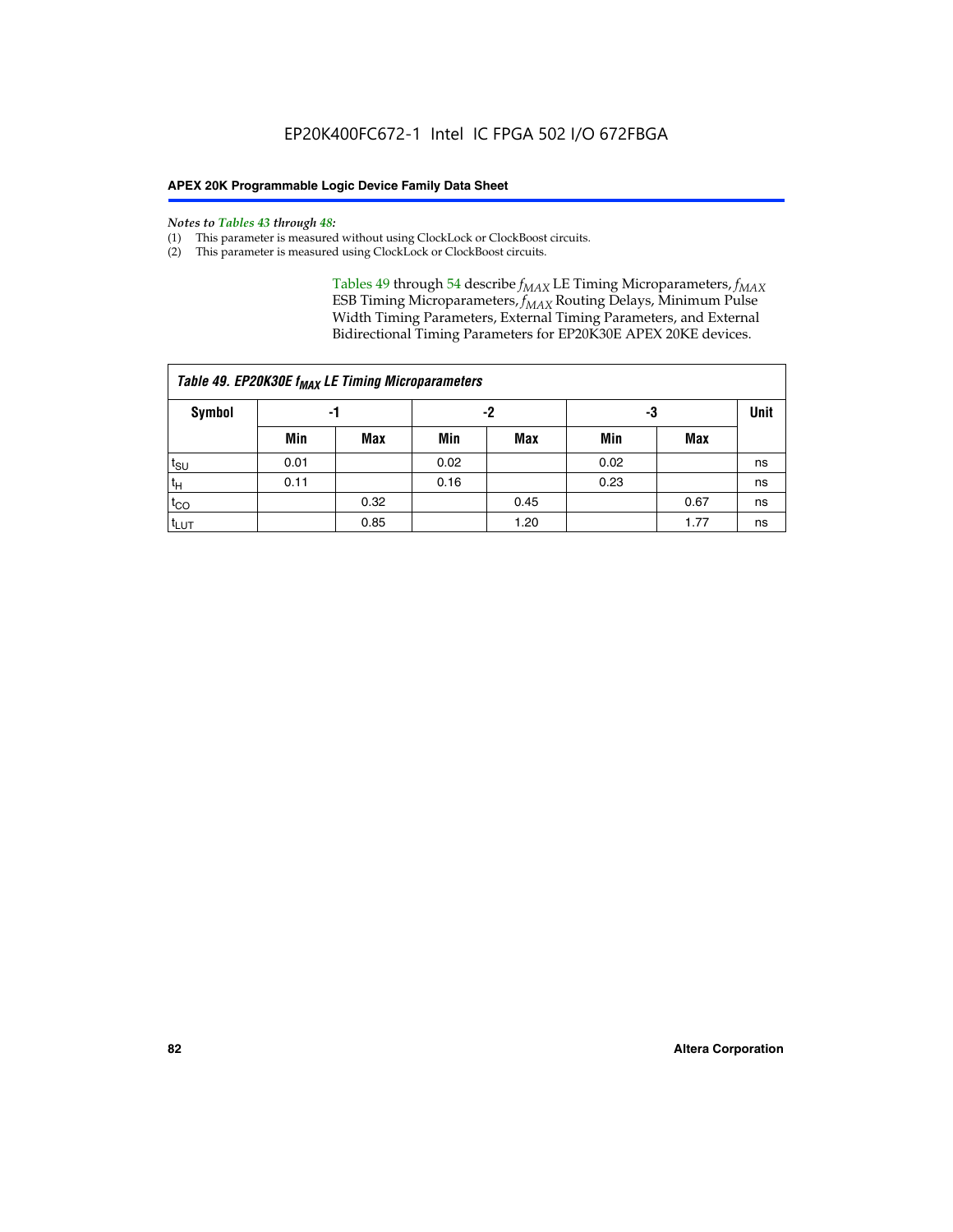| Table 50. EP20K30E f <sub>MAX</sub> ESB Timing Microparameters |      |      |      |            |      |            |             |
|----------------------------------------------------------------|------|------|------|------------|------|------------|-------------|
| <b>Symbol</b>                                                  |      | -1   |      | $-2$       |      | -3         | <b>Unit</b> |
|                                                                | Min  | Max  | Min  | <b>Max</b> | Min  | <b>Max</b> |             |
| <sup>t</sup> ESBARC                                            |      | 2.03 |      | 2.86       |      | 4.24       | ns          |
| <sup>t</sup> ESBSRC                                            |      | 2.58 |      | 3.49       |      | 5.02       | ns          |
| <sup>t</sup> ESBAWC                                            |      | 3.88 |      | 5.45       |      | 8.08       | ns          |
| t <sub>ESBSWC</sub>                                            |      | 4.08 |      | 5.35       |      | 7.48       | ns          |
| <sup>t</sup> ESBWASU                                           | 1.77 |      | 2.49 |            | 3.68 |            | ns          |
| <sup>t</sup> ESBWAH                                            | 0.00 |      | 0.00 |            | 0.00 |            | ns          |
| t <sub>ESBWDSU</sub>                                           | 1.95 |      | 2.74 |            | 4.05 |            | ns          |
| <sup>t</sup> ESBWDH                                            | 0.00 |      | 0.00 |            | 0.00 |            | ns          |
| <sup>t</sup> ESBRASU                                           | 1.96 |      | 2.75 |            | 4.07 |            | ns          |
| <sup>t</sup> ESBRAH                                            | 0.00 |      | 0.00 |            | 0.00 |            | ns          |
| <sup>t</sup> ESBWESU                                           | 1.80 |      | 2.73 |            | 4.28 |            | ns          |
| <sup>t</sup> ESBWEH                                            | 0.00 |      | 0.00 |            | 0.00 |            | ns          |
| t <sub>ESBDATASU</sub>                                         | 0.07 |      | 0.48 |            | 1.17 |            | ns          |
| <sup>t</sup> ESBDATAH                                          | 0.13 |      | 0.13 |            | 0.13 |            | ns          |
| <sup>t</sup> ESBWADDRSU                                        | 0.30 |      | 0.80 |            | 1.64 |            | ns          |
| <sup>t</sup> ESBRADDRSU                                        | 0.37 |      | 0.90 |            | 1.78 |            | ns          |
| ESBDATACO1                                                     |      | 1.11 |      | 1.32       |      | 1.67       | ns          |
| t <sub>ESBDATACO2</sub>                                        |      | 2.65 |      | 3.73       |      | 5.53       | ns          |
| <sup>t</sup> ESBDD                                             |      | 3.88 |      | 5.45       |      | 8.08       | ns          |
| t <sub>PD</sub>                                                |      | 1.91 |      | 2.69       |      | 3.98       | ns          |
| <sup>t</sup> PTERMSU                                           | 1.04 |      | 1.71 |            | 2.82 |            | ns          |
| t <sub>PTERMCO</sub>                                           |      | 1.13 |      | 1.34       |      | 1.69       | ns          |

## **Table 51. EP20K30E f<sub>MAX</sub> Routing Delays**

| Symbol      | - 1 |            | -2  |            | -3  |            | Unit |
|-------------|-----|------------|-----|------------|-----|------------|------|
|             | Min | <b>Max</b> | Min | <b>Max</b> | Min | <b>Max</b> |      |
| $t_{F1-4}$  |     | 0.24       |     | 0.27       |     | 0.31       | ns   |
| $t_{F5-20}$ |     | 1.03       |     | 1.14       |     | 1.30       | ns   |
| $t_{F20+}$  |     | 1.42       |     | 1.54       |     | 1.77       | ns   |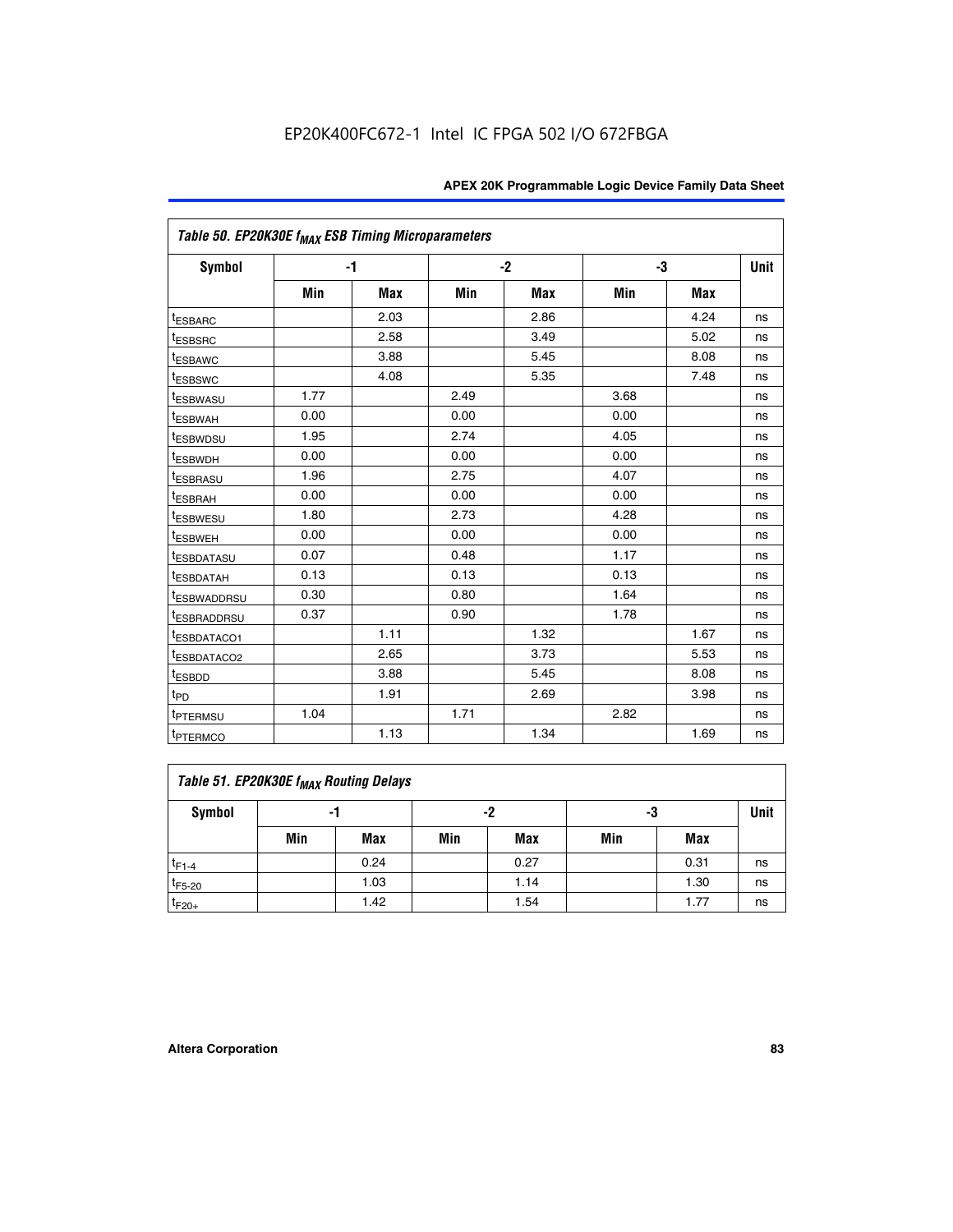## EP20K400FC672-1 Intel IC FPGA 502 I/O 672FBGA

## **APEX 20K Programmable Logic Device Family Data Sheet**

|                    | Table 52. EP20K30E Minimum Pulse Width Timing Parameters |            |      |            |      |            |             |  |  |  |  |  |
|--------------------|----------------------------------------------------------|------------|------|------------|------|------------|-------------|--|--|--|--|--|
| <b>Symbol</b>      | -1                                                       |            |      | $-2$       | -3   |            | <b>Unit</b> |  |  |  |  |  |
|                    | Min                                                      | <b>Max</b> | Min  | <b>Max</b> | Min  | <b>Max</b> |             |  |  |  |  |  |
| $t_{CH}$           | 0.55                                                     |            | 0.78 |            | 1.15 |            | ns          |  |  |  |  |  |
| $t_{CL}$           | 0.55                                                     |            | 0.78 |            | 1.15 |            | ns          |  |  |  |  |  |
| $t_{CLRP}$         | 0.22                                                     |            | 0.31 |            | 0.46 |            | ns          |  |  |  |  |  |
| <sup>t</sup> PREP  | 0.22                                                     |            | 0.31 |            | 0.46 |            | ns          |  |  |  |  |  |
| <sup>t</sup> ESBCH | 0.55                                                     |            | 0.78 |            | 1.15 |            | ns          |  |  |  |  |  |
| <sup>t</sup> ESBCL | 0.55                                                     |            | 0.78 |            | 1.15 |            | ns          |  |  |  |  |  |
| <sup>t</sup> ESBWP | 1.43                                                     |            | 2.01 |            | 2.97 |            | ns          |  |  |  |  |  |
| <sup>t</sup> ESBRP | 1.15                                                     |            | 1.62 |            | 2.39 |            | ns          |  |  |  |  |  |

| Table 53. EP20K30E External Timing Parameters |      |            |      |            |      |            |             |  |  |  |  |
|-----------------------------------------------|------|------------|------|------------|------|------------|-------------|--|--|--|--|
| <b>Symbol</b>                                 | -1   |            |      | -2         |      | -3         | <b>Unit</b> |  |  |  |  |
|                                               | Min  | <b>Max</b> | Min  | <b>Max</b> | Min  | <b>Max</b> |             |  |  |  |  |
| t <sub>INSU</sub>                             | 2.02 |            | 2.13 |            | 2.24 |            | ns          |  |  |  |  |
| $t_{\text{INH}}$                              | 0.00 |            | 0.00 |            | 0.00 |            | ns          |  |  |  |  |
| toutco                                        | 2.00 | 4.88       | 2.00 | 5.36       | 2.00 | 5.88       | ns          |  |  |  |  |
| <sup>t</sup> INSUPLL                          | 2.11 |            | 2.23 |            |      |            | ns          |  |  |  |  |
| <sup>t</sup> INHPLL                           | 0.00 |            | 0.00 |            | ٠    |            | ns          |  |  |  |  |
| <b>LOUTCOPLL</b>                              | 0.50 | 2.60       | 0.50 | 2.88       |      |            | ns          |  |  |  |  |

| Table 54. EP20K30E External Bidirectional Timing Parameters |      |      |      |      |                          |      |             |  |  |  |  |
|-------------------------------------------------------------|------|------|------|------|--------------------------|------|-------------|--|--|--|--|
| Symbol                                                      |      | -1   |      | $-2$ |                          | -3   | <b>Unit</b> |  |  |  |  |
|                                                             | Min  | Max  | Min  | Max  | Min                      | Max  |             |  |  |  |  |
| <sup>t</sup> INSUBIDIR                                      | 1.85 |      | 1.77 |      | 1.54                     |      | ns          |  |  |  |  |
| <b>INHBIDIR</b>                                             | 0.00 |      | 0.00 |      | 0.00                     |      | ns          |  |  |  |  |
| <b>LOUTCOBIDIR</b>                                          | 2.00 | 4.88 | 2.00 | 5.36 | 2.00                     | 5.88 | ns          |  |  |  |  |
| <sup>T</sup> XZBIDIR                                        |      | 7.48 |      | 8.46 |                          | 9.83 | ns          |  |  |  |  |
| <sup>t</sup> zxbidir                                        |      | 7.48 |      | 8.46 |                          | 9.83 | ns          |  |  |  |  |
| <sup>I</sup> INSUBIDIRPLL                                   | 4.12 |      | 4.24 |      | $\overline{\phantom{0}}$ |      | ns          |  |  |  |  |
| <b>INHBIDIRPLL</b>                                          | 0.00 |      | 0.00 |      |                          |      | ns          |  |  |  |  |
| <b><i>COUTCOBIDIRPLL</i></b>                                | 0.50 | 2.60 | 0.50 | 2.88 |                          |      | ns          |  |  |  |  |
| <sup>I</sup> XZBIDIRPLL                                     |      | 5.21 |      | 5.99 |                          |      | ns          |  |  |  |  |
| <sup>I</sup> ZXBIDIRPLL                                     |      | 5.21 |      | 5.99 |                          |      | ns          |  |  |  |  |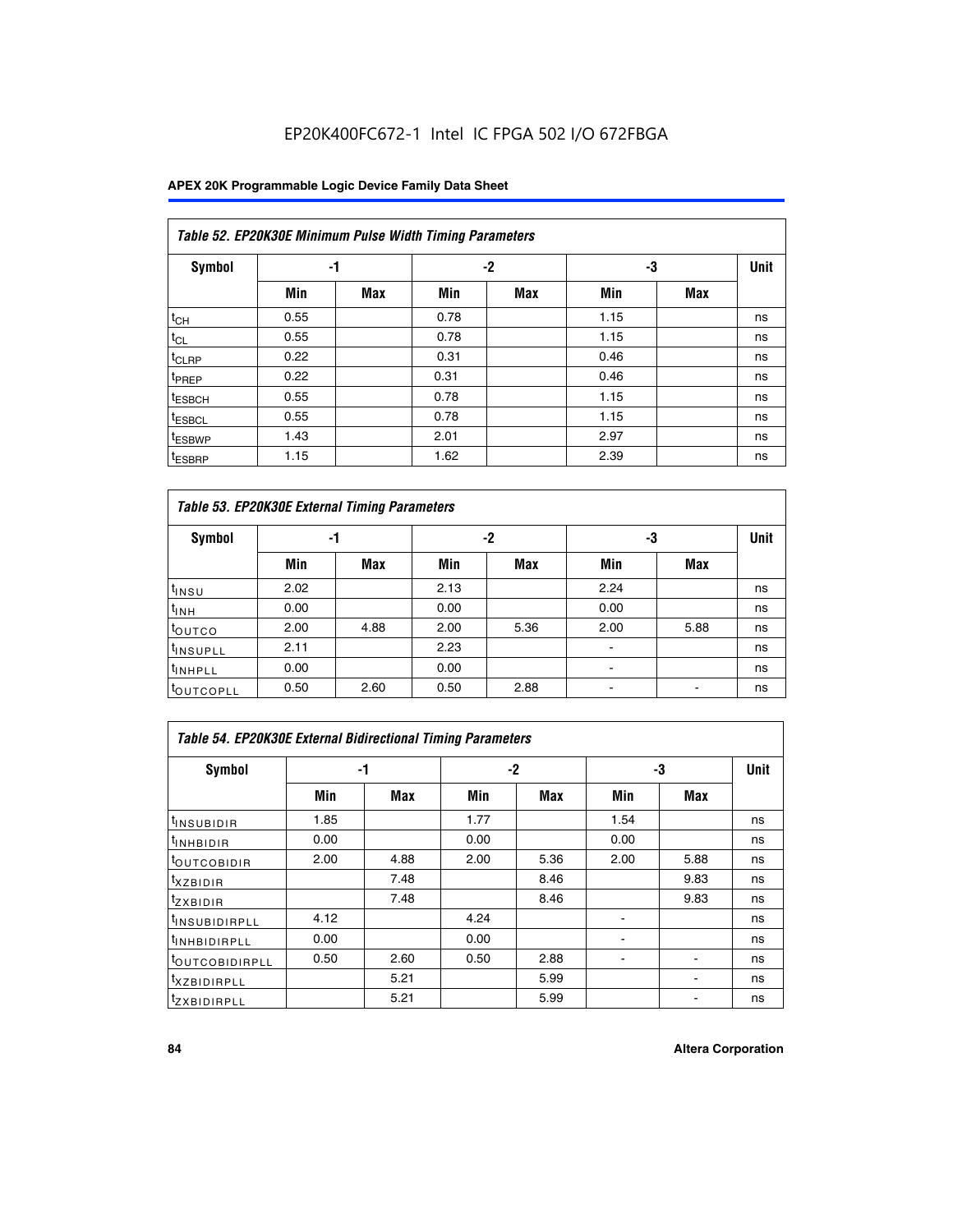Tables 55 through 60 describe *f<sub>MAX</sub>* LE Timing Microparameters, *f<sub>MAX</sub>* ESB Timing Microparameters, *f<sub>MAX</sub>* Routing Delays, Minimum Pulse Width Timing Parameters, External Timing Parameters, and External Bidirectional Timing Parameters for EP20K60E APEX 20KE devices.

| Table 55. EP20K60E f <sub>MAX</sub> LE Timing Microparameters |                |      |      |      |      |             |    |  |  |  |  |
|---------------------------------------------------------------|----------------|------|------|------|------|-------------|----|--|--|--|--|
| <b>Symbol</b>                                                 | -3<br>-2<br>-1 |      |      |      |      | <b>Unit</b> |    |  |  |  |  |
|                                                               | Min            | Max  | Min  | Max  | Min  | Max         |    |  |  |  |  |
| $t_{\text{SU}}$                                               | 0.17           |      | 0.15 |      | 0.16 |             | ns |  |  |  |  |
| $t_H$                                                         | 0.32           |      | 0.33 |      | 0.39 |             | ns |  |  |  |  |
| $t_{CO}$                                                      |                | 0.29 |      | 0.40 |      | 0.60        | ns |  |  |  |  |
| t <sub>lut</sub>                                              |                | 0.77 |      | 1.07 |      | 1.59        | ns |  |  |  |  |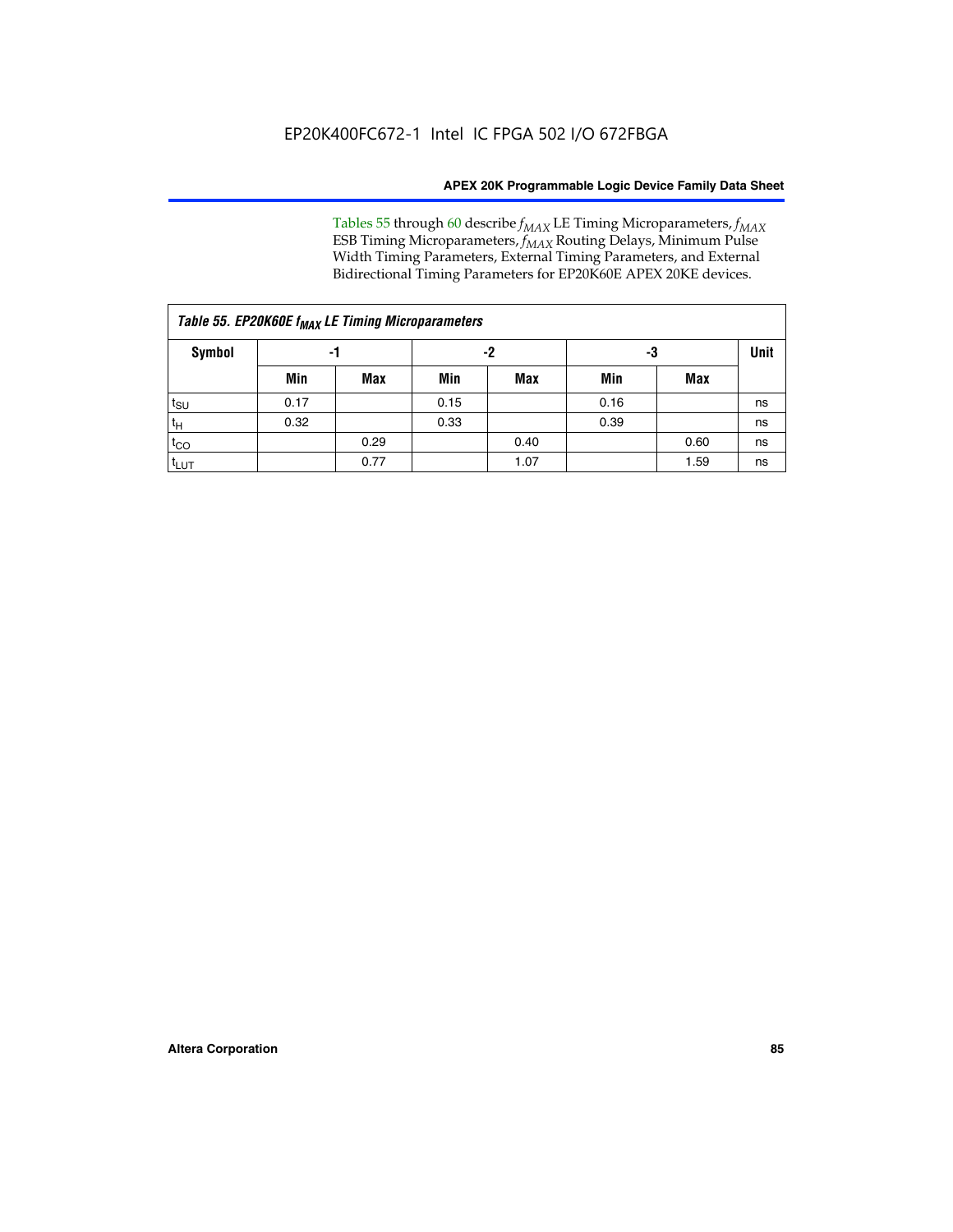| Table 56. EP20K60E f <sub>MAX</sub> ESB Timing Microparameters |      |            |      |            |      |            |             |
|----------------------------------------------------------------|------|------------|------|------------|------|------------|-------------|
| <b>Symbol</b>                                                  |      | $-1$       |      | $-2$       |      | -3         | <b>Unit</b> |
|                                                                | Min  | <b>Max</b> | Min  | <b>Max</b> | Min  | <b>Max</b> |             |
| <sup>t</sup> ESBARC                                            |      | 1.83       |      | 2.57       |      | 3.79       | ns          |
| t <sub>ESBSRC</sub>                                            |      | 2.46       |      | 3.26       |      | 4.61       | ns          |
| <sup>t</sup> ESBAWC                                            |      | 3.50       |      | 4.90       |      | 7.23       | ns          |
| <sup>t</sup> ESBSWC                                            |      | 3.77       |      | 4.90       |      | 6.79       | ns          |
| <sup>t</sup> ESBWASU                                           | 1.59 |            | 2.23 |            | 3.29 |            | ns          |
| <sup>t</sup> ESBWAH                                            | 0.00 |            | 0.00 |            | 0.00 |            | ns          |
| t <sub>ESBWDSU</sub>                                           | 1.75 |            | 2.46 |            | 3.62 |            | ns          |
| <sup>t</sup> ESBWDH                                            | 0.00 |            | 0.00 |            | 0.00 |            | ns          |
| t <sub>ESBRASU</sub>                                           | 1.76 |            | 2.47 |            | 3.64 |            | ns          |
| <sup>t</sup> ESBRAH                                            | 0.00 |            | 0.00 |            | 0.00 |            | ns          |
| t <sub>ESBWESU</sub>                                           | 1.68 |            | 2.49 |            | 3.87 |            | ns          |
| t <sub>ESBWEH</sub>                                            | 0.00 |            | 0.00 |            | 0.00 |            | ns          |
| <sup>t</sup> ESBDATASU                                         | 0.08 |            | 0.43 |            | 1.04 |            | ns          |
| t <sub>ESBDATAH</sub>                                          | 0.13 |            | 0.13 |            | 0.13 |            | ns          |
| <sup>t</sup> ESBWADDRSU                                        | 0.29 |            | 0.72 |            | 1.46 |            | ns          |
| <sup>t</sup> ESBRADDRSU                                        | 0.36 |            | 0.81 |            | 1.58 |            | ns          |
| <sup>I</sup> ESBDATACO1                                        |      | 1.06       |      | 1.24       |      | 1.55       | ns          |
| <sup>t</sup> ESBDATACO2                                        |      | 2.39       |      | 3.35       |      | 4.94       | ns          |
| <sup>t</sup> ESBDD                                             |      | 3.50       |      | 4.90       |      | 7.23       | ns          |
| t <sub>PD</sub>                                                |      | 1.72       |      | 2.41       |      | 3.56       | ns          |
| t <sub>PTERMSU</sub>                                           | 0.99 |            | 1.56 |            | 2.55 |            | ns          |
| t <sub>PTERMCO</sub>                                           |      | 1.07       |      | 1.26       |      | 1.08       | ns          |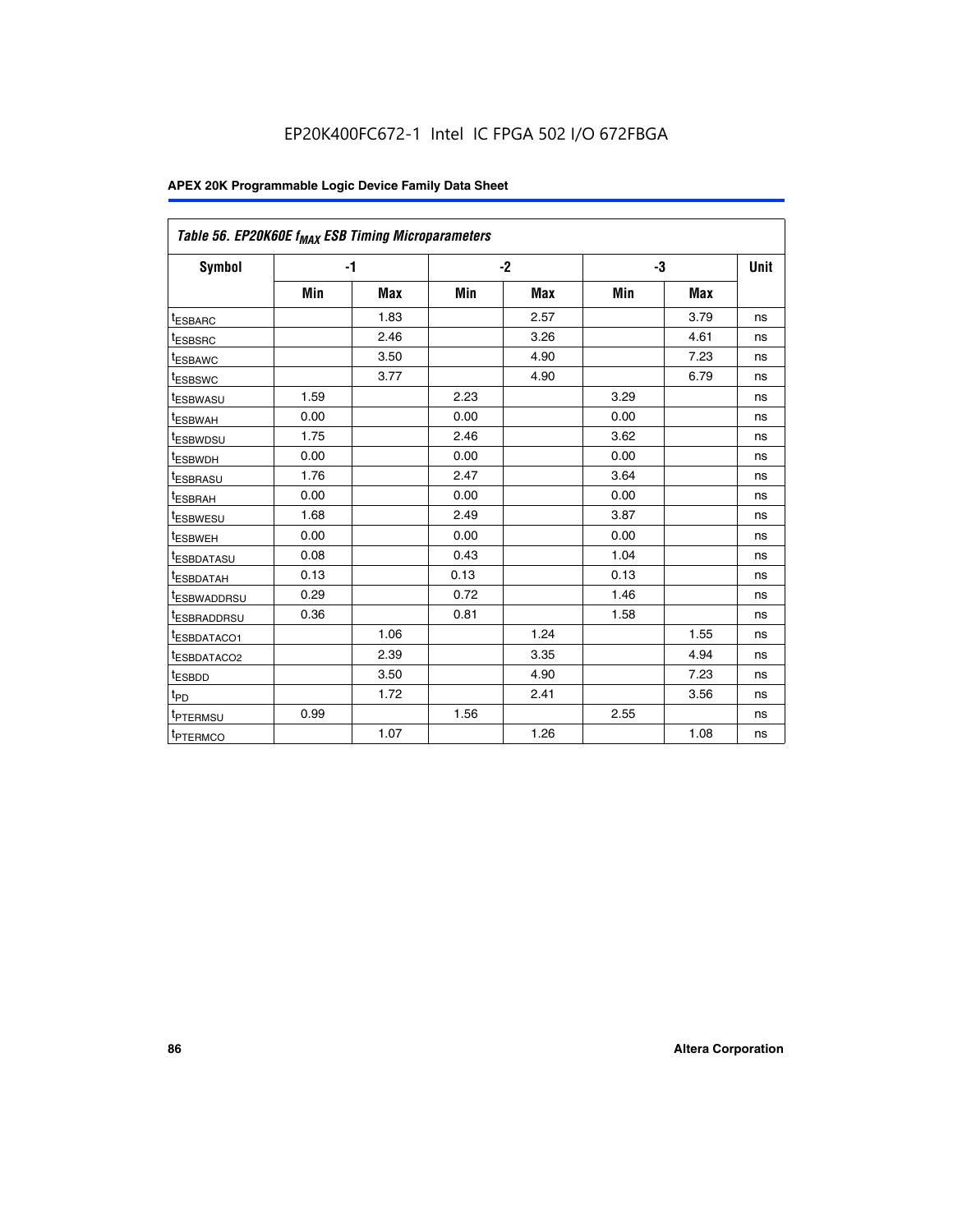## EP20K400FC672-1 Intel IC FPGA 502 I/O 672FBGA

| Table 57. EP20K60E f <sub>MAX</sub> Routing Delays |     |      |     |      |     |      |             |  |  |  |  |
|----------------------------------------------------|-----|------|-----|------|-----|------|-------------|--|--|--|--|
| Symbol                                             |     | -1   |     | -2   |     | -3   | <b>Unit</b> |  |  |  |  |
|                                                    | Min | Max  | Min | Max  | Min | Max  |             |  |  |  |  |
| $t_{F1-4}$                                         |     | 0.24 |     | 0.26 |     | 0.30 | ns          |  |  |  |  |
| $t_{F5-20}$                                        |     | 1.45 |     | 1.58 |     | 1.79 | ns          |  |  |  |  |
| $t_{F20+}$                                         |     | 1.96 |     | 2.14 |     | 2.45 | ns          |  |  |  |  |

|                    | Table 58. EP20K60E Minimum Pulse Width Timing Parameters |            |      |     |      |     |             |
|--------------------|----------------------------------------------------------|------------|------|-----|------|-----|-------------|
| Symbol             |                                                          | -1         |      | -2  |      | -3  | <b>Unit</b> |
|                    | Min                                                      | <b>Max</b> | Min  | Max | Min  | Max |             |
| $t_{CH}$           | 2.00                                                     |            | 2.50 |     | 2.75 |     | ns          |
| $t_{CL}$           | 2.00                                                     |            | 2.50 |     | 2.75 |     | ns          |
| $t_{CLRP}$         | 0.20                                                     |            | 0.28 |     | 0.41 |     | ns          |
| t <sub>PREP</sub>  | 0.20                                                     |            | 0.28 |     | 0.41 |     | ns          |
| <sup>t</sup> ESBCH | 2.00                                                     |            | 2.50 |     | 2.75 |     | ns          |
| <sup>t</sup> ESBCL | 2.00                                                     |            | 2.50 |     | 2.75 |     | ns          |
| <sup>t</sup> ESBWP | 1.29                                                     |            | 1.80 |     | 2.66 |     | ns          |
| <sup>t</sup> ESBRP | 1.04                                                     |            | 1.45 |     | 2.14 |     | ns          |

| <b>Table 59. EP20K60E External Timing Parameters</b> |      |      |      |      |      |      |      |  |  |  |  |
|------------------------------------------------------|------|------|------|------|------|------|------|--|--|--|--|
| Symbol                                               | -1   |      |      | -2   | -3   |      | Unit |  |  |  |  |
|                                                      | Min  | Max  | Min  | Max  | Min  | Max  |      |  |  |  |  |
| $t_{INSU}$                                           | 2.03 |      | 2.12 |      | 2.23 |      | ns   |  |  |  |  |
| $t_{INH}$                                            | 0.00 |      | 0.00 |      | 0.00 |      | ns   |  |  |  |  |
| toutco                                               | 2.00 | 4.84 | 2.00 | 5.31 | 2.00 | 5.81 | ns   |  |  |  |  |
| <sup>t</sup> INSUPLL                                 | 1.12 |      | 1.15 |      | ۰    |      | ns   |  |  |  |  |
| <sup>t</sup> INHPLL                                  | 0.00 |      | 0.00 |      | ۰    |      | ns   |  |  |  |  |
| toutcopll                                            | 0.50 | 3.37 | 0.50 | 3.69 |      |      | ns   |  |  |  |  |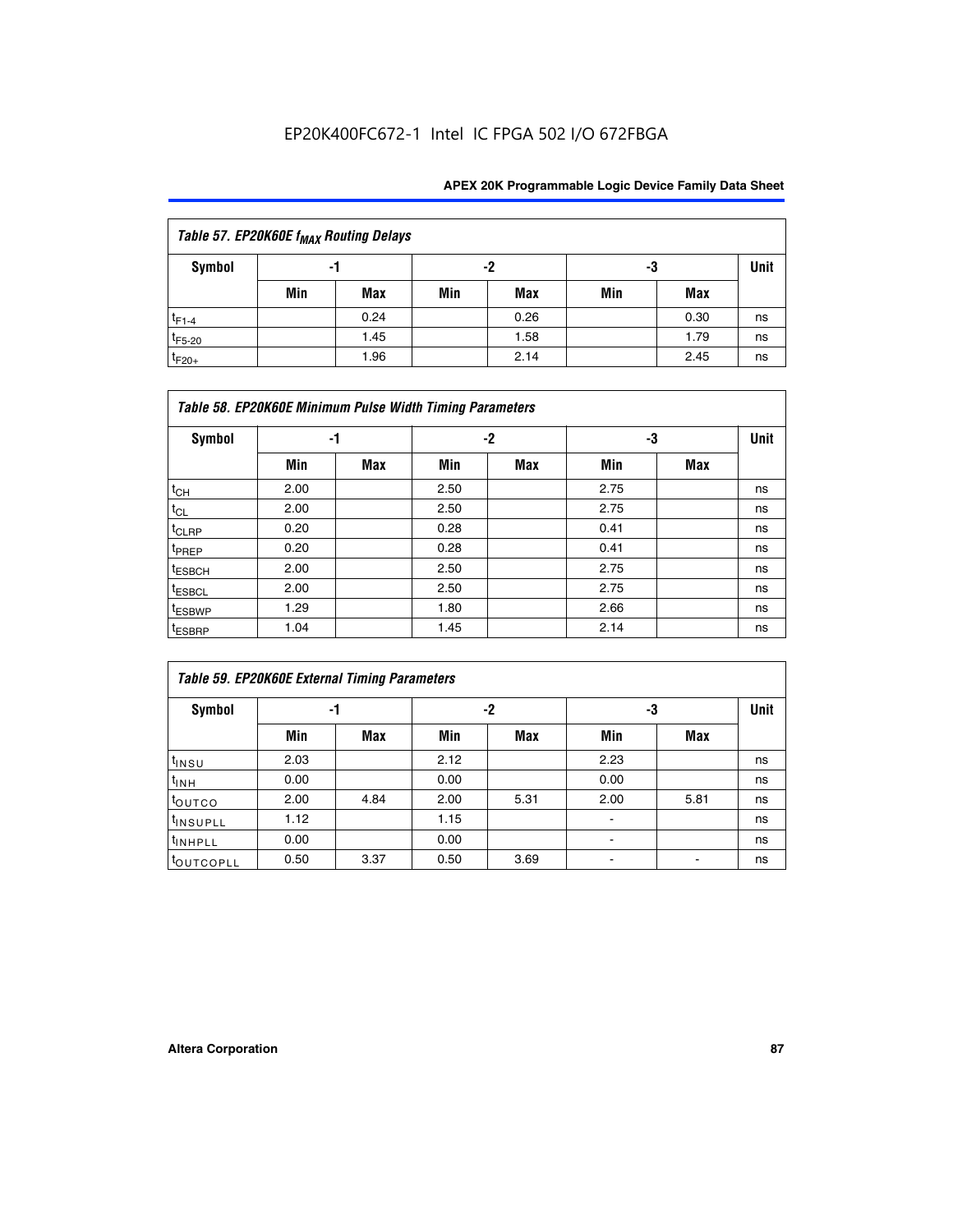| <b>Table 60. EP20K60E External Bidirectional Timing Parameters</b> |      |      |      |            |      |            |      |
|--------------------------------------------------------------------|------|------|------|------------|------|------------|------|
| Symbol                                                             | -1   |      |      | $-2$       |      | -3         | Unit |
|                                                                    | Min  | Max  | Min  | <b>Max</b> | Min  | <b>Max</b> |      |
| <sup>t</sup> INSUBIDIR                                             | 2.77 |      | 2.91 |            | 3.11 |            | ns   |
| <sup>t</sup> INHBIDIR                                              | 0.00 |      | 0.00 |            | 0.00 |            | ns   |
| <sup>t</sup> OUTCOBIDIR                                            | 2.00 | 4.84 | 2.00 | 5.31       | 2.00 | 5.81       | ns   |
| $t_{XZBIDIR}$                                                      |      | 6.47 |      | 7.44       |      | 8.65       | ns   |
| <sup>t</sup> zxbidir                                               |      | 6.47 |      | 7.44       |      | 8.65       | ns   |
| <sup>t</sup> INSUBIDIRPLL                                          | 3.44 |      | 3.24 |            |      |            | ns   |
| <sup>t</sup> INHBIDIRPLL                                           | 0.00 |      | 0.00 |            |      |            | ns   |
| <sup>t</sup> OUTCOBIDIRPLL                                         | 0.50 | 3.37 | 0.50 | 3.69       |      |            | ns   |
| <sup>t</sup> xzbidirpll                                            |      | 5.00 |      | 5.82       |      |            | ns   |
| <sup>t</sup> zxbidirpll                                            |      | 5.00 |      | 5.82       |      |            | ns   |

Tables 61 through 66 describe  $f_{MAX}$  LE Timing Microparameters, *fMAX* ESB Timing Microparameters, *fMAX* Routing Delays, Minimum Pulse Width Timing Parameters, External Timing Parameters, and External Bidirectional Timing Parameters for EP20K100E APEX 20KE devices.

| Table 61. EP20K100E f <sub>MAX</sub> LE Timing Microparameters |      |      |      |            |      |            |    |  |  |  |  |
|----------------------------------------------------------------|------|------|------|------------|------|------------|----|--|--|--|--|
| <b>Symbol</b>                                                  |      | -1   |      | -2         | -3   |            |    |  |  |  |  |
|                                                                | Min  | Max  | Min  | <b>Max</b> | Min  | <b>Max</b> |    |  |  |  |  |
| $t_{\text{SU}}$                                                | 0.25 |      | 0.25 |            | 0.25 |            | ns |  |  |  |  |
| tμ                                                             | 0.25 |      | 0.25 |            | 0.25 |            | ns |  |  |  |  |
| $t_{CO}$                                                       |      | 0.28 |      | 0.28       |      | 0.34       | ns |  |  |  |  |
| t <sub>LUT</sub>                                               |      | 0.80 |      | 0.95       |      | 1.13       | ns |  |  |  |  |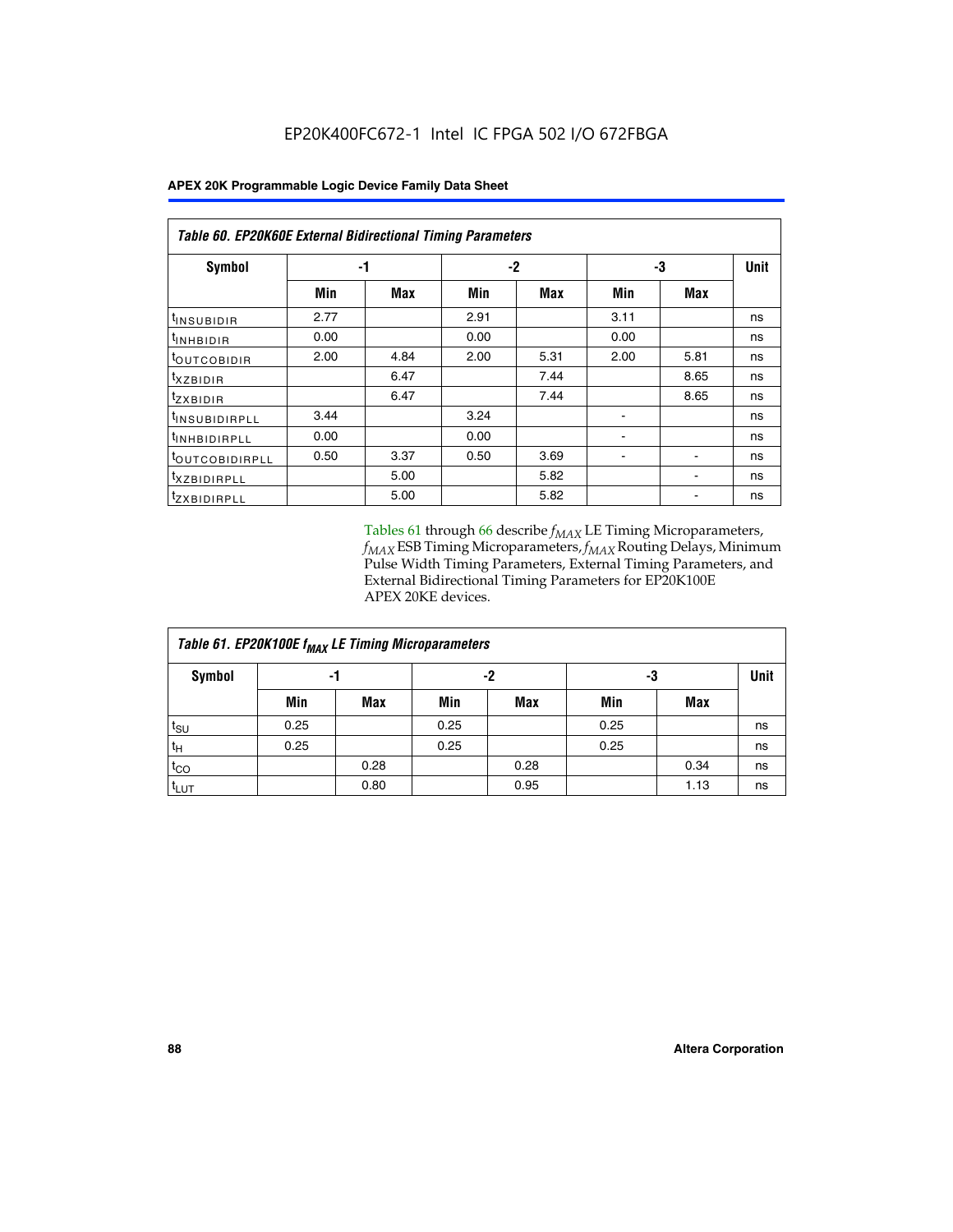| Table 62. EP20K100E f <sub>MAX</sub> ESB Timing Microparameters |         |            |         |            |         |            |             |
|-----------------------------------------------------------------|---------|------------|---------|------------|---------|------------|-------------|
| <b>Symbol</b>                                                   |         | $-1$       |         | $-2$       |         | -3         | <b>Unit</b> |
|                                                                 | Min     | <b>Max</b> | Min     | <b>Max</b> | Min     | <b>Max</b> |             |
| <sup>t</sup> ESBARC                                             |         | 1.61       |         | 1.84       |         | 1.97       | ns          |
| <sup>t</sup> ESBSRC                                             |         | 2.57       |         | 2.97       |         | 3.20       | ns          |
| <sup>t</sup> ESBAWC                                             |         | 0.52       |         | 4.09       |         | 4.39       | ns          |
| <sup>t</sup> ESBSWC                                             |         | 3.17       |         | 3.78       |         | 4.09       | ns          |
| <b><i>ESBWASU</i></b>                                           | 0.56    |            | 6.41    |            | 0.63    |            | ns          |
| <sup>t</sup> ESBWAH                                             | 0.48    |            | 0.54    |            | 0.55    |            | ns          |
| <sup>t</sup> ESBWDSU                                            | 0.71    |            | 0.80    |            | 0.81    |            | ns          |
| <sup>t</sup> ESBWDH                                             | .048    |            | 0.54    |            | 0.55    |            | ns          |
| <sup>t</sup> ESBRASU                                            | 1.57    |            | 1.75    |            | 1.87    |            | ns          |
| <sup>t</sup> ESBRAH                                             | 0.00    |            | 0.00    |            | 0.20    |            | ns          |
| t <sub>ESBWESU</sub>                                            | 1.54    |            | 1.72    |            | 1.80    |            | ns          |
| <sup>t</sup> ESBWEH                                             | 0.00    |            | 0.00    |            | 0.00    |            | ns          |
| <sup>t</sup> ESBDATASU                                          | $-0.16$ |            | $-0.20$ |            | $-0.20$ |            | ns          |
| <b>ESBDATAH</b>                                                 | 0.13    |            | 0.13    |            | 0.13    |            | ns          |
| <sup>t</sup> ESBWADDRSU                                         | 0.12    |            | 0.08    |            | 0.13    |            | ns          |
| <sup>I</sup> ESBRADDRSU                                         | 0.17    |            | 0.15    |            | 0.19    |            | ns          |
| ESBDATACO1                                                      |         | 1.20       |         | 1.39       |         | 1.52       | ns          |
| <sup>t</sup> ESBDATACO2                                         |         | 2.54       |         | 2.99       |         | 3.22       | ns          |
| t <sub>ESBDD</sub>                                              |         | 3.06       |         | 3.56       |         | 3.85       | ns          |
| t <sub>PD</sub>                                                 |         | 1.73       |         | 2.02       |         | 2.20       | ns          |
| <sup>t</sup> PTERMSU                                            | 1.11    |            | 1.26    |            | 1.38    |            | ns          |
| t <sub>PTERMCO</sub>                                            |         | 1.19       |         | 1.40       |         | 1.08       | ns          |

| Table 63. EP20K100E f <sub>MAX</sub> Routing Delays |     |      |     |            |     |      |    |  |  |  |
|-----------------------------------------------------|-----|------|-----|------------|-----|------|----|--|--|--|
| Symbol                                              |     | -1   |     | -2         |     | -3   |    |  |  |  |
|                                                     | Min | Max  | Min | <b>Max</b> | Min | Max  |    |  |  |  |
| $t_{F1-4}$                                          |     | 0.24 |     | 0.27       |     | 0.29 | ns |  |  |  |
| $t_{F5-20}$                                         |     | 1.04 |     | 1.26       |     | 1.52 | ns |  |  |  |
| $t_{F20+}$                                          |     | 1.12 |     | 1.36       |     | 1.86 | ns |  |  |  |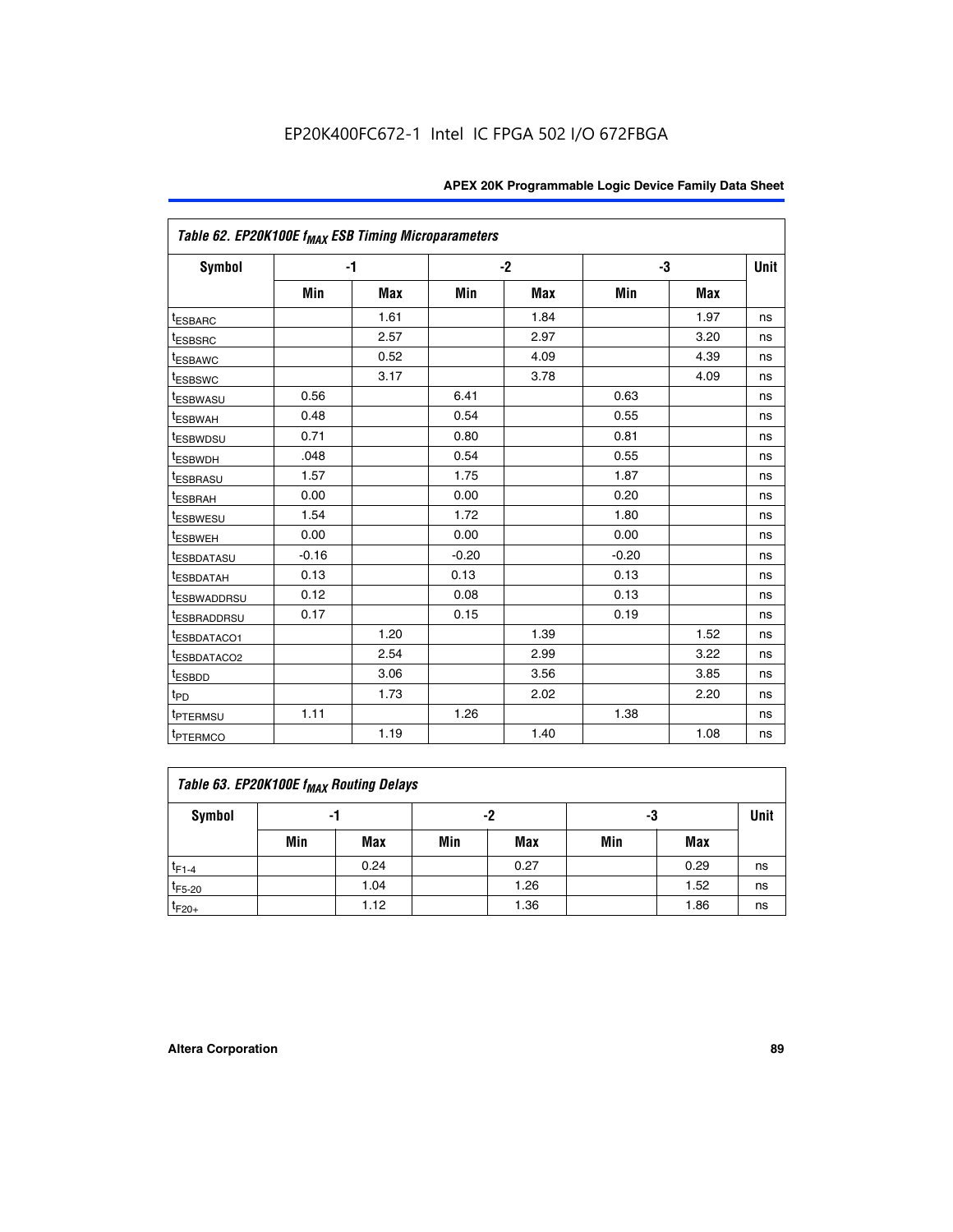## EP20K400FC672-1 Intel IC FPGA 502 I/O 672FBGA

## **APEX 20K Programmable Logic Device Family Data Sheet**

|                    | Table 64. EP20K100E Minimum Pulse Width Timing Parameters |            |      |            |      |            |             |  |  |  |  |  |  |
|--------------------|-----------------------------------------------------------|------------|------|------------|------|------------|-------------|--|--|--|--|--|--|
| <b>Symbol</b>      | -1                                                        |            |      | $-2$       | -3   |            | <b>Unit</b> |  |  |  |  |  |  |
|                    | Min                                                       | <b>Max</b> | Min  | <b>Max</b> | Min  | <b>Max</b> |             |  |  |  |  |  |  |
| $t_{CH}$           | 2.00                                                      |            | 2.00 |            | 2.00 |            | ns          |  |  |  |  |  |  |
| $t_{CL}$           | 2.00                                                      |            | 2.00 |            | 2.00 |            | ns          |  |  |  |  |  |  |
| t <sub>CLRP</sub>  | 0.20                                                      |            | 0.20 |            | 0.20 |            | ns          |  |  |  |  |  |  |
| <sup>t</sup> PREP  | 0.20                                                      |            | 0.20 |            | 0.20 |            | ns          |  |  |  |  |  |  |
| <sup>t</sup> ESBCH | 2.00                                                      |            | 2.00 |            | 2.00 |            | ns          |  |  |  |  |  |  |
| <sup>t</sup> ESBCL | 2.00                                                      |            | 2.00 |            | 2.00 |            | ns          |  |  |  |  |  |  |
| <sup>t</sup> ESBWP | 1.29                                                      |            | 1.53 |            | 1.66 |            | ns          |  |  |  |  |  |  |
| <sup>t</sup> ESBRP | 1.11                                                      |            | 1.29 |            | 1.41 |            | ns          |  |  |  |  |  |  |

|                      | Table 65. EP20K100E External Timing Parameters |            |      |            |                          |            |             |  |  |  |  |  |  |
|----------------------|------------------------------------------------|------------|------|------------|--------------------------|------------|-------------|--|--|--|--|--|--|
| <b>Symbol</b>        | -1                                             |            |      | -2         | -3                       |            | <b>Unit</b> |  |  |  |  |  |  |
|                      | Min                                            | <b>Max</b> | Min  | <b>Max</b> | Min                      | <b>Max</b> |             |  |  |  |  |  |  |
| t <sub>INSU</sub>    | 2.23                                           |            | 2.32 |            | 2.43                     |            | ns          |  |  |  |  |  |  |
| $t_{\rm INH}$        | 0.00                                           |            | 0.00 |            | 0.00                     |            | ns          |  |  |  |  |  |  |
| toutco               | 2.00                                           | 4.86       | 2.00 | 5.35       | 2.00                     | 5.84       | ns          |  |  |  |  |  |  |
| <sup>t</sup> INSUPLL | 1.58                                           |            | 1.66 |            |                          |            | ns          |  |  |  |  |  |  |
| <sup>t</sup> INHPLL  | 0.00                                           |            | 0.00 |            | $\overline{\phantom{a}}$ |            | ns          |  |  |  |  |  |  |
| <b>LOUTCOPLL</b>     | 0.50                                           | 2.96       | 0.50 | 3.29       | -                        |            | ns          |  |  |  |  |  |  |

| <b>Table 66. EP20K100E External Bidirectional Timing Parameters</b> |      |      |      |      |                |      |      |  |  |  |
|---------------------------------------------------------------------|------|------|------|------|----------------|------|------|--|--|--|
| Symbol                                                              |      | -1   |      | $-2$ | -3             |      | Unit |  |  |  |
|                                                                     | Min  | Max  | Min  | Max  | Min            | Max  |      |  |  |  |
| <sup>t</sup> INSUBIDIR                                              | 2.74 |      | 2.96 |      | 3.19           |      | ns   |  |  |  |
| <b>TINHBIDIR</b>                                                    | 0.00 |      | 0.00 |      | 0.00           |      | ns   |  |  |  |
| <b>LOUTCOBIDIR</b>                                                  | 2.00 | 4.86 | 2.00 | 5.35 | 2.00           | 5.84 | ns   |  |  |  |
| <sup>T</sup> XZBIDIR                                                |      | 5.00 |      | 5.48 |                | 5.89 | ns   |  |  |  |
| <sup>T</sup> ZXBIDIR                                                |      | 5.00 |      | 5.48 |                | 5.89 | ns   |  |  |  |
| <sup>t</sup> INSUBIDIRPLL                                           | 4.64 |      | 5.03 |      |                |      | ns   |  |  |  |
| <sup>I</sup> INHBIDIRPLL                                            | 0.00 |      | 0.00 |      | $\blacksquare$ |      | ns   |  |  |  |
| <b><i>LOUTCOBIDIRPLL</i></b>                                        | 0.50 | 2.96 | 0.50 | 3.29 |                |      | ns   |  |  |  |
| <sup>T</sup> XZBIDIRPLL                                             |      | 3.10 |      | 3.42 |                |      | ns   |  |  |  |
| <sup>I</sup> ZXBIDIRPLL                                             |      | 3.10 |      | 3.42 |                |      | ns   |  |  |  |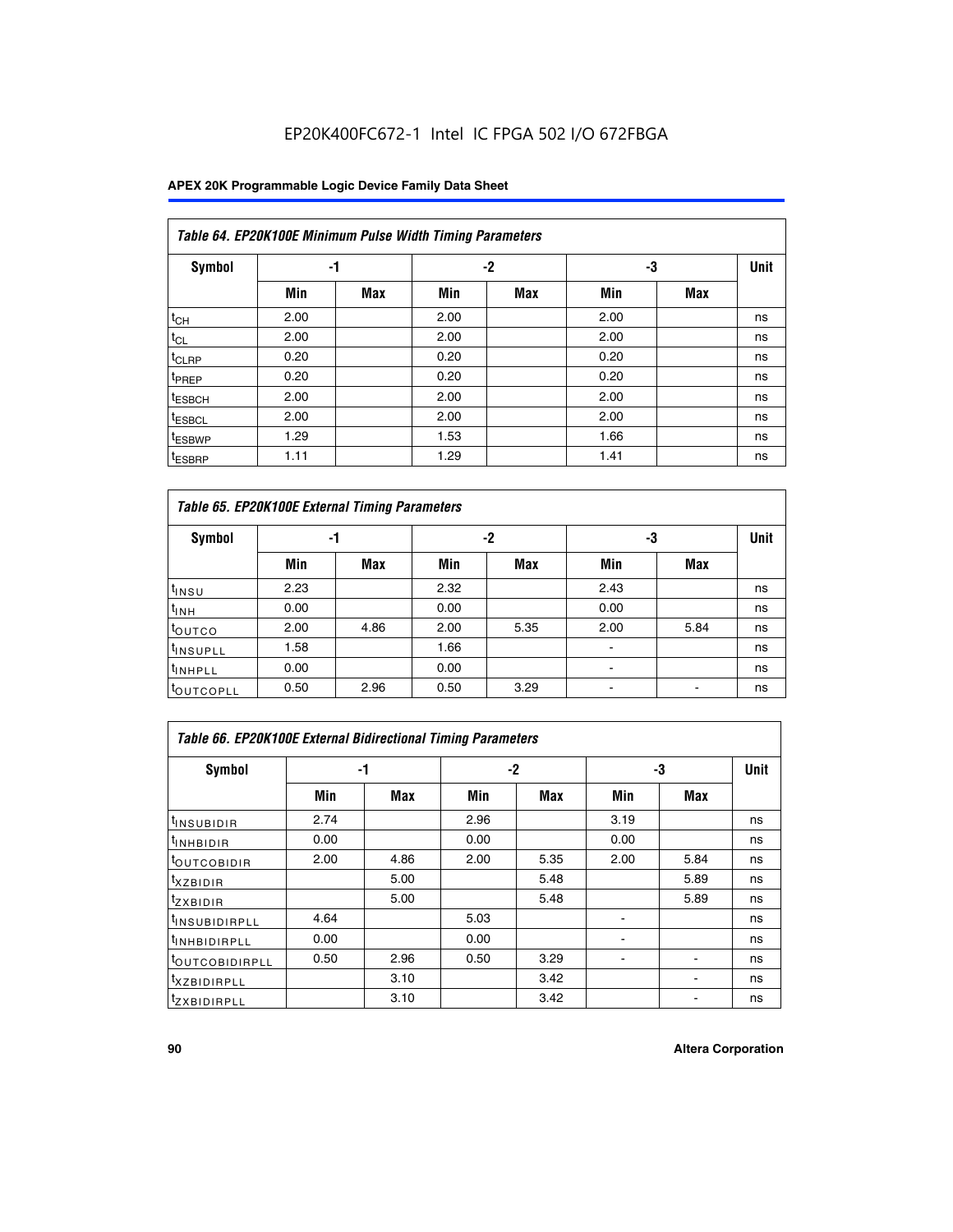Tables 67 through 72 describe *f<sub>MAX</sub>* LE Timing Microparameters, *f<sub>MAX</sub>* ESB Timing Microparameters, *f<sub>MAX</sub>* Routing Delays, Minimum Pulse Width Timing Parameters, External Timing Parameters, and External Bidirectional Timing Parameters for EP20K160E APEX 20KE devices.

| Table 67. EP20K160E f <sub>MAX</sub> LE Timing Microparameters |      |            |      |            |      |      |    |  |  |  |
|----------------------------------------------------------------|------|------------|------|------------|------|------|----|--|--|--|
| Symbol                                                         | -1   |            |      | -2         |      | -3   |    |  |  |  |
|                                                                | Min  | <b>Max</b> | Min  | <b>Max</b> | Min  | Max  |    |  |  |  |
| $t_{\text{SU}}$                                                | 0.22 |            | 0.24 |            | 0.26 |      | ns |  |  |  |
| $t_H$                                                          | 0.22 |            | 0.24 |            | 0.26 |      | ns |  |  |  |
| $t_{CO}$                                                       |      | 0.25       |      | 0.31       |      | 0.35 | ns |  |  |  |
| t <sub>lut</sub>                                               |      | 0.69       |      | 0.88       |      | 1.12 | ns |  |  |  |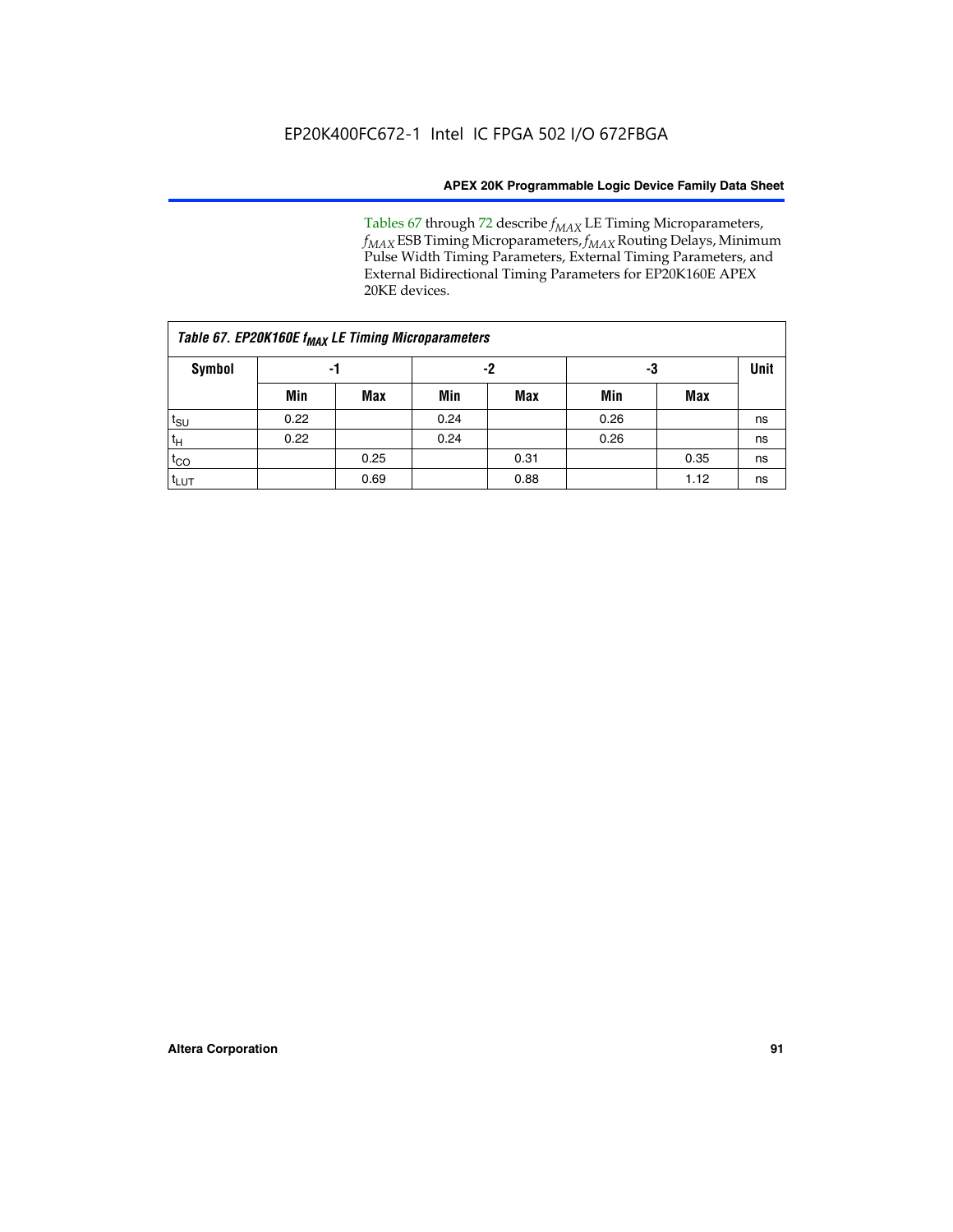| Table 68. EP20K160E f <sub>MAX</sub> ESB Timing Microparameters |         |            |         |            |      |      |      |
|-----------------------------------------------------------------|---------|------------|---------|------------|------|------|------|
| <b>Symbol</b>                                                   |         | $-1$       |         | $-2$       |      | -3   | Unit |
|                                                                 | Min     | <b>Max</b> | Min     | <b>Max</b> | Min  | Max  |      |
| <sup>I</sup> ESBARC                                             |         | 1.65       |         | 2.02       |      | 2.11 | ns   |
| t <sub>ESBSRC</sub>                                             |         | 2.21       |         | 2.70       |      | 3.11 | ns   |
| <sup>t</sup> ESBAWC                                             |         | 3.04       |         | 3.79       |      | 4.42 | ns   |
| t <sub>ESBSWC</sub>                                             |         | 2.81       |         | 3.56       |      | 4.10 | ns   |
| t <sub>ESBWASU</sub>                                            | 0.54    |            | 0.66    |            | 0.73 |      | ns   |
| t <sub>ESBWAH</sub>                                             | 0.36    |            | 0.45    |            | 0.47 |      | ns   |
| t <sub>ESBWDSU</sub>                                            | 0.68    |            | 0.81    |            | 0.94 |      | ns   |
| <sup>t</sup> ESBWDH                                             | 0.36    |            | 0.45    |            | 0.47 |      | ns   |
| t <sub>ESBRASU</sub>                                            | 1.58    |            | 1.87    |            | 2.06 |      | ns   |
| t <sub>ESBRAH</sub>                                             | 0.00    |            | 0.00    |            | 0.01 |      | ns   |
| <sup>t</sup> ESBWESU                                            | 1.41    |            | 1.71    |            | 2.00 |      | ns   |
| t <sub>ESBWEH</sub>                                             | 0.00    |            | 0.00    |            | 0.00 |      | ns   |
| <sup>t</sup> ESBDATASU                                          | $-0.02$ |            | $-0.03$ |            | 0.09 |      | ns   |
| t <sub>esbdatah</sub>                                           | 0.13    |            | 0.13    |            | 0.13 |      | ns   |
| <sup>t</sup> ESBWADDRSU                                         | 0.14    |            | 0.17    |            | 0.35 |      | ns   |
| <sup>t</sup> ESBRADDRSU                                         | 0.21    |            | 0.27    |            | 0.43 |      | ns   |
| <sup>t</sup> ESBDATACO1                                         |         | 1.04       |         | 1.30       |      | 1.46 | ns   |
| <sup>t</sup> ESBDATACO2                                         |         | 2.15       |         | 2.70       |      | 3.16 | ns   |
| t <sub>ESBDD</sub>                                              |         | 2.69       |         | 3.35       |      | 3.97 | ns   |
| t <sub>PD</sub>                                                 |         | 1.55       |         | 1.93       |      | 2.29 | ns   |
| <sup>t</sup> PTERMSU                                            | 1.01    |            | 1.23    |            | 1.52 |      | ns   |
| t <sub>PTERMCO</sub>                                            |         | 1.06       |         | 1.32       |      | 1.04 | ns   |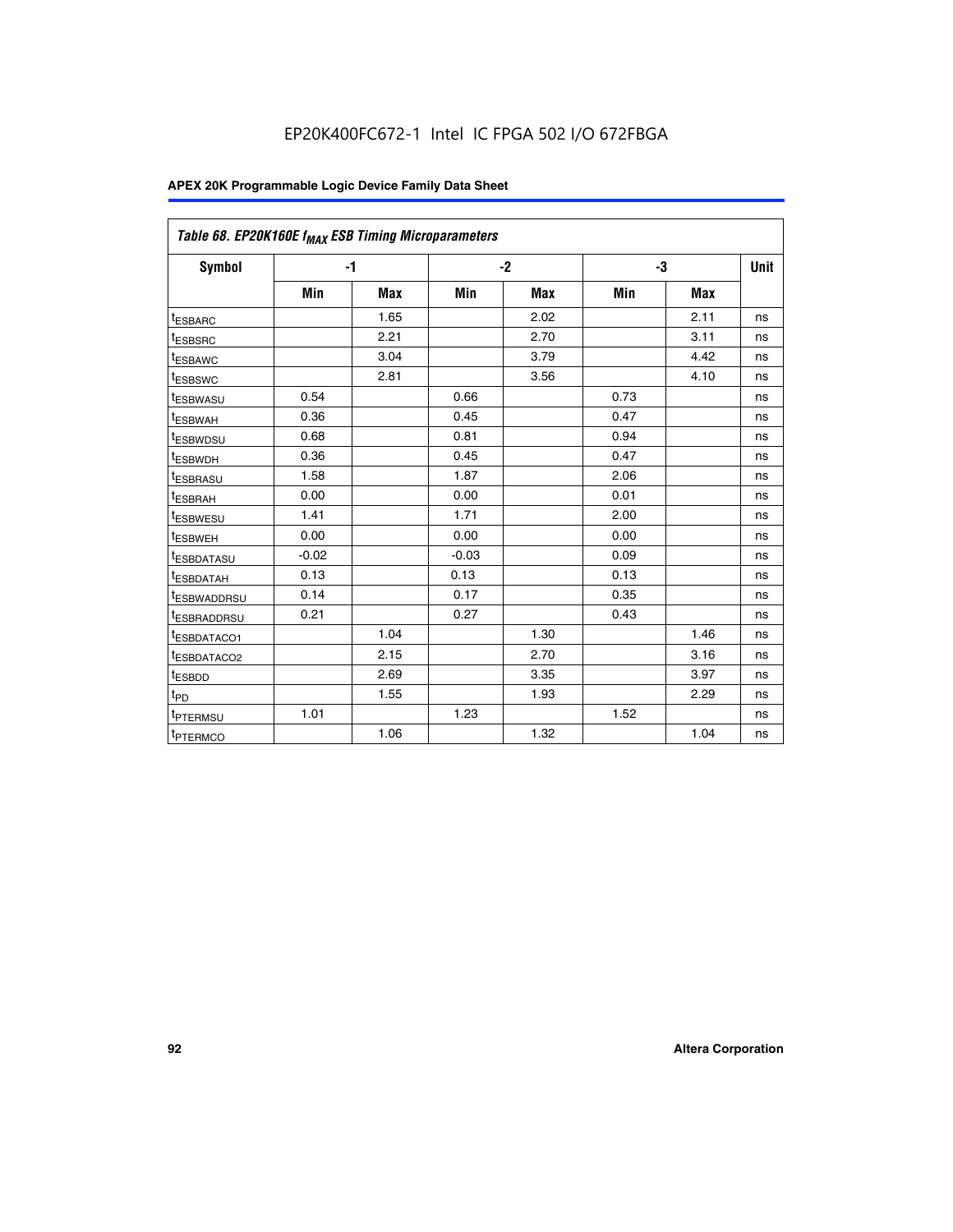## EP20K400FC672-1 Intel IC FPGA 502 I/O 672FBGA

| Table 69. EP20K160E f <sub>MAX</sub> Routing Delays |     |            |     |      |     |      |      |  |  |  |
|-----------------------------------------------------|-----|------------|-----|------|-----|------|------|--|--|--|
| Symbol                                              | -1  |            |     | -2   | -3  |      | Unit |  |  |  |
|                                                     | Min | <b>Max</b> | Min | Max  | Min | Max  |      |  |  |  |
| $t_{F1-4}$                                          |     | 0.25       |     | 0.26 |     | 0.28 | ns   |  |  |  |
| $t_{F5-20}$                                         |     | 1.00       |     | 1.18 |     | 1.35 | ns   |  |  |  |
| $t_{F20+}$                                          |     | 1.95       |     | 2.19 |     | 2.30 | ns   |  |  |  |

| Table 70. EP20K160E Minimum Pulse Width Timing Parameters |      |     |      |      |      |     |             |  |  |  |  |
|-----------------------------------------------------------|------|-----|------|------|------|-----|-------------|--|--|--|--|
| Symbol                                                    |      | -1  |      | $-2$ |      | -3  | <b>Unit</b> |  |  |  |  |
|                                                           | Min  | Max | Min  | Max  | Min  | Max |             |  |  |  |  |
| $t_{CH}$                                                  | 1.34 |     | 1.43 |      | 1.55 |     | ns          |  |  |  |  |
| $t_{CL}$                                                  | 1.34 |     | 1.43 |      | 1.55 |     | ns          |  |  |  |  |
| $t_{CLRP}$                                                | 0.18 |     | 0.19 |      | 0.21 |     | ns          |  |  |  |  |
| t <sub>PREP</sub>                                         | 0.18 |     | 0.19 |      | 0.21 |     | ns          |  |  |  |  |
| <sup>t</sup> ESBCH                                        | 1.34 |     | 1.43 |      | 1.55 |     | ns          |  |  |  |  |
| <sup>t</sup> ESBCL                                        | 1.34 |     | 1.43 |      | 1.55 |     | ns          |  |  |  |  |
| <sup>t</sup> ESBWP                                        | 1.15 |     | 1.45 |      | 1.73 |     | ns          |  |  |  |  |
| <sup>t</sup> ESBRP                                        | 0.93 |     | 1.15 |      | 1.38 |     | ns          |  |  |  |  |

| Table 71. EP20K160E External Timing Parameters |      |      |      |      |                |      |      |  |  |  |  |
|------------------------------------------------|------|------|------|------|----------------|------|------|--|--|--|--|
| Symbol                                         | -1   |      |      | -2   | -3             |      | Unit |  |  |  |  |
|                                                | Min  | Max  | Min  | Max  | Min            | Max  |      |  |  |  |  |
| $t_{INSU}$                                     | 2.23 |      | 2.34 |      | 2.47           |      | ns   |  |  |  |  |
| $t_{INH}$                                      | 0.00 |      | 0.00 |      | 0.00           |      | ns   |  |  |  |  |
| toutco                                         | 2.00 | 5.07 | 2.00 | 5.59 | 2.00           | 6.13 | ns   |  |  |  |  |
| <sup>t</sup> INSUPLL                           | 2.12 |      | 2.07 |      | $\blacksquare$ |      | ns   |  |  |  |  |
| <sup>t</sup> INHPLL                            | 0.00 |      | 0.00 |      | ۰              |      | ns   |  |  |  |  |
| toutcopll                                      | 0.50 | 3.00 | 0.50 | 3.35 |                |      | ns   |  |  |  |  |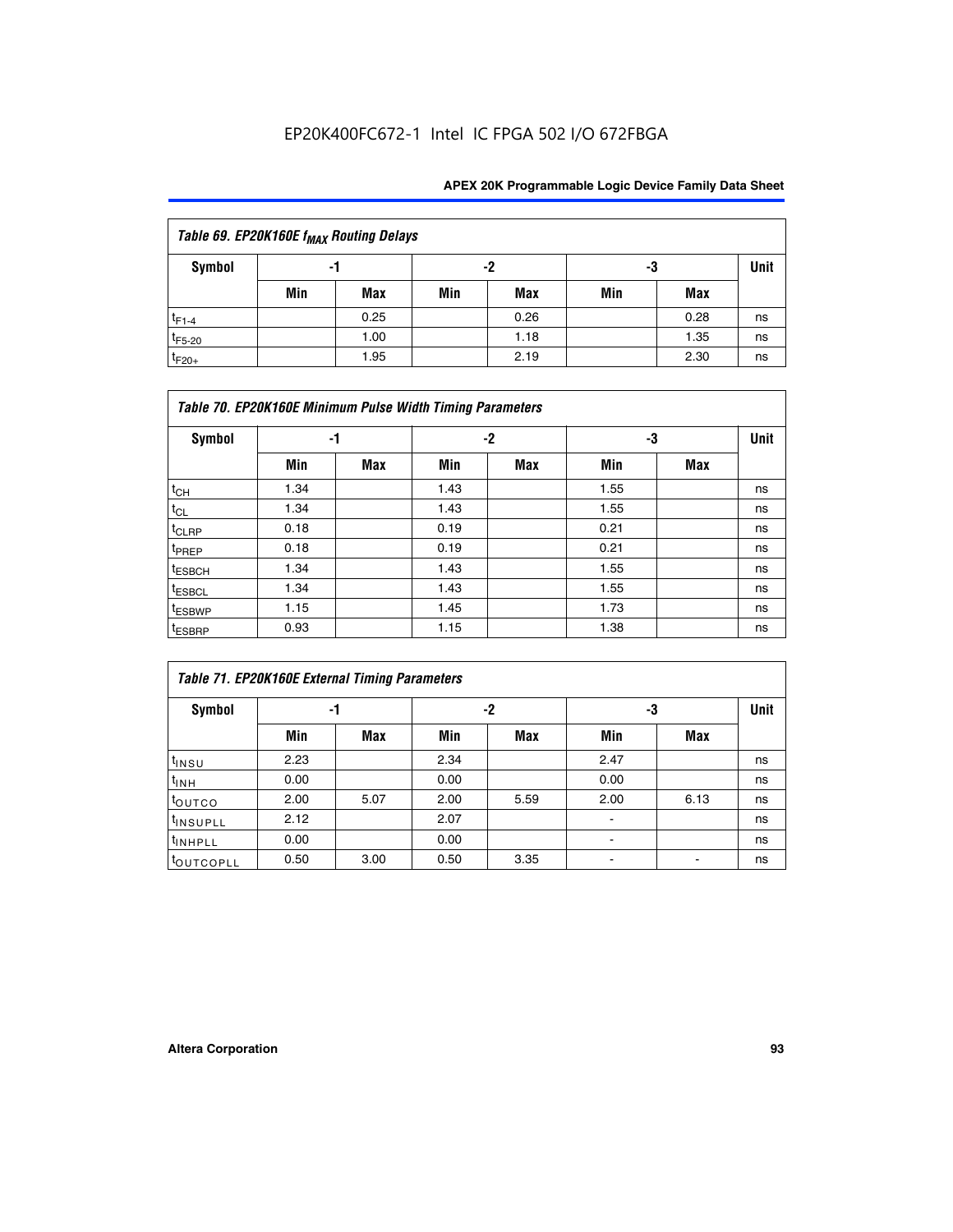|  |  |  | <b>APEX 20K Programmable Logic Device Family Data Sheet</b> |
|--|--|--|-------------------------------------------------------------|
|--|--|--|-------------------------------------------------------------|

|                                | Table 72. EP20K160E External Bidirectional Timing Parameters |      |      |      |      |             |    |  |  |  |  |
|--------------------------------|--------------------------------------------------------------|------|------|------|------|-------------|----|--|--|--|--|
| Symbol                         |                                                              | -1   |      | $-2$ | -3   | <b>Unit</b> |    |  |  |  |  |
|                                | Min                                                          | Max  | Min  | Max  | Min  | Max         |    |  |  |  |  |
| <sup>t</sup> INSUB <u>IDIR</u> | 2.86                                                         |      | 3.24 |      | 3.54 |             | ns |  |  |  |  |
| <b>UNHBIDIR</b>                | 0.00                                                         |      | 0.00 |      | 0.00 |             | ns |  |  |  |  |
| <b>LOUTCOBIDIR</b>             | 2.00                                                         | 5.07 | 2.00 | 5.59 | 2.00 | 6.13        | ns |  |  |  |  |
| KZBIDIR                        |                                                              | 7.43 |      | 8.23 |      | 8.58        | ns |  |  |  |  |
| <sup>t</sup> zxbidir           |                                                              | 7.43 |      | 8.23 |      | 8.58        | ns |  |  |  |  |
| <sup>t</sup> INSUBIDIRPLL      | 4.93                                                         |      | 5.48 |      |      |             | ns |  |  |  |  |
| <sup>I</sup> INHBIDIRPLL       | 0.00                                                         |      | 0.00 |      | ۰    |             | ns |  |  |  |  |
| <b><i>LOUTCOBIDIRPLL</i></b>   | 0.50                                                         | 3.00 | 0.50 | 3.35 |      |             | ns |  |  |  |  |
| <sup>T</sup> XZBIDIRPLL        |                                                              | 5.36 |      | 5.99 |      |             | ns |  |  |  |  |
| <sup>t</sup> ZXBIDIRPLL        |                                                              | 5.36 |      | 5.99 |      |             | ns |  |  |  |  |

Tables 73 through 78 describe  $f_{MAX}$  LE Timing Microparameters,  $f_{MAX}$ ESB Timing Microparameters, *f<sub>MAX</sub>* Routing Delays, Minimum Pulse Width Timing Parameters, External Timing Parameters, and External Bidirectional Timing Parameters for EP20K200E APEX 20KE devices.

| Table 73. EP20K200E f <sub>MAX</sub> LE Timing Microparameters |      |      |      |            |      |      |    |  |  |  |  |
|----------------------------------------------------------------|------|------|------|------------|------|------|----|--|--|--|--|
| <b>Symbol</b>                                                  | -1   |      |      | -2         |      | -3   |    |  |  |  |  |
|                                                                | Min  | Max  | Min  | <b>Max</b> | Min  | Max  |    |  |  |  |  |
| t <sub>SU</sub>                                                | 0.23 |      | 0.24 |            | 0.26 |      | ns |  |  |  |  |
| tμ                                                             | 0.23 |      | 0.24 |            | 0.26 |      | ns |  |  |  |  |
| $t_{CO}$                                                       |      | 0.26 |      | 0.31       |      | 0.36 | ns |  |  |  |  |
| t <sub>LUT</sub>                                               |      | 0.70 |      | 0.90       |      | 1.14 | ns |  |  |  |  |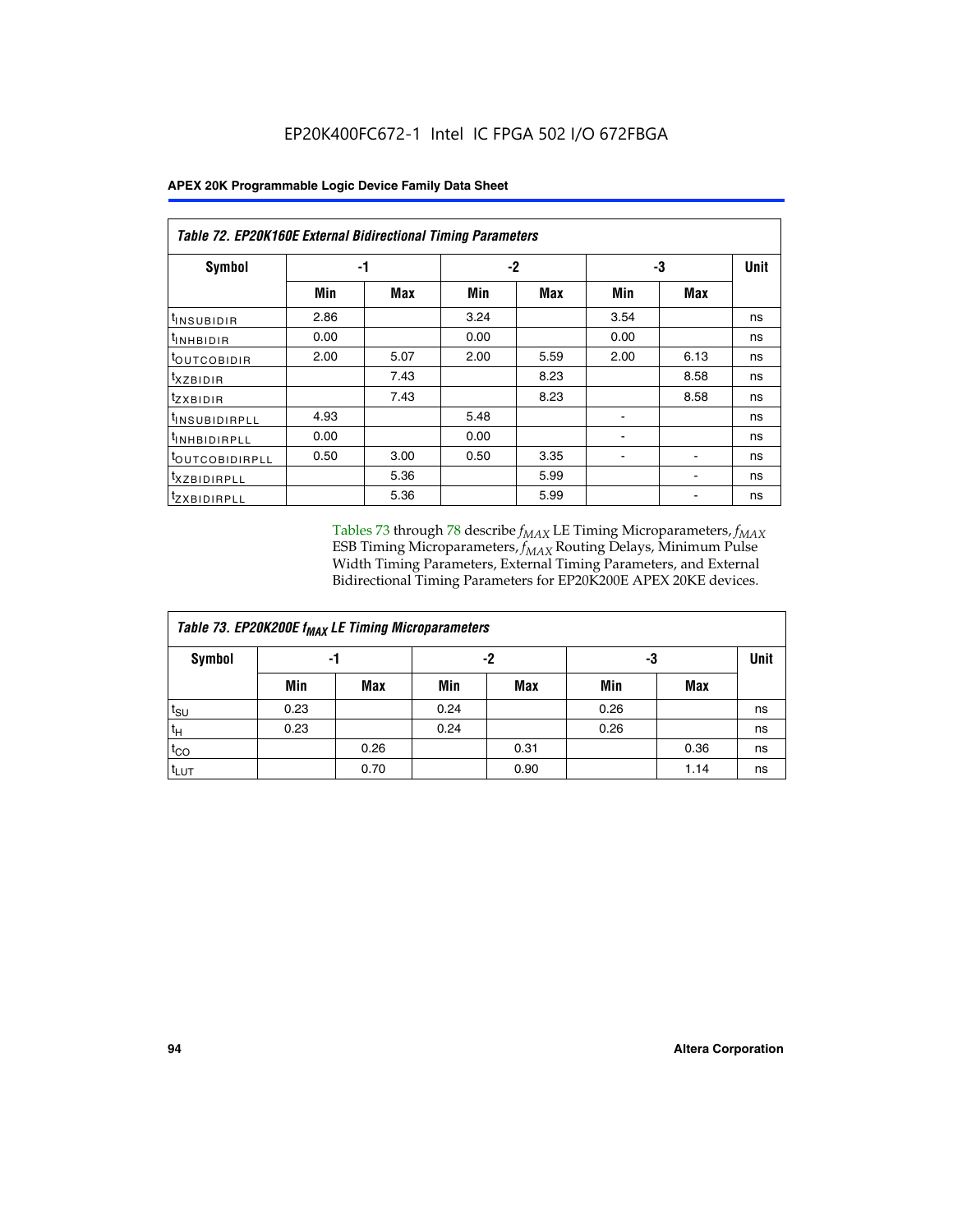|                                     | Table 74. EP20K200E f <sub>MAX</sub> ESB Timing Microparameters |            |         |      |      |      |             |  |  |  |  |
|-------------------------------------|-----------------------------------------------------------------|------------|---------|------|------|------|-------------|--|--|--|--|
| <b>Symbol</b>                       | $-1$                                                            |            |         | $-2$ |      | -3   | <b>Unit</b> |  |  |  |  |
|                                     | Min                                                             | <b>Max</b> | Min     | Max  | Min  | Max  |             |  |  |  |  |
| <sup>t</sup> ESBARC                 |                                                                 | 1.68       |         | 2.06 |      | 2.24 | ns          |  |  |  |  |
| <sup>t</sup> ESBSRC                 |                                                                 | 2.27       |         | 2.77 |      | 3.18 | ns          |  |  |  |  |
| <sup>t</sup> ESBAWC                 |                                                                 | 3.10       |         | 3.86 |      | 4.50 | ns          |  |  |  |  |
| <sup>t</sup> ESBSWC                 |                                                                 | 2.90       |         | 3.67 |      | 4.21 | ns          |  |  |  |  |
| t <sub>ESBWASU</sub>                | 0.55                                                            |            | 0.67    |      | 0.74 |      | ns          |  |  |  |  |
| <sup>t</sup> ESBWAH                 | 0.36                                                            |            | 0.46    |      | 0.48 |      | ns          |  |  |  |  |
| <sup>t</sup> ESBWDSU                | 0.69                                                            |            | 0.83    |      | 0.95 |      | ns          |  |  |  |  |
| <sup>t</sup> ESBWDH                 | 0.36                                                            |            | 0.46    |      | 0.48 |      | ns          |  |  |  |  |
| <sup>t</sup> ESBRASU                | 1.61                                                            |            | 1.90    |      | 2.09 |      | ns          |  |  |  |  |
| t <sub>ESBRAH</sub>                 | 0.00                                                            |            | 0.00    |      | 0.01 |      | ns          |  |  |  |  |
| t <sub>ESBWESU</sub>                | 1.42                                                            |            | 1.71    |      | 2.01 |      | ns          |  |  |  |  |
| <sup>t</sup> ESBWEH                 | 0.00                                                            |            | 0.00    |      | 0.00 |      | ns          |  |  |  |  |
| t <sub>ESBDATASU</sub>              | $-0.06$                                                         |            | $-0.07$ |      | 0.05 |      | ns          |  |  |  |  |
| <b>ESBDATAH</b>                     | 0.13                                                            |            | 0.13    |      | 0.13 |      | ns          |  |  |  |  |
| t <sub>ESBWADDRSU</sub>             | 0.11                                                            |            | 0.13    |      | 0.31 |      | ns          |  |  |  |  |
| <sup>t</sup> ESBRADDRSU             | 0.18                                                            |            | 0.23    |      | 0.39 |      | ns          |  |  |  |  |
| ESBDATACO1                          |                                                                 | 1.09       |         | 1.35 |      | 1.51 | ns          |  |  |  |  |
| <sup>t</sup> ESBDATACO <sub>2</sub> |                                                                 | 2.19       |         | 2.75 |      | 3.22 | ns          |  |  |  |  |
| t <sub>ESBDD</sub>                  |                                                                 | 2.75       |         | 3.41 |      | 4.03 | ns          |  |  |  |  |
| $t_{PD}$                            |                                                                 | 1.58       |         | 1.97 |      | 2.33 | ns          |  |  |  |  |
| <sup>t</sup> PTERMSU                | 1.00                                                            |            | 1.22    |      | 1.51 |      | ns          |  |  |  |  |
| t <sub>PTERMCO</sub>                |                                                                 | 1.10       |         | 1.37 |      | 1.09 | ns          |  |  |  |  |

| Table 75. EP20K200E f <sub>MAX</sub> Routing Delays |     |      |     |            |     |      |             |  |  |  |  |
|-----------------------------------------------------|-----|------|-----|------------|-----|------|-------------|--|--|--|--|
| Symbol                                              |     | -1   |     | -2         | -3  |      | <b>Unit</b> |  |  |  |  |
|                                                     | Min | Max  | Min | <b>Max</b> | Min | Max  |             |  |  |  |  |
| $t_{F1-4}$                                          |     | 0.25 |     | 0.27       |     | 0.29 | ns          |  |  |  |  |
| $t_{F5-20}$                                         |     | 1.02 |     | 1.20       |     | 1.41 | ns          |  |  |  |  |
| $t_{F20+}$                                          |     | 1.99 |     | 2.23       |     | 2.53 | ns          |  |  |  |  |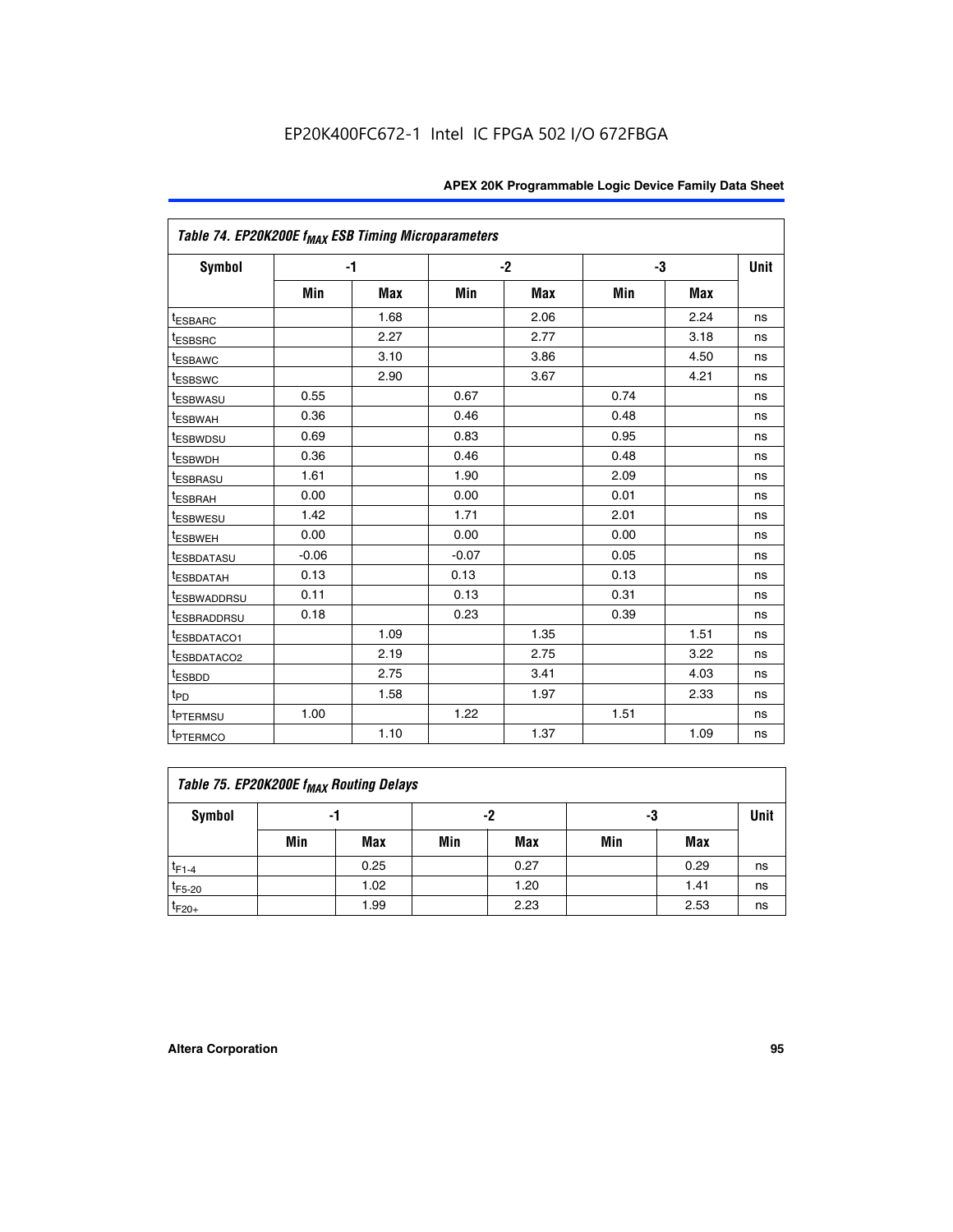## EP20K400FC672-1 Intel IC FPGA 502 I/O 672FBGA

|                    | Table 76. EP20K200E Minimum Pulse Width Timing Parameters |            |      |      |      |            |             |  |  |  |  |  |
|--------------------|-----------------------------------------------------------|------------|------|------|------|------------|-------------|--|--|--|--|--|
| Symbol             | -1                                                        |            |      | $-2$ | -3   |            | <b>Unit</b> |  |  |  |  |  |
|                    | Min                                                       | <b>Max</b> | Min  | Max  | Min  | <b>Max</b> |             |  |  |  |  |  |
| $t_{CH}$           | 1.36                                                      |            | 2.44 |      | 2.65 |            | ns          |  |  |  |  |  |
| $t_{CL}$           | 1.36                                                      |            | 2.44 |      | 2.65 |            | ns          |  |  |  |  |  |
| $t_{CLRP}$         | 0.18                                                      |            | 0.19 |      | 0.21 |            | ns          |  |  |  |  |  |
| <sup>t</sup> PREP  | 0.18                                                      |            | 0.19 |      | 0.21 |            | ns          |  |  |  |  |  |
| <sup>t</sup> ESBCH | 1.36                                                      |            | 2.44 |      | 2.65 |            | ns          |  |  |  |  |  |
| <sup>t</sup> ESBCL | 1.36                                                      |            | 2.44 |      | 2.65 |            | ns          |  |  |  |  |  |
| <sup>t</sup> ESBWP | 1.18                                                      |            | 1.48 |      | 1.76 |            | ns          |  |  |  |  |  |
| <sup>t</sup> ESBRP | 0.95                                                      |            | 1.17 |      | 1.41 |            | ns          |  |  |  |  |  |

|                       | Table 77. EP20K200E External Timing Parameters |            |      |            |      |      |             |  |  |  |  |  |
|-----------------------|------------------------------------------------|------------|------|------------|------|------|-------------|--|--|--|--|--|
| <b>Symbol</b>         |                                                | -1         |      | -2         |      | -3   | <b>Unit</b> |  |  |  |  |  |
|                       | Min                                            | <b>Max</b> | Min  | <b>Max</b> | Min  | Max  |             |  |  |  |  |  |
| t <sub>INSU</sub>     | 2.24                                           |            | 2.35 |            | 2.47 |      | ns          |  |  |  |  |  |
| $t_{\text{INH}}$      | 0.00                                           |            | 0.00 |            | 0.00 |      | ns          |  |  |  |  |  |
| toutco                | 2.00                                           | 5.12       | 2.00 | 5.62       | 2.00 | 6.11 | ns          |  |  |  |  |  |
| <sup>t</sup> INSUPLL  | 2.13                                           |            | 2.07 |            |      |      | ns          |  |  |  |  |  |
| <sup>t</sup> INHPLL   | 0.00                                           |            | 0.00 |            | -    |      | ns          |  |  |  |  |  |
| <sup>I</sup> OUTCOPLL | 0.50                                           | 3.01       | 0.50 | 3.36       |      |      | ns          |  |  |  |  |  |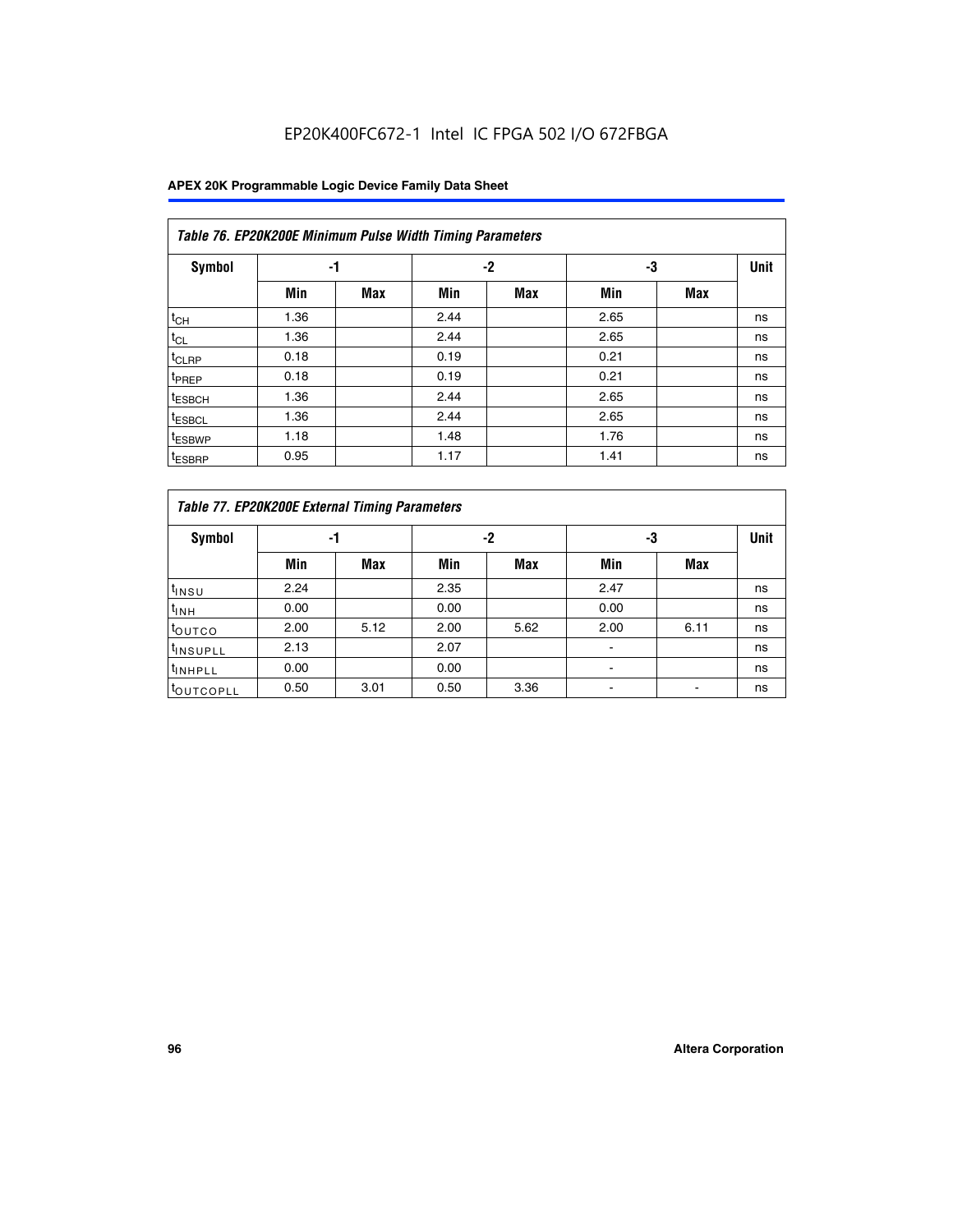| <b>Table 78. EP20K200E External Bidirectional Timing Parameters</b> |      |      |      |      |      |            |             |  |  |  |  |
|---------------------------------------------------------------------|------|------|------|------|------|------------|-------------|--|--|--|--|
| Symbol                                                              |      | -1   |      | $-2$ |      | -3         | <b>Unit</b> |  |  |  |  |
|                                                                     | Min  | Max  | Min  | Max  | Min  | <b>Max</b> |             |  |  |  |  |
| t <sub>INSUBIDIR</sub>                                              | 2.81 |      | 3.19 |      | 3.54 |            | ns          |  |  |  |  |
| t <sub>INHBIDIR</sub>                                               | 0.00 |      | 0.00 |      | 0.00 |            | ns          |  |  |  |  |
| t <sub>outcobidir</sub>                                             | 2.00 | 5.12 | 2.00 | 5.62 | 2.00 | 6.11       | ns          |  |  |  |  |
| <i>txzbidir</i>                                                     |      | 7.51 |      | 8.32 |      | 8.67       | ns          |  |  |  |  |
| tzxbidir                                                            |      | 7.51 |      | 8.32 |      | 8.67       | ns          |  |  |  |  |
| t <sub>INSUBIDIRPLL</sub>                                           | 3.30 |      | 3.64 |      |      |            | ns          |  |  |  |  |
| t <sub>INHBIDIRPLL</sub>                                            | 0.00 |      | 0.00 |      |      |            | ns          |  |  |  |  |
| tout COBIDIRPLL                                                     | 0.50 | 3.01 | 0.50 | 3.36 |      |            | ns          |  |  |  |  |
| <i>txzBIDIRPLL</i>                                                  |      | 5.40 |      | 6.05 |      |            | ns          |  |  |  |  |
| tzxBIDIRPLL                                                         |      | 5.40 |      | 6.05 |      |            | ns          |  |  |  |  |

Tables 79 through 84 describe  $f_{MAX}$  LE Timing Microparameters,  $f_{MAX}$ ESB Timing Microparameters, *f<sub>MAX</sub>* Routing Delays, Minimum Pulse Width Timing Parameters, External Timing Parameters, and External Bidirectional Timing Parameters for EP20K300E APEX 20KE devices.

| Table 79. EP20K300E f <sub>MAX</sub> LE Timing Microparameters |      |            |      |      |      |      |      |  |  |  |  |
|----------------------------------------------------------------|------|------------|------|------|------|------|------|--|--|--|--|
| <b>Symbol</b>                                                  | -1   |            | -2   |      | -3   |      | Unit |  |  |  |  |
|                                                                | Min  | <b>Max</b> | Min  | Max  | Min  | Max  |      |  |  |  |  |
| $t_{\text{SU}}$                                                | 0.16 |            | 0.17 |      | 0.18 |      | ns   |  |  |  |  |
| $t_H$                                                          | 0.31 |            | 0.33 |      | 0.38 |      | ns   |  |  |  |  |
| $t_{CO}$                                                       |      | 0.28       |      | 0.38 |      | 0.51 | ns   |  |  |  |  |
| $t_{LUT}$                                                      |      | 0.79       |      | 1.07 |      | 1.43 | ns   |  |  |  |  |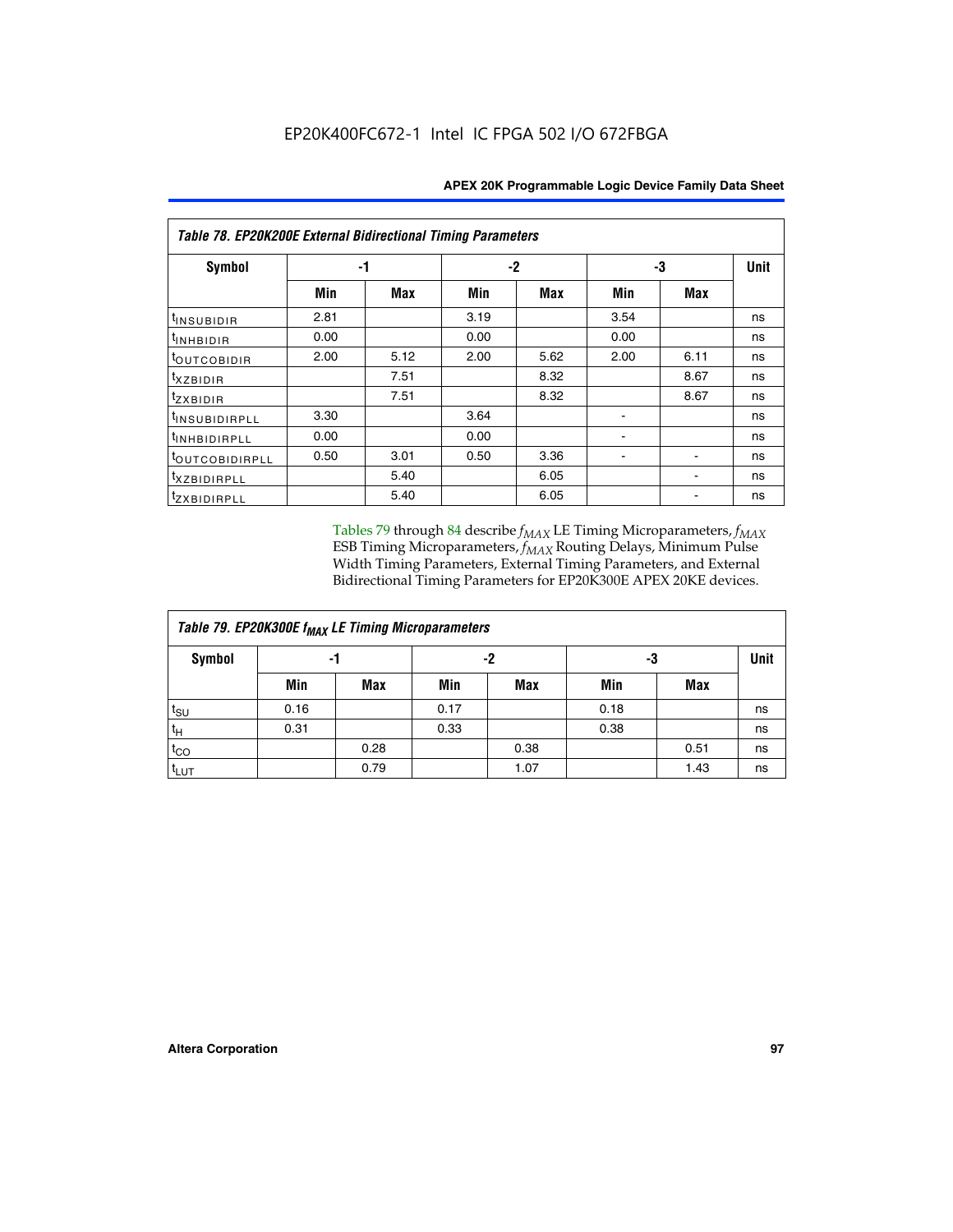| Table 80. EP20K300E f <sub>MAX</sub> ESB Timing Microparameters |      |            |      |            |      |            |      |
|-----------------------------------------------------------------|------|------------|------|------------|------|------------|------|
| <b>Symbol</b>                                                   |      | -1         |      | $-2$       |      | -3         | Unit |
|                                                                 | Min  | <b>Max</b> | Min  | <b>Max</b> | Min  | <b>Max</b> |      |
| t <sub>ESBARC</sub>                                             |      | 1.79       |      | 2.44       |      | 3.25       | ns   |
| t <sub>ESBSRC</sub>                                             |      | 2.40       |      | 3.12       |      | 4.01       | ns   |
| t <sub>ESBAWC</sub>                                             |      | 3.41       |      | 4.65       |      | 6.20       | ns   |
| t <sub>ESBSWC</sub>                                             |      | 3.68       |      | 4.68       |      | 5.93       | ns   |
| <sup>I</sup> ESBWASU                                            | 1.55 |            | 2.12 |            | 2.83 |            | ns   |
| <sup>t</sup> ESBWAH                                             | 0.00 |            | 0.00 |            | 0.00 |            | ns   |
| <sup>I</sup> ESBWDSU                                            | 1.71 |            | 2.33 |            | 3.11 |            | ns   |
| <sup>t</sup> ESBWDH                                             | 0.00 |            | 0.00 |            | 0.00 |            | ns   |
| <sup>t</sup> ESBRASU                                            | 1.72 |            | 2.34 |            | 3.13 |            | ns   |
| t <sub>ESBRAH</sub>                                             | 0.00 |            | 0.00 |            | 0.00 |            | ns   |
| <sup>t</sup> ESBWESU                                            | 1.63 |            | 2.36 |            | 3.28 |            | ns   |
| <sup>t</sup> ESBWEH                                             | 0.00 |            | 0.00 |            | 0.00 |            | ns   |
| t <sub>ESBDATASU</sub>                                          | 0.07 |            | 0.39 |            | 0.80 |            | ns   |
| <sup>t</sup> ESBDATAH                                           | 0.13 |            | 0.13 |            | 0.13 |            | ns   |
| <sup>t</sup> ESBWADDRSU                                         | 0.27 |            | 0.67 |            | 1.17 |            | ns   |
| <sup>t</sup> ESBRADDRSU                                         | 0.34 |            | 0.75 |            | 1.28 |            | ns   |
| <sup>I</sup> ESBDATACO1                                         |      | 1.03       |      | 1.20       |      | 1.40       | ns   |
| <sup>t</sup> ESBDATACO2                                         |      | 2.33       |      | 3.18       |      | 4.24       | ns   |
| <sup>t</sup> ESBDD                                              |      | 3.41       |      | 4.65       |      | 6.20       | ns   |
| t <sub>PD</sub>                                                 |      | 1.68       |      | 2.29       |      | 3.06       | ns   |
| t <sub>PTERMSU</sub>                                            | 0.96 |            | 1.48 |            | 2.14 |            | ns   |
| t <sub>PTERMCO</sub>                                            |      | 1.05       |      | 1.22       |      | 1.42       | ns   |

| Table 81. EP20K300E f <sub>MAX</sub> Routing Delays |                |      |     |      |     |      |    |  |  |  |
|-----------------------------------------------------|----------------|------|-----|------|-----|------|----|--|--|--|
| Symbol                                              | -2<br>-3<br>-1 |      |     |      |     |      |    |  |  |  |
|                                                     | Min            | Max  | Min | Max  | Min | Max  |    |  |  |  |
| $t_{F1-4}$                                          |                | 0.22 |     | 0.24 |     | 0.26 | ns |  |  |  |
| $t_{F5-20}$                                         |                | 1.33 |     | 1.43 |     | 1.58 | ns |  |  |  |
| $t_{F20+}$                                          |                | 3.63 |     | 3.93 |     | 4.35 | ns |  |  |  |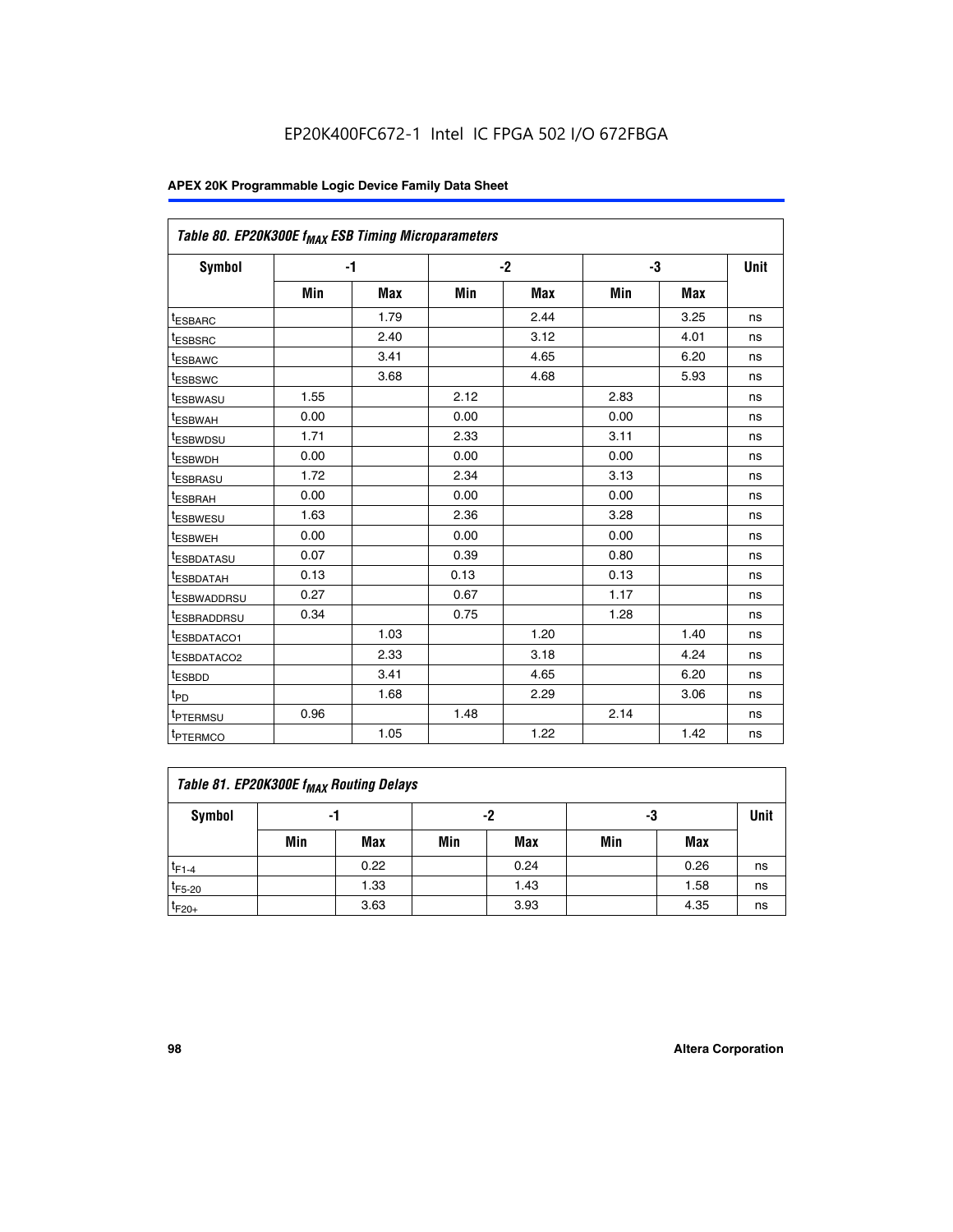|                    | Table 82. EP20K300E Minimum Pulse Width Timing Parameters |            |      |     |      |     |      |  |  |  |  |  |
|--------------------|-----------------------------------------------------------|------------|------|-----|------|-----|------|--|--|--|--|--|
| <b>Symbol</b>      | -1                                                        |            |      | -2  |      | -3  | Unit |  |  |  |  |  |
|                    | Min                                                       | <b>Max</b> | Min  | Max | Min  | Max |      |  |  |  |  |  |
| $t_{CH}$           | 1.25                                                      |            | 1.43 |     | 1.67 |     | ns   |  |  |  |  |  |
| $t_{CL}$           | 1.25                                                      |            | 1.43 |     | 1.67 |     | ns   |  |  |  |  |  |
| t <sub>CLRP</sub>  | 0.19                                                      |            | 0.26 |     | 0.35 |     | ns   |  |  |  |  |  |
| t <sub>PREP</sub>  | 0.19                                                      |            | 0.26 |     | 0.35 |     | ns   |  |  |  |  |  |
| t <sub>ESBCH</sub> | 1.25                                                      |            | 1.43 |     | 1.67 |     | ns   |  |  |  |  |  |
| <sup>t</sup> ESBCL | 1.25                                                      |            | 1.43 |     | 1.67 |     | ns   |  |  |  |  |  |
| <sup>t</sup> ESBWP | 1.25                                                      |            | 1.71 |     | 2.28 |     | ns   |  |  |  |  |  |
| <sup>t</sup> ESBRP | 1.01                                                      |            | 1.38 |     | 1.84 |     | ns   |  |  |  |  |  |

| Table 83. EP20K300E External Timing Parameters |      |      |      |      |      |            |             |  |  |  |  |
|------------------------------------------------|------|------|------|------|------|------------|-------------|--|--|--|--|
| Symbol                                         |      | -1   |      | -2   |      | -3         | <b>Unit</b> |  |  |  |  |
|                                                | Min  | Max  | Min  | Max  | Min  | <b>Max</b> |             |  |  |  |  |
| t <sub>INSU</sub>                              | 2.31 |      | 2.44 |      | 2.57 |            | ns          |  |  |  |  |
| $t_{INH}$                                      | 0.00 |      | 0.00 |      | 0.00 |            | ns          |  |  |  |  |
| toutco                                         | 2.00 | 5.29 | 2.00 | 5.82 | 2.00 | 6.24       | ns          |  |  |  |  |
| <sup>t</sup> INSUPLL                           | 1.76 |      | 1.85 |      |      |            | ns          |  |  |  |  |
| <sup>t</sup> INHPLL                            | 0.00 |      | 0.00 |      | -    |            | ns          |  |  |  |  |
| <sup>t</sup> OUTCOPLL                          | 0.50 | 2.65 | 0.50 | 2.95 |      |            | ns          |  |  |  |  |

| Table 84. EP20K300E External Bidirectional Timing Parameters |      |      |      |      |      |             |    |  |  |  |  |
|--------------------------------------------------------------|------|------|------|------|------|-------------|----|--|--|--|--|
| Symbol                                                       | -1   |      | $-2$ |      | -3   | <b>Unit</b> |    |  |  |  |  |
|                                                              | Min  | Max  | Min  | Max  | Min  | <b>Max</b>  |    |  |  |  |  |
| <sup>t</sup> INSUBIDIR                                       | 2.77 |      | 2.85 |      | 3.11 |             | ns |  |  |  |  |
| <b>TINHBIDIR</b>                                             | 0.00 |      | 0.00 |      | 0.00 |             | ns |  |  |  |  |
| <sup>t</sup> OUTCOBIDIR                                      | 2.00 | 5.29 | 2.00 | 5.82 | 2.00 | 6.24        | ns |  |  |  |  |
| KZBIDIR                                                      |      | 7.59 |      | 8.30 |      | 9.09        | ns |  |  |  |  |
| $t_{Z}$ <i>x</i> BIDIR                                       |      | 7.59 |      | 8.30 |      | 9.09        | ns |  |  |  |  |
| <b>INSUBIDIRPLL</b>                                          | 2.50 |      | 2.76 |      |      |             | ns |  |  |  |  |
| <sup>t</sup> INHBIDIRPLL                                     | 0.00 |      | 0.00 |      |      |             | ns |  |  |  |  |
| <sup>t</sup> OUTCOBIDIRPLL                                   | 0.50 | 2.65 | 0.50 | 2.95 |      |             | ns |  |  |  |  |
| <sup>t</sup> XZBIDIRPLL                                      |      | 5.00 |      | 5.43 |      |             | ns |  |  |  |  |
| <sup>t</sup> ZXBIDIRPLL                                      |      | 5.00 |      | 5.43 |      |             | ns |  |  |  |  |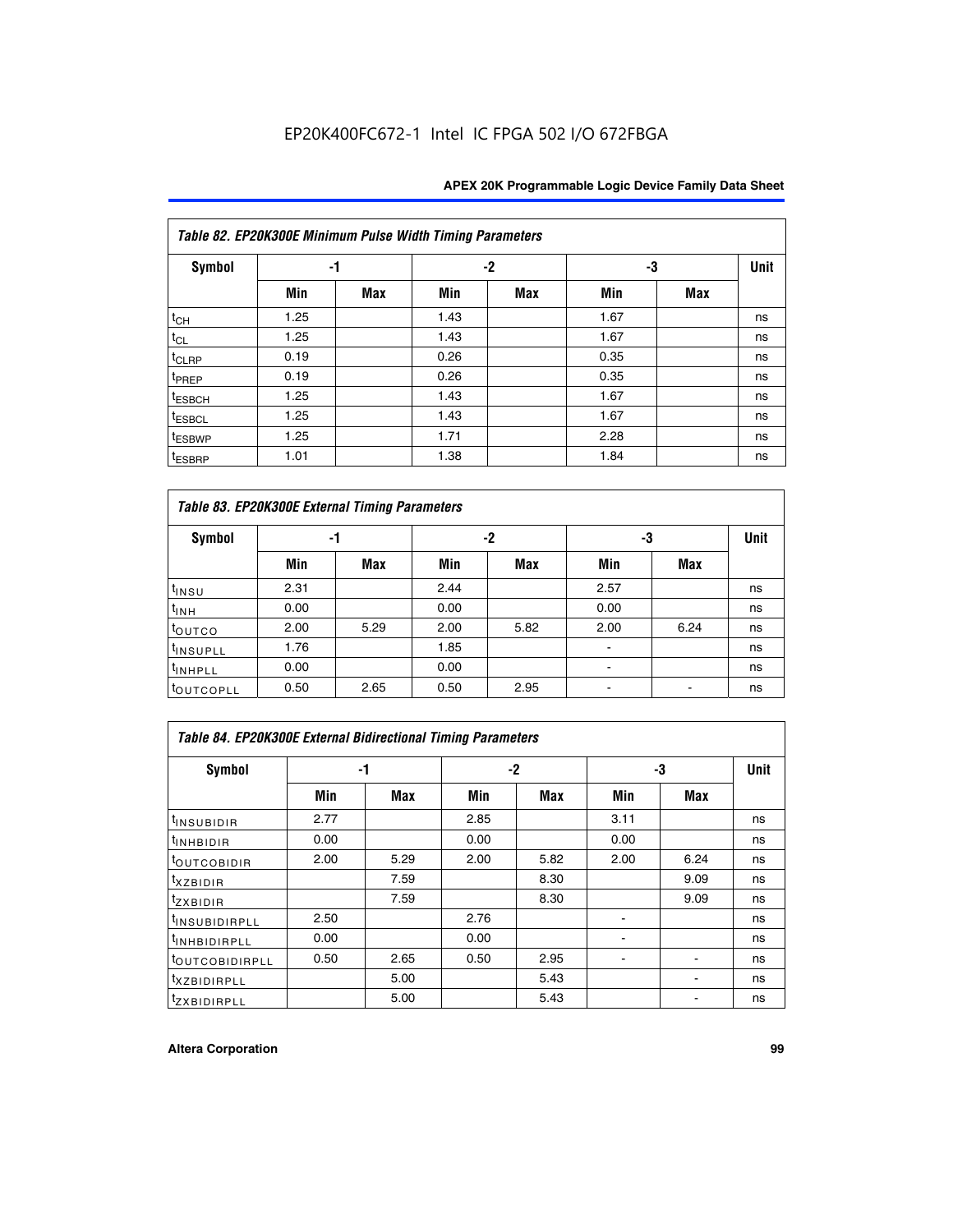Tables 85 through 90 describe  $f_{MAX}$  LE Timing Microparameters,  $f_{MAX}$ ESB Timing Microparameters, *f<sub>MAX</sub>* Routing Delays, Minimum Pulse Width Timing Parameters, External Timing Parameters, and External Bidirectional Timing Parameters for EP20K400E APEX 20KE devices.

| Table 85. EP20K400E f <sub>MAX</sub> LE Timing Microparameters |                |            |                |            |                |      |             |  |  |  |  |
|----------------------------------------------------------------|----------------|------------|----------------|------------|----------------|------|-------------|--|--|--|--|
| Symbol                                                         | -1 Speed Grade |            | -2 Speed Grade |            | -3 Speed Grade |      | <b>Unit</b> |  |  |  |  |
|                                                                | Min            | <b>Max</b> | Min            | <b>Max</b> | Min            | Max  |             |  |  |  |  |
| $t_{\text{SU}}$                                                | 0.23           |            | 0.23           |            | 0.23           |      | ns          |  |  |  |  |
| $t_H$                                                          | 0.23           |            | 0.23           |            | 0.23           |      | ns          |  |  |  |  |
| $t_{CO}$                                                       |                | 0.25       |                | 0.29       |                | 0.32 | ns          |  |  |  |  |
| ι <sup>t</sup> ιυτ                                             |                | 0.70       |                | 0.83       |                | 1.01 | ns          |  |  |  |  |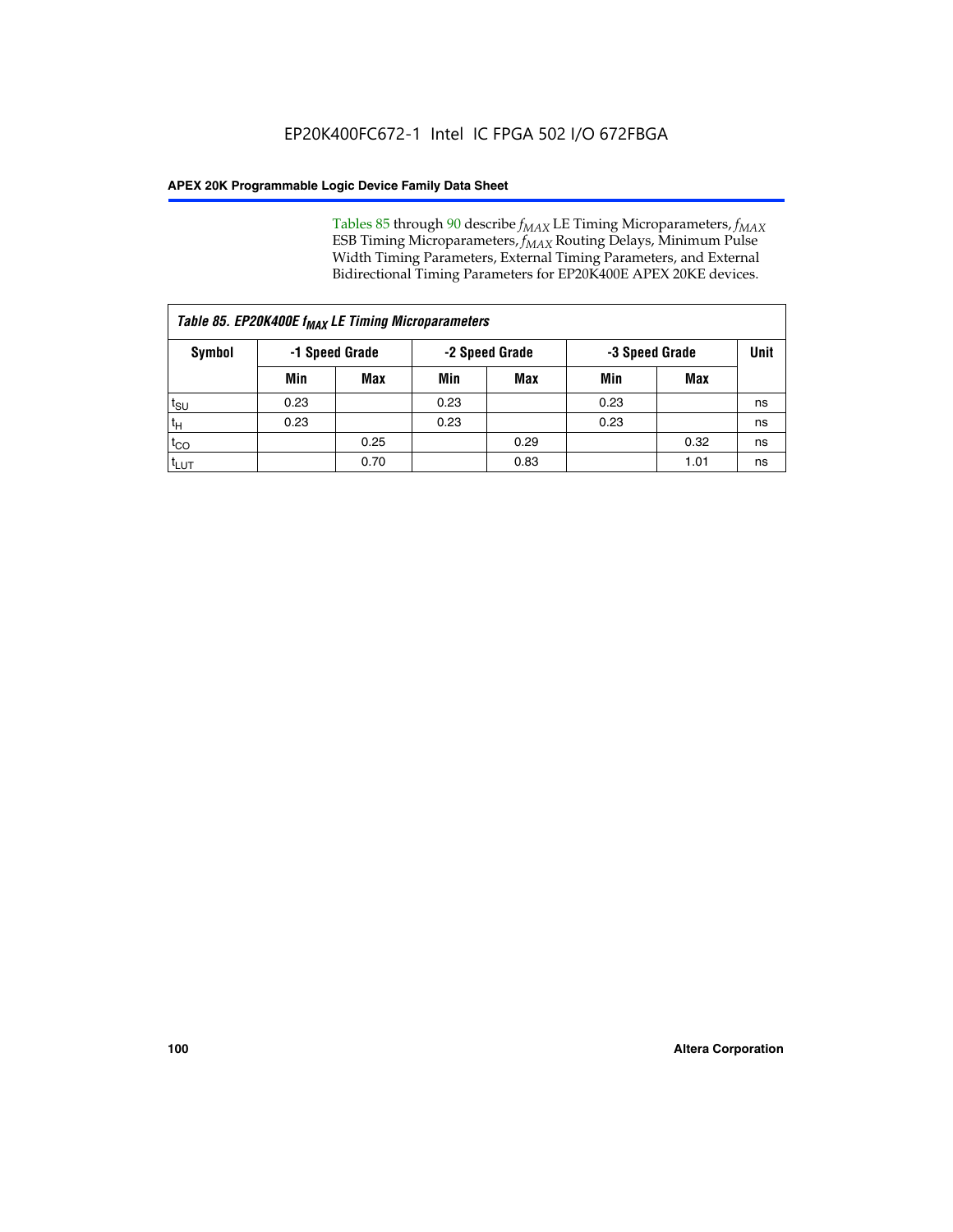|                         | Table 86. EP20K400E f <sub>MAX</sub> ESB Timing Microparameters |                |         |                |                |            |             |  |  |  |  |
|-------------------------|-----------------------------------------------------------------|----------------|---------|----------------|----------------|------------|-------------|--|--|--|--|
| <b>Symbol</b>           |                                                                 | -1 Speed Grade |         | -2 Speed Grade | -3 Speed Grade |            | <b>Unit</b> |  |  |  |  |
|                         | Min                                                             | <b>Max</b>     | Min     | Max            | Min            | <b>Max</b> |             |  |  |  |  |
| <sup>t</sup> ESBARC     |                                                                 | 1.67           |         | 1.91           |                | 1.99       | ns          |  |  |  |  |
| <sup>t</sup> ESBSRC     |                                                                 | 2.30           |         | 2.66           |                | 2.93       | ns          |  |  |  |  |
| <sup>t</sup> ESBAWC     |                                                                 | 3.09           |         | 3.58           |                | 3.99       | ns          |  |  |  |  |
| <sup>t</sup> ESBSWC     |                                                                 | 3.01           |         | 3.65           |                | 4.05       | ns          |  |  |  |  |
| <sup>t</sup> ESBWASU    | 0.54                                                            |                | 0.63    |                | 0.65           |            | ns          |  |  |  |  |
| t <sub>ESBWAH</sub>     | 0.36                                                            |                | 0.43    |                | 0.42           |            | ns          |  |  |  |  |
| <sup>t</sup> ESBWDSU    | 0.69                                                            |                | 0.77    |                | 0.84           |            | ns          |  |  |  |  |
| <sup>I</sup> ESBWDH     | 0.36                                                            |                | 0.43    |                | 0.42           |            | ns          |  |  |  |  |
| t <sub>ESBRASU</sub>    | 1.61                                                            |                | 1.77    |                | 1.86           |            | ns          |  |  |  |  |
| t <sub>ESBRAH</sub>     | 0.00                                                            |                | 0.00    |                | 0.01           |            | ns          |  |  |  |  |
| <sup>t</sup> ESBWESU    | 1.35                                                            |                | 1.47    |                | 1.61           |            | ns          |  |  |  |  |
| t <sub>ESBWEH</sub>     | 0.00                                                            |                | 0.00    |                | 0.00           |            | ns          |  |  |  |  |
| <sup>I</sup> ESBDATASU  | $-0.18$                                                         |                | $-0.30$ |                | $-0.27$        |            | ns          |  |  |  |  |
| <b>ESBDATAH</b>         | 0.13                                                            |                | 0.13    |                | 0.13           |            | ns          |  |  |  |  |
| <sup>T</sup> ESBWADDRSU | $-0.02$                                                         |                | $-0.11$ |                | $-0.03$        |            | ns          |  |  |  |  |
| <sup>T</sup> ESBRADDRSU | 0.06                                                            |                | $-0.01$ |                | $-0.05$        |            | ns          |  |  |  |  |
| <sup>t</sup> ESBDATACO1 |                                                                 | 1.16           |         | 1.40           |                | 1.54       | ns          |  |  |  |  |
| <sup>t</sup> ESBDATACO2 |                                                                 | 2.18           |         | 2.55           |                | 2.85       | ns          |  |  |  |  |
| <sup>t</sup> ESBDD      |                                                                 | 2.73           |         | 3.17           |                | 3.58       | ns          |  |  |  |  |
| $t_{P\underline{D}}$    |                                                                 | 1.57           |         | 1.83           |                | 2.07       | ns          |  |  |  |  |
| t <sub>PTERMSU</sub>    | 0.92                                                            |                | 0.99    |                | 1.18           |            | ns          |  |  |  |  |
| <sup>t</sup> PTERMCO    |                                                                 | 1.18           |         | 1.43           |                | 1.17       | ns          |  |  |  |  |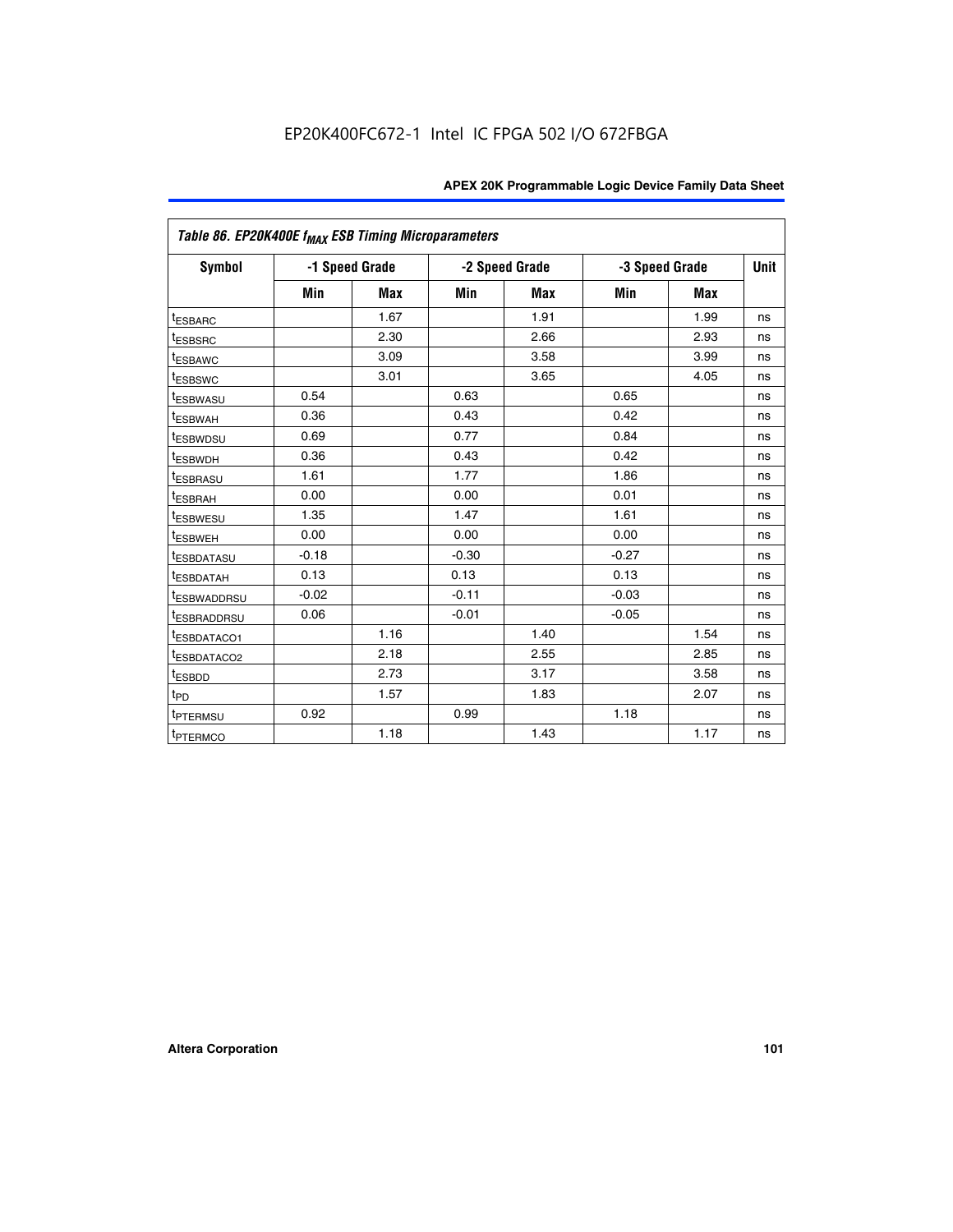## EP20K400FC672-1 Intel IC FPGA 502 I/O 672FBGA

| Table 87. EP20K400E f <sub>MAX</sub> Routing Delays |     |                |     |                |     |                |             |  |  |  |
|-----------------------------------------------------|-----|----------------|-----|----------------|-----|----------------|-------------|--|--|--|
| Symbol                                              |     | -1 Speed Grade |     | -2 Speed Grade |     | -3 Speed Grade | <b>Unit</b> |  |  |  |
|                                                     | Min | <b>Max</b>     | Min | Max            | Min | Max            |             |  |  |  |
| $t_{F1-4}$                                          |     | 0.25           |     | 0.25           |     | 0.26           | ns          |  |  |  |
| $t_{F5-20}$                                         |     | 1.01           |     | 1.12           |     | 1.25           | ns          |  |  |  |
| $t_{F20+}$                                          |     | 3.71           |     | 3.92           |     | 4.17           | ns          |  |  |  |

|                    | Table 88. EP20K400E Minimum Pulse Width Timing Parameters |                |      |                |      |                |             |  |  |  |  |
|--------------------|-----------------------------------------------------------|----------------|------|----------------|------|----------------|-------------|--|--|--|--|
| Symbol             |                                                           | -1 Speed Grade |      | -2 Speed Grade |      | -3 Speed Grade | <b>Unit</b> |  |  |  |  |
|                    | Min                                                       | <b>Max</b>     | Min  | <b>Max</b>     | Min  | <b>Max</b>     |             |  |  |  |  |
| $t_{CH}$           | 1.36                                                      |                | 2.22 |                | 2.35 |                | ns          |  |  |  |  |
| $t_{\rm CL}$       | 1.36                                                      |                | 2.26 |                | 2.35 |                | ns          |  |  |  |  |
| $t_{CLRP}$         | 0.18                                                      |                | 0.18 |                | 0.19 |                | ns          |  |  |  |  |
| <sup>t</sup> PREP  | 0.18                                                      |                | 0.18 |                | 0.19 |                | ns          |  |  |  |  |
| <sup>t</sup> ESBCH | 1.36                                                      |                | 2.26 |                | 2.35 |                | ns          |  |  |  |  |
| <sup>t</sup> ESBCL | 1.36                                                      |                | 2.26 |                | 2.35 |                | ns          |  |  |  |  |
| <sup>t</sup> ESBWP | 1.17                                                      |                | 1.38 |                | 1.56 |                | ns          |  |  |  |  |
| <sup>t</sup> ESBRP | 0.94                                                      |                | 1.09 |                | 1.25 |                | ns          |  |  |  |  |

| Table 89. EP20K400E External Timing Parameters |       |                |      |                |                          |                               |    |  |  |
|------------------------------------------------|-------|----------------|------|----------------|--------------------------|-------------------------------|----|--|--|
| Symbol                                         |       | -1 Speed Grade |      | -2 Speed Grade |                          | <b>Unit</b><br>-3 Speed Grade |    |  |  |
|                                                | Min   | Max            | Min  | <b>Max</b>     | Min                      | Max                           |    |  |  |
| $t_{INSU}$                                     | 2.51  |                | 2.64 |                | 2.77                     |                               | ns |  |  |
| $t_{INH}$                                      | 0.00  |                | 0.00 |                | 0.00                     |                               | ns |  |  |
| toutco                                         | 2.00  | 5.25           | 2.00 | 5.79           | 2.00                     | 6.32                          | ns |  |  |
| <sup>t</sup> INSUPLL                           | 3.221 |                | 3.38 |                | ۰                        |                               | ns |  |  |
| I <sup>t</sup> INHPLL                          | 0.00  |                | 0.00 |                | $\overline{\phantom{0}}$ |                               | ns |  |  |
| toutcopll                                      | 0.50  | 2.25           | 0.50 | 2.45           |                          |                               | ns |  |  |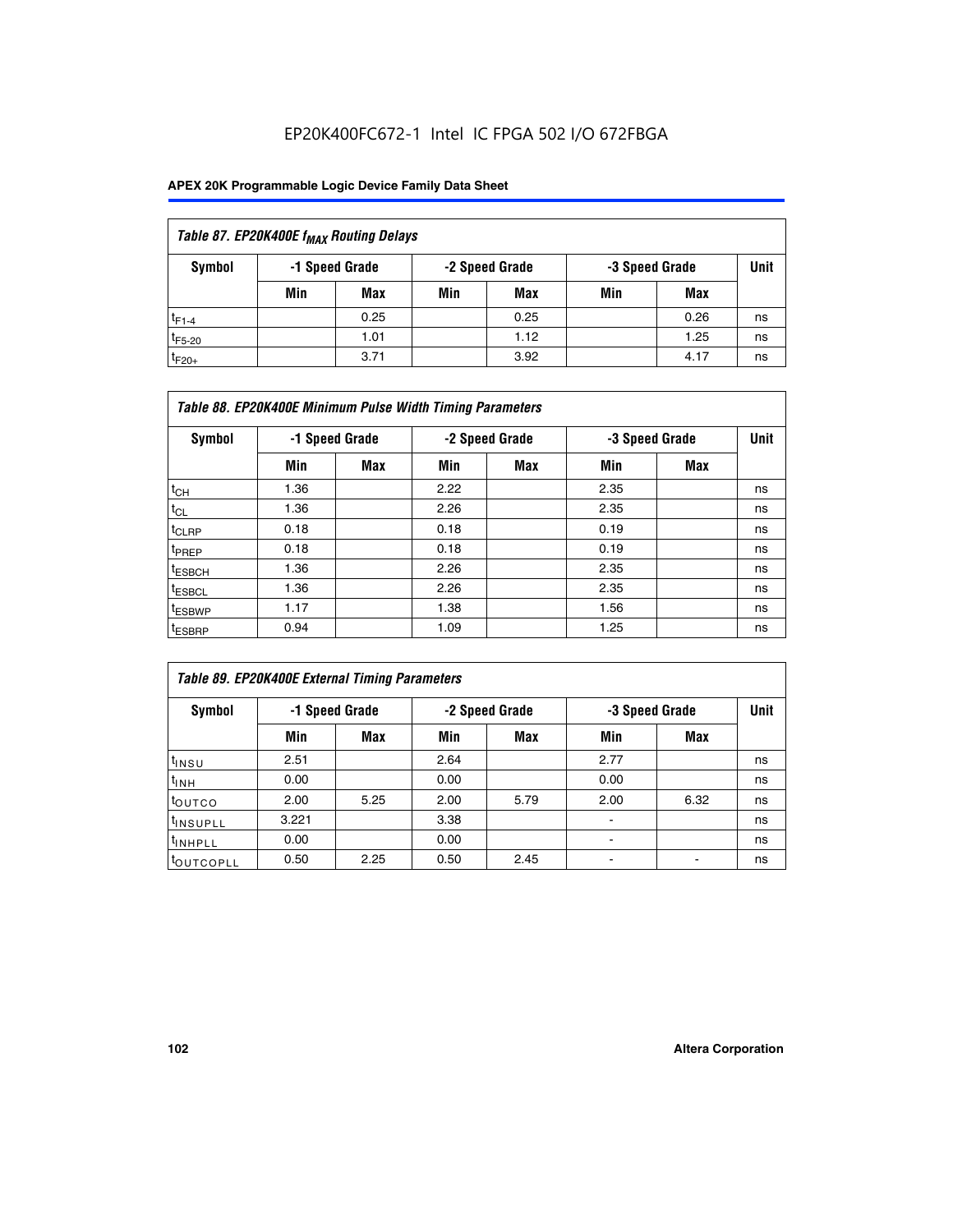| <b>Table 90. EP20K400E External Bidirectional Timing Parameters</b> |      |                |                |      |      |                |             |  |  |
|---------------------------------------------------------------------|------|----------------|----------------|------|------|----------------|-------------|--|--|
| Symbol                                                              |      | -1 Speed Grade | -2 Speed Grade |      |      | -3 Speed Grade | <b>Unit</b> |  |  |
|                                                                     | Min  | Max            | Min            | Max  | Min  | Max            |             |  |  |
| t <sub>INSUBIDIR</sub>                                              | 2.93 |                | 3.23           |      | 3.44 |                | ns          |  |  |
| t <sub>INHBIDIR</sub>                                               | 0.00 |                | 0.00           |      | 0.00 |                | ns          |  |  |
| t <sub>OUTCOBIDIR</sub>                                             | 2.00 | 5.25           | 2.00           | 5.79 | 2.00 | 6.32           | ns          |  |  |
| <i>txzbidir</i>                                                     |      | 5.95           |                | 6.77 |      | 7.12           | ns          |  |  |
| tzxbidir                                                            |      | 5.95           |                | 6.77 |      | 7.12           | ns          |  |  |
| <sup>t</sup> INSUBIDIRPLL                                           | 4.31 |                | 4.76           |      |      |                | ns          |  |  |
| t <sub>INHBIDIRPLL</sub>                                            | 0.00 |                | 0.00           |      |      |                | ns          |  |  |
| toutco <u>bidirpll</u>                                              | 0.50 | 2.25           | 0.50           | 2.45 |      |                | ns          |  |  |
| <sup>t</sup> xzbidirpll                                             |      | 2.94           |                | 3.43 |      |                | ns          |  |  |
| tzxBIDIRPLL                                                         |      | 2.94           |                | 3.43 |      |                | ns          |  |  |

Tables 91 through 96 describe  $f_{MAX}$  LE Timing Microparameters,  $f_{MAX}$ ESB Timing Microparameters, *f<sub>MAX</sub>* Routing Delays, Minimum Pulse Width Timing Parameters, External Timing Parameters, and External Bidirectional Timing Parameters for EP20K600E APEX 20KE devices.

| Table 91. EP20K600E f <sub>MAX</sub> LE Timing Microparameters |                                  |            |      |                |             |      |    |  |
|----------------------------------------------------------------|----------------------------------|------------|------|----------------|-------------|------|----|--|
| Symbol                                                         | -2 Speed Grade<br>-1 Speed Grade |            |      | -3 Speed Grade | <b>Unit</b> |      |    |  |
|                                                                | Min                              | <b>Max</b> | Min  | <b>Max</b>     | Min         | Max  |    |  |
| $t_{\sf SU}$                                                   | 0.16                             |            | 0.16 |                | 0.17        |      | ns |  |
| $t_H$                                                          | 0.29                             |            | 0.33 |                | 0.37        |      | ns |  |
| $t_{CO}$                                                       |                                  | 0.65       |      | 0.38           |             | 0.49 | ns |  |
| <sup>t</sup> LUT                                               |                                  | 0.70       |      | 1.00           |             | 1.30 | ns |  |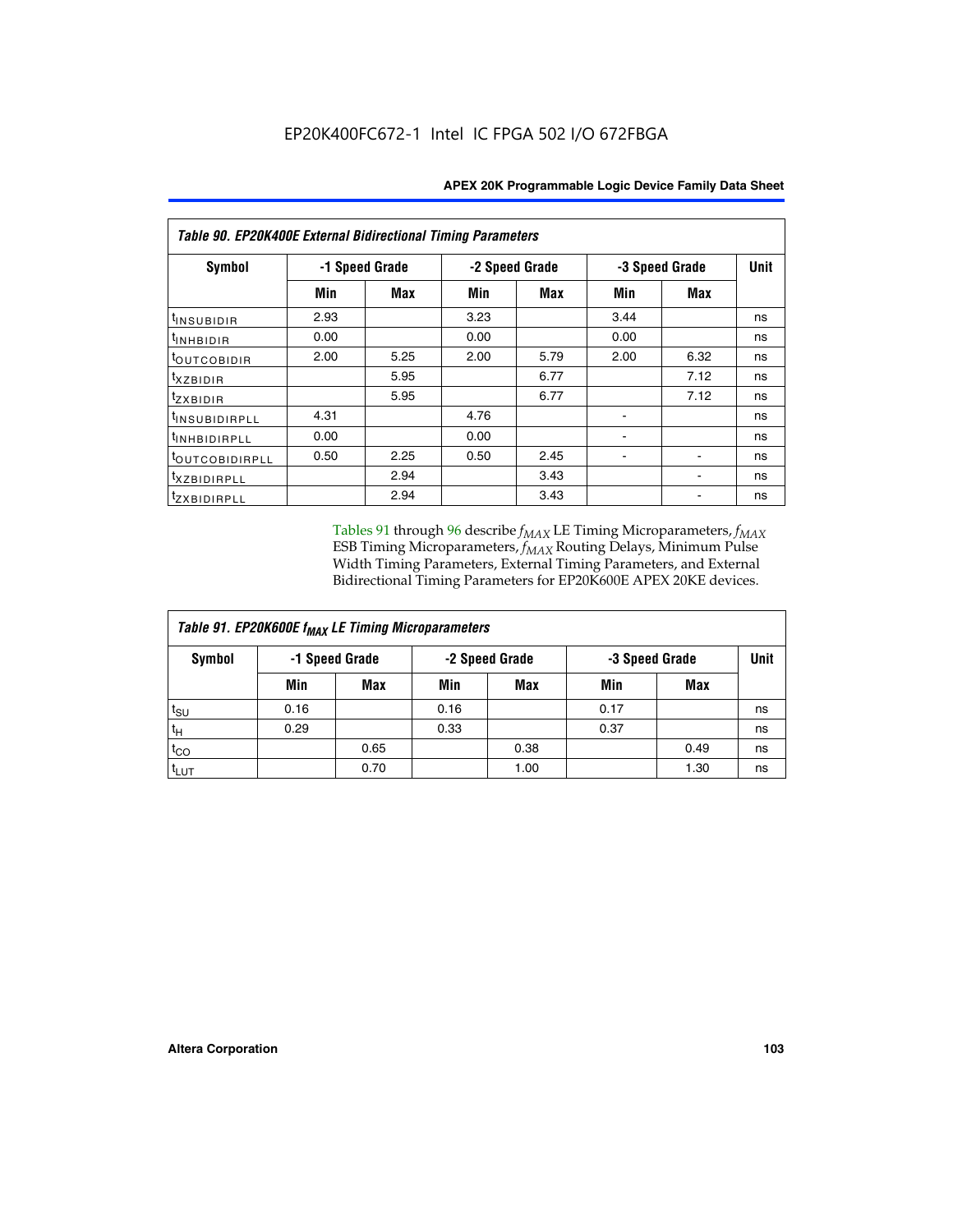| Table 92. EP20K600E f <sub>MAX</sub> ESB Timing Microparameters |         |                |      |                |                |      |             |
|-----------------------------------------------------------------|---------|----------------|------|----------------|----------------|------|-------------|
| <b>Symbol</b>                                                   |         | -1 Speed Grade |      | -2 Speed Grade | -3 Speed Grade |      | <b>Unit</b> |
|                                                                 | Min     | Max            | Min  | Max            | Min            | Max  |             |
| <sup>t</sup> ESBARC                                             |         | 1.67           |      | 2.39           |                | 3.11 | ns          |
| t <sub>ESBSRC</sub>                                             |         | 2.27           |      | 3.07           |                | 3.86 | ns          |
| <sup>t</sup> ESBAWC                                             |         | 3.19           |      | 4.56           |                | 5.93 | ns          |
| <sup>t</sup> ESBSWC                                             |         | 3.51           |      | 4.62           |                | 5.72 | ns          |
| <sup>t</sup> ESBWASU                                            | 1.46    |                | 2.08 |                | 2.70           |      | ns          |
| t <sub>ESBWAH</sub>                                             | 0.00    |                | 0.00 |                | 0.00           |      | ns          |
| t <sub>ESBWDSU</sub>                                            | 1.60    |                | 2.29 |                | 2.97           |      | ns          |
| t <sub>ESBWDH</sub>                                             | 0.00    |                | 0.00 |                | 0.00           |      | ns          |
| <sup>t</sup> ESBRASU                                            | 1.61    |                | 2.30 |                | 2.99           |      | ns          |
| <sup>t</sup> ESBRAH                                             | 0.00    |                | 0.00 |                | 0.00           |      | ns          |
| t <sub>ESBWESU</sub>                                            | 1.49    |                | 2.30 |                | 3.11           |      | ns          |
| t <sub>ESBWEH</sub>                                             | 0.00    |                | 0.00 |                | 0.00           |      | ns          |
| t <sub>ESBDATASU</sub>                                          | $-0.01$ |                | 0.35 |                | 0.71           |      | ns          |
| <sup>t</sup> ESBDATAH                                           | 0.13    |                | 0.13 |                | 0.13           |      | ns          |
| <sup>t</sup> ESBWADDRSU                                         | 0.19    |                | 0.62 |                | 1.06           |      | ns          |
| <sup>t</sup> ESBRADDRSU                                         | 0.25    |                | 0.71 |                | 1.17           |      | ns          |
| <sup>t</sup> ESBDATACO1                                         |         | 1.01           |      | 1.19           |                | 1.37 | ns          |
| <sup>t</sup> ESBDATACO2                                         |         | 2.18           |      | 3.12           |                | 4.05 | ns          |
| <sup>t</sup> ESBDD                                              |         | 3.19           |      | 4.56           |                | 5.93 | ns          |
| t <sub>PD</sub>                                                 |         | 1.57           |      | 2.25           |                | 2.92 | ns          |
| t <sub>PTERMSU</sub>                                            | 0.85    |                | 1.43 |                | 2.01           |      | ns          |
| t <sub>PTERMCO</sub>                                            |         | 1.03           |      | 1.21           |                | 1.39 | ns          |

| Table 93. EP20K600E f <sub>MAX</sub> Routing Delays |                                                    |      |     |      |             |      |    |  |  |
|-----------------------------------------------------|----------------------------------------------------|------|-----|------|-------------|------|----|--|--|
| Symbol                                              | -1 Speed Grade<br>-2 Speed Grade<br>-3 Speed Grade |      |     |      | <b>Unit</b> |      |    |  |  |
|                                                     | Min                                                | Max  | Min | Max  | Min         | Max  |    |  |  |
| $t_{F1-4}$                                          |                                                    | 0.22 |     | 0.25 |             | 0.26 | ns |  |  |
| $t_{F5-20}$                                         |                                                    | 1.26 |     | 1.39 |             | 1.52 | ns |  |  |
| $t_{F20+}$                                          |                                                    | 3.51 |     | 3.88 |             | 4.26 | ns |  |  |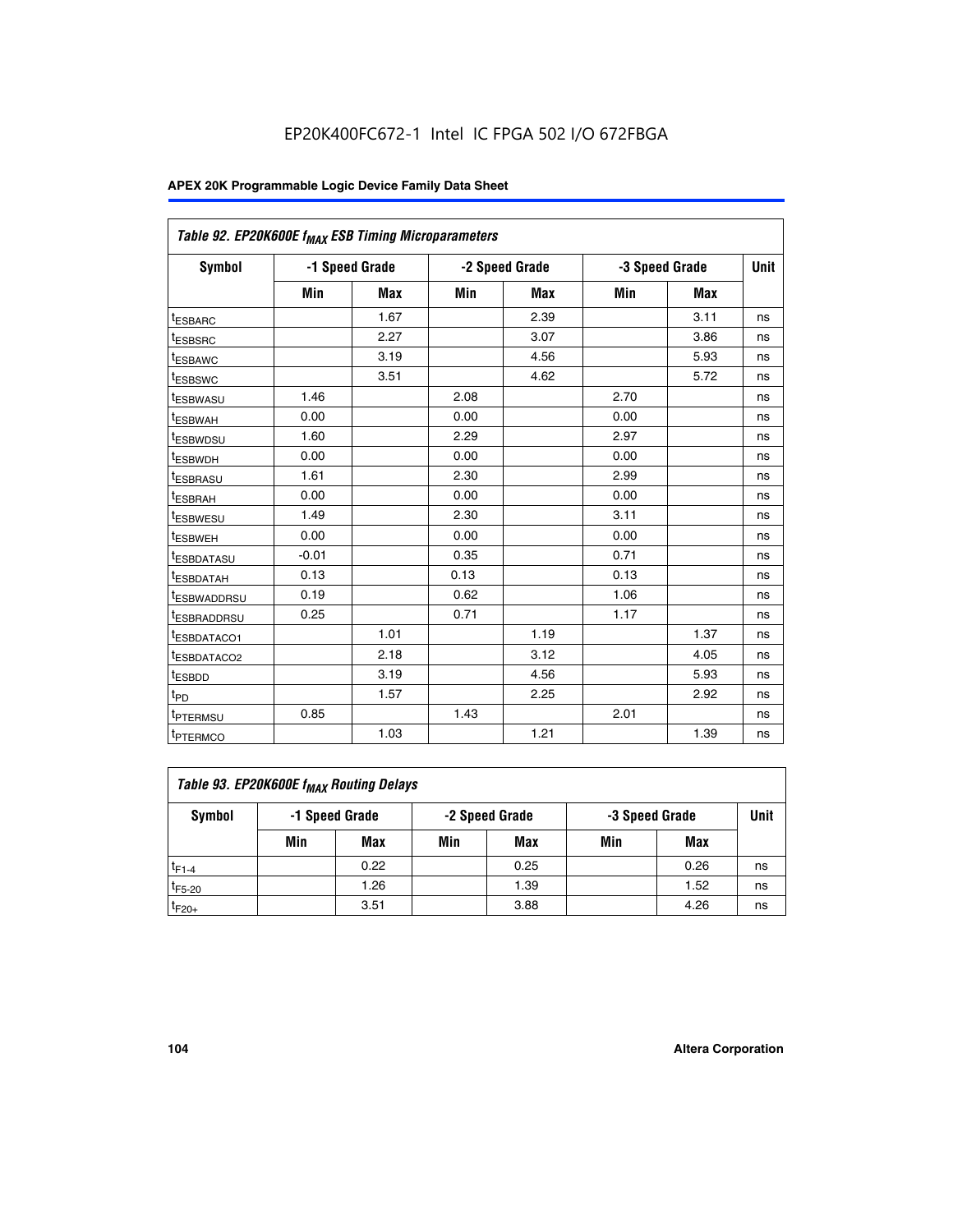|                    | Table 94. EP20K600E Minimum Pulse Width Timing Parameters |                |      |                |                |            |             |
|--------------------|-----------------------------------------------------------|----------------|------|----------------|----------------|------------|-------------|
| Symbol             |                                                           | -1 Speed Grade |      | -2 Speed Grade | -3 Speed Grade |            | <b>Unit</b> |
|                    | Min                                                       | Max            | Min  | Max            | Min            | <b>Max</b> |             |
| $t_{CH}$           | 2.00                                                      |                | 2.50 |                | 2.75           |            | ns          |
| $t_{CL}$           | 2.00                                                      |                | 2.50 |                | 2.75           |            | ns          |
| $t_{CLRP}$         | 0.18                                                      |                | 0.26 |                | 0.34           |            | ns          |
| t <sub>PREP</sub>  | 0.18                                                      |                | 0.26 |                | 0.34           |            | ns          |
| <sup>t</sup> ESBCH | 2.00                                                      |                | 2.50 |                | 2.75           |            | ns          |
| <sup>t</sup> ESBCL | 2.00                                                      |                | 2.50 |                | 2.75           |            | ns          |
| <sup>t</sup> ESBWP | 1.17                                                      |                | 1.68 |                | 2.18           |            | ns          |
| <sup>t</sup> ESBRP | 0.95                                                      |                | 1.35 |                | 1.76           |            | ns          |

| Table 95. EP20K600E External Timing Parameters |                |      |      |                |                               |      |    |  |  |
|------------------------------------------------|----------------|------|------|----------------|-------------------------------|------|----|--|--|
| Symbol                                         | -1 Speed Grade |      |      | -2 Speed Grade | <b>Unit</b><br>-3 Speed Grade |      |    |  |  |
|                                                | Min            | Max  | Min  | Max            | Min                           | Max  |    |  |  |
| t <sub>insu</sub>                              | 2.74           |      | 2.74 |                | 2.87                          |      | ns |  |  |
| $t_{INH}$                                      | 0.00           |      | 0.00 |                | 0.00                          |      | ns |  |  |
| toutco                                         | 2.00           | 5.51 | 2.00 | 6.06           | 2.00                          | 6.61 | ns |  |  |
| <sup>t</sup> INSUPLL                           | 1.86           |      | 1.96 |                |                               |      | ns |  |  |
| <sup>t</sup> INHPLL                            | 0.00           |      | 0.00 |                | $\overline{\phantom{a}}$      |      | ns |  |  |
| <b>LOUTCOPLL</b>                               | 0.50           | 2.62 | 0.50 | 2.91           |                               |      | ns |  |  |

|                              | Table 96. EP20K600E External Bidirectional Timing Parameters |      |      |                |      |                |             |  |  |  |
|------------------------------|--------------------------------------------------------------|------|------|----------------|------|----------------|-------------|--|--|--|
| Symbol                       | -1 Speed Grade                                               |      |      | -2 Speed Grade |      | -3 Speed Grade | <b>Unit</b> |  |  |  |
|                              | Min                                                          | Max  | Min  | Max            | Min  | Max            |             |  |  |  |
| <sup>t</sup> INSUBIDIR       | 0.64                                                         |      | 0.98 |                | 1.08 |                | ns          |  |  |  |
| $t_{\text{INHBIDIR}}$        | 0.00                                                         |      | 0.00 |                | 0.00 |                | ns          |  |  |  |
| <sup>t</sup> OUTCOBIDIR      | 2.00                                                         | 5.51 | 2.00 | 6.06           | 2.00 | 6.61           | ns          |  |  |  |
| txzBIDIR                     |                                                              | 6.10 |      | 6.74           |      | 7.10           | ns          |  |  |  |
| <sup>t</sup> zxbidir         |                                                              | 6.10 |      | 6.74           |      | 7.10           | ns          |  |  |  |
| <sup>t</sup> INSUBIDIRPLL    | 2.26                                                         |      | 2.68 |                |      |                | ns          |  |  |  |
| <sup>t</sup> INHBIDIRPLL     | 0.00                                                         |      | 0.00 |                |      |                | ns          |  |  |  |
| <b><i>LOUTCOBIDIRPLL</i></b> | 0.50                                                         | 2.62 | 0.50 | 2.91           |      |                | ns          |  |  |  |
| <sup>t</sup> xzbidirpll      |                                                              | 3.21 |      | 3.59           |      |                | ns          |  |  |  |
| <i>t</i> zxbidirpll          |                                                              | 3.21 |      | 3.59           |      | ٠              | ns          |  |  |  |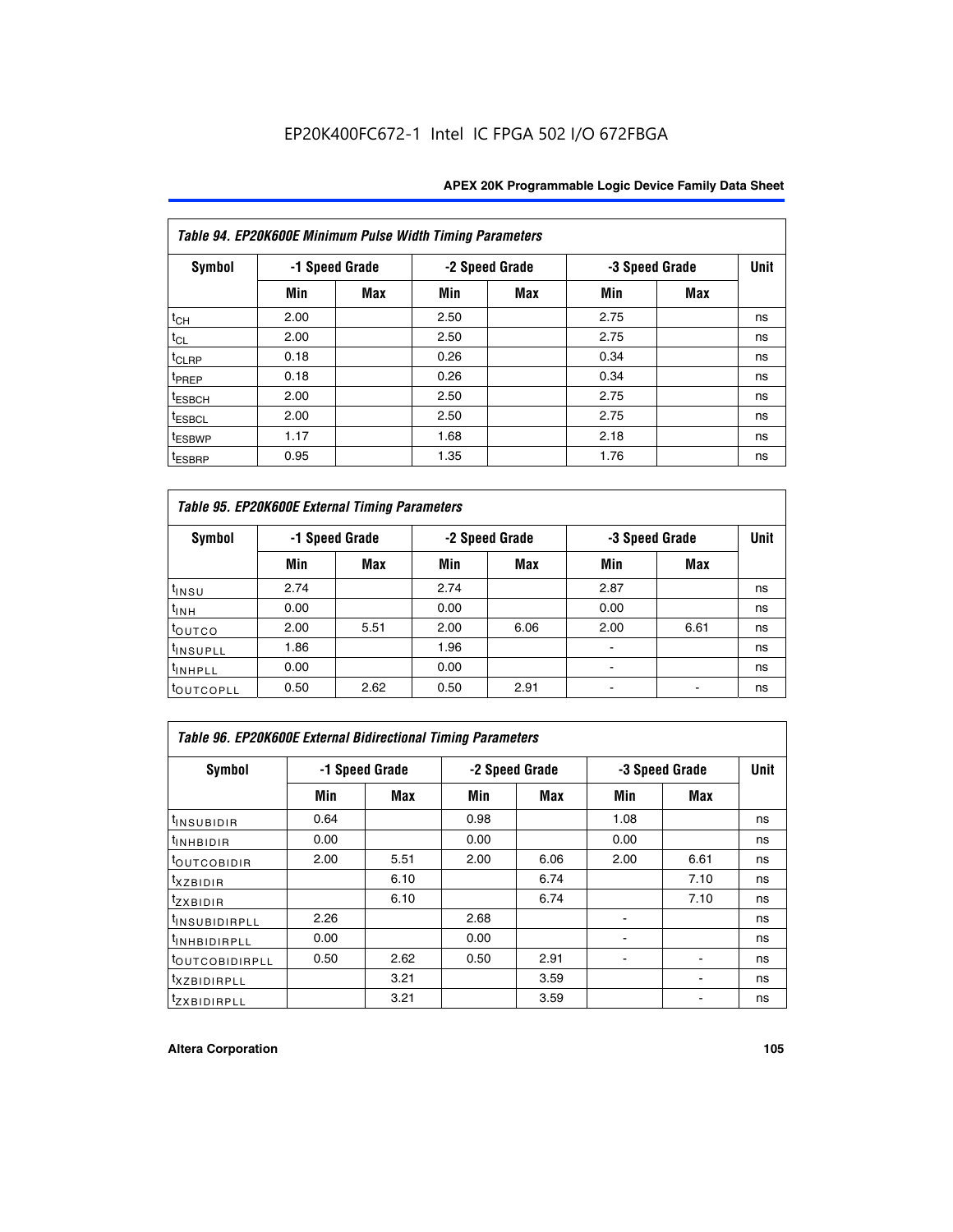Tables 97 through 102 describe  $f_{MAX}$  LE Timing Microparameters,  $f_{MAX}$ ESB Timing Microparameters, *f<sub>MAX</sub>* Routing Delays, Minimum Pulse Width Timing Parameters, External Timing Parameters, and External Bidirectional Timing Parameters for EP20K1000E APEX 20KE devices.

| Table 97. EP20K1000E f <sub>MAX</sub> LE Timing Microparameters |      |                |                                  |            |      |             |    |  |  |
|-----------------------------------------------------------------|------|----------------|----------------------------------|------------|------|-------------|----|--|--|
| Symbol                                                          |      | -1 Speed Grade | -2 Speed Grade<br>-3 Speed Grade |            |      | <b>Unit</b> |    |  |  |
|                                                                 | Min  | <b>Max</b>     | Min                              | <b>Max</b> | Min  | Max         |    |  |  |
| $t_{\text{SU}}$                                                 | 0.25 |                | 0.25                             |            | 0.25 |             | ns |  |  |
| $t_H$                                                           | 0.25 |                | 0.25                             |            | 0.25 |             | ns |  |  |
| $t_{CO}$                                                        |      | 0.28           |                                  | 0.32       |      | 0.33        | ns |  |  |
| t <sub>LUT</sub>                                                |      | 0.80           |                                  | 0.95       |      | 1.13        | ns |  |  |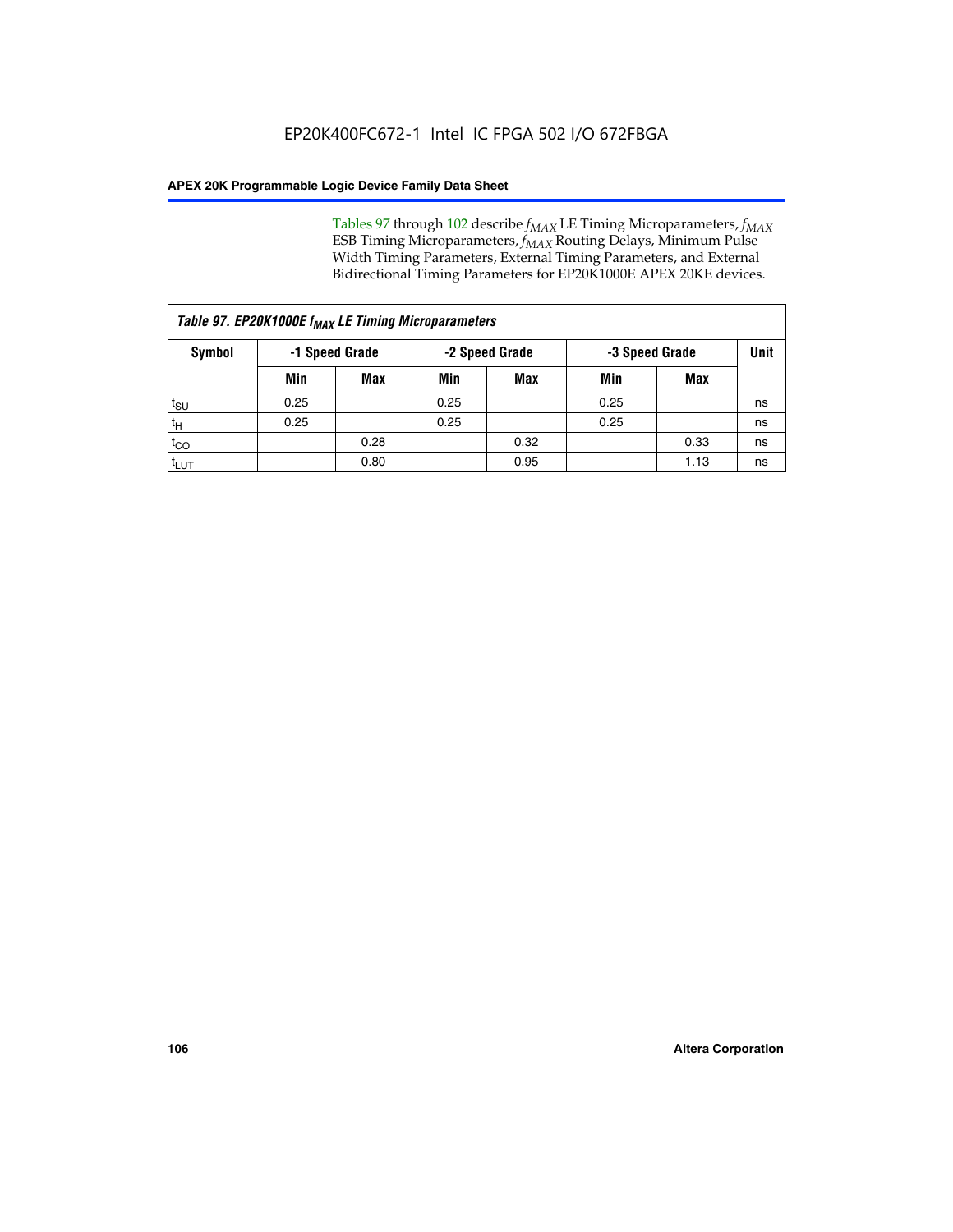| Table 98. EP20K1000E f <sub>MAX</sub> ESB Timing Microparameters |      |                |      |                |      |                |             |
|------------------------------------------------------------------|------|----------------|------|----------------|------|----------------|-------------|
| <b>Symbol</b>                                                    |      | -1 Speed Grade |      | -2 Speed Grade |      | -3 Speed Grade | <b>Unit</b> |
|                                                                  | Min  | <b>Max</b>     | Min  | <b>Max</b>     | Min  | <b>Max</b>     |             |
| <sup>t</sup> ESBARC                                              |      | 1.78           |      | 2.02           |      | 1.95           | ns          |
| <sup>t</sup> ESBSRC                                              |      | 2.52           |      | 2.91           |      | 3.14           | ns          |
| <b><i>ESBAWC</i></b>                                             |      | 3.52           |      | 4.11           |      | 4.40           | ns          |
| <sup>t</sup> ESBSWC                                              |      | 3.23           |      | 3.84           |      | 4.16           | ns          |
| <sup>t</sup> ESBWASU                                             | 0.62 |                | 0.67 |                | 0.61 |                | ns          |
| t <sub>ESBWAH</sub>                                              | 0.41 |                | 0.55 |                | 0.55 |                | ns          |
| <sup>t</sup> ESBWDSU                                             | 0.77 |                | 0.79 |                | 0.81 |                | ns          |
| <sup>t</sup> ESBWDH                                              | 0.41 |                | 0.55 |                | 0.55 |                | ns          |
| <sup>t</sup> ESBRASU                                             | 1.74 |                | 1.92 |                | 1.85 |                | ns          |
| <sup>t</sup> ESBRAH                                              | 0.00 |                | 0.01 |                | 0.23 |                | ns          |
| <i>t</i> <sub>ESBWESU</sub>                                      | 2.07 |                | 2.28 |                | 2.41 |                | ns          |
| <sup>t</sup> ESBWEH                                              | 0.00 |                | 0.00 |                | 0.00 |                | ns          |
| <sup>t</sup> ESBDATASU                                           | 0.25 |                | 0.27 |                | 0.29 |                | ns          |
| <sup>t</sup> ESBDATAH                                            | 0.13 |                | 0.13 |                | 0.13 |                | ns          |
| <sup>t</sup> ESBWADDRSU                                          | 0.11 |                | 0.04 |                | 0.11 |                | ns          |
| <sup>t</sup> ESBRADDRSU                                          | 0.14 |                | 0.11 |                | 0.16 |                | ns          |
| <sup>t</sup> ESBDATACO1                                          |      | 1.29           |      | 1.50           |      | 1.63           | ns          |
| <sup>I</sup> ESBDATACO2                                          |      | 2.55           |      | 2.99           |      | 3.22           | ns          |
| <sup>t</sup> ESBDD                                               |      | 3.12           |      | 3.57           |      | 3.85           | ns          |
| t <sub>PD</sub>                                                  |      | 1.84           |      | 2.13           |      | 2.32           | ns          |
| <sup>t</sup> PTERMSU                                             | 1.08 |                | 1.19 |                | 1.32 |                | ns          |
| t <sub>PTERMCO</sub>                                             |      | 1.31           |      | 1.53           |      | 1.66           | ns          |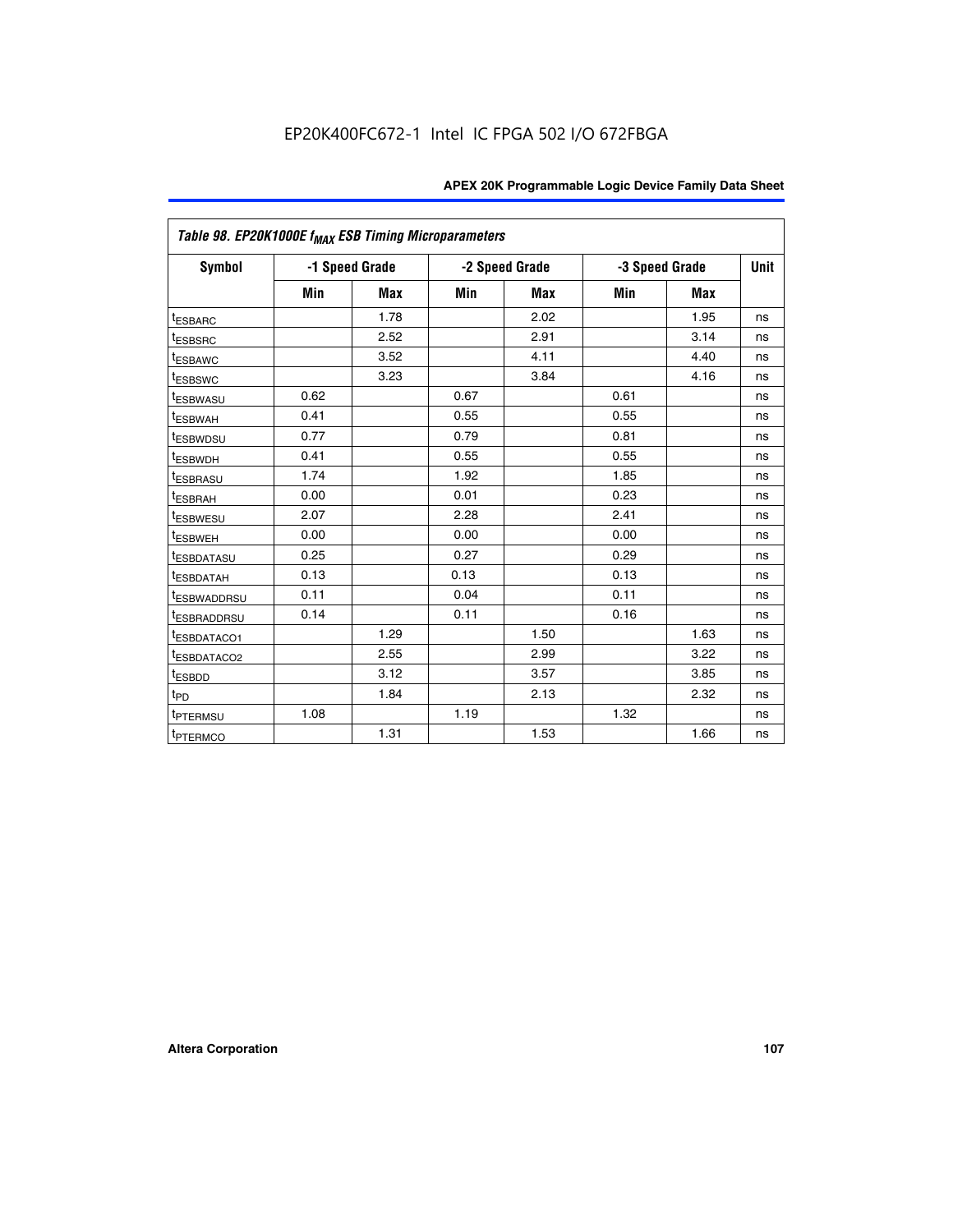## EP20K400FC672-1 Intel IC FPGA 502 I/O 672FBGA

## **APEX 20K Programmable Logic Device Family Data Sheet**

| Table 99. EP20K1000E f <sub>MAX</sub> Routing Delays |                                                    |      |     |      |     |      |    |  |  |  |  |
|------------------------------------------------------|----------------------------------------------------|------|-----|------|-----|------|----|--|--|--|--|
| Symbol                                               | -1 Speed Grade<br>-2 Speed Grade<br>-3 Speed Grade |      |     |      |     |      |    |  |  |  |  |
|                                                      | Min                                                | Max  | Min | Max  | Min | Max  |    |  |  |  |  |
| $t_{F1-4}$                                           |                                                    | 0.27 |     | 0.27 |     | 0.27 | ns |  |  |  |  |
| $t_{F5-20}$                                          |                                                    | 1.45 |     | 1.63 |     | 1.75 | ns |  |  |  |  |
| $t_{F20+}$                                           |                                                    | 4.15 |     | 4.33 |     | 4.97 | ns |  |  |  |  |

|                    | Table 100. EP20K1000E Minimum Pulse Width Timing Parameters |            |      |                |      |                |             |  |  |  |  |  |
|--------------------|-------------------------------------------------------------|------------|------|----------------|------|----------------|-------------|--|--|--|--|--|
| Symbol             | -1 Speed Grade                                              |            |      | -2 Speed Grade |      | -3 Speed Grade | <b>Unit</b> |  |  |  |  |  |
|                    | Min                                                         | <b>Max</b> | Min  | Max            | Min  | Max            |             |  |  |  |  |  |
| $t_{CH}$           | 1.25                                                        |            | 1.43 |                | 1.67 |                | ns          |  |  |  |  |  |
| $t_{CL}$           | 1.25                                                        |            | 1.43 |                | 1.67 |                | ns          |  |  |  |  |  |
| t <sub>CLRP</sub>  | 0.20                                                        |            | 0.20 |                | 0.20 |                | ns          |  |  |  |  |  |
| <sup>t</sup> PREP  | 0.20                                                        |            | 0.20 |                | 0.20 |                | ns          |  |  |  |  |  |
| <sup>t</sup> ESBCH | 1.25                                                        |            | 1.43 |                | 1.67 |                | ns          |  |  |  |  |  |
| <sup>t</sup> ESBCL | 1.25                                                        |            | 1.43 |                | 1.67 |                | ns          |  |  |  |  |  |
| <sup>t</sup> ESBWP | 1.28                                                        |            | 1.51 |                | 1.65 |                | ns          |  |  |  |  |  |
| <sup>t</sup> ESBRP | 1.11                                                        |            | 1.29 |                | 1.41 |                | ns          |  |  |  |  |  |

| Table 101. EP20K1000E External Timing Parameters |      |                |      |                |                          |      |             |  |  |  |  |  |
|--------------------------------------------------|------|----------------|------|----------------|--------------------------|------|-------------|--|--|--|--|--|
| Symbol                                           |      | -1 Speed Grade |      | -2 Speed Grade | -3 Speed Grade           |      | <b>Unit</b> |  |  |  |  |  |
|                                                  | Min  | Max            | Min  | <b>Max</b>     | Min                      | Max  |             |  |  |  |  |  |
| t <sub>INSU</sub>                                | 2.70 |                | 2.84 |                | 2.97                     |      | ns          |  |  |  |  |  |
| $t_{INH}$                                        | 0.00 |                | 0.00 |                | 0.00                     |      | ns          |  |  |  |  |  |
| toutco                                           | 2.00 | 5.75           | 2.00 | 6.33           | 2.00                     | 6.90 | ns          |  |  |  |  |  |
| <sup>t</sup> INSUPLL                             | 1.64 |                | 2.09 |                | ۰                        |      | ns          |  |  |  |  |  |
| I <sup>t</sup> INHPLL                            | 0.00 |                | 0.00 |                | $\overline{\phantom{a}}$ |      | ns          |  |  |  |  |  |
| toutcopll                                        | 0.50 | 2.25           | 0.50 | 2.99           | -                        |      | ns          |  |  |  |  |  |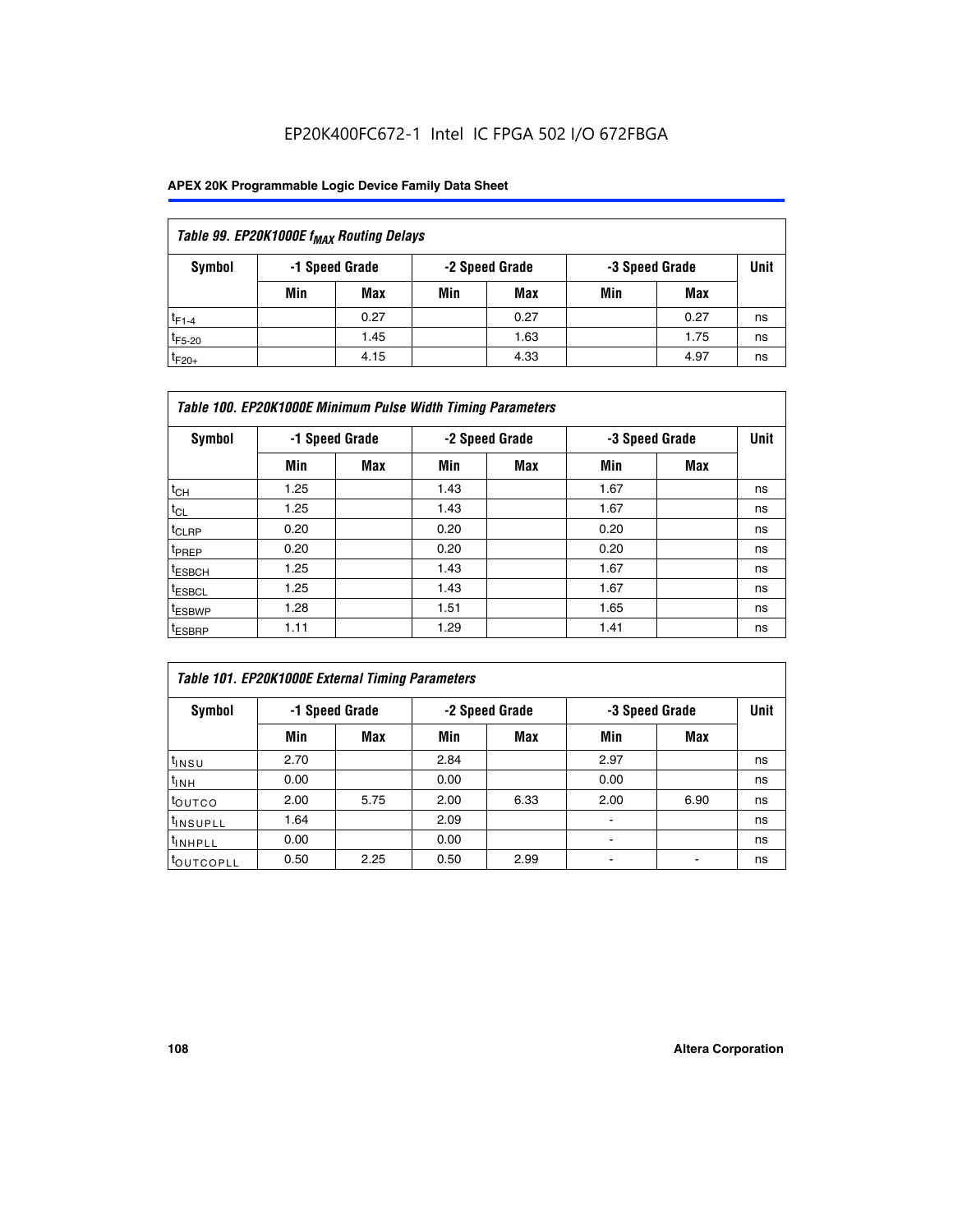| Table 102. EP20K1000E External Bidirectional Timing Parameters |      |                |                |      |                |             |    |  |  |  |
|----------------------------------------------------------------|------|----------------|----------------|------|----------------|-------------|----|--|--|--|
| Symbol                                                         |      | -1 Speed Grade | -2 Speed Grade |      | -3 Speed Grade | <b>Unit</b> |    |  |  |  |
|                                                                | Min  | <b>Max</b>     | Min            | Max  | Min            | <b>Max</b>  |    |  |  |  |
| t <sub>INSUBIDIR</sub>                                         | 3.22 |                | 3.33           |      | 3.51           |             | ns |  |  |  |
| t <sub>INHBIDIR</sub>                                          | 0.00 |                | 0.00           |      | 0.00           |             | ns |  |  |  |
| t <sub>outcobidir</sub>                                        | 2.00 | 5.75           | 2.00           | 6.33 | 2.00           | 6.90        | ns |  |  |  |
| <i>txzbidir</i>                                                |      | 6.31           |                | 7.09 |                | 7.76        | ns |  |  |  |
| tzxbidir                                                       |      | 6.31           |                | 7.09 |                | 7.76        | ns |  |  |  |
| t <sub>INSUBIDIRPL</sub> L                                     | 3.25 |                | 3.26           |      |                |             | ns |  |  |  |
| tINHBIDIRPLL                                                   | 0.00 |                | 0.00           |      |                |             | ns |  |  |  |
| tout COBIDIRPLL                                                | 0.50 | 2.25           | 0.50           | 2.99 |                |             | ns |  |  |  |
| <i>txzBIDIRPLL</i>                                             |      | 2.81           |                | 3.80 |                |             | ns |  |  |  |
| tzxBIDIRPLL                                                    |      | 2.81           |                | 3.80 |                |             | ns |  |  |  |

Tables 103 through 108 describe  $f_{MAX}$  LE Timing Microparameters,  $f_{MAX}$ ESB Timing Microparameters, *f<sub>MAX</sub>* Routing Delays, Minimum Pulse Width Timing Parameters, External Timing Parameters, and External Bidirectional Timing Parameters for EP20K1500E APEX 20KE devices.

| Table 103. EP20K1500E f <sub>MAX</sub> LE Timing Microparameters |      |                |      |                |      |                |    |  |  |  |  |
|------------------------------------------------------------------|------|----------------|------|----------------|------|----------------|----|--|--|--|--|
| Symbol                                                           |      | -1 Speed Grade |      | -2 Speed Grade |      | -3 Speed Grade |    |  |  |  |  |
|                                                                  | Min  | <b>Max</b>     | Min  | <b>Max</b>     | Min  | Max            |    |  |  |  |  |
| $t_{\sf SU}$                                                     | 0.25 |                | 0.25 |                | 0.25 |                | ns |  |  |  |  |
| $t_H$                                                            | 0.25 |                | 0.25 |                | 0.25 |                | ns |  |  |  |  |
| $t_{CO}$                                                         |      | 0.28           |      | 0.32           |      | 0.33           | ns |  |  |  |  |
| t <sub>lut</sub>                                                 |      | 0.80           |      | 0.95           |      | 1.13           | ns |  |  |  |  |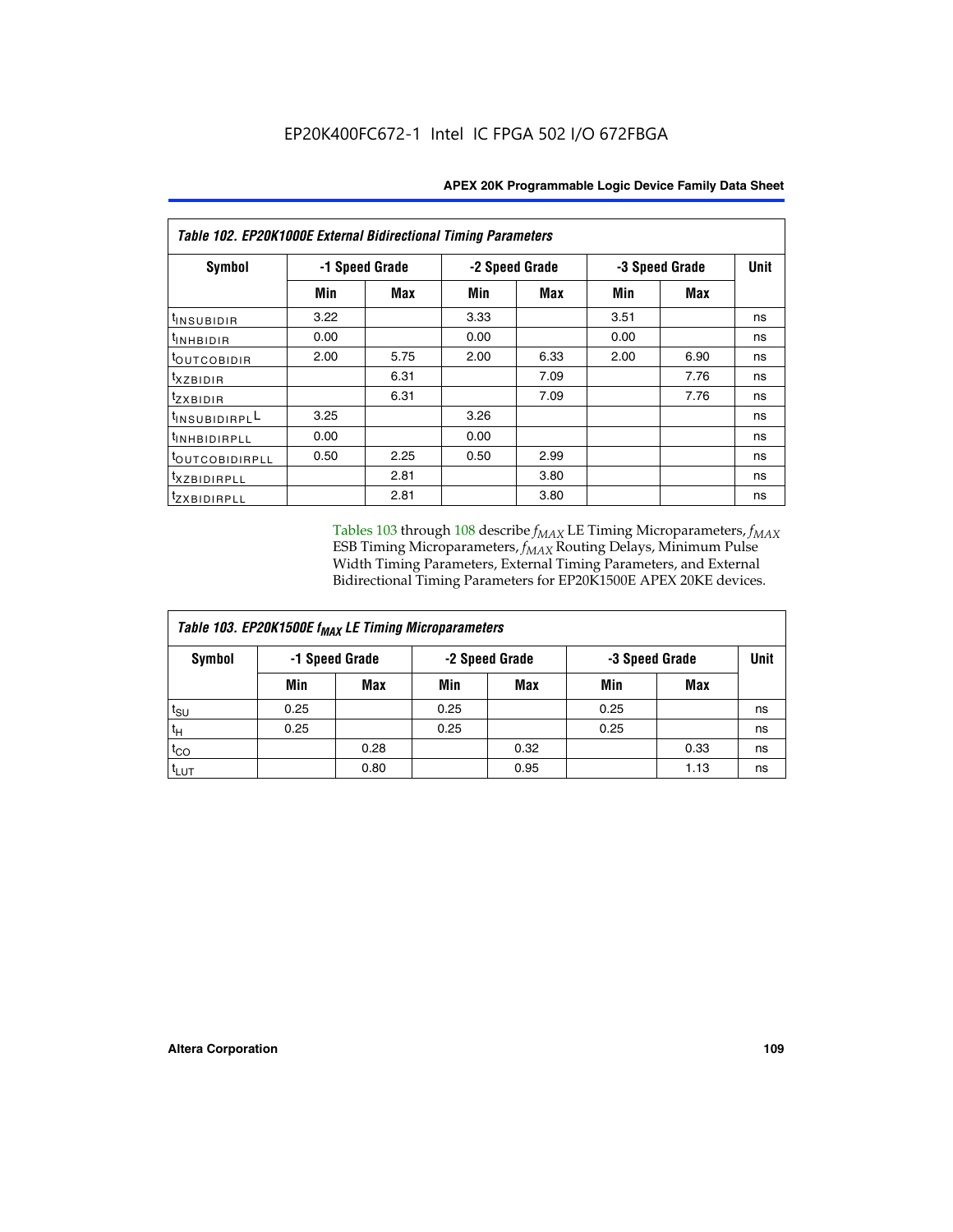|                         | Table 104. EP20K1500E f <sub>MAX</sub> ESB Timing Microparameters |            |      |                |            |                |             |  |  |  |  |  |
|-------------------------|-------------------------------------------------------------------|------------|------|----------------|------------|----------------|-------------|--|--|--|--|--|
| <b>Symbol</b>           | -1 Speed Grade                                                    |            |      | -2 Speed Grade |            | -3 Speed Grade | <b>Unit</b> |  |  |  |  |  |
|                         | Min                                                               | <b>Max</b> | Min  | <b>Max</b>     | <b>Min</b> | <b>Max</b>     |             |  |  |  |  |  |
| t <sub>ESBARC</sub>     |                                                                   | 1.78       |      | 2.02           |            | 1.95           | ns          |  |  |  |  |  |
| t <sub>ESBSRC</sub>     |                                                                   | 2.52       |      | 2.91           |            | 3.14           | ns          |  |  |  |  |  |
| <sup>t</sup> ESBAWC     |                                                                   | 3.52       |      | 4.11           |            | 4.40           | ns          |  |  |  |  |  |
| t <sub>ESBSWC</sub>     |                                                                   | 3.23       |      | 3.84           |            | 4.16           | ns          |  |  |  |  |  |
| <sup>t</sup> ESBWASU    | 0.62                                                              |            | 0.67 |                | 0.61       |                | ns          |  |  |  |  |  |
| <sup>t</sup> ESBWAH     | 0.41                                                              |            | 0.55 |                | 0.55       |                | ns          |  |  |  |  |  |
| t <sub>ESBWDSU</sub>    | 0.77                                                              |            | 0.79 |                | 0.81       |                | ns          |  |  |  |  |  |
| <sup>t</sup> ESBWDH     | 0.41                                                              |            | 0.55 |                | 0.55       |                | ns          |  |  |  |  |  |
| <sup>t</sup> ESBRASU    | 1.74                                                              |            | 1.92 |                | 1.85       |                | ns          |  |  |  |  |  |
| <sup>t</sup> ESBRAH     | 0.00                                                              |            | 0.01 |                | 0.23       |                | ns          |  |  |  |  |  |
| <sup>t</sup> ESBWESU    | 2.07                                                              |            | 2.28 |                | 2.41       |                | ns          |  |  |  |  |  |
| t <sub>ESBWEH</sub>     | 0.00                                                              |            | 0.00 |                | 0.00       |                | ns          |  |  |  |  |  |
| <sup>t</sup> ESBDATASU  | 0.25                                                              |            | 0.27 |                | 0.29       |                | ns          |  |  |  |  |  |
| <sup>t</sup> ESBDATAH   | 0.13                                                              |            | 0.13 |                | 0.13       |                | ns          |  |  |  |  |  |
| <sup>t</sup> ESBWADDRSU | 0.11                                                              |            | 0.04 |                | 0.11       |                | ns          |  |  |  |  |  |
| <sup>t</sup> ESBRADDRSU | 0.14                                                              |            | 0.11 |                | 0.16       |                | ns          |  |  |  |  |  |
| <sup>t</sup> ESBDATACO1 |                                                                   | 1.29       |      | 1.50           |            | 1.63           | ns          |  |  |  |  |  |
| t <sub>ESBDATACO2</sub> |                                                                   | 2.55       |      | 2.99           |            | 3.22           | ns          |  |  |  |  |  |
| <sup>t</sup> ESBDD      |                                                                   | 3.12       |      | 3.57           |            | 3.85           | ns          |  |  |  |  |  |
| t <sub>PD</sub>         |                                                                   | 1.84       |      | 2.13           |            | 2.32           | ns          |  |  |  |  |  |
| t <sub>PTERMSU</sub>    | 1.08                                                              |            | 1.19 |                | 1.32       |                | ns          |  |  |  |  |  |
| t <sub>PTERMCO</sub>    |                                                                   | 1.31       |      | 1.53           |            | 1.66           | ns          |  |  |  |  |  |

| Table 105. EP20K1500E f <sub>MAX</sub> Routing Delays |                                                    |      |     |      |     |      |    |  |  |  |
|-------------------------------------------------------|----------------------------------------------------|------|-----|------|-----|------|----|--|--|--|
| Symbol                                                | -1 Speed Grade<br>-2 Speed Grade<br>-3 Speed Grade |      |     |      |     |      |    |  |  |  |
|                                                       | Min                                                | Max  | Min | Max  | Min | Max  |    |  |  |  |
| $t_{F1-4}$                                            |                                                    | 0.28 |     | 0.28 |     | 0.28 | ns |  |  |  |
| $t_{F5-20}$                                           |                                                    | 1.36 |     | 1.50 |     | 1.62 | ns |  |  |  |
| $t_{F20+}$                                            |                                                    | 4.43 |     | 4.48 |     | 5.07 | ns |  |  |  |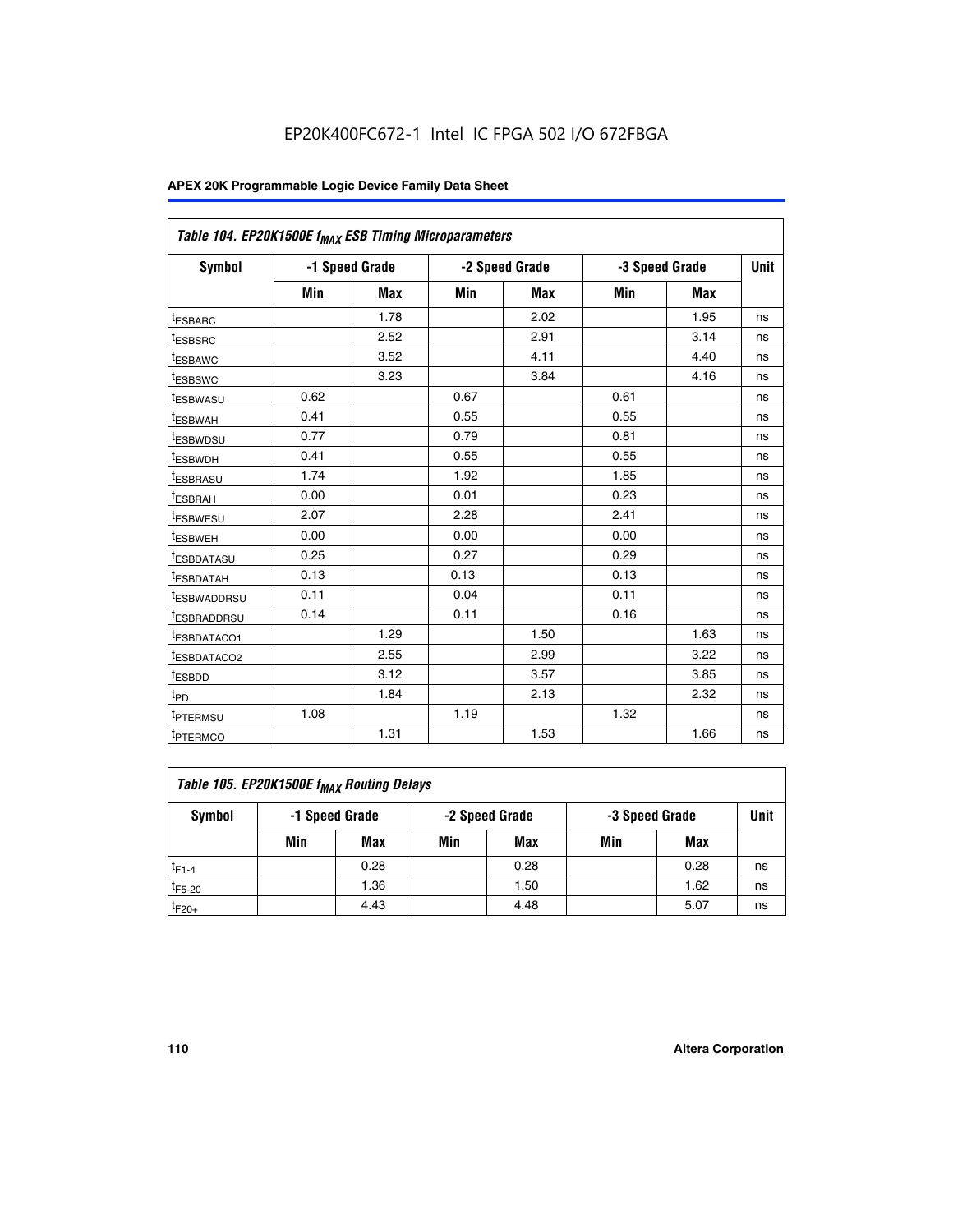|                    | Table 106. EP20K1500E Minimum Pulse Width Timing Parameters |                |      |                |                |            |             |  |  |  |  |  |
|--------------------|-------------------------------------------------------------|----------------|------|----------------|----------------|------------|-------------|--|--|--|--|--|
| Symbol             |                                                             | -1 Speed Grade |      | -2 Speed Grade | -3 Speed Grade |            | <b>Unit</b> |  |  |  |  |  |
|                    | Min                                                         | <b>Max</b>     | Min  | Max            | Min            | <b>Max</b> |             |  |  |  |  |  |
| $t_{CH}$           | 1.25                                                        |                | 1.43 |                | 1.67           |            | ns          |  |  |  |  |  |
| $t_{CL}$           | 1.25                                                        |                | 1.43 |                | 1.67           |            | ns          |  |  |  |  |  |
| t <sub>CLRP</sub>  | 0.20                                                        |                | 0.20 |                | 0.20           |            | ns          |  |  |  |  |  |
| <sup>t</sup> PREP  | 0.20                                                        |                | 0.20 |                | 0.20           |            | ns          |  |  |  |  |  |
| <sup>t</sup> ESBCH | 1.25                                                        |                | 1.43 |                | 1.67           |            | ns          |  |  |  |  |  |
| <sup>t</sup> ESBCL | 1.25                                                        |                | 1.43 |                | 1.67           |            | ns          |  |  |  |  |  |
| <sup>t</sup> ESBWP | 1.28                                                        |                | 1.51 |                | 1.65           |            | ns          |  |  |  |  |  |
| <sup>t</sup> ESBRP | 1.11                                                        |                | 1.29 |                | 1.41           |            | ns          |  |  |  |  |  |

|                      | Table 107. EP20K1500E External Timing Parameters |      |      |                |                          |                |             |  |  |  |  |  |  |
|----------------------|--------------------------------------------------|------|------|----------------|--------------------------|----------------|-------------|--|--|--|--|--|--|
| Symbol               | -1 Speed Grade                                   |      |      | -2 Speed Grade |                          | -3 Speed Grade | <b>Unit</b> |  |  |  |  |  |  |
|                      | Min                                              | Max  | Min  | <b>Max</b>     | Min                      | Max            |             |  |  |  |  |  |  |
| t <sub>insu</sub>    | 3.09                                             |      | 3.30 |                | 3.58                     |                | ns          |  |  |  |  |  |  |
| $t_{INH}$            | 0.00                                             |      | 0.00 |                | 0.00                     |                | ns          |  |  |  |  |  |  |
| toutco               | 2.00                                             | 6.18 | 2.00 | 6.81           | 2.00                     | 7.36           | ns          |  |  |  |  |  |  |
| <sup>t</sup> INSUPLL | 1.94                                             |      | 2.08 |                |                          |                | ns          |  |  |  |  |  |  |
| <sup>t</sup> INHPLL  | 0.00                                             |      | 0.00 |                | $\overline{\phantom{0}}$ |                | ns          |  |  |  |  |  |  |
| <b>LOUTCOPLL</b>     | 0.50                                             | 2.67 | 0.50 | 2.99           |                          |                | ns          |  |  |  |  |  |  |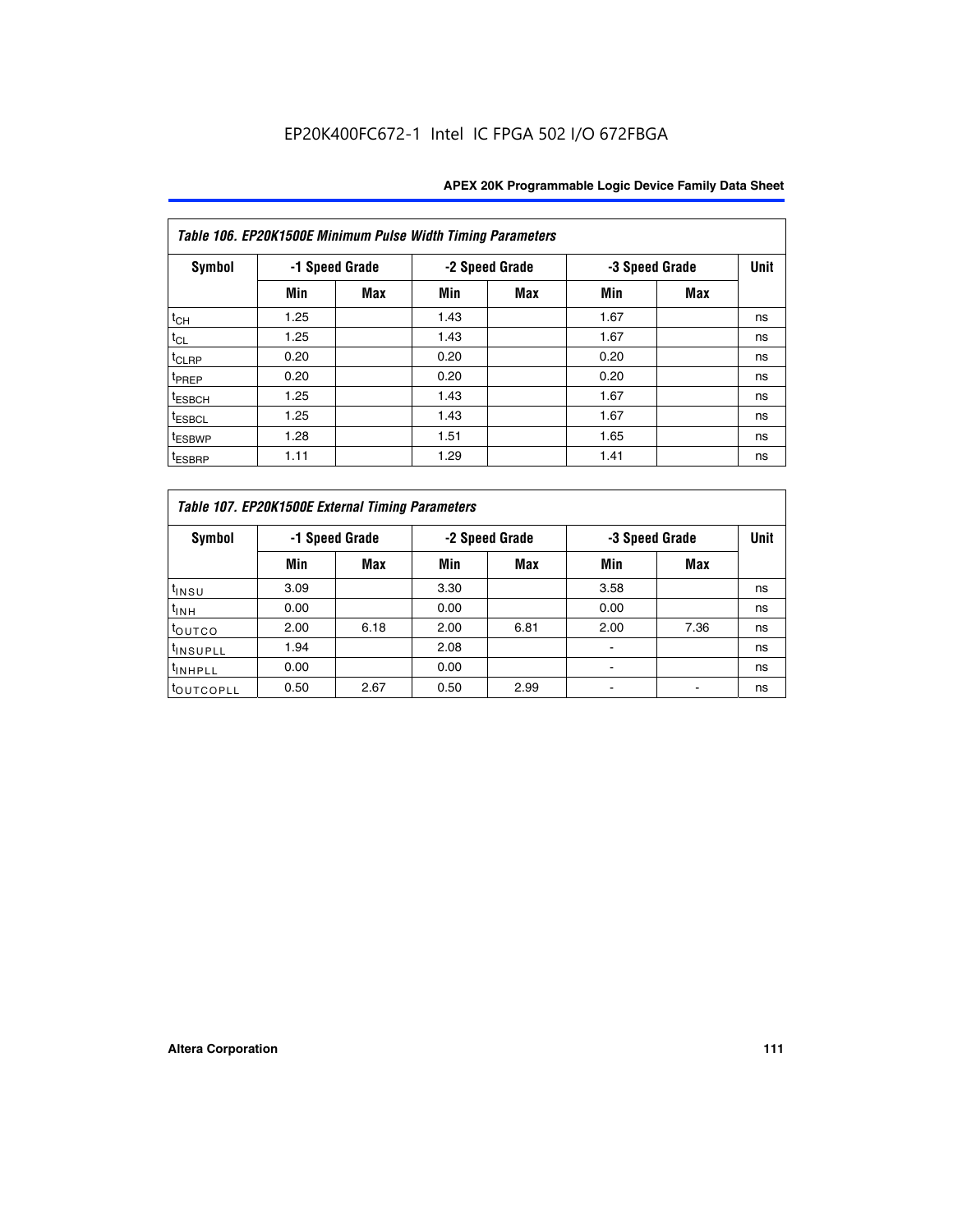|                            | <b>Table 108. EP20K1500E External Bidirectional Timing Parameters</b> |      |      |                |                |             |    |  |  |  |  |
|----------------------------|-----------------------------------------------------------------------|------|------|----------------|----------------|-------------|----|--|--|--|--|
| Symbol                     | -1 Speed Grade                                                        |      |      | -2 Speed Grade | -3 Speed Grade | <b>Unit</b> |    |  |  |  |  |
|                            | Min                                                                   | Max  | Min  | Max            | Min            | Max         |    |  |  |  |  |
| <sup>t</sup> INSUBIDIR     | 3.47                                                                  |      | 3.68 |                | 3.99           |             | ns |  |  |  |  |
| <sup>t</sup> INHBIDIR      | 0.00                                                                  |      | 0.00 |                | 0.00           |             | ns |  |  |  |  |
| <sup>t</sup> OUTCOBIDIR    | 2.00                                                                  | 6.18 | 2.00 | 6.81           | 2.00           | 7.36        | ns |  |  |  |  |
| txzBIDIR                   |                                                                       | 6.91 |      | 7.62           |                | 8.38        | ns |  |  |  |  |
| <sup>t</sup> zxbidir       |                                                                       | 6.91 |      | 7.62           |                | 8.38        | ns |  |  |  |  |
| <sup>t</sup> INSUBIDIRPLL  | 3.05                                                                  |      | 3.26 |                |                |             | ns |  |  |  |  |
| <sup>t</sup> INHBIDIRPLL   | 0.00                                                                  |      | 0.00 |                |                |             | ns |  |  |  |  |
| <sup>t</sup> OUTCOBIDIRPLL | 0.50                                                                  | 2.67 | 0.50 | 2.99           |                |             | ns |  |  |  |  |
| <sup>t</sup> XZBIDIRPLL    |                                                                       | 3.41 |      | 3.80           |                |             | ns |  |  |  |  |
| <sup>t</sup> zxbidirpll    |                                                                       | 3.41 |      | 3.80           |                |             | ns |  |  |  |  |

Tables 109 and 110 show selectable I/O standard input and output delays for APEX 20KE devices. If you select an I/O standard input or output delay other than LVCMOS, add or subtract the selected speed grade to or from the LVCMOS value.

| Table 109. Selectable I/O Standard Input Delays |     |                |     |                |     |                |     |  |  |  |  |
|-------------------------------------------------|-----|----------------|-----|----------------|-----|----------------|-----|--|--|--|--|
| <b>Symbol</b>                                   |     | -1 Speed Grade |     | -2 Speed Grade |     | -3 Speed Grade |     |  |  |  |  |
|                                                 | Min | Max            | Min | Max            | Min | Max            | Min |  |  |  |  |
| <b>LVCMOS</b>                                   |     | 0.00           |     | 0.00           |     | 0.00           | ns  |  |  |  |  |
| <b>LVTTL</b>                                    |     | 0.00           |     | 0.00           |     | 0.00           | ns  |  |  |  |  |
| 2.5V                                            |     | 0.00           |     | 0.04           |     | 0.05           | ns  |  |  |  |  |
| 1.8V                                            |     | $-0.11$        |     | 0.03           |     | 0.04           | ns  |  |  |  |  |
| PCI                                             |     | 0.01           |     | 0.09           |     | 0.10           | ns  |  |  |  |  |
| $GTL+$                                          |     | $-0.24$        |     | $-0.23$        |     | $-0.19$        | ns  |  |  |  |  |
| SSTL-3 Class I                                  |     | $-0.32$        |     | $-0.21$        |     | $-0.47$        | ns  |  |  |  |  |
| SSTL-3 Class II                                 |     | $-0.08$        |     | 0.03           |     | $-0.23$        | ns  |  |  |  |  |
| SSTL-2 Class I                                  |     | $-0.17$        |     | $-0.06$        |     | $-0.32$        | ns  |  |  |  |  |
| SSTL-2 Class II                                 |     | $-0.16$        |     | $-0.05$        |     | $-0.31$        | ns  |  |  |  |  |
| <b>LVDS</b>                                     |     | $-0.12$        |     | $-0.12$        |     | $-0.12$        | ns  |  |  |  |  |
| <b>CTT</b>                                      |     | 0.00           |     | 0.00           |     | 0.00           | ns  |  |  |  |  |
| <b>AGP</b>                                      |     | 0.00           |     | 0.00           |     | 0.00           | ns  |  |  |  |  |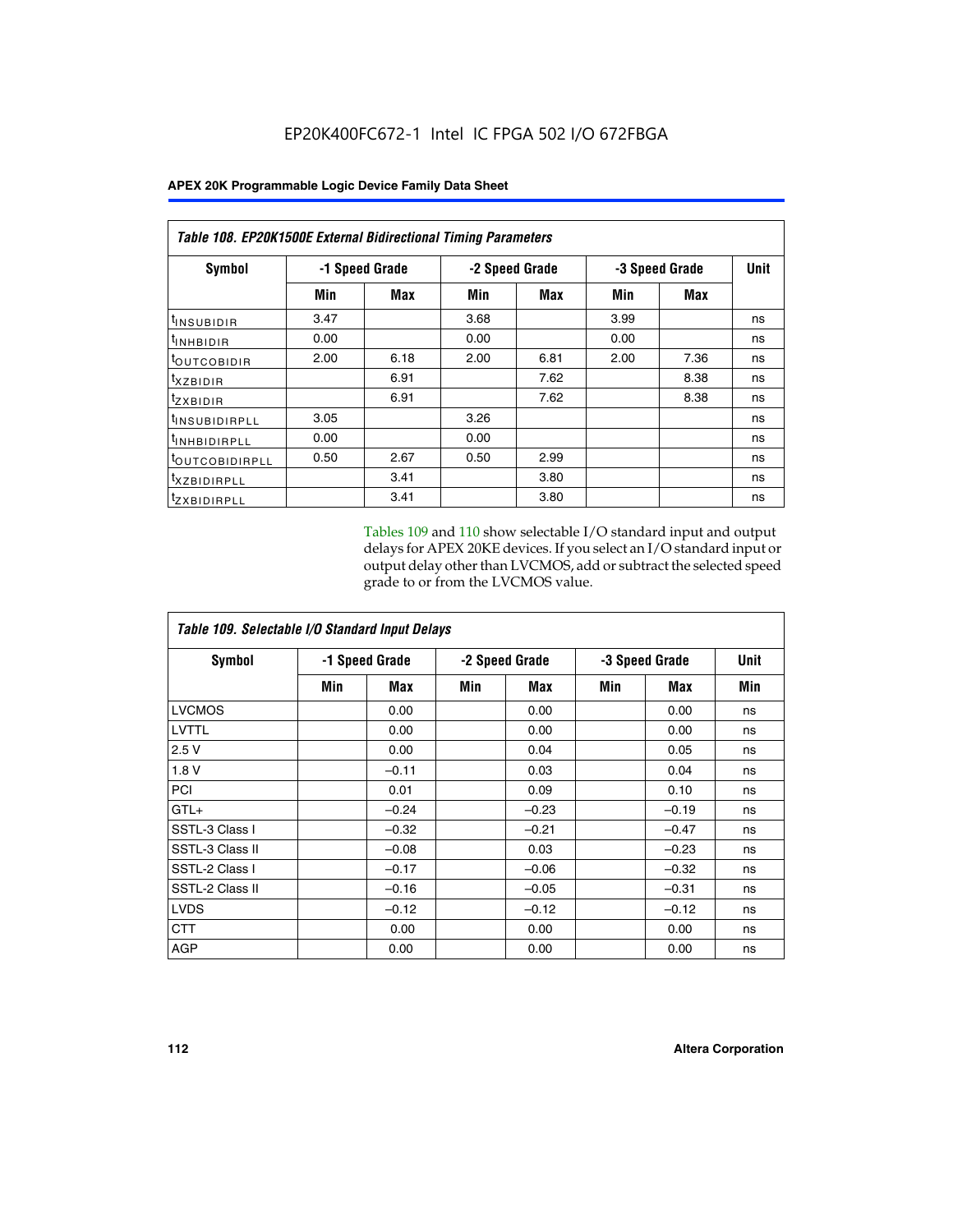| Table 110. Selectable I/O Standard Output Delays |     |                |     |                |                |         |      |  |  |  |  |
|--------------------------------------------------|-----|----------------|-----|----------------|----------------|---------|------|--|--|--|--|
| <b>Symbol</b>                                    |     | -1 Speed Grade |     | -2 Speed Grade | -3 Speed Grade |         | Unit |  |  |  |  |
|                                                  | Min | Max            | Min | Max            | Min            | Max     | Min  |  |  |  |  |
| <b>LVCMOS</b>                                    |     | 0.00           |     | 0.00           |                | 0.00    | ns   |  |  |  |  |
| LVTTL                                            |     | 0.00           |     | 0.00           |                | 0.00    | ns   |  |  |  |  |
| 2.5V                                             |     | 0.00           |     | 0.09           |                | 0.10    | ns   |  |  |  |  |
| 1.8V                                             |     | 2.49           |     | 2.98           |                | 3.03    | ns   |  |  |  |  |
| <b>PCI</b>                                       |     | $-0.03$        |     | 0.17           |                | 0.16    | ns   |  |  |  |  |
| $GTL+$                                           |     | 0.75           |     | 0.75           |                | 0.76    | ns   |  |  |  |  |
| SSTL-3 Class I                                   |     | 1.39           |     | 1.51           |                | 1.50    | ns   |  |  |  |  |
| SSTL-3 Class II                                  |     | 1.11           |     | 1.23           |                | 1.23    | ns   |  |  |  |  |
| SSTL-2 Class I                                   |     | 1.35           |     | 1.48           |                | 1.47    | ns   |  |  |  |  |
| SSTL-2 Class II                                  |     | 1.00           |     | 1.12           |                | 1.12    | ns   |  |  |  |  |
| <b>LVDS</b>                                      |     | $-0.48$        |     | $-0.48$        |                | $-0.48$ | ns   |  |  |  |  |
| <b>CTT</b>                                       |     | 0.00           |     | 0.00           |                | 0.00    | ns   |  |  |  |  |
| AGP                                              |     | 0.00           |     | 0.00           |                | 0.00    | ns   |  |  |  |  |

# **Power Consumption**

To estimate device power consumption, use the interactive power calculator on the Altera web site at **http://www.altera.com**.

# **Configuration & Operation**

The APEX 20K architecture supports several configuration schemes. This section summarizes the device operating modes and available device configuration schemes.

## **Operating Modes**

The APEX architecture uses SRAM configuration elements that require configuration data to be loaded each time the circuit powers up. The process of physically loading the SRAM data into the device is called configuration. During initialization, which occurs immediately after configuration, the device resets registers, enables I/O pins, and begins to operate as a logic device. The I/O pins are tri-stated during power-up, and before and during configuration. Together, the configuration and initialization processes are called *command mode*; normal device operation is called *user mode*.

Before and during device configuration, all I/O pins are pulled to  $V_{\text{CCTO}}$ by a built-in weak pull-up resistor.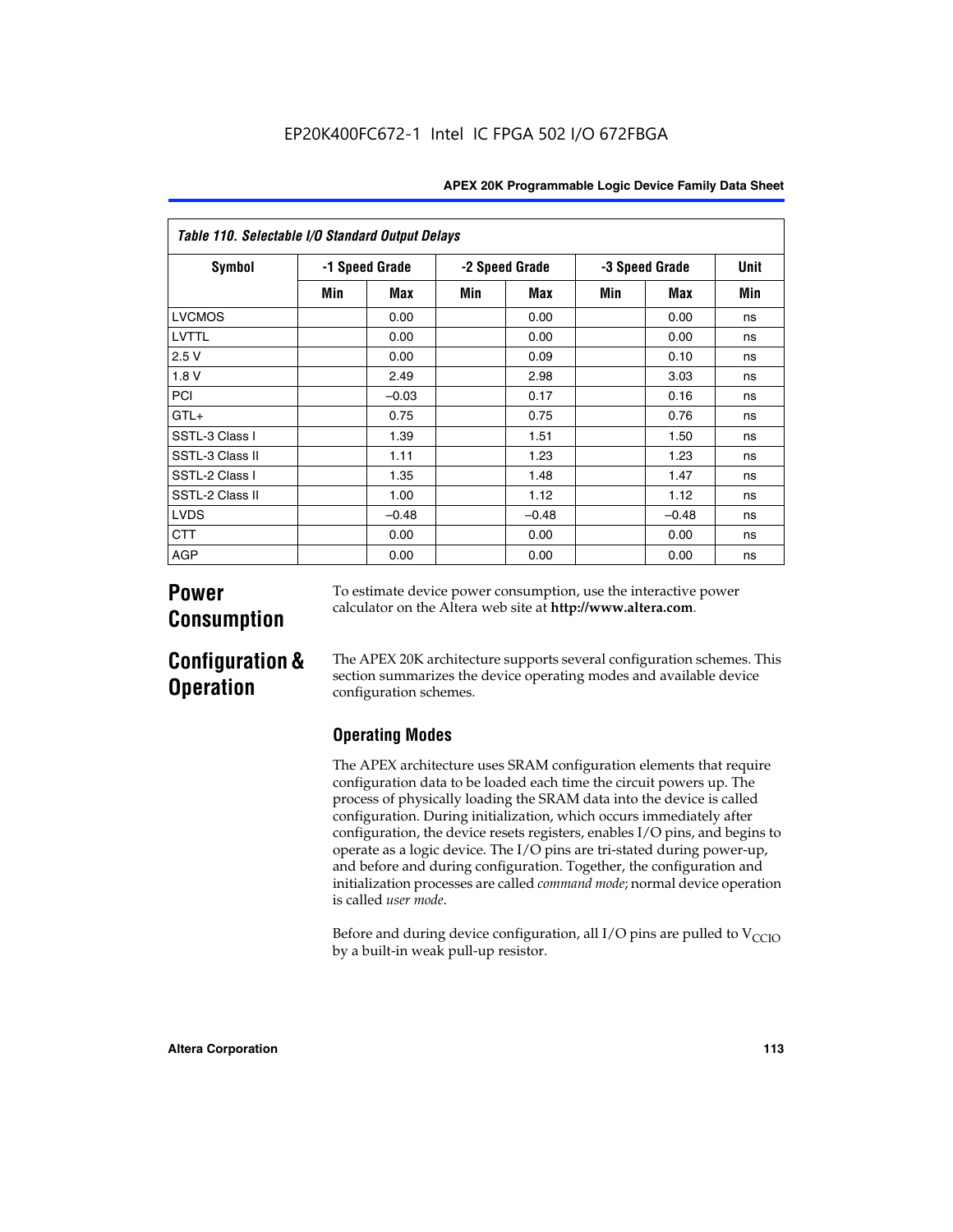SRAM configuration elements allow APEX 20K devices to be reconfigured in-circuit by loading new configuration data into the device. Real-time reconfiguration is performed by forcing the device into command mode with a device pin, loading different configuration data, reinitializing the device, and resuming usermode operation. In-field upgrades can be performed by distributing new configuration files.

## **Configuration Schemes**

The configuration data for an APEX 20K device can be loaded with one of five configuration schemes (see Table 111), chosen on the basis of the target application. An EPC2 or EPC16 configuration device, intelligent controller, or the JTAG port can be used to control the configuration of an APEX 20K device. When a configuration device is used, the system can configure automatically at system power-up.

Multiple APEX 20K devices can be configured in any of five configuration schemes by connecting the configuration enable (nCE) and configuration enable output (nCEO) pins on each device.

| <b>Table 111. Data Sources for Configuration</b> |                                                                                             |
|--------------------------------------------------|---------------------------------------------------------------------------------------------|
| <b>Configuration Scheme</b>                      | Data Source                                                                                 |
| Configuration device                             | EPC1, EPC2, EPC16 configuration devices                                                     |
| Passive serial (PS)                              | MasterBlaster or ByteBlasterMV download cable or serial data source                         |
| Passive parallel asynchronous (PPA)              | Parallel data source                                                                        |
| Passive parallel synchronous (PPS)               | Parallel data source                                                                        |
| <b>JTAG</b>                                      | MasterBlaster or ByteBlasterMV download cable or a microprocessor<br>with a Jam or JBC File |



**For more information on configuration, see Application Note 116** *(Configuring APEX 20K, FLEX 10K, & FLEX 6000 Devices.)*

**Device Pin-Outs** See the Altera web site **(http://www.altera.com)** or the *Altera Digital Library* for pin-out information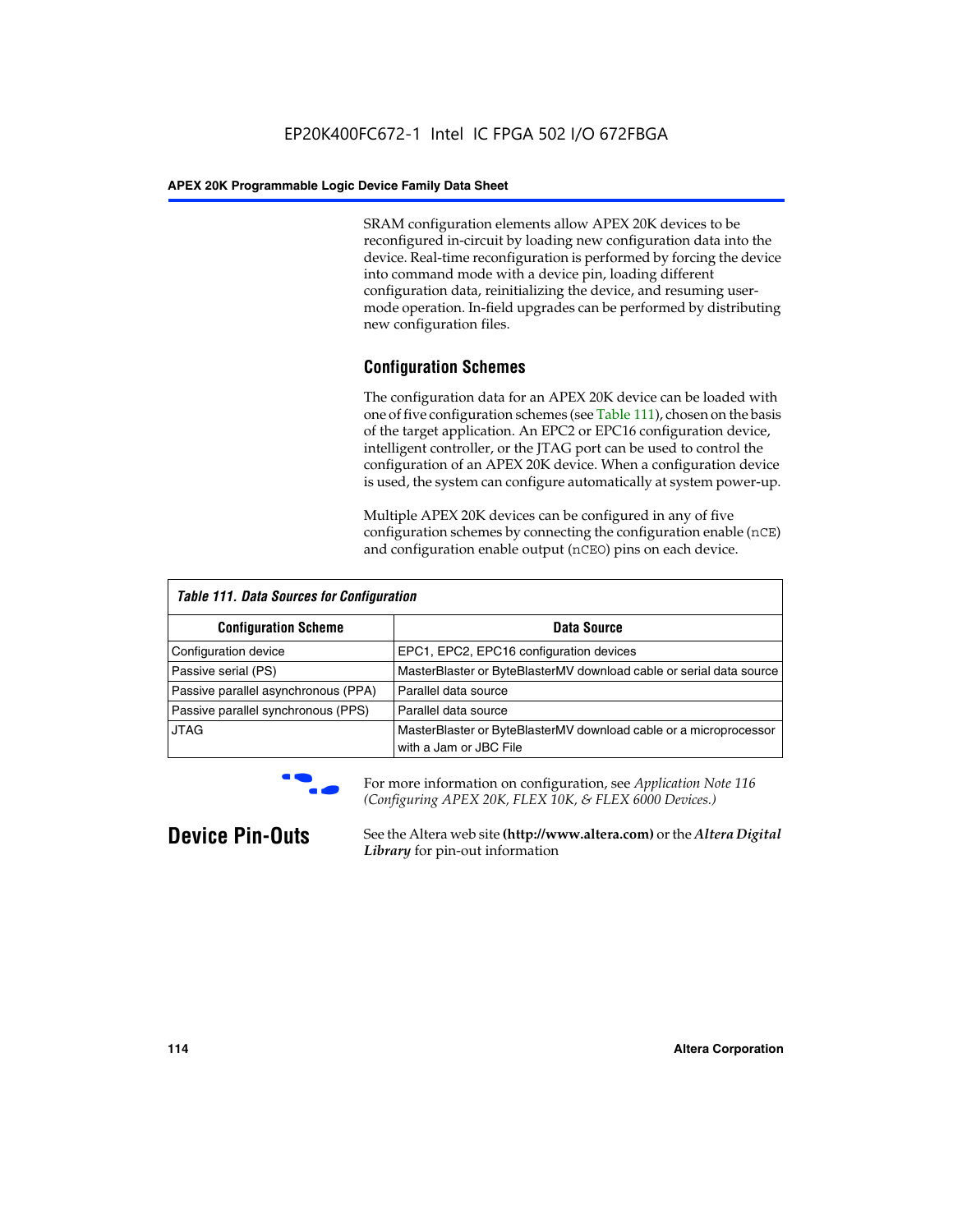### **Revision History** The information contained in the *APEX 20K Programmable Logic Device Family Data Sheet* version 5.1 supersedes information published in previous versions.

## **Version 5.1**

*APEX 20K Programmable Logic Device Family Data Sheet* version 5.1 contains the following changes:

- In version 5.0, the VI input voltage spec was updated in Table 28 on page 63.
- In version 5.0, *Note* (5) to Tables 27 through 30 was revised.
- Added *Note* (2) to Figure 21 on page 33.

## **Version 5.0**

*APEX 20K Programmable Logic Device Family Data Sheet* version 5.0 contains the following changes:

- Updated Tables 23 through 26. Removed 2.5-V operating condition tables because all APEX 20K devices are now 5.0-V tolerant.
- Updated conditions in Tables 33, 38 and 39.
- Updated data for t<sub>ESBDATAH</sub> parameter.

## **Version 4.3**

*APEX 20K Programmable Logic Device Family Data Sheet* version 4.3 contains the following changes:

- Updated Figure 20.
- Updated *Note (2)* to Table 13.
- Updated notes to Tables 27 through 30.

## **Version 4.2**

*APEX 20K Programmable Logic Device Family Data Sheet* version 4.2 contains the following changes:

- Updated Figure 29.
- Updated *Note (1)* to Figure 29.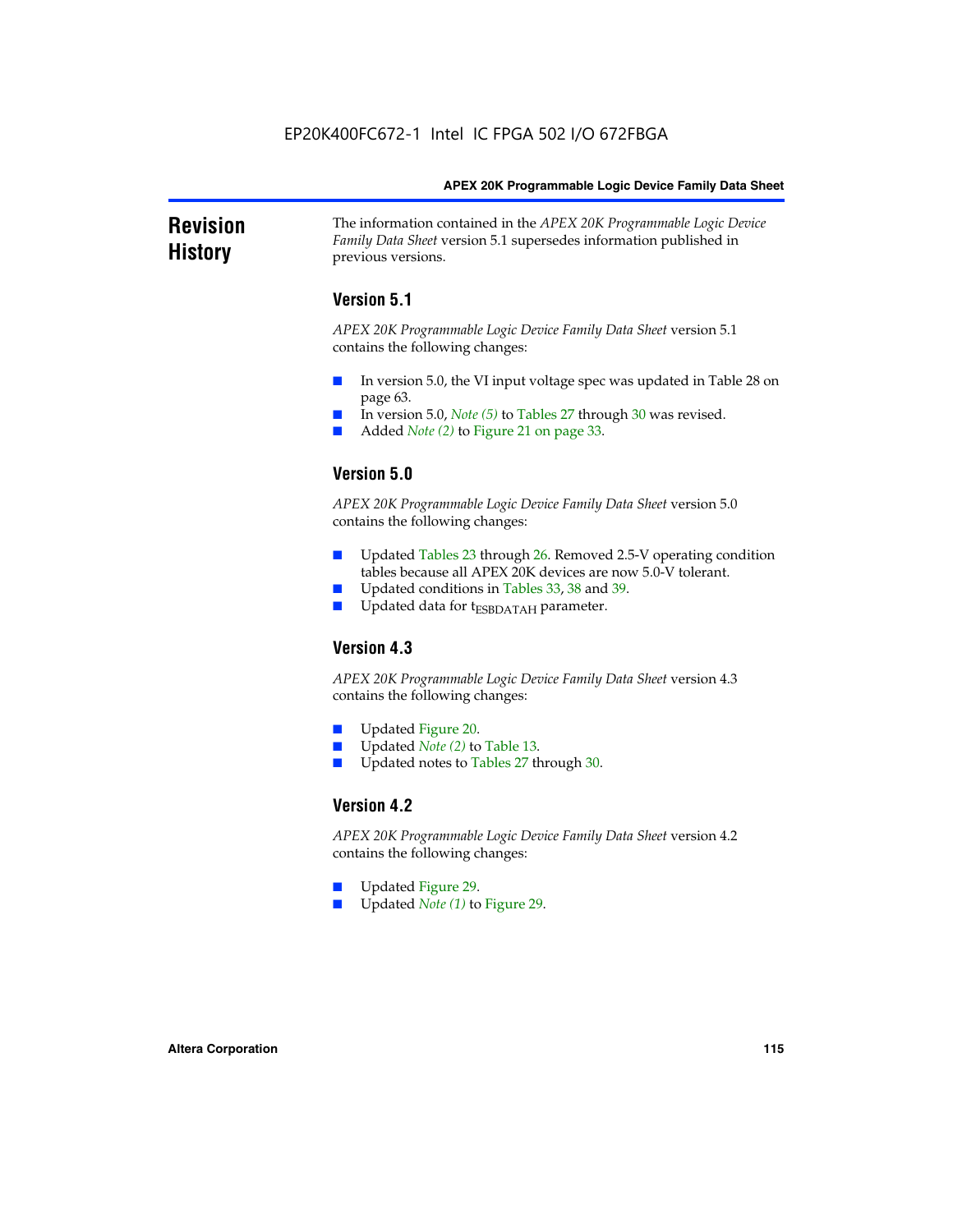## **Version 4.1**

*APEX 20K Programmable Logic Device Family Data Sheet* version 4.1 contains the following changes:

- *t<sub>ESBWEH</sub>* added to Figure 37 and Tables 35, 50, 56, 62, 68, 74, 86, 92, 97, and 104.
- Updated EP20K300E device internal and external timing numbers in Tables 79 through 84.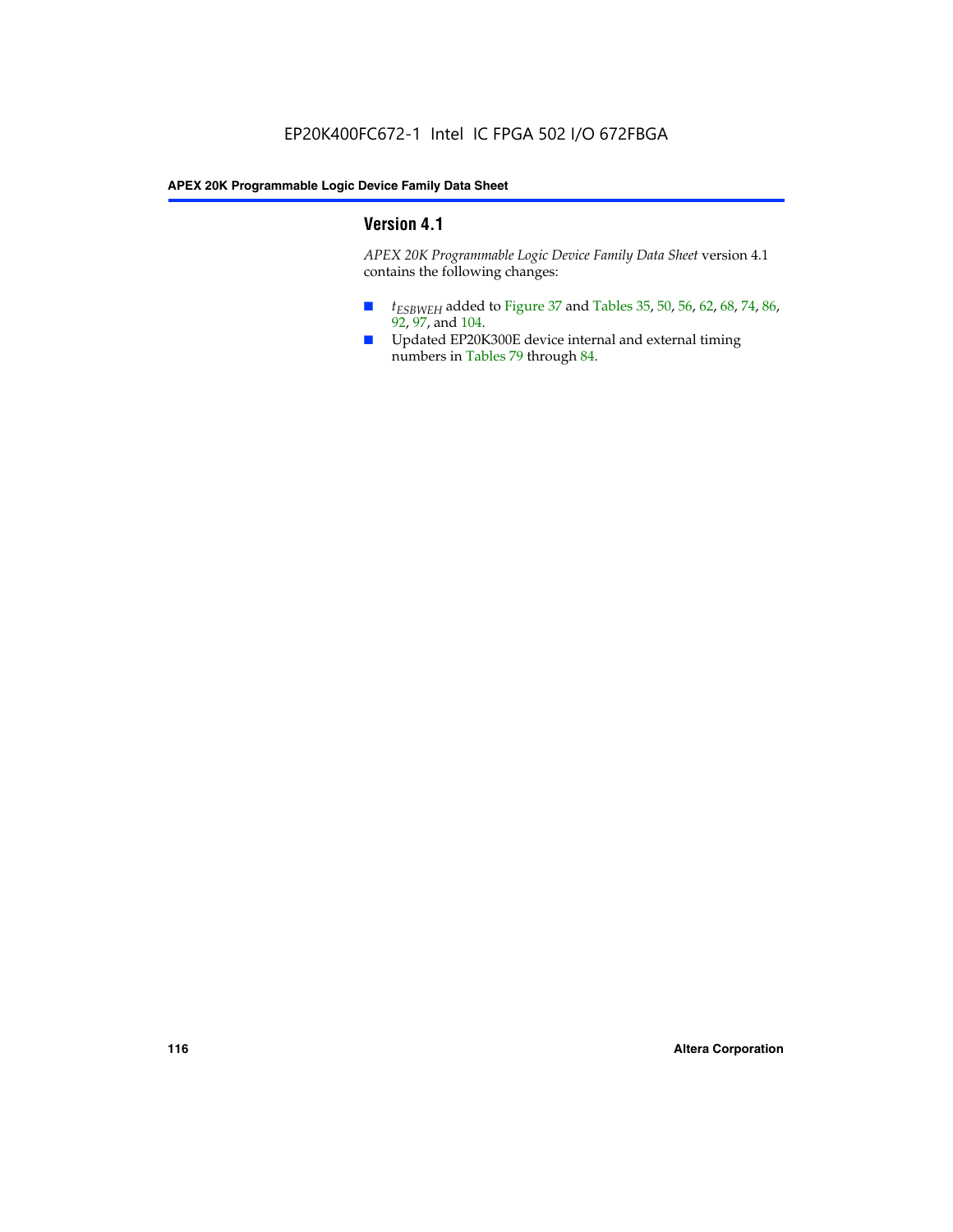

101 Innovation Drive San Jose, CA 95134 (408) 544-7000 http://www.altera.com Applications Hotline: (800) 800-EPLD Customer Marketing: (408) 544-7104 Literature Services: lit\_req@altera.com

Copyright © 2004 Altera Corporation. All rights reserved. Altera, The Programmable Solutions Company, the stylized Altera logo, specific device designations, and all other words and logos that are identified as trademarks and/or service marks are, unless noted otherwise, the trademarks and service marks of Altera Corporation in the U.S. and other countries. All other product or service names are the property of their respective holders. Altera products are protected under numerous U.S. and foreign patents and pending applications, mask work rights, and copyrights. Altera warrants performance of its semiconductor products to current specifications in accordance with Altera's standard warranty, but reserves the right to make changes

to any products and services at any time without notice. Altera assumes no responsibility or liability arising out of the application or use of any information, product, or service described herein except as expressly agreed to in writing by Altera Corporation. Altera customers are advised to obtain the latest version of device specifications before relying on any published information and before placing orders for products or services.



**117 Altera Corporation**